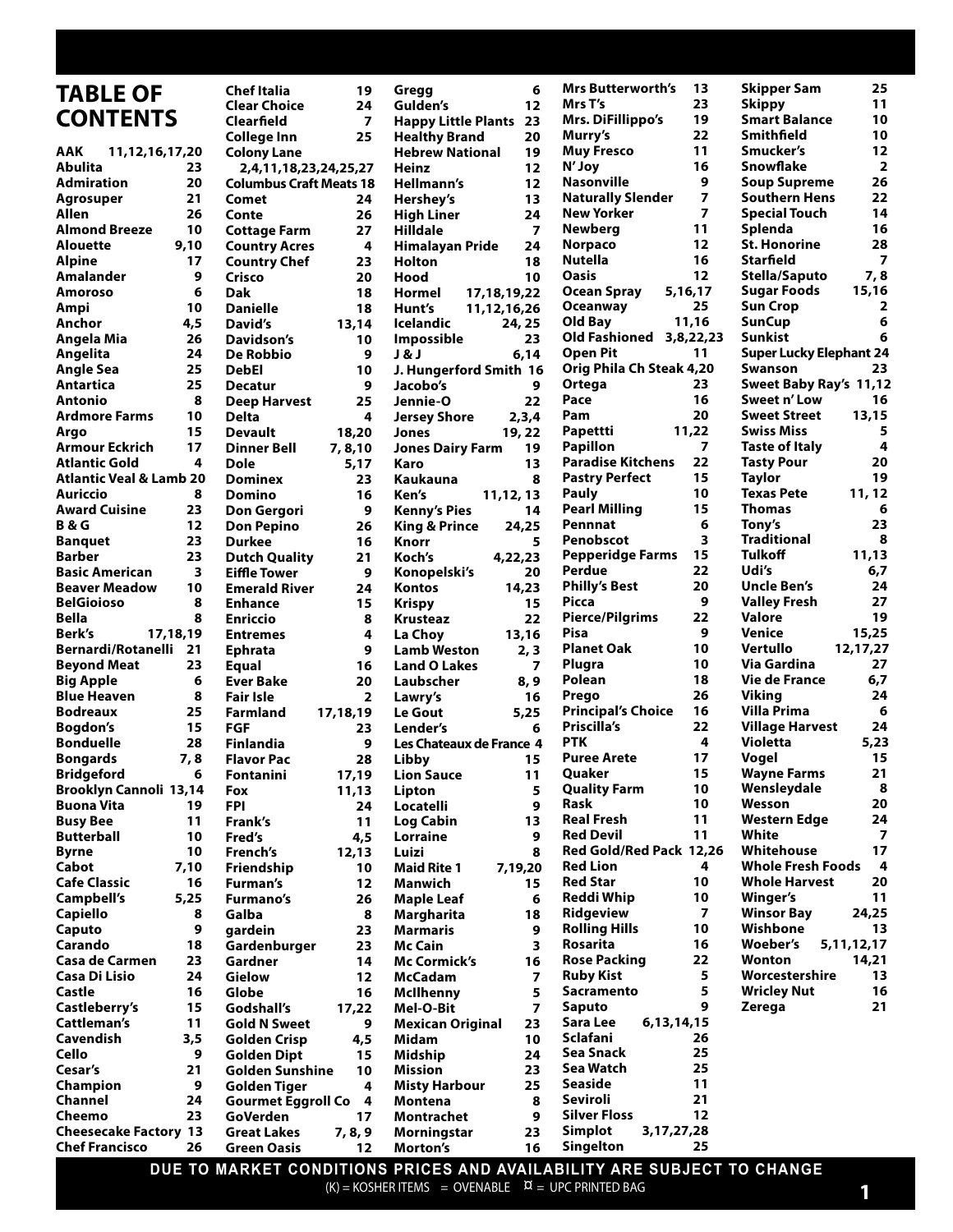### **POTATOES**

|              |                | <b>FRENCH FRIES</b> (Frozen) | <b>GRADE A, EXTRA LONG FANCY FRENCH FRIES</b>                                                  |            |                         |          |
|--------------|----------------|------------------------------|------------------------------------------------------------------------------------------------|------------|-------------------------|----------|
| 4418         | 6/4.5#         | 46130                        | Shoestrings, 1/4" Classic                                                                      |            | Simplot                 |          |
| 4389         | 6/4.5#         | 47995                        | Shoestrings, Mega Crunch, Skin On, Battered, 3/16"                                             |            | Simplot                 |          |
| 4298         | 6/4.5#         | 47998                        | Shoestrings, Conquest, 1/4"                                                                    |            | Simplot                 |          |
| 4329         | 6/5#           | 23108                        | Straight Cut, 3/8", Skin On                                                                    |            | Simplot                 |          |
| 9043         | 6/4.5#         | 32C                          | Shoestrings, Skin-On, Private Reserve                                                          |            | Lamb Weston             |          |
| 4424 6/5#    |                | 25301                        | Crinkle Cut, Classic, 3/8", Premium, Idaho Grown                                               |            | Simplot                 |          |
|              |                |                              | <b>GRADE A, (LINE FLOW) FRENCH FRIES</b>                                                       |            |                         |          |
| 9822         | 6/4.5#         |                              | Shoestrings, 1/4"                                                                              |            | Colony Lane             | Κ        |
| 9329         | 6/4.5#         |                              | Shoestrings, 1/4"                                                                              |            | Colony Lane             | Κ        |
| 9331         | 6/5#           |                              | Straight Cut, 3/8"                                                                             |            | Colony Lane             | Κ        |
| 9326         | 6/5#           |                              | Straight Cut, 3/8"                                                                             |            | Colony Lane             |          |
| 14460 6/5#   |                | 34200                        | Straight, 5/16"                                                                                |            | Club Fries              |          |
| 6254         | 6/5#           | 13383                        | Straight, 3/8"                                                                                 |            | Interfries              | $\alpha$ |
| 6255         | 6/5#           | 13382                        | Krinkle Cut                                                                                    |            | Interfries              | $\alpha$ |
| 9202         | 6/5#           | GFR <sub>20</sub>            | Straight Cut, Thin, 5/16"                                                                      |            | Golden Fry(McCain)      | Κ        |
| 9325         | 6/5#           |                              | Crinkle Cut, 1/2"                                                                              |            | Colony Lane             | Κ        |
| 9332         | 6/5#           |                              | Crinkle Cut, 1/2"                                                                              |            | Colony Lane             | Κ        |
| 9333         | 6/5#           |                              | <b>Steak Cut</b>                                                                               |            | Colony Lane             | Κ        |
| 9330         | 6/5#           |                              | <b>Steak Cut</b>                                                                               |            | Colony Lane             | Κ        |
| 4227         | 6/5#           | 39013                        | <b>Steak Cut</b>                                                                               |            | Fair Isle               | Κ        |
| 4193         | 6/5#           | 39001                        | Straight Cut, 5/16"                                                                            |            | Fair Isle               | Κ        |
| 4546<br>4228 | 6/5#<br>6/4.5# | 39004<br>39011               | Straight Cut, 3/8"                                                                             |            | Fair Isle<br>Fair Isle  | Κ<br>Κ   |
| 4464         | 6/4.5#         | 22533                        | Shoestrings, 1/4"<br>Shoestrings, 1/4"                                                         | Western    | Sun Crop                |          |
| 4461         | 6/5#           | 22103                        | Straight Cut, 3/8"                                                                             | Western    | Sun Crop                |          |
| 4173         | 6/5#           | 2350                         | Straight Cut, 3/8"Skin On                                                                      | Western    | Sun Crop                |          |
| 4460         | 6/5#           | 22403                        | Straight Cut, 5/16", Thin                                                                      | Midwestern | Sun Crop                |          |
| 4462         | 6/5#           | 22303                        | Crinkle Cut, 3/8"                                                                              | Midwestern | Sun Crop                |          |
| 4405         | 6/5#           | 22003                        | Crinkle Cut, Slim, 5/16"                                                                       | Western    | Sun Crop                |          |
| 4463         | 6/5#           | 22903                        | <b>Steak Cut</b>                                                                               | Midwestern | Sun Crop                |          |
|              |                | <b>BRINED FRENCH FRIES</b>   | (Similar to Boardwalk Fries)                                                                   |            |                         |          |
| 4281         | 6/5#           | 32L                          | Straight Cut, 3/8", Premium, XLong Fancy, Grade A, Skin-On                                     |            | Lambs (Private Reserve) | Κ        |
| 9210         | 6/5#           | <b>MCS140</b>                | = Straight Cut, 3/8", Signature, Skin-On                                                       |            | McCain                  |          |
| 4216         | 6/4.5#         | 90                           | = Boardwalk Cut, 1/2" x 3/8" Skin-On, Seasoned & Battered                                      |            | Jersey Shore            | Κ        |
|              |                |                              | <b>BATTERED FRENCH FRIES</b> (Bake/Fry)                                                        |            |                         |          |
| 11324 6/5#   |                | 1223                         | = Incredi Crisp-Straight 3/8" Long, Heavy Batter                                               |            | McCain                  | Κ        |
| 4224         | 6/4.5#         | 530                          | = Straight Cut, 3/8", Coated                                                                   |            | Cavendish               | Κ        |
| 9201         | 6/5#           | SNO164                       | = Straight Cut, 3/8", Battered                                                                 |            | Snowflake               |          |
| 4238         | 6/5#           | C0057                        | = Colossal Crisps, 3/8", Regular Cut, Coated                                                   |            | Lamb Weston             | Κ        |
| 4491         | 6/5#           | SS101<br><b>BCI225</b>       | Straight Cut, Seashore Style, Skin-On, Thick Cut, Pepper & Garlic                              |            | Lamb Weston             |          |
| 4811<br>4782 | 6/5#<br>6/5#   | <b>BCI256</b>                | = Brew City, Beer Batter, Thin Cut, 5/16"<br>= Brew City, Beer Batter, Maxi Cut 1/4"x 1/2", XL |            | McCain<br>McCain        |          |
| 4141 6/4#    |                | 2918                         | = Bent Arm Ale, Beer Batter, Skin On, Sidewinders                                              |            | Simplot                 |          |
|              |                | <b>COATED FRENCH FRIES</b>   | (Bake/Fry)                                                                                     |            |                         |          |
| 16224 6/6#   |                |                              | = Fries-Shoestring 1/4" Coated                                                                 |            | <b>FarmFrites</b>       |          |
| 16220 6/5#   |                |                              | = Fries-Straight 3/8", Coated                                                                  |            | FarmFrites              |          |
| 9193         | $6/4.5$ #      | <b>GFR049</b>                | = Straight Cut, 3/8", Clear Coat                                                               |            | Golden Fry              |          |
| 4368         | 6/4.5#         | 5306                         | = Straight Cut, 3/8", Coated                                                                   |            | Crystal                 |          |
| 4397 6/5#    |                | 47108                        | = Straight Cut, 3/8", Stealth                                                                  |            | Simplot                 |          |
| 90863 6/5#   |                | 4837                         | = Delivery + Fries-Tin Roof Cut                                                                |            | Simplot                 |          |
|              | 16250 6/4.5#   | 13621                        | = Straight Cut, 3/8", Coated                                                                   |            | <b>Interfries</b>       | ¤        |
|              | 16252 6/4.5#   | 13622                        | = Shoestrings, 1/4", Coated                                                                    |            | Interfries              | $\alpha$ |
| 4280         | 6/4.5#         | 5311                         | = Shoestrings, Clear Coat                                                                      |            | Cavendish               |          |
| 4199         | 6/6#           | 33111                        | = Shoestrings, Crispy Coat (Scotch Maid)                                                       |            | Cavendish               |          |
| 4110         | 6/4.5#         | 5521                         | = Shoestring, Skin-On, Fine Coat                                                               |            | Cavendish               |          |
| 4217         | 6/4.5#         | 5501                         | $=$ Shoestrings, Fine Coat                                                                     |            | Cavendish               |          |
| 4112         | 6/5#           | 5603                         | = Straight, Thin Cut, 5/6", Fine Coat                                                          |            | Cavendish               |          |
| 4121         | 6/5#           | 5602                         | = Straight, 3/8", Fine Coat                                                                    |            | Cavendish               |          |
| 4123         | 6/5#           | 5606                         | = Straight Cut, 3/8", Skin-On, Fine Coat                                                       |            | Cavendish<br>Cavendish  |          |
| 8408<br>4124 | 6/5#<br>6/4#   | 5505<br>5508                 | = Thin, Skin-On, 5/16", Fine Coat<br>= Lattice, Coated                                         |            | Cavendish               |          |
|              |                |                              |                                                                                                |            |                         |          |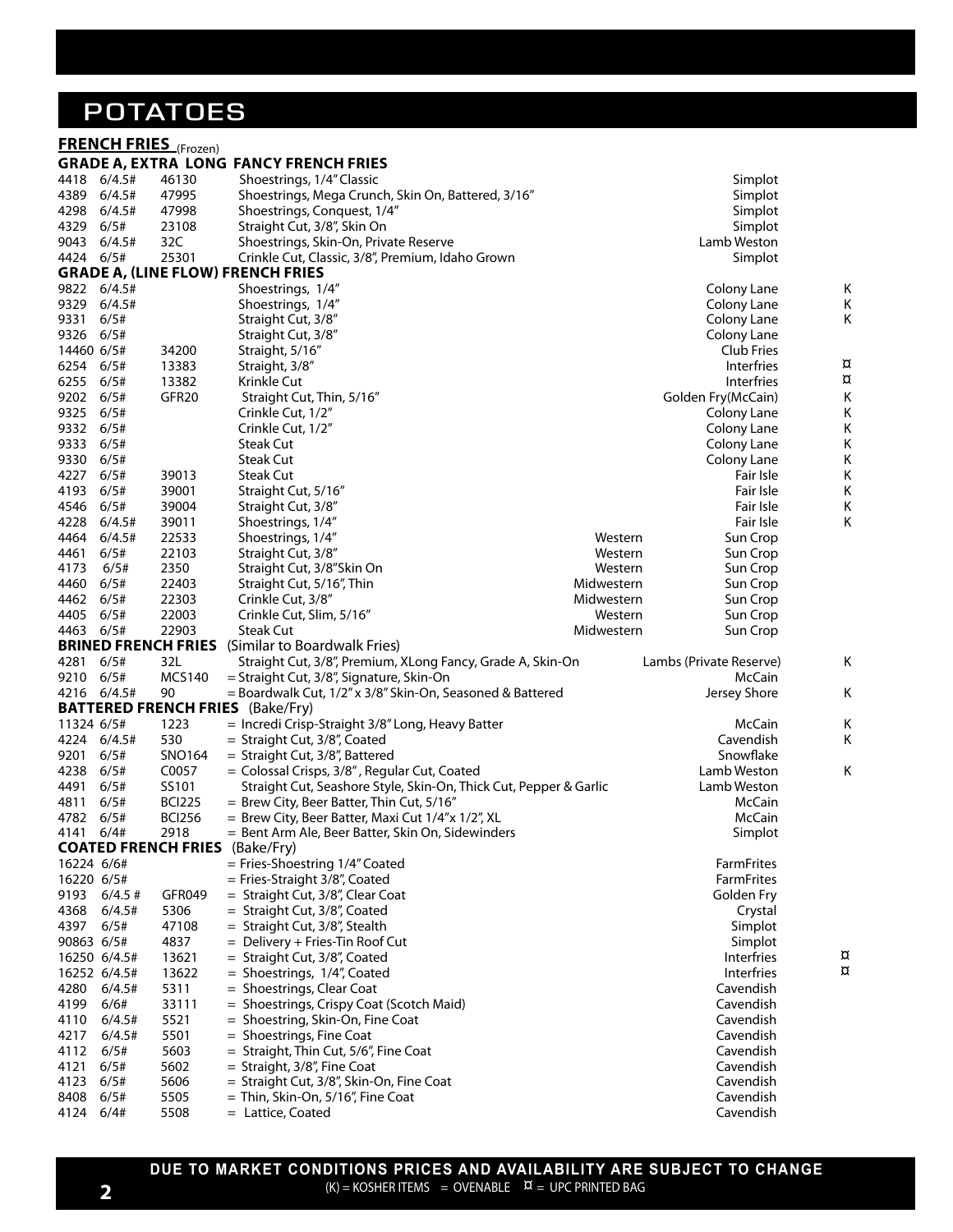|                   |                                              |                                      | <b>SKIN-ON, SPECIALTY CUT FRENCH FRIES</b>                                                  |            |                               |        |
|-------------------|----------------------------------------------|--------------------------------------|---------------------------------------------------------------------------------------------|------------|-------------------------------|--------|
| 4283              | 6/4.5#                                       | P55                                  | Criss Cuts, w Peel {Criss cross pattern}                                                    |            | Lamb Weston                   | Κ      |
| 4419              | 6/5#                                         | 23101                                | Straight Cut, Skincredible, 3/8", Rough Out, Skin On                                        |            | Simplot                       |        |
| 9221              | 6/4#                                         |                                      | MCL03622 = Redstone Canyon, Spirals, Skin On, Seasoned                                      |            | Mc Cain                       | Κ      |
| 9216              | 6/4.5#                                       |                                      | MCL03623 = Redstone Canyon, Cross Trax, Waffle Cut, Skin On, Seasoned                       |            | Mc Cain                       |        |
| 4265              | 6/5#                                         | D0073                                | = Twisters, Seasoned Curly Fries                                                            |            | Lamb Weston                   | Κ      |
|                   | 4745 6/4.5#                                  | 1037                                 | Waffle Cut, Skin-On                                                                         |            | Ore Ida                       | Κ      |
|                   |                                              | SPECIALTY CUT FRENCH FRIES           |                                                                                             |            |                               |        |
| 9109 6/4#         |                                              | MCX050                               | Chips, Original Flat, Skin-On                                                               |            | McCain                        |        |
| 11859 4/5#        |                                              | 20378                                | Chips, Fresh Cut, Thin Slice                                                                |            | Cavendish                     | Κ      |
| 4256              | 6/5#<br>6/4#                                 | 30H<br>OIF01038                      | Chips, Natural, Skin-On<br>Golden Twirls, Spirals, Skin-On                                  |            | Lamb Weston                   | Κ      |
| 4746<br>9123 6/5# |                                              | $33009=$                             | Crinkle Cut, Long Fancy (Oven Ready)                                                        |            | Ore Ida<br><b>Scotch Maid</b> | Κ<br>Κ |
|                   | <b>SEASONED</b>                              | <b>POTATO PRODUCTS</b>               |                                                                                             |            |                               |        |
|                   | 4257 6/4.5#                                  | D <sub>2</sub>                       | = Criss Cut Fries, Seasoned                                                                 |            | Lamb Weston                   | Κ      |
|                   | 4286 6/4.5#                                  | 35101                                | Straight Cut, 3/8", Seasoned, XLong                                                         |            | Select Spicy                  | Κ      |
|                   |                                              |                                      | FORMED SPECIALTY POTATO PRODUCTS                                                            |            |                               |        |
| 9828              | 6/5#                                         | <b>TOTS</b>                          | Potato Puffs, "Gems"Tots                                                                    |            | P/L                           |        |
| 9124              | 6/5#                                         | 410                                  | = Golden Nuggets (Potato Puffs)                                                             |            | Cavendish                     | Κ      |
| 4395              | 4/5#                                         | 29902                                | Spudsters (Mashed potato puffs w/ a crispy shell)                                           |            | Simplot                       |        |
| 9212 6/4#         |                                              | $OIF3456 = Smiles$                   |                                                                                             |            | Mc Cain                       |        |
|                   | POTATO WEDGES                                |                                      |                                                                                             |            |                               |        |
| 4747              | 6/5#                                         |                                      | MCX03626 = Redstone Canyon, Wedge, 8 Cut                                                    |            | Mc Cain                       |        |
| 9027              | 6/5#                                         | Q80<br>$=$                           | Wedge, 8 Cut, w Peel                                                                        |            | Lamb Weston                   | Κ      |
| 4934              | 6/5#                                         | A20                                  | Wedge 6 Cut, Super Jo-Jo                                                                    |            | Lamb Weston                   |        |
| 2084<br>4388      | 6/5#<br>6/5#                                 | 499145<br>$47801 =$                  | Wedge, 9 Cut, Baby Jo-Jo, Seasoned/Battered<br>Wedge, Fries, Savory (Garlic & Onion) 10 cut |            | Penobscot<br>Simplot          |        |
| 9120              | 6/5#                                         | 5223<br>$=$                          | Wedge, Seasoned, 8 Cut                                                                      |            | Cavendish                     | Κ      |
| 4262 6/5#         |                                              | C <sub>27</sub><br>$=$               | Wedge, Seasoned, 8 Cut {Similar to Tater Babies}                                            |            | Lamb Weston                   | Κ      |
|                   |                                              |                                      | <b>HASHBROWN POTATOES, SLICED &amp; DICED</b>                                               |            |                               |        |
| 4339              | 6/4#                                         |                                      | 47920 = Seasoned Crisp Slices, J R Buffalos, Battered                                       |            | Simplot                       |        |
| 4756              | 6/5#                                         |                                      | MCL03624=Redstone Canyon Cubes, Seasoned, Skin On                                           |            | Mc Cain                       |        |
| 8115              | 6/5#                                         | 32010                                | Cubes                                                                                       |            | P/L                           |        |
| 4241              | 6/6#                                         | 32N                                  | Cubes, Breakfast, Skin On (Private Reserve)                                                 |            | Lamb Weston                   |        |
| 29517 6/5#        |                                              | 108827                               | Diced, All Purpose                                                                          |            | FlavrPac                      |        |
| 4278              | 6/5#                                         | $04109 =$                            | Diced, Chunky                                                                               |            | Cavendish                     | Κ      |
| 4748<br>4292      | 6/5#<br>4/5#                                 | MCS302=<br>$36749 =$                 | Diced, Hashbrown Cubes, 3/4" Signature<br>Diced, Hashbrown Cubes, IQF                       |            | Mc Cain<br>Simplot            |        |
| 4417              | 6/5#                                         | $43001 =$                            | Hashbrowns 101, Patties, 2.25z                                                              |            | Simplot                       |        |
| 4198              | 12/20ea                                      | 34217                                | Hashbrown Patties, 2.25z, Sleeve Pack                                                       |            | Cavendish                     | Κ      |
| 4293              | 6/3#                                         | S69                                  | Hashbrowns, Shredded, IQF                                                                   |            | Lamb Weston                   | Κ      |
| 4416              | 6/3#                                         | 36457                                | Hashbrowns, Shredded, IQF                                                                   |            | Simplot                       |        |
| 4779              | 6/3#                                         | OIF002                               | Hashbrowns, Shredded Thin, IQF                                                              |            | Ore Ida                       |        |
| 4714<br>4421      | 6/5#                                         | 120/2.5z OIF00589<br>46601           | Hashbrowns, Golden Patties, 2.25z<br>Homefries, Classic Smooth Slices                       |            | Ore Ida<br>Simplot            |        |
| 9140              | 6/3#                                         | <b>S88</b>                           | Slices, Diner, IQF (no sulfites) (Private Reserve)                                          |            | Lamb Weston                   | Κ      |
|                   |                                              | <b>SWEET POTATOES &amp; YAMS</b>     |                                                                                             |            |                               |        |
|                   | 9237 6/2.5#                                  |                                      | 1645 = Sweet Potato Fries, Entree Cut, 1/4" x 1/2"                                          |            | Simplot                       |        |
| 4760              | 6/2.5#                                       |                                      | MCF03731=Sweet Potato Fries, 5/16", Skin On                                                 |            | Mc Cain                       |        |
| 4761              | 6/2.5#                                       |                                      | MCF03725=Sweet Potato Fries, 3/8", Xtra Long                                                |            | Mc Cain                       |        |
| 4126              | 6/2.5#                                       |                                      | MCF4965 = Sweet Potato Fries, Maxi Cut                                                      |            | Mc Cain                       |        |
| 9083              | 6/2.5#                                       | MCF045<br>911                        | Sweet Potato Fries, Crinkle Cut, 7/16"<br>Sweet Potato Fries, Thick Cut, Seasoned           |            | McCain                        | Κ      |
| 4638<br>9095      | 6/2.5#<br>6/2.5#                             |                                      | MCF04712=Sweet Potato Wedge, 10 Cut, Ridge Cut                                              |            | Jersey Shore<br>Mc Cain       |        |
|                   | 9010 6/2.5#                                  | Mcf050                               | Sweet Potato Waffle Cut, Cross Trax                                                         |            | Mc Cain                       |        |
|                   |                                              | <b>POTATO PANCAKES</b>               |                                                                                             |            |                               |        |
| 4759 6/3#         |                                              |                                      | $MCF$ 03758 = Mini Potato Pancake (Babycakes)                                               |            | Mc Cain                       |        |
|                   |                                              |                                      | $2016$ 12/24ea 20302 = Potato Pancakes, 1.33z                                               |            | Old Fashioned                 | Κ      |
|                   |                                              | <b>POTATO SKINS BOATS &amp; CUPS</b> |                                                                                             |            |                               |        |
| 2006              | 4/6#                                         |                                      | $00006 =$ Boats, 2.5z, 170ct                                                                | ZTF        | Penobscot                     |        |
| 2004<br>2005      | 4/6#<br>4/6#                                 | $00007 =$                            | $00020 = Cups, 2.4z, 192ct$<br>Splits, 1z, 384ct                                            | ZTF<br>ZTF | Penobscot<br>Penobscot        |        |
| 9073              | 4/3.75#                                      |                                      | MCX03602 Skins, 200ct                                                                       |            | Mc Cain                       |        |
| 9040              | 4/4#                                         | D <sub>22</sub>                      | = Munchskins, 13ct (Similar to Potato Boats)                                                | ZTF        | Lamb Weston                   | K      |
|                   |                                              | <b>BAKED &amp; MASHED POTATOES</b>   |                                                                                             |            |                               |        |
| 4060 6/4#         |                                              | M14                                  | Mashed Lightly Seasoned                                                                     |            | Lamb Weston                   | K      |
|                   | <b>Basic American</b> (Dry)<br>44229 6/5.31# |                                      | 19022 Instant Potato, Complete "C"                                                          |            | <b>Basic American</b>         | Κ      |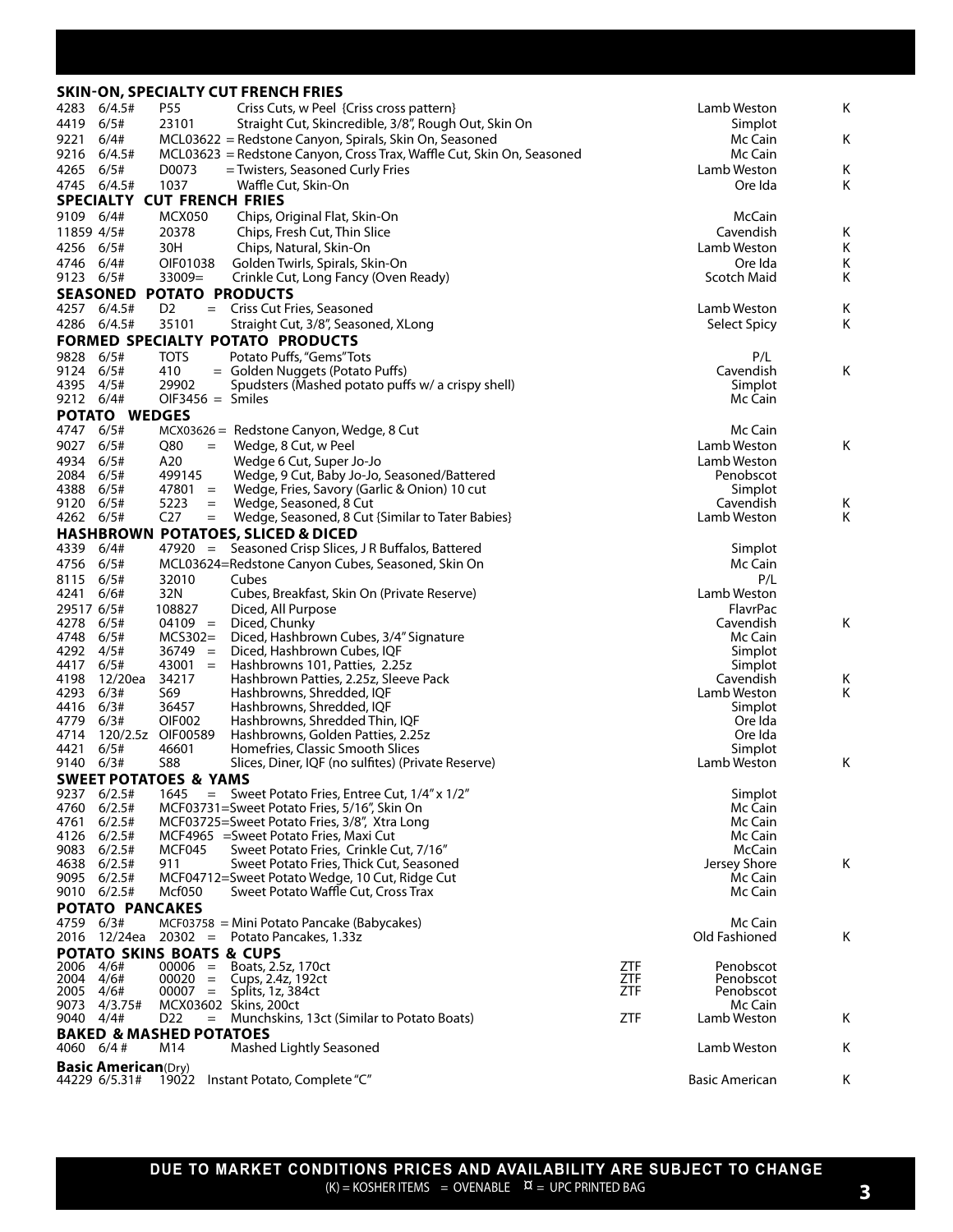### **APPETIZERS, HORS D'OEUVRES**

#### **Anchor** (Frozen)

| <b>AIILIUI</b> (FIOZEII)<br>6/3#<br>9418         | ¤<br>10335 Mac & Cheese Battered Wedge               |  |  |  |  |  |  |  |
|--------------------------------------------------|------------------------------------------------------|--|--|--|--|--|--|--|
| 9011<br>36/6z                                    | 10424 Spindipper Spinach & Cheese Dip $\overline{a}$ |  |  |  |  |  |  |  |
| <b>Colony Lane</b> (Frozen)                      |                                                      |  |  |  |  |  |  |  |
| 8903<br>2/5#                                     | Cheese Ravioli, Breaded, Square                      |  |  |  |  |  |  |  |
| 25/3z<br>2288                                    | Eggroll, Pizza                                       |  |  |  |  |  |  |  |
| 2289<br>100/.5z                                  | Eggroll, Pizza Bites                                 |  |  |  |  |  |  |  |
| 50/3z<br>2028                                    | Eggroll, Shrimp (No MSG)                             |  |  |  |  |  |  |  |
| 100/.5z<br>2030                                  | Eggroll, Shrimp Bites (No MSG)                       |  |  |  |  |  |  |  |
| The Gourmet Egg Roll Co. (Frozen)                |                                                      |  |  |  |  |  |  |  |
| GERC-B<br>13582 60/3z                            | Eggroll, Buffalo Chicken                             |  |  |  |  |  |  |  |
| 13583 60/3z<br>GER-CS                            | Eggroll, Cheesesteak                                 |  |  |  |  |  |  |  |
| 13584 30/3z GERC-P                               | Eggroll, Pizza                                       |  |  |  |  |  |  |  |
| 14156 60/3z GERC-S                               | Eggroll, Shrimp                                      |  |  |  |  |  |  |  |
| 13588 30/3z GERC-S                               | Eggroll, Spinach & Cheese                            |  |  |  |  |  |  |  |
| GERC-S<br>13594 60/3z                            | Eggroll, Southwest Chicken                           |  |  |  |  |  |  |  |
| GERC-VG<br>13603 723z                            | Eggroll, Vegetable                                   |  |  |  |  |  |  |  |
| Delta (Frozen)                                   |                                                      |  |  |  |  |  |  |  |
| 0991<br>1/10#<br>H010                            | Hush Puppies                                         |  |  |  |  |  |  |  |
| <b>Entremes</b> (Frozen)                         |                                                      |  |  |  |  |  |  |  |
| 8517                                             | 2/50ct (bags) ENT1 Franks-N-Blanket, Beef, Cocktail  |  |  |  |  |  |  |  |
| <b>Golden Tiger</b> (Frozen)                     |                                                      |  |  |  |  |  |  |  |
| 9482<br>4/50ct                                   | 54008 Potsticker, Pork Mini, .70z                    |  |  |  |  |  |  |  |
| <b>Koch's</b> (Frozen)                           |                                                      |  |  |  |  |  |  |  |
| 13017 1/10#<br>171                               | Mini Stuffed Chicken, Buffalo Style, 1z              |  |  |  |  |  |  |  |
| 13016 1/10#<br>4160                              | Mini Stuffed Chicken, Cordon Bleu, 1z                |  |  |  |  |  |  |  |
| Les Châteaux de France (Frozen)                  |                                                      |  |  |  |  |  |  |  |
| 8971<br>1/100ea<br>125                           | Beef Encroute Wellington                             |  |  |  |  |  |  |  |
| 8816<br>1/48ea<br>122                            | Brie w/Rasp Jam & Filo                               |  |  |  |  |  |  |  |
| 5<br>1/100ea<br>8791                             | Cheddar Puff Pastry Triangle                         |  |  |  |  |  |  |  |
| 8772<br>1/50ea<br>30023                          | Cheesecake Pops, Gourmet Asstd                       |  |  |  |  |  |  |  |
| 2781<br>1/50ea<br>0433                           | Chicken & Apricot Lollipop, Bacon                    |  |  |  |  |  |  |  |
| 1/50ea<br>8778<br>119                            | Chicken Cornucopia                                   |  |  |  |  |  |  |  |
| 8977<br>1/50ea<br>104                            | Chicken Tenders, Coconut                             |  |  |  |  |  |  |  |
| 8965<br>1/100ea<br>149                           | Crab Rangoon                                         |  |  |  |  |  |  |  |
| 8759<br>1/100ea<br>18                            | Eggroll, Vegetable                                   |  |  |  |  |  |  |  |
| 8760<br>19<br>1/100ea                            | Empanada, Beef                                       |  |  |  |  |  |  |  |
| 9344<br>1/48ea<br>4200                           | Filo Bundle, Fig & Mascarpone                        |  |  |  |  |  |  |  |
| 1/48ea<br>8787<br>103                            | Filo Bundle, Wild Mushrooms                          |  |  |  |  |  |  |  |
| 8987<br>1/100ea<br>196<br>9345<br>1/50ea<br>7000 | Filo, Asiago & Asparagus<br>Franks, Kobe Beef, Mini  |  |  |  |  |  |  |  |
| 8758<br>1/100ea<br>12                            | Franks-N-Blanket, Cocktail                           |  |  |  |  |  |  |  |
| 8820<br>1/90ea<br>80001                          | Mini Sandwich, Grilled Apricot & Brie                |  |  |  |  |  |  |  |
| 8716<br>1/90#                                    | 80005 Mini Sandwich, Grilled Cheese                  |  |  |  |  |  |  |  |
| 8838<br>1/60ea                                   | 80003 Mini Sandwich, Reuben                          |  |  |  |  |  |  |  |
| 215<br>8969<br>1/60ea                            | Mini Philly Cheese Steak, Hoagie Roll                |  |  |  |  |  |  |  |
| 8762<br>1/100ea<br>26                            | Mushroom Caps w/Crab                                 |  |  |  |  |  |  |  |
| 1/50ea<br>192<br>8970                            | On a Skewer, Antipasto, Vegetarian                   |  |  |  |  |  |  |  |
| 2<br>8972<br>1/50ea                              | On a Skewer, Beef, Kabob                             |  |  |  |  |  |  |  |
| 10<br>8973<br>1/50ea                             | On a Skewer, Chckn Kabob w/Pineapple                 |  |  |  |  |  |  |  |
| 116<br>8986<br>1/100ea                           | On a Skewer, Chicken Satay                           |  |  |  |  |  |  |  |
| 251<br>8705<br>1/50ea                            | On a Skewer, Shrimp & Bacon                          |  |  |  |  |  |  |  |
| 8779<br>1/100ea<br>195                           | On a Skewer, Thai Red Curry, Beef                    |  |  |  |  |  |  |  |
| 33<br>8719<br>5/20ct                             | Pizza Bagel, Mini Cocktail                           |  |  |  |  |  |  |  |
| 9278<br>1/100ea<br>219                           | Potato Puff, Garlic                                  |  |  |  |  |  |  |  |
| 101<br>8979<br>1/100ea                           | Quiche, Assorted Mini                                |  |  |  |  |  |  |  |
| 43<br>8763<br>1/100ea                            | Scallop Wrapped in Bacon                             |  |  |  |  |  |  |  |
| 78<br>8981<br>1/100ea                            | Scallop Wrapped in Preckd Bacon                      |  |  |  |  |  |  |  |
| 154<br>8738<br>1/100ea                           | Shrimp In a Jacket                                   |  |  |  |  |  |  |  |
| 47<br>8764<br>2/80ea                             | Spanakopita                                          |  |  |  |  |  |  |  |
| 8996<br>1/100ea<br>185                           | Spring Roll, Vegetable                               |  |  |  |  |  |  |  |
| 2784<br>1/50ea<br>373                            | Wontons, Buffalo Chicken                             |  |  |  |  |  |  |  |

|              | 12487 60/2.5z<br>12329 60/2.5z                     |                         | Bce-2.5 Eggroll, Buffalo Chicken Cheesesteak<br>PHILCH-E Eggroll, Cheesesteak (Beef) |          |
|--------------|----------------------------------------------------|-------------------------|--------------------------------------------------------------------------------------|----------|
| PTK (Frozen) |                                                    |                         |                                                                                      |          |
| 9798         | 4/4#                                               | 2510                    | Taco, Mini Chicken .5z                                                               | ¤        |
| 9692<br>9691 | <b>Taste of Italy</b> (Frozen)<br>36/4z<br>36/2.4z |                         | 304-CLAS Arancini, Rice Ball (Beef/Peas)<br>402-CHST Pazotti, Cheesesteak Slider     |          |
|              | <b>Whole Fresh Foods</b> (Frozen)                  |                         |                                                                                      |          |
| 16039 20/3z  | 16046 300/.7z<br>16050 4/50 ct                     | 31142<br>29736<br>16166 | Empanada, Ground Beef<br>Potsticker, Chicken & Vegetable<br>Spring Roll, Vegetable   |          |
|              |                                                    |                         | <b>BREADED &amp; BATTERED CHEESE</b>                                                 |          |
|              | <b>Anchor</b> (Frozen)                             |                         |                                                                                      |          |
| 12975 2/5#   |                                                    |                         | 10000058 Cheese Curds, Brd Wisconsin                                                 | ¤        |
| 9472         | 6/3#                                               | 10119                   | Hot Pepper Cheese Cubes, Brd                                                         | $\alpha$ |
| 9420         | 6/3#                                               | 10122                   | Mozzarella Stick, Brd, 3.25", O/R                                                    | $\alpha$ |
| 9427         | 6/2.5#                                             | 10109                   | Mozzarella Stick, Btr, 2.75"                                                         |          |
| 9035         | 4/4#                                               | 10105                   | Mozzarella Stick, Italian Brd, 3.25"                                                 | ¤        |
| 9426         | 2/4#                                               | 10202                   | Mozzarella Wedge, Mozza Luna                                                         | ¤        |
| 9425         | 2/4#                                               | 10204                   | Mozzarella Wedge, Mozza Mia                                                          | ¤        |
| 9372         | 2/4#                                               | 10206                   | Provolone Stick, Garlic Butter                                                       | $\alpha$ |
|              | <b>Colony Lane</b> (Frozen)                        |                         |                                                                                      |          |
| 6833         | 6/2#                                               |                         | Mozzarella Stick, Battered                                                           | ¤        |
| 6849         | 6/2#                                               |                         | Mozzarella Stick, Breaded                                                            | ¤        |
| 6848         | 6/2#                                               |                         | Mozzarella Stick, Italian, Breaded                                                   | ¤        |
|              | Fred's (Frozen)                                    |                         |                                                                                      |          |
| 9485         | 6/4#                                               |                         | 205120 Mozzarella Stick, Brd, 3.25" Box                                              | $\alpha$ |
|              | <b>Golden Crisp</b> (Frozen)                       |                         |                                                                                      |          |
| 9007         | 6/2#                                               | 10445                   | Mozzarella Stick, Battered, 2.75"                                                    | ¤        |
| 6365         | 6/2#                                               | 800084                  | Mozzarella Stick, Battered                                                           |          |
|              | Moore (Frozen)                                     |                         |                                                                                      |          |
| 9036         | 4/3#                                               | 10289                   | Mozzarella Stick, Brd, 3.25"                                                         | ¤        |

**Original Phila Cheesesteak Co** (Frozen)

#### **ONION RINGS, BRD & BTRD**

|             | <b>Acres</b> (Frozen)        |          |                                                       |   |
|-------------|------------------------------|----------|-------------------------------------------------------|---|
| 2827        | 4/2.5#                       | 33254    | Onion Ring, Battered, 1/4"(B)                         |   |
|             | Atlantic Gold                | (Frozen) |                                                       |   |
| 6713        | 4/2.5#                       | 33216    | Onion Ring, Battered, Steak Cut                       |   |
|             | 6712 4/2.5#                  | 33205    | Onion Ring, Battered, 1/4"                            |   |
| 6744        | 4/2.5#                       | 33223    | Onion Ring, Battered, 5/8"                            |   |
|             | <b>Brew City</b> (Frozen)    |          |                                                       |   |
| 9261        | 6/2.5#                       | 10010    | Onion Ring, Beer Battered, 3/8"                       | ¤ |
| 9183        | 6/2.5#                       | 10011    | Onion Ring, Beer Battered, 5/8"Thick $\overline{\mu}$ |   |
|             | <b>Colony Lane</b> (Frozen)  |          |                                                       |   |
| 6368        | 12/2#                        |          | Onion Ring, Battered, Extruded                        | ¤ |
| 6799 4/2.5# |                              |          | Onion Ring, Beer Battered, Thick Cut ¤                |   |
| 6960        | 12/2#                        |          | Onion Ring, Breaded, Gourmet 5/8" D                   |   |
|             | <b>Jersey Shore</b> (Frozen) |          |                                                       |   |
| 9315 6/2.5# |                              | 92       | Onion Ring, Red, Battered, 5/8"                       |   |
|             | <b>Moore</b> (Frozen)        |          |                                                       |   |
| 9284        | 9/2.5#                       | 10051    | Onion Petal, Battered                                 | ¤ |
|             | 9181 6/2.5#                  | 10043    | Onion Ring, Battered, 3/8"                            | ¤ |
| 9299        | 12/2#                        | 10031    | Onion Ring, Breaded, 5/8", Steak                      | ¤ |
| 9257        | 12/2#                        | 1000098  | Onion Ring, Breaded, Gourmet, 5/8",                   |   |
| 9363 12/2#  |                              | 10021    | Onion Ring, Breaded, Gourmet, 3/4" X                  |   |
| 9265        | 12/2.5#                      | 10027    | Onion Ring, Brd, Nat Homestyle, 3/8" D                |   |
| 9295        | 8/2#                         | 10233    | Onion Ring, Unbleached                                | α |
|             | <b>Red Lion</b> (Frozen)     |          |                                                       |   |
| 6757        | 1/10#                        | 33245    | Onion Ring, Battered, 1/4"                            |   |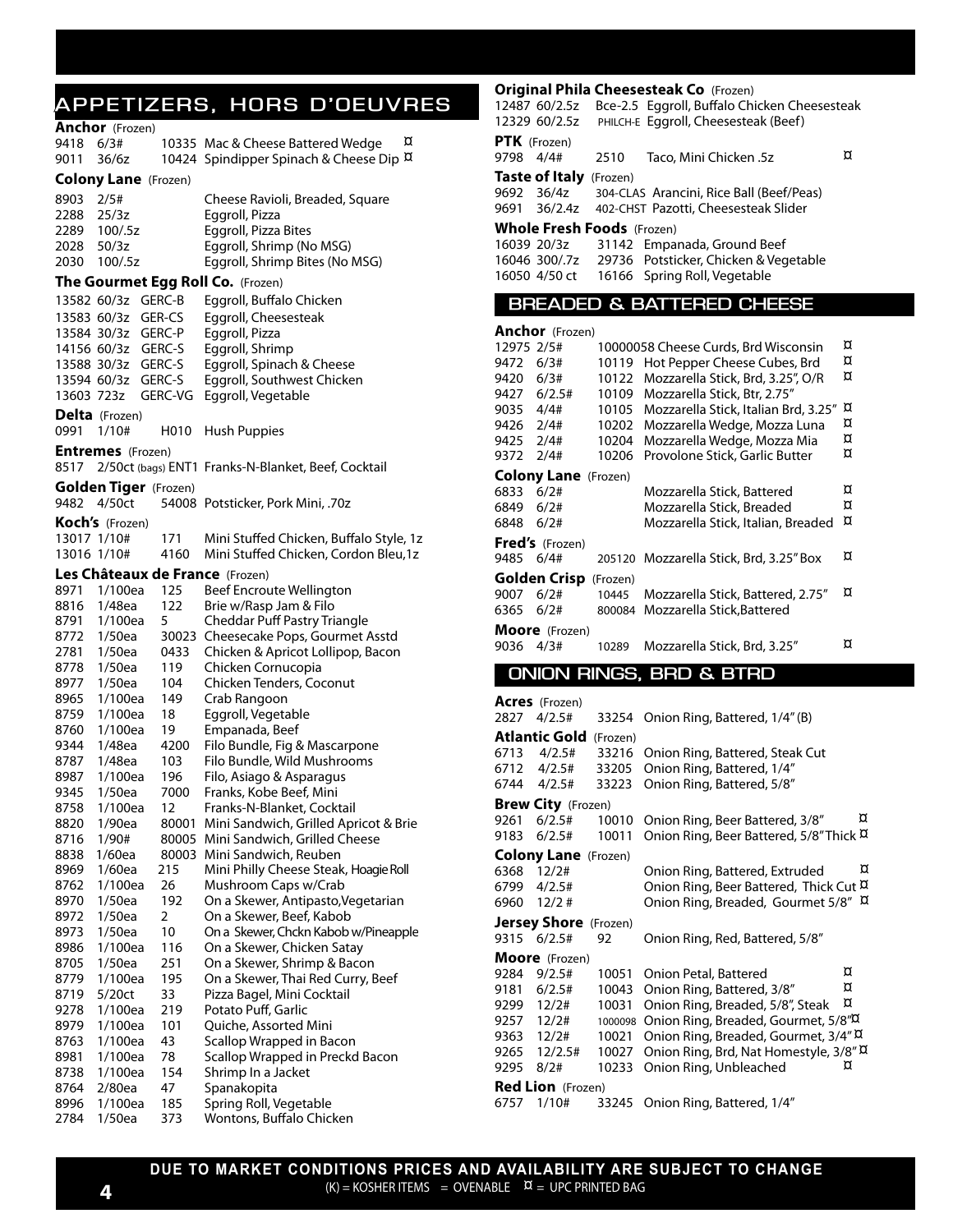#### **VEGETABLES, BRD & BTRD**

#### **Anchor** (Frozen)

| 9423       | 6/2.5#             | 10277    | Broccoli & Chdr Mini Bite w/ Bacon, Brd <sup>D</sup>    |   |
|------------|--------------------|----------|---------------------------------------------------------|---|
| 9034       | 6/2.5#             | 10129    | Broccoli & Cheese, Mini Bites, Btr                      | ¤ |
| 9448       | 6/3#               | 10145    | Cauliflower, Battered                                   | ¤ |
| 9272       | 6/2#               | 8418     | Cauliflower, Battered, Fryer Saver ¤                    |   |
| 9313       | 6/3#               | 10143    | Cauliflower, Breaded, Cheddar                           | ¤ |
| 6366       | 6/2#               | 8428     | Corn Nugget, Battered                                   | ¤ |
| 9424       | 6/2.5#             | 10132    | Jalapeño Popper, Cheddar, Mini                          | ¤ |
| 9829       | 6/2#               | 7975     | Jalapeño Popper, Cheddar (OV)                           | ¤ |
| 19287 4/4# |                    | 8467     | Jalapeño Popper, Cheddar                                | ¤ |
| 19282 4/4# |                    | 8469     | Jalapeño Popper, Cream Ch                               | ¤ |
| 9271       | 6/2.5#             | 10141    | Mushroom, Batter Dipt                                   | ¤ |
| 9274       | 6/2.5#             | 10138    | Mushroom, Breaded, Butter                               | ¤ |
| 9422       | 4/4#               | 10153    | Pickle Spear, Breaded                                   | ¤ |
| 9436       | 8/3#               | 4011     | Zucchini Slice, Beer Batter                             | ¤ |
| 9439       | 6/2.5#             | 10149    | Zucchini Slice, Breaded                                 | ¤ |
| 9273       | 4/3.5#             | 5800     | Zucchini Stick, Breaded, Italian                        | ¤ |
|            | Cavendish (Frozen) |          |                                                         |   |
| 9555       | 4/2#               | 17102    | Banana Pepper Rings, Battered                           |   |
| 9557       | 4/2#               | 17147    | Pickle Chips, Battered                                  |   |
|            | Fred's (Frozen)    |          |                                                         |   |
| 9465       | 6/2#               |          | 275720 Green Beans, Onion Battered                      | ¤ |
| 9811       | 4/3#               |          | 255420 Jalapeño Howler, Cheddar                         | ¤ |
| 9476       | 6/2#               | 2823     | Mushroom, Battered, Whole                               | ¤ |
| 9505       | 6/4#               | 1251     | Mushroom, Breaded, Whole                                | ¤ |
|            | Golden Crisp       | (Frozen) |                                                         |   |
| 9267       | 6/2#               | 8375     | Mushroom, Btrd, Halves Fryer Saver <sup><i>D</i>.</sup> |   |
| 9270       | 6/2#               | 8455     | Zucchini Stick, Battered                                | α |
|            | Violetta (Frozen)  |          |                                                         |   |
| 8919       | 4/3#               | 76166    | Jalapeño Pepper, Stfd, Crm Cheese                       |   |
| 8918       | 4/3#               | 76266    | Jalapeño Popper, Cheddar Cheese                         |   |

# **BASES, GRAVIES**

#### **Campbell's** (Dry)

| 2310               | 12/50z              | 27387 | Gravy, Beef                         |
|--------------------|---------------------|-------|-------------------------------------|
|                    | 13386 12/50z        | 27148 | Gravy, Brown                        |
|                    | 3011 12/50z         | 27010 | Gravy, Chicken                      |
|                    | 3040 12/50z         | 10061 | Gravy, Turkey                       |
| <b>Knorr</b> (Dry) |                     |       |                                     |
| 54 —               | 12/1#               | 85930 | Base, Beef (095)                    |
|                    | 119 6/1.99#         | 37569 | Base, Beef Select                   |
|                    | 14323 6/1#          |       | 50965 Base, Beef Ultimate Gluten Fr |
| 55                 | 12/1# 88530         |       | Base, Chicken {095}                 |
|                    | 14315 6/1# 50336    |       | Base, Chicken Gluten Free           |
|                    | 390 4/32z 14543     |       | Base, Chicken Liquid Concentrate    |
|                    | 76 6/1.99# 37567    |       | Base, Chicken Select                |
|                    | 14319 6/1# 50742    |       | Base, Chicken Ultimate Low Sodium   |
|                    | 391 4/32z 14545     |       | Base, Vegetable, Liquid Concentrate |
|                    | 145 6/1.82# 37570   |       | Base, Vegetable                     |
| 14316 6/1#         |                     | 51017 | Base, Vegetable, Gluten Free        |
|                    | 14330 6/6.83z 550   |       | Gravy, Brown Mix                    |
|                    | 7338 4/1.75# 38673  |       | Sauce, Demi Glace                   |
|                    | 14341 4/30.2z       | 582   | Sauce, Hollandaise Mix              |
|                    | Le Gout $(Dry)$     |       |                                     |
| 0068               | 1/30#               | 87870 | Base, Chicken, Standard, Pail       |
|                    | 0052 6/25.22z 0032  |       | Base, Cream Soup                    |
|                    | 7383 12/48z         | 80963 | Gravy, Au Jus                       |
|                    | 7381 8/12.16z 75001 |       | Gravy, Beef Mix                     |
|                    | 7380 12/48z         | 60063 | Gravy, Brown, Heat & Serve          |
|                    | 7372 12/49z         | 80363 | Gravy, Turkey                       |
|                    |                     |       |                                     |

# **BEVERAGES**

#### **BEVERAGES, HOT**

|                  | <b>Swiss Miss</b> (Dry) |                  |                                                          |   |
|------------------|-------------------------|------------------|----------------------------------------------------------|---|
|                  | 11930 6/24 ct           | 5584             | Hot Cocoa, No Sugar Added, .55z                          | д |
| 6552             | 6/50/.73z 47491         |                  | Hot Cocoa, Regular                                       | ¤ |
|                  | Lipton (Dry)            |                  |                                                          |   |
| 9965             | 24/3z                   | 140              | Tea, Auto Brew                                           |   |
| 9968             | 6/72 ea                 | 290              | Tea Bags, Decaf                                          |   |
| 6051             | 10/100ct 291            |                  | Tea Bags, Envelope                                       |   |
| 9966             | 96/1z                   | 283              | Tea Bags, Iced                                           |   |
| 6476             | 6/28ct                  | 20665            | Tea Bags, Green 100%                                     |   |
| 9969             | 24/10.6z                | 855              | Iced Tea Mix, Sweetened                                  |   |
|                  | <b>JUICE, CANNED</b>    |                  |                                                          |   |
|                  | Campbell's              | (Dry)            |                                                          |   |
| 3018             | 48/5.5z                 | 007              | Juice, Tomato                                            |   |
| 3019             | 12/46z                  | 366              | Juice, Tomato                                            |   |
| 3020             | 48/5.5z                 | 020              | Juice, V-8                                               |   |
| 3021             | 12/46z                  | 336              | Juice, V-8                                               |   |
| 3016             | 48/5.5z                 | 067              | Juice, V-8, Low Sodium, 6 Pack                           |   |
| Dole             | (Dry)                   |                  |                                                          |   |
| 10111            | 12/46z                  | 808              | Juice, Pineapple                                         | ¤ |
| 10110 48/6z      |                         | 914              | Juice, Pineapple                                         | ¤ |
| <b>McIlhenny</b> |                         | (Dry)            |                                                          |   |
| 6269             | 12/32z                  | 021              | Mix, Bloody Mary                                         |   |
|                  | Ocean Spray             | (Dry)            |                                                          |   |
| 10360 8/60z      |                         | 32797            | Juice, Apple                                             | Κ |
|                  | 10868 48/5.5z           | 20452            | Juice, Apple 100%                                        | Κ |
|                  | 10359 12/46z            | 20445            | Juice, Cranberry Cocktail, 46z                           | Κ |
| 10716 8/64z      |                         | 20445            | Juice, Cranberry Cocktail, 64z                           | Κ |
|                  | 10358 48/5.5z           | 20450            | Juice, Cranberry Cocktail, 5.5z                          | Κ |
|                  | 10364 12/32z            | 25900            | Juice, Cranberry Cocktail, Bar Packk                     |   |
|                  | 10363 48/5.5            | 866              | Juice, Grapefruit, White                                 | Κ |
| Ruby Kist        | (Dry)                   |                  |                                                          |   |
| 2866             | 48/5.5z                 | 360480           | Juice, Apple                                             |   |
| 2873             | 24/10z                  | 360241           | Juice, Apple, PET                                        |   |
| 2876             | 8/64z                   | 360086           | Juice, Apple, PET                                        |   |
| 2889             | 12/46z                  | 360124           | Juice, Apple, PET                                        |   |
| 2865             | 48/5.5z                 | 140480           | Juice, Cranberry Cocktail                                |   |
| 2871             | 24/10z                  | 140241           | Juice, Cranberry Cocktail, PET                           |   |
| 2888<br>2885     | 12/46z<br>12/46z        | 140124<br>310124 | Juice, Cranberry Cocktail, PET<br>Juice, Grapefruit, PET |   |
| 2879             | 12/32z                  | 320123           | Juice, Lemon                                             |   |
| 2880             | $4/1$ gal               | 320040           | Juice, Lemon, PET                                        |   |
| 2870             | 24/10z                  | 600241           | Juice, Orange, PET                                       |   |
| 2875             | 8/64z                   | 600086           | Juice, Orange, PET                                       |   |
| 2884             | 12/46z                  | 600124           | Juice, Orange, PET                                       |   |
| 2868             | 48/5.5z                 | 630480           | Juice, Pineapple                                         |   |
| 2882             | 12/46z                  | 630124           | Juice, Pineapple, PET                                    |   |
|                  | Sacramento              | (Dry)            |                                                          |   |
| 7200             | 12/46z                  |                  | SACVA46 Juice, Tomato                                    | Κ |
| 0306             | 48/5.5z                 |                  | SACVA35 Juice, Tomato, Aluminum Cans                     | Κ |
| 8326             | 8/46z                   |                  | SACVA4P Juice, Tomato, Plastic                           | Κ |
| 7192             | 12/32z                  |                  | SACZA32 Mix, Bloody Mary                                 |   |
| <b>Woeber's</b>  | (Dry)                   |                  |                                                          |   |
| 9606             | 12/32z                  | 450              | Juice, Lemon                                             |   |
|                  | <b>Real Lemon</b> (Dry) |                  |                                                          |   |
|                  | 15004 8/48z 100026      |                  | Juice, Lemon                                             |   |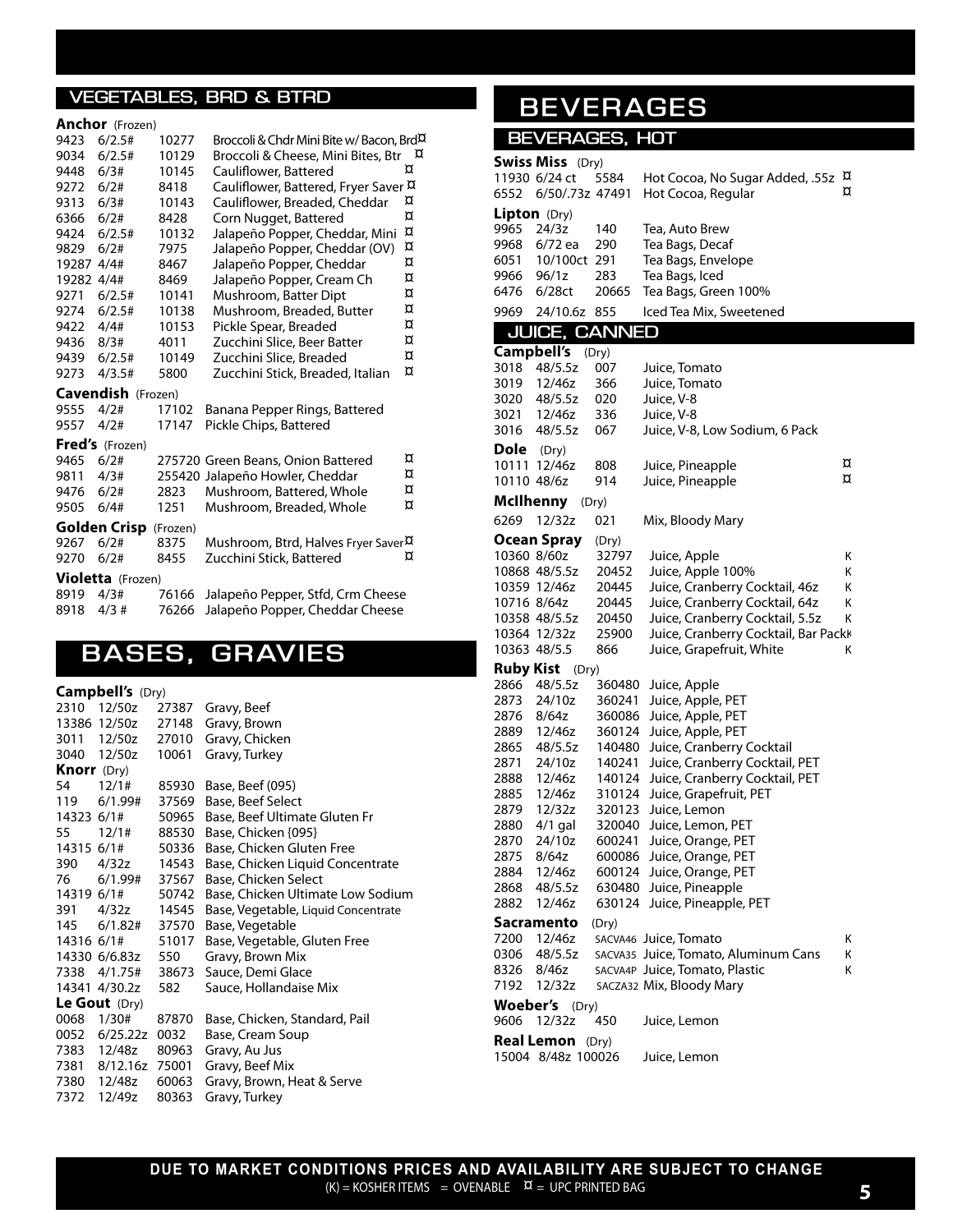#### **JUICE, FROZEN**

#### **Gregg** (Frozen)

|       |                          |                                       | κ                                                                                                                                                                                                                                                                     |
|-------|--------------------------|---------------------------------------|-----------------------------------------------------------------------------------------------------------------------------------------------------------------------------------------------------------------------------------------------------------------------|
|       |                          |                                       | Κ                                                                                                                                                                                                                                                                     |
|       | 90800                    |                                       | Κ                                                                                                                                                                                                                                                                     |
| 48/6z |                          |                                       | κ                                                                                                                                                                                                                                                                     |
| 72/4z |                          |                                       |                                                                                                                                                                                                                                                                       |
| 72/4z |                          |                                       | К                                                                                                                                                                                                                                                                     |
| 72/4z |                          |                                       | Κ                                                                                                                                                                                                                                                                     |
| 72/4z | 91200                    |                                       | Κ                                                                                                                                                                                                                                                                     |
|       | 7043 72/4z<br>7142 72/4z | <b>Sun Cup</b> (Frozen)<br>7042 72/4z | 1261 12/32z 20100 Juice, Orange (Carton) 3+1<br>90301 Juice, Apple<br>90601 Juice, Cranberry Cocktail<br>Juice, Fruit Punch, 100%<br>40800 Juice, Fruit Punch, 100%<br>90501 Juice, Grape<br>90100 Juice, Orange<br>91000 Juice, Pineapple<br>Juice, Pineapple Orange |

### **BREAD PRODUCTS**

#### **BAGELS**

#### **Lender's** (Frozen)

|             | 62078 12/6 ct            | 69    | Bagel, Cinnamon Raisin, Sliced |
|-------------|--------------------------|-------|--------------------------------|
|             | 622177 4/36 ct           | 46    | Bagel, Mini Plain, .9z         |
|             | 62633 12/6 ct            | 27    | Bagel, Plain 2.3z, Sliced      |
|             | 62088 12/6 ct            | 311   | Bagel, Plain Sliced, 3z        |
|             | 2134 12/6 ct             | 81    | Bagel, Blueberry, Whole Grain  |
|             | 62052 1/72 ct            | 75    | Bagel, Whole Grain, White, I/W |
|             | <b>Sara Lee</b> (Frozen) |       |                                |
|             | 17292 144/1z             | 8043  | Bagelettes, Sliced             |
|             | 17288 72/2.3z            | 8047  | Bagel, Plain, Sliced           |
| 17287 72/3z |                          | 8037  | Bagel, Plain, Sliced           |
| 17286 72/4z |                          | 8024  | Bagel, Plain, Par-Baked        |
| 17291 72/4z |                          | 8052  | Bagel, Variety, Par Baked      |
|             | <b>Udi's</b> (Frozen)    |       |                                |
| 5999        | 1/24ct                   | 80660 | Bagel, Plain, 3.5z I/W (GF)    |
|             |                          |       |                                |

#### **BISCUITS**

**Bridgeford** (Frozen) 7906 100/2.25 6185 Biscuit, Buttermilk, Round, 3"<br>7905 120/1z 6197 Biscuit, Buttermilk, Square, 2" 6197 Biscuit, Buttermilk, Square, 2"

#### **BREAD**

| <b>Vie de France</b> (Frozen) |                                                  |
|-------------------------------|--------------------------------------------------|
|                               | 5285 24/8.8z 77804 Batard, French                |
| <b>Bimbo</b> (Frozen)         |                                                  |
|                               | 66470 22/16z 35250 Baquette, French Loaf, Crusty |
| Udi's (Frozen)                |                                                  |
| 5987 6/24z                    | 80902 Bread, Multi-Grain (GF)                    |
| 5986 6/24z                    | 80901 Bread, Soft White Sandwich (GF)            |
| 5856 24/2.4z                  | 80620 Rolls, Classic Hot Dog Bun, I/W            |
| 5859 36/1.2z                  | 80706 Rolls, Dinner French I/W                   |

#### **CROISSANTS**

**Sara Lee** (Frozen) 0682 64/1.18z 8404 Croissant, Butter Flavor, Unsliced **Vie de France** (Frozen) 5313 48/3z 7832 Croissant, Butter, Curved, Large

#### **DANISH**

| Sara Lee (Frozen) |  |  |                                          |  |  |  |
|-------------------|--|--|------------------------------------------|--|--|--|
|                   |  |  | 0662 24/3.25z 8349 Danish, Assorted, I/W |  |  |  |
|                   |  |  | 0659 50/1.25z 8924 Danish, Mini Assorted |  |  |  |

#### **DOUGHS - BREAD, PUFF, PIZZA**

| <b>Pennant</b> (Frozen)     |             |  |                                        |   |  |  |
|-----------------------------|-------------|--|----------------------------------------|---|--|--|
|                             | 1878 2/15#  |  | 33385 Dough, Danish, Stay Fresh        | Κ |  |  |
|                             |             |  | 1881 2/15# 11016 Dough, Puff Pastry    | Κ |  |  |
|                             | 1885 20/12z |  | 45569 Dough, Puff Sheets, 10x15        | κ |  |  |
|                             | 1883 120/2z |  | 11014 Dough, Puff Squares, 5x5         | κ |  |  |
| <b>Villa Prima</b> (Frozen) |             |  |                                        |   |  |  |
|                             |             |  | 1064 20/12" 73036 Pizza Dough, Sheeted |   |  |  |

#### **ENGLISH MUFFINS**

| <b>Thomas' Thaw N' Serve (Frozen)</b> |                             |  |                                |   |  |
|---------------------------------------|-----------------------------|--|--------------------------------|---|--|
|                                       | 17294 6/12ea 94015 Original |  |                                | к |  |
|                                       |                             |  | 17295 6/8ea 94050 Sandwich     | ĸ |  |
|                                       |                             |  | 17293 6/12ea 94110 Honey Wheat | ĸ |  |
|                                       |                             |  | 17297 6/12ea 17905 Whole Wheat | ĸ |  |

#### **MUFFINS**

|      | Sara Lee (Frozen) |      |                                                     |              |  |  |  |
|------|-------------------|------|-----------------------------------------------------|--------------|--|--|--|
| 0704 | 96/2.125          | 8605 | Muffins, Blueberry                                  | ¤к           |  |  |  |
| 0711 | 108/9z            | 8820 | Muffins, Blueberry, Mini                            | ¤к           |  |  |  |
| 0881 | 96/2.25z          | 8606 | Muffins, Bran                                       | ¤к           |  |  |  |
| 0705 | 96/2.125          | 8611 | Muffins, Corn                                       | ¤к           |  |  |  |
| 0712 | 108/9z            | 8824 | Muffins, Corn, Mini                                 | ¤к           |  |  |  |
| 0248 | $4/24$ ea         | 8716 | Muffins, Variety, 2.125z                            | $\alpha$ K   |  |  |  |
|      |                   |      | 2 trays: blueberry, 1 tray ea: bran & ch. streusel. |              |  |  |  |
| 0697 | 24/4z             | 8635 | Muffins, Variety, I/W                               | ¤κ           |  |  |  |
|      |                   |      | 12 blueberry, 6 bran, 6 banana nut.                 |              |  |  |  |
| 0710 | 162/.9z           | 8767 | Muffins, Variety, Mini                              | ¤κ           |  |  |  |
|      |                   |      | 1 tray ea: blueberry, banana nut & lemon poppy.     |              |  |  |  |
| 0108 | $1/4$ ea          | 8281 | Corn Bread, 30pc Per Tray                           | $\alpha_{K}$ |  |  |  |
|      |                   |      |                                                     |              |  |  |  |

#### **PRETZELS**

| $J & J$ (Frozen)          |  |                                                   |  |  |  |
|---------------------------|--|---------------------------------------------------|--|--|--|
|                           |  | 14501 72/2.4z 3295 Pretzels, Bavarian Stick       |  |  |  |
| <b>Big Apple</b> (Frozen) |  |                                                   |  |  |  |
|                           |  |                                                   |  |  |  |
|                           |  | 9593 100/3.5z 27864 Pretzels, Regular, Baked Soft |  |  |  |

#### **ROLLS**

|             | <b>Amoroso</b> (Frozen) |      |                                     |
|-------------|-------------------------|------|-------------------------------------|
| 5938        | 1/96ct                  | 560  | Rolls, Dinner, Long                 |
| 5941        | 60/4.8z                 | 1200 | Rolls, Hoagie, 11.5", Sliced        |
| 5943        | 60/4.8z                 | 1210 | Rolls, Hoagie, 11.5", Unsliced      |
| 5933        | 48/10"                  | 1000 | Rolls, Hoagie, Sliced               |
| 5936        | 72/6"                   | 600  | Rolls, Hoagie, Sliced               |
| 5971        | 60/7"                   | 700  | Rolls, Hoagie, Sliced               |
| 5940        | 60/8"                   | 800  | Rolls, Hoagie, Sliced               |
| 5942        | 48/9"                   | 900  | Rolls, Hoagie, Sliced               |
| 5935        | 24/16"                  | 1400 | Rolls, Hoagie, Unsliced             |
| 5934        | 60/7"                   | 710  | Rolls, Hoagie, Unsliced             |
| 5957        | 60/8"                   | 810  | Rolls, Hoagie, Unsliced             |
| 5945 48/9"  |                         | 910  | Rolls, Hoagie, Unsliced             |
| 5939        | 60/4.5''                | 500  | Rolls, Kaiser, Sliced               |
|             | <b>Bimbo</b> (Frozen)   |      |                                     |
|             | 66479 30/5ct            |      | 117627 Rolls, Dinner Assorted, 1.3z |
|             | 66512 144/1.4z          |      | 117625 Rolls, Dinner White          |
|             | 66479 150/1.1z          |      | 32180 Rolls, Dinner, Variety Pack   |
|             | 66470 22/17z            |      | 117680 Bread, French Baguette       |
| J & J       | (Frozen)                |      |                                     |
| 14500 80/4z |                         | 7052 | Pretzel Roll, Hamburger             |

**DUE TO MARKET CONDITIONS PRICES AND AVAILABILITY ARE SUBJECT TO CHANGE**  $(K) = K$ OSHER ITEMS = OVENABLE  $\alpha = \alpha$  of the PRINTED BAG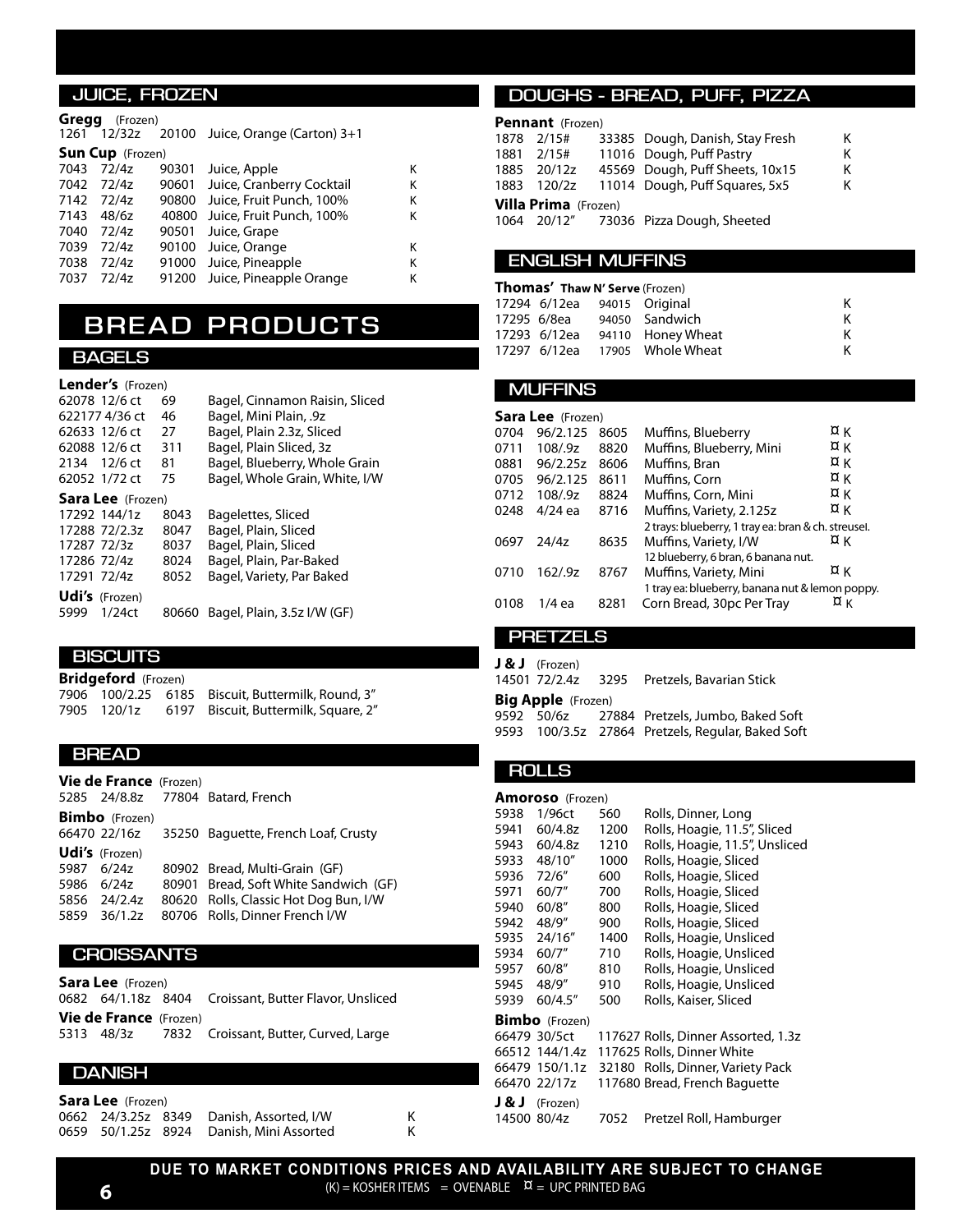| 5993<br>5992 | <b>Udi's</b> (Frozen)<br>24/3.2z<br>1/12 ct<br>5994 2/10 ct | 80644 Classic Hamburger Bun, I/W (GF)<br>80702 Rolls, Classic Hoagie 12", I/W (GF)<br>80635 Pizza, Crust, 12" Par-Baked (GF) |
|--------------|-------------------------------------------------------------|------------------------------------------------------------------------------------------------------------------------------|
|              | <b>Vie de France</b> (Frozen)                               |                                                                                                                              |
|              |                                                             | 5282 156/1.4z 78121 Rolls, French, Petite Pain                                                                               |
|              |                                                             | 5289 88/2.9z 7747 Rolls, French, Soft                                                                                        |
|              |                                                             | 5288 42/5.7z 78123 Rolls, Sub, Milano, 12"                                                                                   |
| 5287         | 66/3.5z                                                     | 78105 Rolls, Sub, Milano, 8"                                                                                                 |
| 5210         | 88/2.2z                                                     | 7559 Rolls, Brioche Bun, Sliced                                                                                              |
| 5245         | 96/2.7z                                                     | 77803 Rolls, Lobster Pull Apart                                                                                              |

### **CHEESE**

#### **AMERICAN**

|            |                                 | <b>Bongards</b> (Refrigerated)     |                                             |   |
|------------|---------------------------------|------------------------------------|---------------------------------------------|---|
| 10657 4/5# |                                 | 10166                              | American, 120 Sliced, White, Vt             |   |
| 10656 4/5# |                                 | 10167                              | American, 160 Sliced, White, Vt             |   |
| 10658 4/5# |                                 | 10161                              | American, 120 Sliced, Yellow, Vt            |   |
| 10659 4/5# |                                 | 10162                              | American, 160 Sliced, Yellow, Vt            |   |
| 13800 4/5# |                                 |                                    | 880033 Unique Brand - American, 160, White  |   |
| 13801 4/5# |                                 |                                    | 880093 Unique Brand - American, 160, Yellow |   |
|            |                                 | <b>Clearfield</b> (Refrigerated)   |                                             |   |
| 1160       | 6/5#                            | 15937                              | American, White Loaf                        |   |
| 1299       | 6/5#                            | 11742                              | American, Sharp White, CV (Cooper)          |   |
|            |                                 | <b>Dinner Bell (Refrigerated)</b>  |                                             |   |
| 13813 6/5# |                                 | 12012D                             | American, White, Loaf                       |   |
| 13807 6/5# |                                 | 12011D                             | American Yellow, Loaf                       |   |
|            |                                 | <b>Great Lakes</b> (Refrigerated)  |                                             |   |
|            | 13794 12/16z                    | 17001                              | American Yellow, Sliced                     | ¤ |
| 13335 4/5# |                                 | 160905                             | American White, 200ct                       |   |
|            | 13902 12/16z                    | 17002                              | American, White, Sliced                     | ¤ |
| 13668 6/5# |                                 | 17010                              | American, Yellow Loaf                       |   |
| 13665 6/5# |                                 | 17012                              | American, White Loaf                        |   |
|            | <b>Hilldale</b> (Refrigerated)  |                                    |                                             |   |
| 10811 6/5# |                                 | 48293                              | American, White Loaf                        |   |
| 10810 6/5# |                                 | 48292                              | American, Yellow Loaf                       |   |
| 12790 6/5# |                                 | 46020                              | American, 120 Sliced, Yellow, Ribbon        |   |
| 12791 6/5# |                                 | 46021                              | American, 160 Sliced, Yellow, Vt            |   |
| 12792 6/5# |                                 | 46022                              | American, 160 Sliced, White, Vt             |   |
| 12793 6/5# |                                 | 46029                              | American, 120 Sliced, White, Ribbon         |   |
| 12999 6/5# |                                 | 46026                              | American, 120, Sliced, White Vt             |   |
|            |                                 | <b>Land O Lakes (Refrigerated)</b> |                                             |   |
| 1066       | 6/5#                            | 48108                              | American, White Loaf, Deli                  | ¤ |
| 1060       | 6/5#                            | 48107                              | American, Yellow Loaf, Deli                 | ¤ |
|            | 13336 2/6 #avg                  | 104                                | Alpine, Muenster, 50% Red, Sodium           |   |
|            |                                 | Mel-O-Bit (Refrigerated)           |                                             |   |
| 12580 4/5# |                                 | 2816                               | American, 160 White, Product                |   |
| 12581 4/5# |                                 | 2806                               | American, 160 Yellow, Product               |   |
| 13737      | 4/5#                            | 2801-9                             | American, 126 Yellow, Product               |   |
| 13738 4/5# |                                 | 2811-9                             | American 126 White, Product                 |   |
|            |                                 |                                    | <b>Naturally Slender</b> (Refrigerated)     |   |
| 1137       | 2/5#                            |                                    | 48856W American, White Loaf, Low Fat        |   |
|            |                                 | <b>New Yorker</b> (Refrigerated)   |                                             |   |
| 1293 6/5#  |                                 | 46302                              | American, 120 Sliced, White, Vt             |   |
| 1292       | 6/5#                            | 48802                              | American, White Loaf                        |   |
| 1138       | 2/5#                            | 48864                              | Hot Pepper American                         |   |
|            |                                 | <b>Ridgeview</b> (Refrigerated)    |                                             |   |
| 12286 4/5# |                                 | 2512-822                           | American, 120 Sliced, White, Vt             |   |
| 11076 6/5# |                                 | 2430-401                           | American, White Loaf                        |   |
|            | <b>Starfield</b> (Refrigerated) |                                    |                                             |   |
| 13716 4/5# |                                 | 2511-9                             | American, 126 Sliced, White, Vt             |   |
| 13715 4/5# |                                 | 2501-9                             | American, 126 Sliced, Yellow, Vt            |   |
| 13714 4/5# |                                 | 2516-8                             | American, 160 Sliced, White, Vt             |   |
| 13713 4/5# |                                 | 2506-8                             | American, 160 Sliced, Yellow, Vt            |   |

**Whitehall** (Refrigerated)<br>11222 6/5# 236040 236040 American White, Blend Loaf

|  | BLUE, GORGONZOLA, ROQUEFORT |  |  |  |  |
|--|-----------------------------|--|--|--|--|
|  |                             |  |  |  |  |

| <b>BelGiosio</b> (Refrigerated)<br>13783 1/8 #avg 86400 Cheese, Gorgonzola 1/2 Wheel |  |                                              |  |  |  |
|--------------------------------------------------------------------------------------|--|----------------------------------------------|--|--|--|
|                                                                                      |  | 13826 2/8# 86516 Cheese, Blue Wheel          |  |  |  |
| <b>Great Lakes</b> (Refrigerated)                                                    |  |                                              |  |  |  |
|                                                                                      |  |                                              |  |  |  |
|                                                                                      |  | 13903 4/5# 15920 Blue Crumbled               |  |  |  |
|                                                                                      |  | 13306 1/6# 168588 Blue Wheels                |  |  |  |
| <b>Papillon</b> (Refrigerated)                                                       |  |                                              |  |  |  |
|                                                                                      |  | 12559 4/3# 353033 Roquefort                  |  |  |  |
| <b>Packer Label</b> (Refrigerated)                                                   |  |                                              |  |  |  |
| 2502 1/7#                                                                            |  | W-5079 Blue. Danish                          |  |  |  |
| <b>Stella/Saputo</b> (Refrigerated)                                                  |  |                                              |  |  |  |
|                                                                                      |  | 13722 4/5# 6554 Blue, Crumbled               |  |  |  |
|                                                                                      |  | 13723 1/7#av 6556 Blue, Wheels               |  |  |  |
|                                                                                      |  | 13729 1/7#av 9171 Gorgonzola Wheel           |  |  |  |
|                                                                                      |  | 2806 4/5# 100664 Gorgonzola, Crumb (Toppers) |  |  |  |
| 13928 1/5#                                                                           |  | 100655 Gorgonzola, Crumble                   |  |  |  |

#### **CHEDDAR, COLBY, MONT/PEPPER JACK**

|              | <b>Cabot</b> (Refrigerated) |      |                                      |   |
|--------------|-----------------------------|------|--------------------------------------|---|
| 12553        | 1/10#                       | 55   | Cheddar, Ex Sharp White              |   |
| 12833        | 1/10#                       | 849  | Cheddar, Habanero                    |   |
| 13842        | 2/5#                        | 1250 | Cheddar, Mild White Loaf             |   |
| 12636        | $1/10$ #av                  | 761  | Cheddar, Private White               |   |
| 13002        | 1/10#                       | 56   | Cheddar, Seriously Sharp             |   |
| 13857        | 2/5#                        | 1255 | Cheddar, Sharp Vermont               |   |
| 12800        | 1/10#                       | 54   | Cheddar, Sharp White                 |   |
| 12561        | 1/10#                       | 96   | Cheddar, White                       |   |
| 13858        | 1/35#                       | 63   | Cheddar, Xtra Sharp, White Wheel     |   |
| 12528        | 1/10#                       | 703  | Cheddar, Yellow                      |   |
| 13872        | 1/40#                       | 739  | Monterey Jack                        |   |
| 12801        | 1/10#                       | 856  | Monterey Jack, Prints                |   |
| 12995        | 2/5#                        | 1258 | Pepper Jack                          |   |
| 12370        | 1/10#                       | 858  | Pepper Jack, Prints                  |   |
| 13835        | 8/1#                        | 295  | Cheddar, Brick, Privt Stock, Blk Wax | ¤ |
| 13836        | 8/1#                        | 294  | Cheddar, Sharp Red Wax               | ¤ |
| 13855        | 8/1#                        | 287  | Cheddar, Vint. Purple Wax            | ¤ |
| 13838        | 12/8z                       | 1349 | Cheddar, Everything Bagel            | ¤ |
| 13840        | 12/8z                       | 1729 | Cheddar, Habanero Bars               | ¤ |
| 13790        | 12/8z                       | 1700 | Cheddar, Horseradish Bars            | ¤ |
| 13841        | 12/8z                       | 980  | Cheddar, Hot Buffalo                 | ¤ |
| 13833        | 12/8z                       | 843  | Cheddar, Serious Sharp               | ¤ |
| 13834        | 12/8z                       | 46   | Cheddar, Sharp Bar White             | ¤ |
| 13712        | 12/8z                       | 49   | Cheddar, White, Mild, Bar            | ¤ |
| 12575        | 12/8z                       | 47   | Cheddar, Xtra Sharp, Bars            | ¤ |
| 13876        | 12/8z                       | 759  | Pepper Jack, Bars                    | ¤ |
| 13873        | 12/8z                       | 45   | Monterey Jack, Bars                  | ¤ |
| 13848        | 50/.75z                     | 1080 | Cheddar, Seriously Sharp             |   |
| 13210        | 50/.75z                     | 1079 | Cheddar, Sharp Individual            |   |
| 13853        | 12/8z                       | 1494 | Cheddar, Slice Sharp                 | ¤ |
| 12990        | 12/8z                       | 1495 | Cheddar, Slices Mild, White          | ¤ |
| 11063        | 4/2.5#                      | 1989 | Cheddar, Slices, Yellow              | ¤ |
| 12632        | 4/2.5#                      | 903  | Cheddar, Sharp, Slices, Tray Pack ¤  |   |
| 13850        | 12/8z                       | 1096 | Cheddar , Serious Shredded           |   |
| 13874        | 12/8z                       | 393  | Monterey Jack, Shredded              |   |
| 13877        | 12/8z                       | 394  | Rustic Pizza, Shredded               |   |
|              | McCadam (Refrigerated)      |      |                                      |   |
| 1358 1/10#av |                             | 8041 | Cheddar, Extra Sharp Yellow          |   |
| 12564        | 1/10#av 8044                |      | Cheddar, Extra Sharp NY White        |   |
| 12534        | 1/10#                       | 8025 | Cheddar, Horseradish                 |   |
| 12536        | 1/10#                       | 8261 | Cheddar, Sharp White                 |   |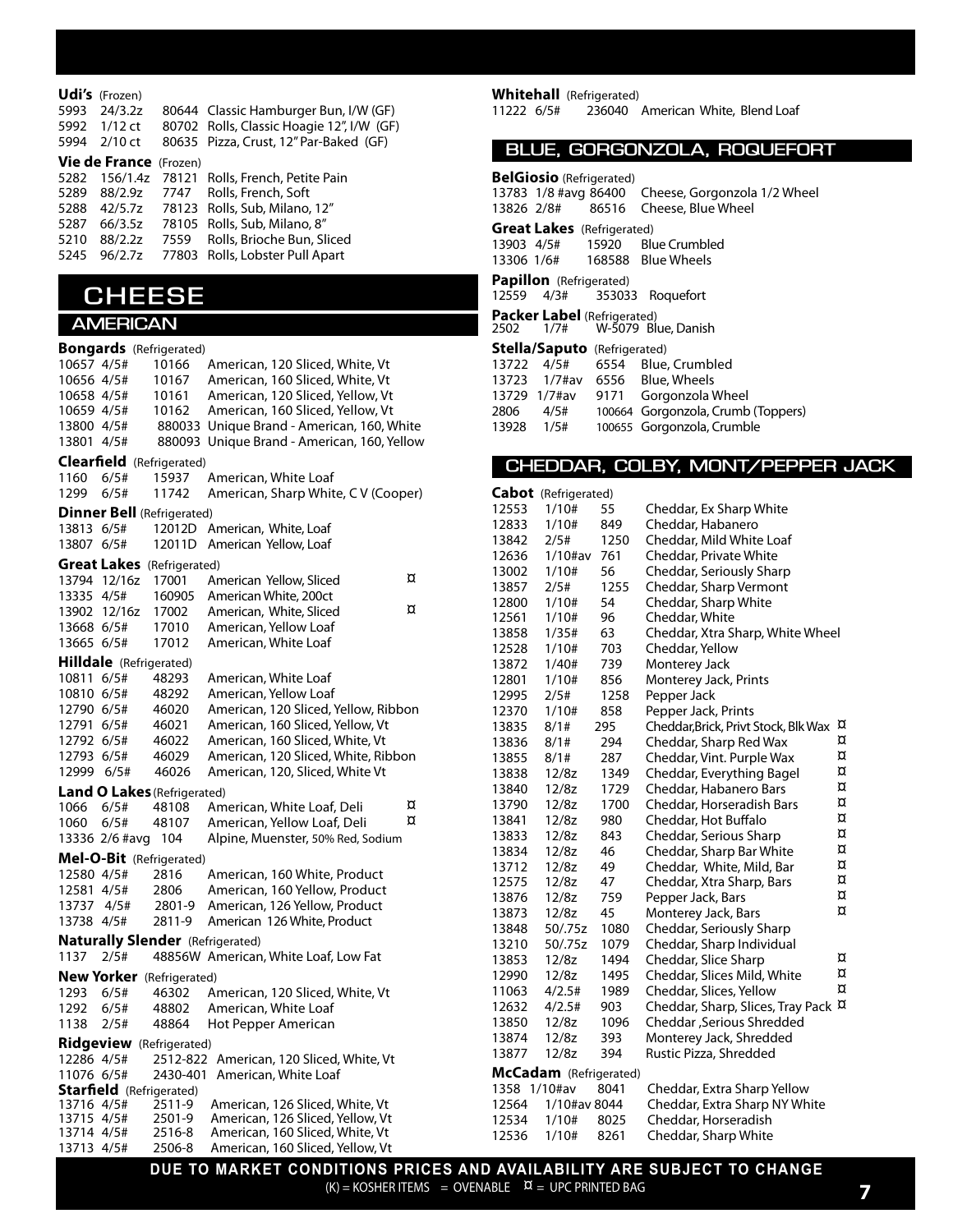| 12820<br>12209 | 1/10#<br>6/5#                              | 8259<br>8820     | Cheddar, Sharp Yellow<br>Muenster                             |   |
|----------------|--------------------------------------------|------------------|---------------------------------------------------------------|---|
| 12384          | 2/6#                                       | 8279             | Muenster, Jalapeno                                            |   |
| 13976          | <b>Bongards</b> (Refrigerated)<br>12/8z    | 753101           | Cheddar, Yellow, Shredded Fancy                               |   |
|                | <b>Dinner Bell</b> (Refrigerated)          |                  |                                                               |   |
| 13815          | 2/5#                                       | 100-16           | Cheddar, Sharp White                                          |   |
| 13773          | 2/5#                                       | 100-15           | Cheddar, Sharp Yellow                                         |   |
| 13771          | 2/5#                                       | 100-11           | Cheddar, Yellow                                               |   |
| 13908          | <b>Great Lakes</b> (Refrigerated)<br>1/10# | 23610            | Cheddar Sharp NY, Yellow                                      |   |
| 13906          | 1/10#                                      | 73712            | Cheddar Ex Sharp NY White                                     |   |
| 13909          | 4/5#                                       | 101287           | Cheddar Sharp White Shredded                                  |   |
| 13907          | 1/10#                                      | 23612            | Cheddar, Sharp, NY, White                                     |   |
| 13748          | 4/5#                                       | 101322           | Cheddar, Sharp, Shred, Yellow                                 | ¤ |
| 13718<br>12983 | 6/24z<br>6/1.5#                            | 13056<br>13050   | Cheddar, White, Sliced<br>Cheddar, Yellow Sliced              | ¤ |
| 12981          | 6/1.5#                                     | 14475            | Pepper Jack, Sliced                                           | ¤ |
|                | <b>Kaukauna</b> (Refrigerated)             |                  |                                                               |   |
| 2568           | 2/10#                                      | 20708            | Cheddar Spread, Cold Pack                                     |   |
|                | Old Fashioned                              |                  | (Refrigerated)                                                |   |
| 12382<br>13917 | 2/10#<br>2/10#                             | 20070<br>20060   | Cheddar, Port Wine Spread<br>Cheddar, Sharp Spread            |   |
| 12823          | 2/10#                                      | 20169            | Cheddar, Horseradish Spread                                   |   |
|                | Laubscher (Refrigerated)                   |                  |                                                               |   |
| 12586          | 4/5#                                       | 10532-           | Cheddar, Fancy, Shred, Yellow (Lakewood)                      |   |
| 1321           | 1/10#                                      |                  | 10126-1 Cheddar, Print, Yellow                                |   |
| 1320           | 1/10#                                      |                  | 10127-1 Cheddar, Print, White                                 |   |
| 1287<br>1288   | 1/10#av 10143<br>1/10#av 101421            |                  | Cheddar, Sharp, Print, White<br>Cheddar, Sharp, Print, Yellow |   |
| 12507          | 4/5#                                       | 10533            | Cheddar, White, Shredded                                      |   |
| 1716           | 4/5#                                       | 10532            | Cheddar, Yellow, Shredded                                     |   |
| 1281           | 1/13#av 10108S                             |                  | Colby Longhorn, Yellow                                        |   |
| 1334           | 4/13#av 10108                              |                  | Colby, Longhorn Yellow, R/L                                   |   |
| 13007<br>1350  | 4/5#bag 10579<br>6/5#                      | 20031            | Colby/Mt Jack Feather Shredded<br>Hot Pepper American         |   |
| 13755          | 6/5#                                       | 10571            | Jack & Cheddar, Shredded                                      |   |
| 13756          | 6/5#                                       | 10571-           | Jack Cheddar, Fancy Shredded                                  |   |
| 1312           | 1/10#av 10115                              |                  | Monterey Jack, Print                                          |   |
| 12237          | 4/5#                                       | 10555            | Monterey Jack, Shredded                                       |   |
| 1323<br>1278   | 1/10#<br>4/5#                              | 10113-1<br>10556 | Pepper Jack, Print<br>Pepper Jack, Shredded                   |   |
|                | Packer Label (Refrigerated)                |                  |                                                               |   |
| 12538          | 1/40#                                      | 10140            | Cheddar, White, Bulk                                          |   |
|                |                                            |                  |                                                               |   |
|                |                                            |                  |                                                               |   |
|                | <b>ITALIAN, MISC.</b>                      |                  |                                                               |   |
| 13717          | <b>Bella</b> (Refrigerated)<br>4/5#        | 7300P0           | Fontina, Shredded                                             |   |
|                | <b>BelGioioso</b> (Refrigerated)           |                  |                                                               |   |
| 2482           | 4/5#                                       | 00016            | Mascarpone                                                    | ¤ |
| 2466           | 12/1#                                      | 00017            | Mascarpone                                                    |   |
| 2609           | <b>Galba</b> (Refrigerated)<br>1/4.5#      | 200911           | Bel Paese, Traditional                                        |   |
| 13924          | <b>Blue Heaven</b> (Refrigerated)<br>1/15# |                  | Fontina Danish                                                |   |
| 12546          | <b>Scray</b> (Refrigerated)<br>1/10#       |                  | Fontina                                                       |   |
| Capiello       |                                            | (Refrigerated)   |                                                               |   |
| 13883          | 6/5#                                       |                  | Ricotta, Whole Milk                                           |   |

**Montena** (Refrigerated)<br>2261 6/3#

Ricotta, Whole Milk

| 13726<br>13733<br>13732<br>13725 4/2.5#<br>13926<br>13727<br>13954<br>Italy | Stella/Saputo (Refrigerated)<br>1/10#av<br>2/22#<br>2/22#<br>2/24#<br>1/10#av<br>1/10#<br>(Refrigerated) |                                                                    | 1006590 Asiago, Aged, Black Wax<br>1006591 Asiago, Aged, Wheel, Black Wax<br>100658 Asiago, Mello, Brown Wax<br>100658 Asiago, Mello, Shredded Topper<br>100659 Fontinella<br>100659 Fontinella, Wheel<br>100669 Italian Sharp, Wheel |                            |
|-----------------------------------------------------------------------------|----------------------------------------------------------------------------------------------------------|--------------------------------------------------------------------|---------------------------------------------------------------------------------------------------------------------------------------------------------------------------------------------------------------------------------------|----------------------------|
| 12542                                                                       | 1/20#                                                                                                    |                                                                    | EMMA01 Grana Padano, 1/4 Wheel                                                                                                                                                                                                        |                            |
| Elvia<br>13968                                                              | (Refrigerated)<br>2/15#                                                                                  | 32773                                                              | Cotija El Viajero                                                                                                                                                                                                                     |                            |
|                                                                             | Wensleydale                                                                                              | (Refrigerated)                                                     |                                                                                                                                                                                                                                       |                            |
| 13675<br>13334                                                              | 2/2.75#<br>4/2.75#                                                                                       | 032913                                                             | Wensleydale & Cranberry<br>Wensleydale & Cranberry                                                                                                                                                                                    |                            |
|                                                                             |                                                                                                          | 032914                                                             |                                                                                                                                                                                                                                       |                            |
|                                                                             |                                                                                                          |                                                                    | MOZZARELLA, PROVOLONE                                                                                                                                                                                                                 |                            |
| 1185                                                                        | <b>Auriccio</b> (Refrigerated)<br>$1/17$ #av                                                             | APC117                                                             | Provolone, Import, 1/4's                                                                                                                                                                                                              |                            |
|                                                                             | <b>Antonio</b> (Refrigerated)                                                                            |                                                                    |                                                                                                                                                                                                                                       |                            |
| 14650 2/3#<br>14652<br>14651<br>14655                                       | 8/1#<br>2/3#<br>$6/3$ #                                                                                  | 1333<br>3307<br>1222<br>2307                                       | Mozzarella, Fresh, Ciliegine<br>Mozzarella, Fresh, Log<br>Mozzarella, Fresh, Ovoline, 4z<br>Ricotta, Whole Milk (Blanco D'Oro)                                                                                                        | ¤                          |
| 13975                                                                       | <b>Bongards</b> (Refrigerated)<br>12/8z                                                                  | 753121                                                             | Mozzarella, Pt Skim, Shred Fancy                                                                                                                                                                                                      |                            |
|                                                                             | <b>BelGioioso</b> (Refrigerated)                                                                         |                                                                    |                                                                                                                                                                                                                                       |                            |
| 2451<br>2491<br>13765<br>2661<br>2518<br>2436<br>2700<br>12815              | $2/12$ #av<br>1/10#<br>12/2#<br>12/1#<br>8/1#<br>$8/1$ #<br>$8/1$ #<br>6/1#                              | 00210<br>20918<br>85237<br>85285<br>00069<br>89<br>92<br>00120     | Provolone, Slicing, Mild<br>Provolone, Sharp, 1/2 Moon<br>Provolone, Sliced, Mild<br>Provolone, Sliced, Sharp<br>Mozzarella, Fresh, Slices<br>Mozzarella, Fresh, Logs<br>Mozzarella, Fresh, Pearl, Log<br>Burrata, 6/4/4z Cups        | ¤<br>¤<br>¤<br>¤<br>¤<br>¤ |
|                                                                             |                                                                                                          |                                                                    |                                                                                                                                                                                                                                       |                            |
| 14078<br>14080<br>1148<br>12747<br>1147<br>14082<br>14083                   | <b>Enriccio</b> (Refrigerated)<br>8/6#<br>8/6#<br>6/5#<br>6/5#<br>6/5#<br>3/12#<br>6/6#                  | 144241<br>144240<br>100704<br>100961<br>100739<br>144231<br>100401 | Mozzarella, Part Skim<br>Mozzarella, Whole Milk Loaf<br>Mozzarella, Part Skim, Shredded<br>Mozzarella/Provolone, Shredded<br>Mozzarella, Whole Milk, Shredded<br>Provolone<br>Provolone, Splits                                       |                            |
| Great Lakes                                                                 |                                                                                                          | (Refrigerated)                                                     |                                                                                                                                                                                                                                       |                            |
| 12984<br>13307                                                              | 6/24z<br>6/24z                                                                                           | 15264<br>15060                                                     | Provolone, Sliced<br>Mozzarella, Sliced                                                                                                                                                                                               | ¤<br>¤                     |
|                                                                             | Jacobo's (Refrigerated)                                                                                  |                                                                    |                                                                                                                                                                                                                                       |                            |
| 14077<br>14079<br>1279<br>14087<br>14081                                    | 8/6#<br>8/6#<br>6/5#<br>6/5#<br>3/12#                                                                    | 100221<br>100303<br>100742<br>144252<br>143127                     | Mozzarella, Part Skim<br>Mozzarella, Whole Milk, Loaf<br>Mozzarella, Whole Milk, Shredded<br>Mozzarella, Provolone,<br>Parmesan, Romano, Shredded<br>Provolone                                                                        |                            |
| 14084                                                                       | 6/5#                                                                                                     | 144244                                                             | Mozzarella/Cheddar, Shredded                                                                                                                                                                                                          |                            |
| Luizi<br>13950<br>13947<br>13949                                            | (Refrigerated)<br>2/3#<br>$2/3$ #<br>$2/3$ #                                                             | 131<br>143<br>146                                                  | Mozzarella, Fresh, Ovoline, 4z<br>Mozzarella, Fresh, Balls, 1#<br>Mozzarella, Fresh, Ciliegine                                                                                                                                        |                            |

**Stella/Saputo** (Refrigerated) 13721  $3/12$ #av 6544 Provolone, Non Smoked

13736 3/12#av 100654 Provolone, Smoked **Traditional** (Refrigerated) 12556 16/3# MZNX-2 Mozzarella, Smoked, PCs  $\alpha$ 

13697 6/2/2.25 GRFX-2Q6 Smoked Gruyere, Master Case

**DUE TO MARKET CONDITIONS PRICES AND AVAILABILITY ARE SUBJECT TO CHANGE**  $(K) = KOSHER ITEMS = OVERABLE \quad \alpha = UPC PRINTED BAG$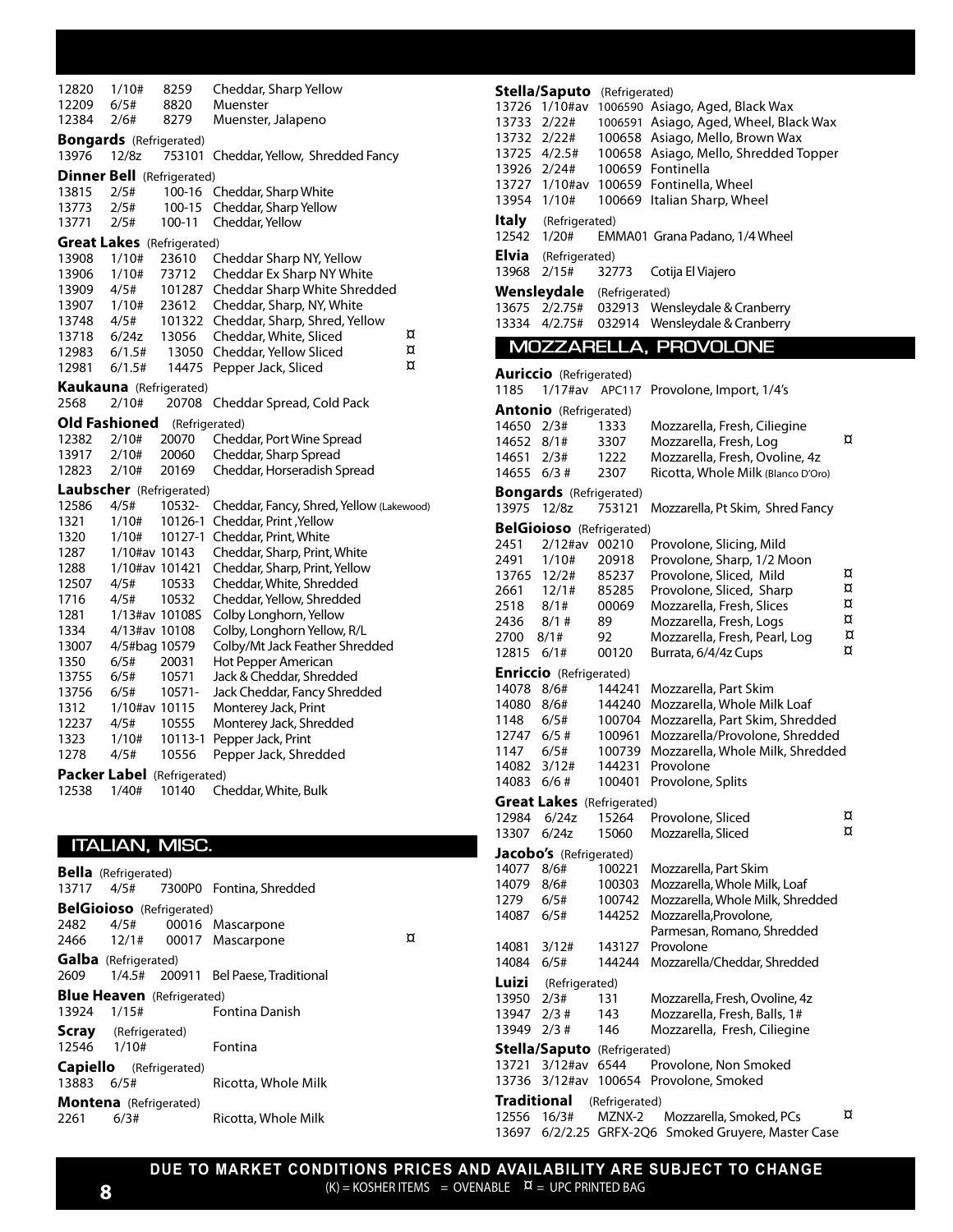#### **PARMESAN, ROMANO**

|             | <b>BelGioioso</b> (Refrigerated) |                    |                                 |
|-------------|----------------------------------|--------------------|---------------------------------|
| 2403        | $1/24$ #av                       | 30912              | Parmesan, Wheel                 |
|             | <b>Bernardo</b> (Refrigerated)   |                    |                                 |
| 12245       | 4/5#                             | C94                | Parmesan, Import, Grated        |
| 12293       | 4/5#                             | C <sub>10</sub> 1C | Parmesan Romano Blend, Grated   |
| 12244       | 4/5#                             | C <sub>101</sub>   | Pecorino Romano, Import, Grated |
|             | <b>Caputo</b> (Refrigerated)     |                    |                                 |
| 13885       | 4/5#                             | 1380               | Romano, Grated                  |
| 13354       | 4/5#                             | 1379               | Parmesan, Grated Blend          |
|             | Cello (Refrigerated)             |                    |                                 |
| 12584       | 1/20#                            | <b>CELRIS</b>      | Romano, Wheels                  |
|             | De Robbio (Refrigerated)         |                    |                                 |
| 12592       | 4/5#                             | C94B               | Parmesan, Shredded              |
| 12587       | 4/5#                             | C101D              | Romano, Shredded                |
| Italy       | (Refrigerated)                   |                    |                                 |
| 2562        | 1/13#                            | PRC1/17            | Pecorino Romano, 1/4's          |
|             | Jacobo's (Refrigerated)          |                    |                                 |
| 13887       | 4/5#                             | 140606             | Asiago, Shredded                |
| 14088       | 4/5#                             | 144255             | Parmesan, Shaved                |
|             | Laubscher (Refrigerated)         |                    |                                 |
| 12548 12/1# |                                  | 10518P             | Parmesan, Grated                |
| 12537       | 12/1#                            | 10518              | Romano, Grated                  |
| Picca       | (Refrigerated)                   |                    |                                 |
| 2626        | 1/40-60# PIC1                    |                    | Pecorino Romano (Italy)         |
|             | Locatelli (Refrigerated)         |                    |                                 |
| 1186        | 1/60#av L160                     |                    | Pecorino Romano                 |
| 1161        | 1/15#                            | L160Q              | Pecorino Romano, 1/4's          |
|             | Packer Label (Refrigerated)      |                    |                                 |
| 13809       | 2/15#                            | C <sub>1910</sub>  | Parmesan Reggianito, Wheel      |
| 12543       | 1/20#                            |                    | Parmesan Reggiano, 1/4 Wheel    |
|             | Pisa (Refrigerated)              |                    |                                 |
| 12609       | 4/5#                             |                    | Parmesan, Grated                |
|             | <b>Stella</b> (Refrigerated)     |                    |                                 |
|             | 13724 1/10#av 6579               |                    | Parmesan, Half Moon (Black Wax) |
| 13929       | 2/20#                            | 100657             | Parmesan, Wheels                |
| 13754       | 2/5#                             | 100916             | Parmesan, Shaved                |

#### **SPECIALTY, IMPORTED, IMP. STYLE**

|            | <b>Alouette</b> (Refrigerated)         |       |                                               |   |
|------------|----------------------------------------|-------|-----------------------------------------------|---|
|            | 12641 2/2# 33231 Brie                  |       |                                               |   |
|            |                                        |       | 1112 2/3# 30145 Creme de Brie, Spreadable     |   |
|            | <b>Boursin</b> (Refrigerated)          |       |                                               |   |
|            | 12533 12/5z 11                         |       | <b>Boursin</b>                                |   |
|            | <b>Champion</b> (Refrigerated)         |       |                                               |   |
|            | 10179 12/4.5z 14316                    |       | <b>Brie, Tins</b>                             |   |
|            |                                        |       | 12985 12/4.5z 14306 Camembert, Tins, Dozens   |   |
|            | <b>Eiffel Tower</b> (Refrigerated)     |       |                                               |   |
|            |                                        |       | 12284 1/2.2# 60940 Brie, 1 Kilo, Wheel        |   |
|            |                                        |       | 1355 1/6# 60941 Brie, 3 Kilo                  |   |
|            | <b>Don Gergori</b> (Refrigerated)      |       |                                               |   |
|            |                                        |       | 12933 2/7# 563951 Manchego, Spanish, 4 Months |   |
|            | <b>Dutch Mill Dance (Refrigerated)</b> |       |                                               |   |
|            | 2490 4/6#                              |       | 013070 Gouda, Smoked, Imported                | ¤ |
|            | <b>Scray</b> (Refrigerated)            |       |                                               |   |
|            |                                        |       | 12274 1/10# C68 Gouda, Red Waxed, Domestic    |   |
|            | Traditional (Refrigerated)             |       |                                               |   |
|            |                                        |       | 12282 4/6# GAFX-T64 Gouda, Smoked, Domestic   |   |
|            | <b>Decatur</b> (Refrigerated)          |       |                                               |   |
| 12197 1/9# |                                        | C74 – | Havarti, 60%                                  |   |
| 12198 1/9# |                                        | C76   | Havarti w/Dill                                |   |

#### **Montrachet** (Refrigerated)13227  $2/2.2#$  36380 Rondin Goat Cheese, Logs<br>13228 12/11z 36379 Montrachet Goat Cheese Log  $\overline{X}$ 13228 12/11z 36379 Montrachet Goat Cheese, Log<br>13226 2/2# 36383 Montrachet Goat Cheese, Crur 36383 Montrachet Goat Cheese, Crumbles **Saputo** (Refrigerated) 13301 3/2.2# 800307 Goat Cheese, Logs **Euphrates** (Refrigerated) 13898 1/17 # 117 Feta 12611 2/8 # 228 Feta 12589  $4/2.5$  # 425 Feta Crumbles (Topper)<br>12997  $4/9$  # 49 Feta Loaves. Drv Pack 12997 4/9 # 49 Feta Loaves, Dry Pack Mkt 13896 6/1# **Marmaris** (Refrigerated)<br>13895 2/9# 229 13895 2/9# 229 Feta, Pails **Nasonville** (Refrigerated) 13318 2/8# 71028 Feta, Tubs **BelGioioso** (Refrigerated)<br>2684 1/24# 60605 K 60605 Kasseri, Wheel **SWISS**

|            | <b>Alpine Lace</b> (Refrigerated) |                                              |
|------------|-----------------------------------|----------------------------------------------|
| 1053       | 2/7#                              | 00113 Swiss, Reduced Fat                     |
|            | <b>Amalander</b> (Refrigerated)   |                                              |
|            |                                   | 12980 2/6.5# 24046 Gruyère, Loaf             |
|            |                                   | 12625 2/6.5# 23753 Swiss, Sandwich, German   |
|            | <b>Finlandia</b> (Refrigerated)   |                                              |
|            |                                   | 13749 2/12# 50052 Swiss, Hi Cut, Imported    |
|            |                                   | 13750 4/6# 50091 Swiss, Sandwich Cut, Import |
|            | <b>Great Lakes</b> (Refrigerated) |                                              |
|            | 12982 6/1.5#                      | Swiss, Sliced                                |
|            |                                   | 13940 2/12# 31054 Swiss, Hi Fancy Cut        |
|            |                                   | 13939 2/8# 31056 Swiss, Sandwich, Fancy Cut  |
|            | <b>Jarlsberg</b> (Refrigerated)   |                                              |
|            |                                   | 2546 2/12# 67320 Jarlsberg, Loaves           |
|            | Lakewood (Refrigerated)           |                                              |
| 12807 2/8# |                                   | Swiss, Sandwich, Center Cut                  |
|            | <b>Laubscher</b> (Refrigerated)   |                                              |
| 1691       |                                   | 2/13# 10030 Swiss, Full Cut                  |
|            |                                   | 1692 6/8# 10015 Swiss, Sandwich Cut          |
|            |                                   | 1315 6/5# 10541 Swiss, Shredded              |
|            | <b>Lorraine</b> (Refrigerated)    |                                              |
|            | 13930 2/6# 100907 Swiss           |                                              |
|            | <b>Switzerland</b> (Refrigerated) |                                              |
|            | 2415 2/5#                         | 41002 Gruyère, King Cut, Import              |

### **DAIRY**

#### **BUTTER BLENDS, MARGARINE**

| <b>AAK</b>           | (Refrigerated) |                 |                                  |
|----------------------|----------------|-----------------|----------------------------------|
| 12518                | $6/1$ gal      | FGLI01T0        | Margarine, Liquid (Oasis)        |
| 9179                 | 1/12#          | RREDB30A        | Margarine, Reddies               |
| 12868                | 30/1#          | RREH3O          | <b>Margarine, Quarters</b>       |
| <b>Alpine Valley</b> |                | (Refrigerated)  |                                  |
| 12824                | 30/1#          | <b>FBPB310A</b> | Butter Blend, ZTF                |
| 12650                | 30/1#          | <b>FGPM310A</b> | Margarine Solids, ZTF            |
| 13125                | 30/1#          | FGPU31          | Margarine, Solids, Unsalted, ZTF |
| 12979                | 6/4#           | FGWA64AY        | Margarine, Whipped, ZTF          |
| 13974                | 30/1#          | <b>FBP531</b>   | Butter Blend, 60/40, ZTF         |
|                      | Gold N Sweet   | (Refrigerated   |                                  |
| 13973                | 30/1#          | FPGM31          | Margarine, Solids                |

**DUE TO MARKET CONDITIONS PRICES AND AVAILABILITY ARE SUBJECT TO CHANGE**  $(K)$  = KOSHER ITEMS = OVENABLE  $\overline{X}$  = UPC PRINTED BAG **9**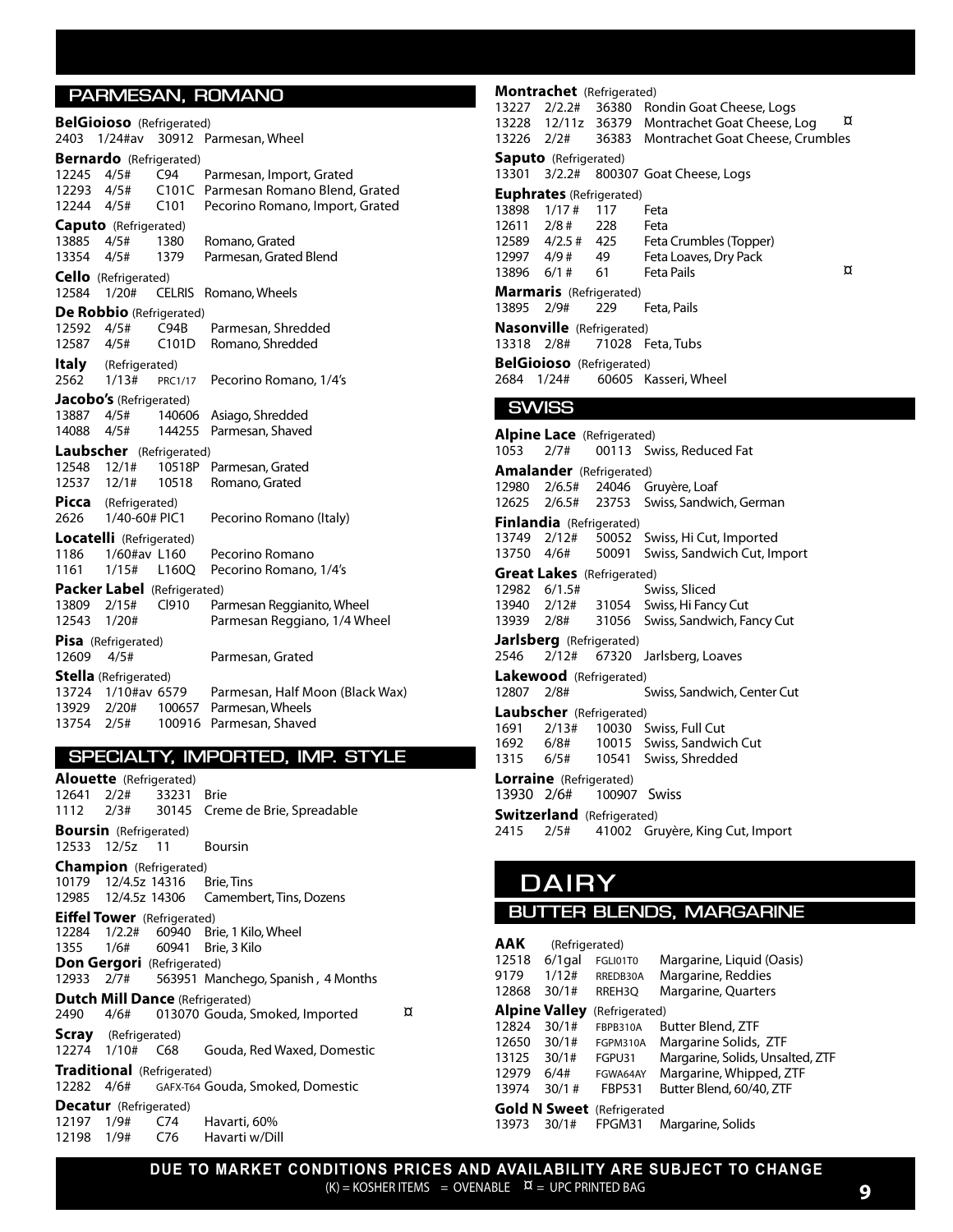#### **Super Chef** (Refrigerated)<br>13784 30/1# 83430 Margarine Solids, Unsalted (ZTF) 13777 30/1# 83330 Margarine Solids, TFF **Smart Balance** (Refrigerated)

5512 600/5g 17339 Margarine, Smart Balance, PC

#### **BUTTER, PURE**

|             | <b>Ampi</b> (Refrigerated)          |            |                                       |   |
|-------------|-------------------------------------|------------|---------------------------------------|---|
| 9447        | 1/8#                                | 4630004    | Butter Cups, AA                       |   |
|             | <b>Beaver Meadow</b> (Refrigerated) |            |                                       |   |
| 13962 1/8#  |                                     |            | Butter, Cups                          |   |
| 9159        | 1/15#                               | <b>B12</b> | Butter, Reddies 90 Ct/Lb AA           |   |
| 9154 36/1#  |                                     |            | Butter, Solids, Unsalted, AA          |   |
| 9152 36/1#  |                                     |            | Butter, Solids, Salted, AA            |   |
|             | <b>Butterball</b> (Refrigerated)    |            |                                       |   |
|             | 12590 1/8.5 #                       | <b>B25</b> | Butter-Rosettes, Unsalted, Whipped    |   |
|             | <b>Cabot</b> (Refrigerated)         |            |                                       |   |
| 13008 1/55# |                                     | 674        | Butter, Bulk, Salted                  |   |
| 12560 1/55# |                                     | 676        | Butter, Bulk, Unsalted                |   |
| 12623 36/1# |                                     | 699        | Butter, Cabot, 83, Unsalted           |   |
| 12389 1/8#  |                                     | 1735       | Butter, Cups, 8#                      |   |
| 12998 36/1# |                                     | 655        | Butter, Quarters, Salted              |   |
| 12547 18/1# |                                     | 658        | Butter, Quarters, Unsalted            |   |
| 12671 36/1# |                                     | 637        | Butter, Solids, Salted USDA, AA       |   |
| 12249 36/1# |                                     | 620        | Butter, Solids, Unsalted, AA          |   |
|             | <b>Dinner Bell</b> (Refrigerated)   |            |                                       |   |
| 13705       | 1/8#                                |            | 463120 Butter, Cups, AA, Salted, Soft |   |
| 12835 36/1# |                                     |            | 400120 Butter, Quarters, Salted       | ¤ |
| 13814 18/1# |                                     |            | 403125 Butter, Quarters, Unsalted     | ¤ |
| 13739 1/8#  |                                     |            | 463125 Butter, Whipped, Cups, 90 ct   |   |
| 13706       | 2/5#                                | 461641     | Butter, Whipped, Tubs AA, Salted      |   |
|             | <b>Midam</b> (Refrigerated)         |            |                                       |   |
| 12620 4/5#  |                                     |            | 490001 Butter, Clarified              |   |
| Plugra      | (Refrigerated)                      |            |                                       |   |
| 13313       | 36/1#                               |            | 130023 Butter, Solids, Euro Style     |   |

#### **CREAM CHEESE, SOUR CREAM**

|             | <b>Alouette</b> (Refrigerated)   |      |                                       |    |
|-------------|----------------------------------|------|---------------------------------------|----|
|             | 2656 2/4.5#                      |      | 30296 Spreadable, Garlic & Herb       |    |
|             | <b>Smithfield</b> (Refrigerated) |      |                                       |    |
| 1109        |                                  |      | 100/1z 30056 Cream Cheese, PC's       |    |
|             |                                  |      | 12855 2/5# 30199 Cream Cheese Spread  |    |
|             |                                  |      | 1101 10/3# 30193 Cream Cheese         |    |
|             |                                  |      | 1103 1/30# 30209 Cream Cheese, Bulk   |    |
|             | 1104 10/3#                       |      | 30238 Cream Cheese, Lite (Neufchatel) |    |
|             | <b>Cabot</b> (Refrigerated)      |      |                                       |    |
| 12272       | 6/5#                             | 110  | Cheese, Cottage                       | Κ  |
|             | 13864 12/8z 1345                 |      | Cheese, Cream, 8z                     | κ  |
|             | 12621 4/3# 1445                  |      | Creme Fraiche                         | Κ  |
|             |                                  |      | 12200 6/5# 205 Sour Cream             | Κ  |
|             |                                  |      | 12281 1/36# 3271 Sour Cream           | Κ  |
|             |                                  |      | 13329 6/1# 1766 Sour Cream, 1#        | Κ  |
|             |                                  |      | 10%, Yogurt, Plain Greek              | Κ  |
| 12744       | 12/14z 847                       |      | Cream, Whipped, Aerosol               | Κ  |
|             | <b>Hood</b> (Refrigerated)       |      |                                       |    |
|             | 12594 100/1z                     | 0421 | Sour Cream, Cups                      | κ¤ |
| Pauly       |                                  |      |                                       |    |
| 12809 10/3# |                                  |      | Cream Cheese                          |    |
|             | <b>Rask</b> (Refrigerated)       |      |                                       |    |
|             | 12830 10/3#                      |      | 39761 Cream Cheese                    |    |
|             | 12638 1/30#                      |      | STK397 Cream Cheese, Bulk             |    |

**Friendship** (Refrigerated)<br>12368 9/3# 100315 F  $100315$  Farmers Cheese  $\alpha$ 

#### **YEAST**

**Red Star** (Refrigerated)<br>77299 20/1# 5020 77299 20/1# 5020 Yeast (Wet)

#### **CREAM, HALF & HALF, MILKS**

|             | <b>Byrne</b> (Refrigerated)           |      |                                                     |   |
|-------------|---------------------------------------|------|-----------------------------------------------------|---|
|             | 12257 12/1gt                          |      | 4607 Cream 40% Heavy Aseptic                        |   |
|             | 12256 12/1gt                          | 4606 | Cream, 36% Heavy Aseptic                            |   |
|             |                                       |      | 12258 12/1gt 4605 Cream, Half & Half Aseptic        |   |
|             | 12802 12/1 qt 397                     |      | Cream, Light, UHT                                   |   |
|             | <b>Golden Sunshine</b> (Refrigerated) |      |                                                     |   |
|             | 12207 12/1qt                          |      | 0024402 Heavy Cream-36%                             | ¤ |
|             | 12502 12/1qt                          |      | 0024602 Heavy Cream-40%                             | ¤ |
|             | 12816 12/1gt                          |      | 1002968 Half & Half Ouarts                          | ¤ |
|             | <b>Dairy Star</b> (Refrigerated)      |      |                                                     |   |
|             |                                       |      | 6603 360ct 1002762 Half & Half Creamer 3/8z Aseptic |   |
|             |                                       |      | 12818 12/1qt 1002828 Cream, Light, 18%              |   |
|             | <b>Instant Whip</b> (Refrigerated)    |      |                                                     |   |
|             | 13346 1/402ct                         | G7B  | Creamer, Half N Half, 3/8z, Fresh                   |   |
|             | <b>Almond Breeze</b> (Refrigerated)   |      |                                                     |   |
|             | 13985 6/32z                           |      | 19034 Almond Milk, UHT                              |   |
|             | <b>Ardmore Farms</b> (Refrigerated)   |      |                                                     |   |
|             | 14091 6/64z                           |      | 41983 Milk, Almond, Original                        |   |
|             | 14090 6/64z                           |      | 41980 Milk, Almond, Unsweetened                     |   |
|             | <b>Planet Oak</b> (Refrigerated)      |      |                                                     |   |
| 13987 6/32z |                                       |      | 19073 Oat Milk, UHT                                 |   |
|             | <b>Rolling Hills (Refrigerated)</b>   |      |                                                     |   |
|             | 13986 6/32z                           |      | 19070 Soy Milk, UHT                                 |   |
|             | <b>DAIRY TOPPING</b>                  |      |                                                     |   |
|             |                                       |      |                                                     |   |
|             | <b>Cabot</b> (Refrigerated)           |      |                                                     |   |
|             | 12744 12/14z                          | 847  | Cream, Whipped Aerosol                              | ¤ |
|             | <b>Classic Cream</b> (Refrigerated)   |      |                                                     |   |

|                                    | 6727 12/15 Oz A13a Cream, Whipped Cream                         |   |
|------------------------------------|-----------------------------------------------------------------|---|
| <b>Quality Farm</b> (Refrigerated) |                                                                 |   |
|                                    | 7045 12/35z 8026 Topping, Ready to Whip, Jug                    | ¤ |
|                                    | 7047 12/16z 8024 Topping, RTU, Pastry Bag                       | ¤ |
| <b>Reddi Whip</b> (Refrigerated)   |                                                                 |   |
|                                    | 12888 12/15z 49138 Whipped Cream Topping (Clean Label) $\alpha$ |   |

**EGGS, SHELL**

|             | <b>Packer</b> (Refrigerated) |      |                                           |   |
|-------------|------------------------------|------|-------------------------------------------|---|
| 12505 15/dz |                              | E3H  | Ex Large, White, Carton                   | ¤ |
| 12503 15/dz |                              | E4H  | Ex Large, White, Loose                    |   |
| 12220 30dz  |                              | E4   | Ex Large, White, Loose                    |   |
| 12848 15/dz |                              | E8H  | Large, White, Carton                      | ¤ |
| 12504 15/dz |                              | E9H  | Large, White, Loose                       |   |
| 12216 30dz  |                              | E9   | Large, White, Loose                       |   |
| 12544 15/dz |                              | E14H | Medium, White, Loose                      |   |
|             | Papetti (Frozen)             |      |                                           |   |
|             |                              |      | 66981 15dz 14120 Pasteurized Loose, Large |   |
|             |                              |      |                                           |   |

#### , **EGGS, PROCESSED**

**DebEl** (Frozen) 81350 Eggs, Liquid  $\alpha$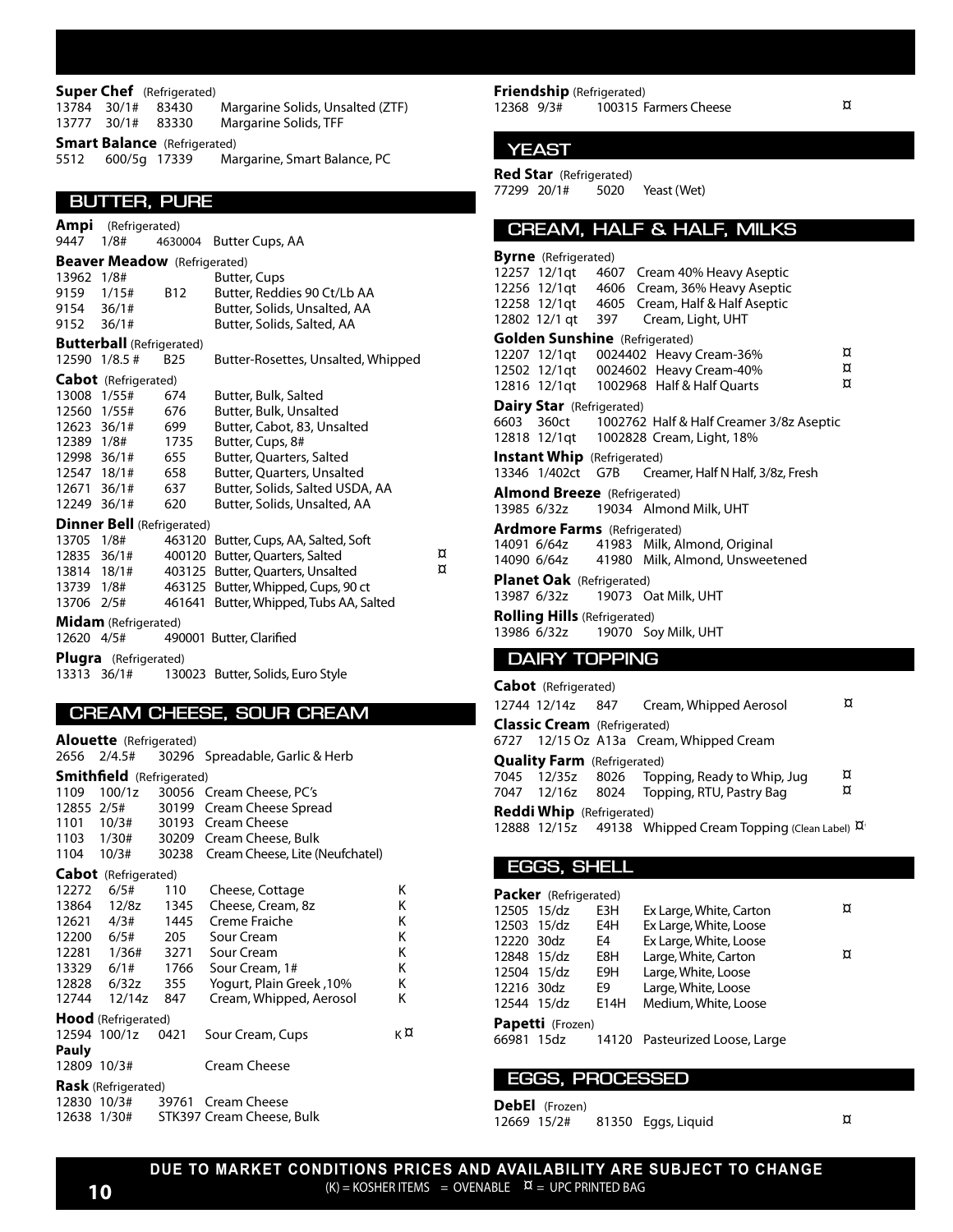| 12656 15/1#<br>12665 6/5#<br>13003 6/5#<br>12596 6/5# | 12531 1/30#                          | 83151<br>50010<br>51320<br>51354<br>50005 | Eggs, Liquid, Yolks<br>¤<br>Eggs, Whites<br>Eggs, Whole, Pail<br>Eggs, Whole Cook N'Bag<br>Eggs, Yolks, Carton |  |  |
|-------------------------------------------------------|--------------------------------------|-------------------------------------------|----------------------------------------------------------------------------------------------------------------|--|--|
|                                                       | <b>Newberg</b> (Refrigerated)        |                                           |                                                                                                                |  |  |
| 7015                                                  | 1/20#                                | 6101                                      | Hard Cooked (Salad Style)                                                                                      |  |  |
|                                                       | 13951 12/12 ct                       |                                           | Hard Cooked, Dry Pack                                                                                          |  |  |
| 13953 15/2#                                           |                                      |                                           | Liquid Whole Egg w/Citric Acid                                                                                 |  |  |
|                                                       | <b>Papettti (Michael's)</b> (Frozen) |                                           |                                                                                                                |  |  |
|                                                       | 10460 6/5#                           |                                           | 54211 Liquid, Scrambled                                                                                        |  |  |
|                                                       | 13297 15/2#                          |                                           | ¤<br>15088 Liquid, Scrambled Mix, Carton                                                                       |  |  |
|                                                       | 12510 6/5#                           | 50100                                     | Liquid, Whites, Carton                                                                                         |  |  |
| 7133                                                  | 1/20#                                |                                           | 20114 Table Ready Bag In Box                                                                                   |  |  |
|                                                       | 13289 1/72 ea 15208                  |                                           | Omelet, Cheddar, 3.5z, 5.5"                                                                                    |  |  |
|                                                       | 13286 72/3.5z                        | 90135                                     | Omelet, Cheddar, Prebrowned                                                                                    |  |  |
| 13295 84/3z                                           |                                      | 15270                                     | Omelet, Plain, 5.5"                                                                                            |  |  |
|                                                       | 13288 1/144ea                        | 85841                                     | Pattie, Puffed, Scramble, Rnd 3.5", 1.75z                                                                      |  |  |
| 6976                                                  | 1/120                                | 30020                                     | Pattie, Round, 1.5z, 3.625"                                                                                    |  |  |
|                                                       | 6993 1/144                           | 52020                                     | Pattie, Round, 1.75z, 3.5"                                                                                     |  |  |
|                                                       | 6987 1/168 ea 70407                  |                                           | Pattie, 1.5z, with Pepper                                                                                      |  |  |

### **CONDIMENTS, DRESSINGS, SAUCES**

#### **BBQ SAUCE**

#### **Cattleman's** (Dry)

|       | $\sim$                        |        |                                          |   |
|-------|-------------------------------|--------|------------------------------------------|---|
| 6647  | $4/1$ gal                     | 5400   | Carolina Tangy Gold BBQ                  | K |
| 6642  | $4/1$ gal                     | 5396   | Kansas City Classic BBQ                  | Κ |
| 6648  | $4/1$ gal                     | 76175  | Mississippi Honey BBQ                    | Κ |
| 6640  | 4/1 gal                       | 5316   | St Louis Original BBQ                    | Κ |
| 6641  | $4/1$ gal                     | 5309   | Texas Smoky BBQ                          | Κ |
| Ken's | (Dry)                         |        |                                          |   |
| 7822  | 4/1 gal                       |        | KE0784 Cannonball BBO                    |   |
| 135   | $4/1$ gal                     |        | KE0784 Cannonball BBQ                    |   |
|       | <b>Lion Sauce</b> (Dry)       |        |                                          |   |
|       | 13546 4/1 gal                 |        | FKSB41 Grill Blazin' BBQ Sauce, Hickory  |   |
|       | 13548 4/1 gal                 |        | FKCG41 Grill Blazin' BBQ Sauce, Carolina |   |
|       | 13547 4/1 gal                 |        | FKSE41 Grill Blazin' BBQ Sauce, Sweet    |   |
|       | 13549 4/1 gal                 |        | FD8241 Sauce Buffalo                     |   |
|       |                               |        |                                          |   |
|       | Open Pit (Dry)                |        |                                          |   |
| 7234  | $4/1$ gal                     |        | 80603 Original BBQ                       |   |
|       | <b>Sweet Baby Ray's (Dry)</b> |        |                                          |   |
|       | 14580 4/65z                   | 3448HG | Sticky Spicy Wing Sauce Gochujang        |   |
|       | 14582 4/65z                   | 3447HG | Swt Orange Chili Sauce w Garlic & Soy    |   |
|       | 8048 4/64z                    |        | SJ2671HA Garlic Parmesan BBO             | Κ |
| 8038  | 4/1 gal                       |        | SJ0442HF Honey BBQ                       | K |
| 8097  | 4/64z                         | SJ2993 | Honey Hot BBQ                            | K |
|       | 14561 4/64z                   |        | 3397HA Jamaican Jerk Wing Sauce          | Κ |
| 8056  | 4/64z                         | 2535HA | Kickin' Bourbon Wing Sauce               | Κ |
| 8049  | 4/64z                         | 2814HA | Mango Habanero BBQ                       | K |
| 8036  | 4/1 gal                       |        | SJ0440HF Original BBQ                    | Κ |
| 8037  | $4/1$ gal                     |        | SJ2347HF Red Chili Wing Sauce            | Κ |
| 4872  | 4/64z                         |        | SJ2349HA Teriyaki Wing Sauce             | Κ |
|       |                               |        |                                          |   |

#### **CHEESE SAUCE**

|                         | <b>Muy Fresco</b> (Dry) |  |                                                                      |              |  |
|-------------------------|-------------------------|--|----------------------------------------------------------------------|--------------|--|
|                         |                         |  | 22354 6/#10 31809 Cheddar Cheese Sauce                               | TFF <b>X</b> |  |
|                         |                         |  | 2766 6/#10 33421 White Queso Cheese Sauce TFF $\overline{\mu}$       |              |  |
| <b>Real Fresh</b> (Dry) |                         |  |                                                                      |              |  |
|                         |                         |  | 22352 6/#10 34823 Cheddar Cheese Sauce, Mild TFF $\overline{\alpha}$ |              |  |

#### **GARLIC, HORSERADISH**

|            | <b>AAK/Marino</b> (Refrigerated)  |     |                                  |   |
|------------|-----------------------------------|-----|----------------------------------|---|
|            |                                   |     | 13011 3/56z FEGM3B Garlic Spread |   |
|            | <b>Colony Lane</b> (Refrigerated) |     |                                  |   |
| 8840       | 6/32z                             |     | Garlic in Oil                    |   |
| 8841 6/32z |                                   |     | Garlic in Water                  |   |
|            | Tulkoff (Refrigerated)            |     |                                  |   |
| 8190       | 6/32z                             | 47  | Garlic, Natural in Water         | κ |
|            | 8176 6/64z 21                     |     | Garlic Spread                    |   |
|            | 8194 4/1 gal 7                    |     | Horseradish, Extra Hot           | Κ |
| 8193 6/32z |                                   | 9   | Horseradish, Extra Hot           | Κ |
|            | <b>Seaside</b> (Refrigerated)     |     |                                  |   |
| 8170       | $4/1$ gal                         | 182 | Horseradish, Prepared            | Κ |
|            | 8287 6/32z                        | 234 | Horseradish, Prepared            | Κ |
|            | <b>Woeber's</b> (Refrigerated)    |     |                                  |   |
| 9600       | $4/1$ gal                         | -11 | Horseradish, Pure                |   |

#### **HOT SAUCE**

|                    | <b>Frank's</b> $(Dry)$   |       |                                          |   |
|--------------------|--------------------------|-------|------------------------------------------|---|
| 7152               | $4/0.5$ gal              |       | 83119 Chili Sweet Hot                    | K |
| 6065               | 24/5z                    |       | 80551 Red Hot                            | K |
|                    |                          |       | 6645 4/1 gal 5560 Red Hot (Plastic)      | K |
|                    |                          |       | 6681 4/1 gal 75196 Hotter Than Hot       | K |
| 6650               |                          |       | 4/1 gal 74161 Red Hot Buffalo Wing       | K |
| <b>Ken's</b> (Dry) |                          |       |                                          |   |
| 4883               |                          |       | 4/1gal SJ3127 Sweet Baby Ray's Hot Sauce | K |
|                    | McIlhenny, Tabasco (Dry) |       |                                          |   |
| 6280               | 24/2z                    | 4     | Tabasco                                  | K |
|                    | 6281 12/5z               | 28    | Tabasco                                  | K |
|                    | 6282 12/12z 29           |       | Tabasco                                  | K |
|                    |                          |       | 6285 2/.5 gal 799 Tabasco, Chipotle      | K |
|                    |                          |       | 6266 12/5z 797 Tabasco, Chipotle         | K |
| 6283               | 12/5z                    | 920   | Tabasco, Green                           | K |
|                    | Old Bay (Dry)            |       |                                          |   |
| 15060 6/64z        |                          |       | 901579 Old Bay Hot Sauce                 |   |
|                    | <b>Texas Pete</b> (Dry)  |       |                                          |   |
|                    | 13082 4/1 gal            |       | 00012 Hot Sauce                          | K |
|                    | 13085 24/6 z             |       | 00001 Hot Sauce                          | K |
|                    | 13090 4/1 gal            |       | 00023 Buffalo Style Wing Sauce           | K |
|                    | 13080 4/1 gal            | 00013 | Buffalo Style Wing Sauce, Mild           | Κ |
|                    | <b>Trappey's (Dry)</b>   |       |                                          |   |
|                    | 12409 4/1 gal            |       | 550733 Trappey's Red Devil (Plastic)     | Κ |
|                    | <b>Winger's (Dry)</b>    |       |                                          |   |
| 6069               | $4/1$ gal                |       | G80507 Wingers, Hotter Than Hot          |   |

#### **HONEY, PEANUT BUTTER**

|                     | <b>Busy Bee</b> (Dry) |      |                                            |   |
|---------------------|-----------------------|------|--------------------------------------------|---|
| 6187                | 6/5#                  |      | BB1024 Honey, Amber Light                  | Κ |
| 6105                | 6/5#                  |      | BB1010 Honey, Clover                       | Κ |
| 6104                | 6/3#                  |      | BB1048 Honey, Clover                       | К |
| Fox $(Dry)$         |                       |      |                                            |   |
| 9366                | 6/5#                  | 1999 | Honey, Blend                               |   |
| <b>Skippy</b> (Dry) |                       |      |                                            |   |
| 10306 6/4#          |                       |      | 11009 Peanut Butter, Creamy                |   |
|                     |                       |      | 10348 12/16.3z 11205 Peanut Butter, Creamy |   |

#### **KETCHUP**

**Hunt's** (Dry)<br>6043 6/#10

38251 Ketchup  $\alpha_K$ 

**DUE TO MARKET CONDITIONS PRICES AND AVAILABILITY ARE SUBJECT TO CHANGE**  $(K)$  = KOSHER ITEMS = OVENABLE  $\alpha$  = UPC PRINTED BAG **11**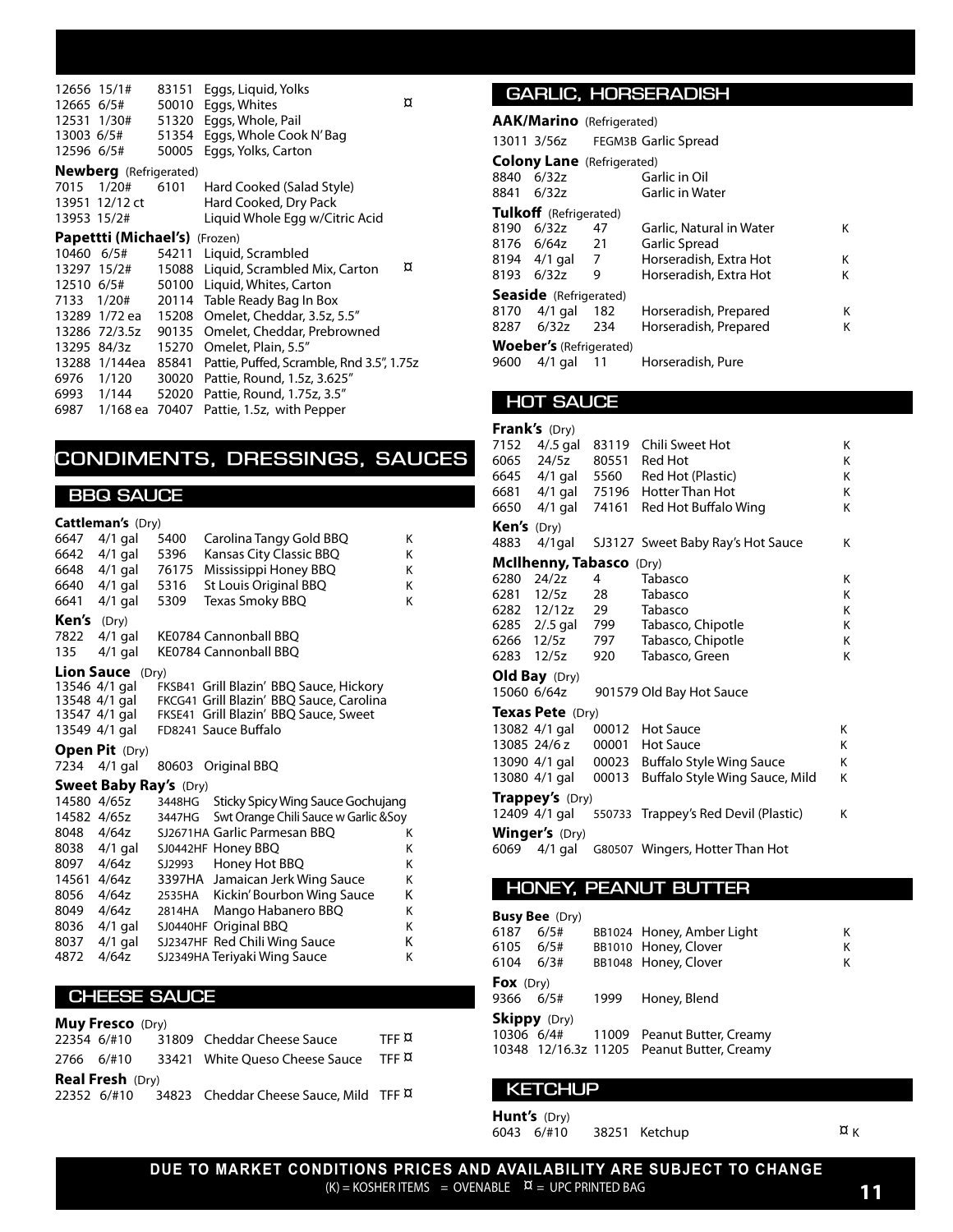|                    | 14242 12/14z<br>14234 12/20z | 38490 Ketchup, Squeeze<br>38493 Ketchup, Squeeze Natural Best | ¤<br>¤ |
|--------------------|------------------------------|---------------------------------------------------------------|--------|
| <b>Heinz</b> (Dry) | 6298 6/#10 51290 Ketchup     |                                                               |        |
|                    | <b>French's</b> $(Dry)$      | 6652 12/20z 11912 Ketchup, Squeeze Bottle                     | κ      |
|                    | <b>Furman's (Dry)</b>        |                                                               |        |
|                    |                              | 6339 6/#10 10904 Ketchup, 33%                                 |        |
|                    | Red Gold/Red Pack (Dry)      |                                                               |        |
|                    |                              | 7151 6/#10 REDY599 Ketchup, Fancy, 33%                        |        |

7207 6/114z REDY59P Ketchup, Fancy, 33%, Jug

### **MAYONNAISE**

#### **Hellmann's** (Dry)

| 7316                 | 1/Pail                   | 26562         | Mayonnaise, Extra Heavy          |   |
|----------------------|--------------------------|---------------|----------------------------------|---|
| 7317                 | $4/1$ gal                | 26540         | Mayonnaise, Extra Heavy          |   |
| 7455                 | $4/1$ gal                | 26730         | Mayonnaise, Light                |   |
| 14321                | 12/20z                   | 35696         | Mayonnaise, Squeeze Bottle       |   |
|                      | 14336 12/11.5z 37049     |               | Mayonnaise, Squeeze Bottle       |   |
| <b>Ken's</b> $(Dry)$ |                          |               |                                  |   |
|                      | 7847 4/1 gal             | 898           | Mayonnaise, Extra Heavy          | Κ |
| <b>Oasis</b> (Dry)   |                          |               |                                  |   |
|                      | 12501 4/1 gal            |               | FMRE0FGO Mayonnaise, Extra Heavy | Κ |
|                      | <b>Green Oasis (AAK)</b> |               | (Drv)                            |   |
|                      | 14353 4/1 gal            | <b>FMROFP</b> | Mayonnaise, Plant Based          |   |

#### **MUSTARD**

| <b>AAK</b> (Dry) |                       |       |                                |                  |   |
|------------------|-----------------------|-------|--------------------------------|------------------|---|
| 9676             | $4/1$ gal             |       | RMUJ0FOA Mustard, Dijon        |                  |   |
|                  | <b>French's</b> (Dry) |       |                                |                  |   |
| 6659             | 4/105z                | 81938 | Mustard, Yellow, Creamy Salad  |                  | Κ |
| 6672             | 12/20z                | 31    | Mustard, Yellow, Squeeze       |                  | ĸ |
|                  | 6636 12/12z           |       | 75677 Mustard, Yellow, Squeeze |                  | к |
| 1999             | 12/8z                 | 85026 | Mustard, Yellow, Squeeze       |                  | K |
|                  | <b>Gulden's</b> (Dry) |       |                                |                  |   |
|                  | 6615 4/1 gal          | 87140 | Mustard, Brown Spicy           | ¤κ               |   |
| 6655             | 12/12z                | 32170 | Mustard, Brown Spicy, Squeeze  | $\alpha_{\rm K}$ |   |
|                  | <b>Red Gold</b> (Dry) |       |                                |                  |   |
| 7194             | 16/13z                |       | RED2A13 Mustard, Yellow        |                  |   |
|                  | <b>Vertullo</b> (Dry) |       |                                |                  |   |
|                  | 15521 6/9.25#         | 2044  | Mustard, Dijon, Smooth         |                  |   |
|                  | <b>Woeber's</b> (Dry) |       |                                |                  |   |
| 9601             | $4/1$ gal             | 111   | Mustard, Salad Style           |                  | Κ |

### **PICKLES, PEPPERS, KRAUT**

| <b>B &amp; G</b> $(Dry)$ |       |                                                          |   |
|--------------------------|-------|----------------------------------------------------------|---|
| 12403 4/1 gal            | 2987  | Peppers, Hot Banana, Sliced                              |   |
| 12460 4/1 gal            | 2984  | Peppers, Hot Cherry, Red & Grn, Slice                    |   |
| 12406 4/1 gal            | 2977  | Peppers, Hot Cherry, Red & Grn, Whole                    |   |
| 12470 4/1 gal            | 2885  | Peppers, Hot, Chopped                                    |   |
| 12404 4/1 gal            | 4983  | Peppers, Cut, Sweet, Red & Grn, Brine                    |   |
| 12422 4/1 gal            | 2940  | Pickle, Chips, Bread & Butter                            |   |
| 12471 4/1 gal            | 2838  | Pickle, Chips, Hamb, Thin, Smooth                        |   |
| 12402 4/1 gal            | 2942  | Pickle, Chips, Kosher Dill, Crinkle                      |   |
| 12461 4/1 gal            | 2915  | Pickle, Whole, Kosher Dill, 14/16                        |   |
| 12405 4/1 gal            | 4923  | Relish, Sweet, Natural, Plastic                          |   |
|                          |       | <b>Cool Crisp by Gielow</b> (Dry unless otherwise noted) |   |
| 10233 4/1 gal            | 0770  | Peppers, Hot Banana Rings                                | κ |
| 10992 4/1 gal            | E-780 | Peppers, Mild Banana, Rings                              | κ |
| 10232 4/1 gal            |       | CQ-752 Peppers, Hot Cherry, Sliced                       | Κ |

| 10234 4/1 gal<br>10231 4/1 gal<br>10378 1/5gal<br>10374 4/1 gal<br>10376 1/5gal<br>10230 4/1 gal<br>Harvest Fresh by Gielow (Dry)<br>10377 1/5gal<br>10380 4/1 gal<br>10372 1/5gal | Z-733<br>Peppers, Jalapeño, Sliced<br>κ<br>Peppers, Sweet Strip, R & G (Refrig) K<br>SB-792<br>Pickle, Deli Chip, Crinkle, 1/4" (Refrig) K<br>C-210<br>Pickle, Deli Chip, Crinkle, 1/4" (Refrig) K<br>C-707<br>P-180<br>Pickle, Deli Spear, 250ct<br>(Refrig) K<br>$V-757$<br>Relish, Hot Pepper<br>Κ<br>Pickle, Hamburg Dill Chip, Smooth K<br>PP9913<br>Pickle, Hamburg Dill Chip, Smooth K<br>PP99762<br>Pickle, Hamburger Dill Slices<br>Κ<br>PP99132 |
|------------------------------------------------------------------------------------------------------------------------------------------------------------------------------------|-----------------------------------------------------------------------------------------------------------------------------------------------------------------------------------------------------------------------------------------------------------------------------------------------------------------------------------------------------------------------------------------------------------------------------------------------------------|
| 10381 4/1gal<br><b>Norpaco</b> (Refrigerated)                                                                                                                                      | PP99731 Relish, Sweet<br>Κ                                                                                                                                                                                                                                                                                                                                                                                                                                |
| 14226 2/7.5#<br><b>Silver Floss (Dry)</b>                                                                                                                                          | Pepper Delight Prosciutto/Provolone<br>P70NOR                                                                                                                                                                                                                                                                                                                                                                                                             |
| 6302 6/#10                                                                                                                                                                         | Sauerkraut, Fancy Shredded                                                                                                                                                                                                                                                                                                                                                                                                                                |
| PORTION CONTROL                                                                                                                                                                    |                                                                                                                                                                                                                                                                                                                                                                                                                                                           |
| <b>French's (Dry)</b>                                                                                                                                                              |                                                                                                                                                                                                                                                                                                                                                                                                                                                           |
| 5178<br>200/7 gr                                                                                                                                                                   | PC, Hot Sauce, "Red Hot" Original<br>85405                                                                                                                                                                                                                                                                                                                                                                                                                |
| 5169<br>1000/9q                                                                                                                                                                    | PC, Ketchup<br>1178                                                                                                                                                                                                                                                                                                                                                                                                                                       |
| <b>Gulden's</b> (Dry)<br>6620<br>500/.32z                                                                                                                                          | PC, Mustard, Brown Spicy<br>87750                                                                                                                                                                                                                                                                                                                                                                                                                         |
| <b>Hellmann's (Dry)</b>                                                                                                                                                            |                                                                                                                                                                                                                                                                                                                                                                                                                                                           |
| 7337<br>210/.38z 35165                                                                                                                                                             | PC, Mayonnaise, Stick Pack                                                                                                                                                                                                                                                                                                                                                                                                                                |
| 8096<br>210/.38z 37047                                                                                                                                                             | PC, Mayonnaise, Light                                                                                                                                                                                                                                                                                                                                                                                                                                     |
| Hunt's (Dry)                                                                                                                                                                       |                                                                                                                                                                                                                                                                                                                                                                                                                                                           |
| 6585<br>1000/9 g 38287                                                                                                                                                             | PC, Ketchup<br>Κ                                                                                                                                                                                                                                                                                                                                                                                                                                          |
| Ken's (Dry)<br>8294<br>60/1.5z                                                                                                                                                     | ¤<br>1057B3 PC, Balsamic Vinegar {Metro}                                                                                                                                                                                                                                                                                                                                                                                                                  |
| 7787<br>100/.75z                                                                                                                                                                   | ¤<br>851A7<br>PC, Cocktail Sauce                                                                                                                                                                                                                                                                                                                                                                                                                          |
| 7588<br>100/1z                                                                                                                                                                     | ¤<br>0634A1 PC, Dip Cup, Honey Mustard                                                                                                                                                                                                                                                                                                                                                                                                                    |
| 7848<br>100/1.5z                                                                                                                                                                   | ¤<br>PC, Dip Cup, Honey Mustard<br>634A5                                                                                                                                                                                                                                                                                                                                                                                                                  |
| 7857<br>100/1z                                                                                                                                                                     | PC, Dip Cup, Sauce Sweet & Sour $\overline{\mu}$<br>740A1                                                                                                                                                                                                                                                                                                                                                                                                 |
| 60/1.5z<br>7870                                                                                                                                                                    | ¤<br>PC, Dressing, 1000 Island<br>816B3                                                                                                                                                                                                                                                                                                                                                                                                                   |
| 7869<br>60/1.5z                                                                                                                                                                    | PC, Dressing, Blue Cheese Chunk ¤<br>813B3                                                                                                                                                                                                                                                                                                                                                                                                                |
| 7871<br>60/1.5z                                                                                                                                                                    | ¤<br>PC, Dressing, Caesar Creamy<br>827B3<br>¤                                                                                                                                                                                                                                                                                                                                                                                                            |
| 7861<br>60/1.5z                                                                                                                                                                    | KE003B3 PC, Dressing, French w/ Honey<br>¤                                                                                                                                                                                                                                                                                                                                                                                                                |
| 7937<br>$1/60$ pk<br>7858<br>60/1.5z                                                                                                                                               | PC, Dressing, Golden Italian 1.5z<br>858B3<br>¤<br>KE0020B3 PC, Dressing, Italian Creamy                                                                                                                                                                                                                                                                                                                                                                  |
| 7859<br>60/1.5z                                                                                                                                                                    | ¤<br>KE0801B3 PC, Dressing, Italian Lite                                                                                                                                                                                                                                                                                                                                                                                                                  |
| 60/1.5z<br>7860                                                                                                                                                                    | ¤<br>KE0789B3 PC, Dressing, Ranch                                                                                                                                                                                                                                                                                                                                                                                                                         |
| 7783<br>60/1.5z                                                                                                                                                                    | ¤<br>630B3 PC, Dressing, Raspberry, FF                                                                                                                                                                                                                                                                                                                                                                                                                    |
| 7977<br>100/.75z                                                                                                                                                                   | ¤<br>887A7 PC, Dressing, Tartar Sauce, NE                                                                                                                                                                                                                                                                                                                                                                                                                 |
| <b>Red Gold</b> (Dry)                                                                                                                                                              |                                                                                                                                                                                                                                                                                                                                                                                                                                                           |
| 7031<br>1000/9q                                                                                                                                                                    | REDY59G PC, Ketchup Fancy (33%)                                                                                                                                                                                                                                                                                                                                                                                                                           |
| <b>Sweet Baby Ray's (Dry)</b>                                                                                                                                                      | ¤<br>7919 100/1.25 0440A1 PC, BBQ Sauce, Cup                                                                                                                                                                                                                                                                                                                                                                                                              |
| <b>Texas Pete</b> (Dry)                                                                                                                                                            |                                                                                                                                                                                                                                                                                                                                                                                                                                                           |
| 13087 200/7g                                                                                                                                                                       | 00003 PC, Hot Sauce                                                                                                                                                                                                                                                                                                                                                                                                                                       |
| <b>Smucker's</b> (Dry)                                                                                                                                                             |                                                                                                                                                                                                                                                                                                                                                                                                                                                           |
| 8421<br>200/.5z                                                                                                                                                                    | 767<br>PC, Jam, Strawberry                                                                                                                                                                                                                                                                                                                                                                                                                                |
| 8422 200/.5z                                                                                                                                                                       | PC, Jelly, Assorted #4<br>774                                                                                                                                                                                                                                                                                                                                                                                                                             |
| 8425 200/.5z 51500008<br>8420 200/.5z                                                                                                                                              | PC, Jelly, Assorted #5<br>PC, Jelly, Grape<br>764                                                                                                                                                                                                                                                                                                                                                                                                         |
| 8423 200/.5z                                                                                                                                                                       | 766<br>PC, Jelly, Orange Marmalade                                                                                                                                                                                                                                                                                                                                                                                                                        |
| 8453 100/1.4z                                                                                                                                                                      | PC, Syrup Cup<br>2283                                                                                                                                                                                                                                                                                                                                                                                                                                     |
|                                                                                                                                                                                    |                                                                                                                                                                                                                                                                                                                                                                                                                                                           |
| <b>DRESSING</b>                                                                                                                                                                    |                                                                                                                                                                                                                                                                                                                                                                                                                                                           |
| Hellmann's (Dry)                                                                                                                                                                   |                                                                                                                                                                                                                                                                                                                                                                                                                                                           |
| $2/1$ gal<br>8016                                                                                                                                                                  | Sauce, Ancho Chipotle<br>25650                                                                                                                                                                                                                                                                                                                                                                                                                            |
| <b>AAK</b> (Dry)<br>15200 4/1 gal                                                                                                                                                  | FDCOF Dressing, Cole Slaw                                                                                                                                                                                                                                                                                                                                                                                                                                 |

**DUE TO MARKET CONDITIONS PRICES AND AVAILABILITY ARE SUBJECT TO CHANGE**  $(K) = KOSHER ITEMS = OVERABLE \times = UPCP RINTED BAG$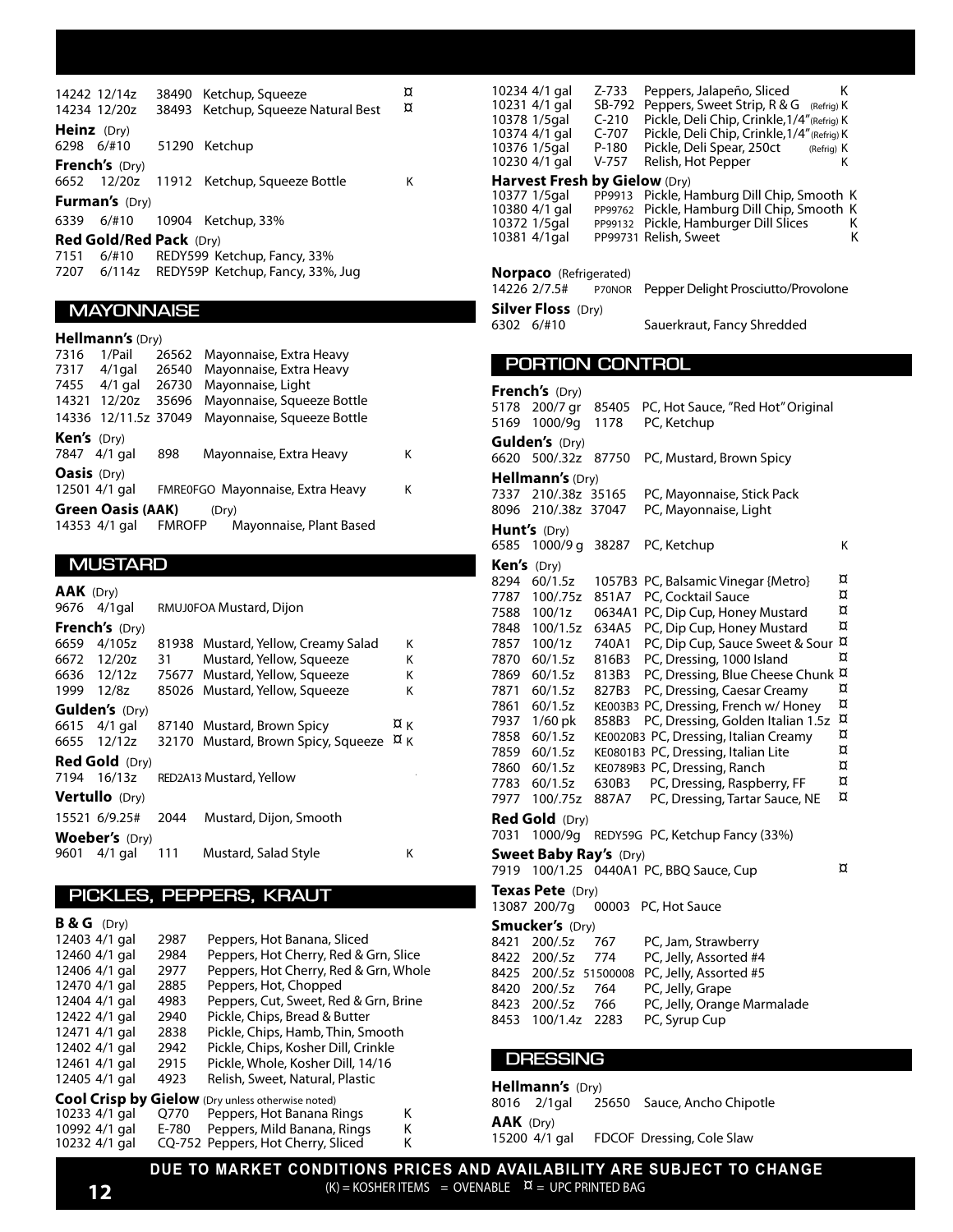13298 4/1 gal FDIT0F Dressing, Italian (Separating) 13988 4/1 gal FDSA0FDressing, Salad

| Ken's | (Dry)          |      |                                                  |   |
|-------|----------------|------|--------------------------------------------------|---|
| 7843  | $4/1$ gal      | 0816 | Dressing, 1000 Island Deluxe                     | ¤ |
| 7846  | $4/1$ gal      | 865  | Dressing, Blue Cheese, Chunky                    | ¤ |
| 7874  | $4/1$ gal      | 0670 | Dressing, Caesar, Classic                        | ¤ |
| 7844  | $4/1$ gal      | 827  | Dressing, Caesar, Creamy                         | ¤ |
| 7839  | $4/1$ gal      | 0812 | Dressing, French, Deluxe                         | ¤ |
| 7891  | $4/1$ gal      | 0651 | Dressing, Honey Dijon                            | ¤ |
| 7923  | $4/1$ gal      | 0711 | Dressing, Honey Mustard                          | ¤ |
| 7893  | $4/1$ gal      | 0634 | Dressing, Honey Mustard, Classic                 | ¤ |
| 7841  | $4/1$ gal      | 0820 | Dressing, Italian, Creamy                        | ¤ |
| 7835  | $4/1$ gal      | 858  | Dressing, Italian, Golden                        | ¤ |
| 7833  | $4/1$ gal      | 0801 | Dressing, Italian, Light                         | ¤ |
| 7838  | $4/1$ gal      | 0732 | Dressing, Parmesan Peppercorn                    | ¤ |
| 7940  | $4/1$ gal      | 789  | Dressing, Ranch                                  | ¤ |
| 7845  | $4/1$ gal      | 889  | Dressing, Ranch Buttermilk                       | ¤ |
| 7780  | $4/1$ gal      | 819  | Dressing, Red Wine Vinegar & Oil                 | ¤ |
| 7934  | $4/1$ gal      | 0815 | Dressing, Russian, Deluxe                        | ¤ |
| 7975  | $4/1$ gal      | 0867 | <b>Dressing, Tartar Sauce</b>                    | ¤ |
| 7911  | $4/1$ gal      | 887  | Dressing, Tartar Sauce NE                        | ¤ |
| 7889  | $4/1$ gal      | 955  | Dressing, Vinaigrette, Balsamic                  | ¤ |
| 7884  | $4/1$ gal      | 621  | Dressing, Vinaigrette, Rasp Lite                 | ¤ |
| 8291  | $4/1$ gal      | 872  | Dressing, Zesty Italian {Separated} <sup>¤</sup> |   |
|       | Wishbone (Dry) |      |                                                  |   |
| 7310  | $4/1$ gal      | 615  | Dressing, Italian                                | ¤ |

#### **SAUCES, OTHER**

|                      | <b>French's</b> (Dry)<br>6682 4/1 gal | 5308        | Worcestershire Sauce              |            |
|----------------------|---------------------------------------|-------------|-----------------------------------|------------|
| <b>Ken's</b> $(Dry)$ |                                       |             |                                   |            |
|                      | 7978 4/1 gal<br>7781 4/1 gal          | 851<br>1936 | Cocktail Sauce<br>Boom Boom Sauce |            |
|                      | La Choy (Dry)                         |             |                                   |            |
|                      | 11936 4/1 gal                         |             | 12670 Soy Sauce                   | ¤κ         |
| 6583                 | 1/1 gal                               |             | 12672 Soy Sauce                   | ¤κ         |
|                      | 6582 1/1 gal                          |             | 12690 Sweet & Sour Sauce          | ¤κ         |
|                      | 11935 4/1 gal                         |             | 12691 Sweet & Sour Sauce          | ¤κ         |
| 6581                 | $4/1$ gal                             |             | 12697 Teriyaki Sauce              | $\alpha$ K |
|                      | Tulkoff (Dry)                         |             |                                   |            |
| 8586                 | $4/1$ gal                             |             | 14001S Cocktail Sauce             |            |
| 8487                 | 6/32z                                 |             | 54001S Cocktail Sauce, Seafood    |            |

#### **SYRUP**

| <b>Karo</b> (Dry) |                                |      |                                    |            |  |
|-------------------|--------------------------------|------|------------------------------------|------------|--|
|                   | 7266 4/1 gal                   |      | 75080 Corn Syrup, Dark Blue Label  | ¤κ         |  |
|                   | 7393 4/1 gal                   |      | 10736 Corn Syrup, Light Red Label  | $\alpha$ K |  |
| Fox $(Dry)$       |                                |      |                                    |            |  |
|                   | 9646 4/1 gal                   | 1082 | Syrup, Corn Light                  |            |  |
|                   | 8466 4/1 gal                   | 1019 | Syrup, Pancake                     |            |  |
|                   | <b>.Hershey's</b> $(Dry)$      |      |                                    |            |  |
| 347               | 24/24z                         |      | 31240 Syrup, Chocolate             | Κ          |  |
|                   | 0363 6/7.5#                    |      | 30570 Syrup, Chocolate, Jugs       | Κ          |  |
|                   | <b>Log Cabin</b> $(Dry)$       |      |                                    |            |  |
|                   |                                |      | 5584 4/1 gal 34901 Log Cabin Syrup |            |  |
|                   | <b>Mrs Butterworth's (Dry)</b> |      |                                    |            |  |
|                   |                                |      |                                    |            |  |

5546 4/1 gal 39716 Syrup, Mrs Butterworth's

### **DESSERTS**

#### **BARS, BROWNIES**

| <b>David's</b> (Frozen)      |       |                                            |   |
|------------------------------|-------|--------------------------------------------|---|
| 7658 2/6#                    | 13221 | Brownie, Chocolate Chip (48/4z)            | κ |
| 17365 48/4z                  | 23340 | Brownie, Blondie, I/W                      | κ |
| <b>Sweet Street</b> (Frozen) |       |                                            |   |
| 1219<br>1/4ea                | 0145  | Luscious Lemon Bars                        | Κ |
| 14124<br>1/40ea              | 4062  | Marshmallow Bar/Butter & Sea Salt I/W      |   |
| 14122<br>1/48ea              | 3041  | Peruvian Choc. Manifesto Brownie I/W       |   |
| 001219 1/4 ea                | 0145  | Dessert Bar, Luscious Lemon Squares        |   |
| 001216 1/4 ea                | 0231  | Dessert Bar, Variety#1                     | κ |
|                              |       | Pecan Choc chunks, Luscious Lemon Squares, |   |
|                              |       | Chocolate Raspberry Tangos, Meltaways      |   |
| 001214 1/4 ea                | 0777  | Dessert Bar, Variety#7                     | κ |
|                              |       | Luscious Lemon Squares, Oreo Dream Bars,   |   |
|                              |       | Marble Cheese Truffles, Meltaways          |   |
|                              |       |                                            |   |

#### **CAKES**

|                       | <b>Brooklyn Cannoli</b> (Frozen) |             |                                                  |              |  |  |
|-----------------------|----------------------------------|-------------|--------------------------------------------------|--------------|--|--|
|                       | 10516 1/4.90#                    | <b>CA14</b> | Cake, Carrot                                     | ¤κ           |  |  |
| 10520                 | 1/4#                             | <b>NY14</b> | Cake, Cheese New York Style                      | ¤κ           |  |  |
|                       | 10517 1/3.50#                    | <b>CM14</b> | Cake, Chocolate Mousse                           | ¤κ           |  |  |
|                       | 10518 1/4.50#                    | IC14        | Cake, Italian Cheese Ricotta                     | ¤κ           |  |  |
|                       | 10512 1/3.50#                    | LM14        | Cake, Limoncello Mascarpone                      | ¤κ           |  |  |
|                       | 10515 1/3.58#                    | <b>BW14</b> | Cake, Black & White Mousse                       | ¤κ           |  |  |
| 0451                  | 2/4.5#                           | TIT         | Cake, Tiramisu, Pans                             | ¤κ           |  |  |
|                       | <b>Sara Lee</b> (Frozen)         |             |                                                  |              |  |  |
| S/Lee                 |                                  |             |                                                  |              |  |  |
| 0601                  | 24/3z                            | 20025       | Cake, Cheesecake Choc Chip I/W                   |              |  |  |
| 0599                  | 24/3.25z                         | 20022       | Cake, Cheesecake Plain Mini I/W                  |              |  |  |
| 0652                  | 4/10''                           | 8065        | Cake, Cheesecake NY Creamy                       |              |  |  |
| 0832                  | 4/9''                            | 7155        | Cake, Layer, Carrot                              | $\alpha$ K   |  |  |
| 0732                  | 4/9''                            | 8547        | Cake, Layer, Chocolate, 45z Uncut <sup>X</sup> K |              |  |  |
| 0727                  | $1/24$ ea                        | 8630        | Cake, Pound, I/W                                 | ¤κ           |  |  |
| 0692                  | 12/10"                           | 8298        | Cake, Pound, Loaf                                | $\alpha_{K}$ |  |  |
| 0722                  | $1/4$ ea                         | 8246        | Cake, Sheet, Carrot                              | ¤κ           |  |  |
| 0720                  | $1/4$ ea                         | 8244        | Cake, Sheet, Chocolate                           | ¤κ           |  |  |
| 0717                  | $1/4$ ea                         | 8240        | Cake, Sheet, Sponge, Un-Iced                     | ¤κ           |  |  |
|                       | <b>Sweet Street</b> (Frozen)     |             |                                                  |              |  |  |
| 0970                  | 4/10''                           | 0021        | Cake, Cheesecake NY, 16 Slices                   |              |  |  |
| 0962                  | 2/10"                            | 1271        | Cake, Cheesecake, Rasp/White Choc                |              |  |  |
| 0259                  | 2/10''                           | 1120        | Cake, Carrot 4 High                              |              |  |  |
| 7966                  | 2/10''                           | 1293        | Cake, Chocolate, 5 High                          |              |  |  |
| 9715                  | 2/10''                           | 2544        | Cake, Flour-less Chocolate Torte                 |              |  |  |
| 1237                  | 4/9''                            | 707         | Cake, Chocolate, Lovin' Spoon                    |              |  |  |
| 0192                  | 36/5z                            | 1490        | Cake, Chocolate Molten (Indiv)                   |              |  |  |
| 9713                  | $1/2$ ea                         | 2548        | Cake, Salted Caramel Vanilla Crunch              |              |  |  |
| 7795                  | 1/48 ea                          | 7944        | Xangos, Cheesecake Original                      |              |  |  |
|                       |                                  |             | <b>Cheesecake Factory/Dream Factory</b> (Frozen) |              |  |  |
|                       | 12133 1/2 ea                     |             | 100122 Cheesecake, Plain                         |              |  |  |
|                       | 12132 1/2 ea                     |             | 101156 Cheesecake, Godiva Double Choc            |              |  |  |
|                       |                                  |             |                                                  |              |  |  |
| COOKIES, COOKIE DOUGH |                                  |             |                                                  |              |  |  |
|                       | David's Cookies (Frozen)         |             |                                                  |              |  |  |
| 7388                  | 213/1.5z                         | 50011       | Cookie Dough, Choc Chip                          | Κ            |  |  |
| 7646                  | 240/1.33                         | 80011       | Cookie Dough, Choc Chip                          | Κ            |  |  |
| 7643                  | 320/1z                           | 19001       | Cookie Dough, Choc Chip                          | Κ            |  |  |
| 7642                  | 128/2.5z                         | 20026       | Cookie Dough, Choc Chip Jumbo                    | K            |  |  |

|                                                                        |  | 7352 213/1.5z 50055 Cookie Dough, Choc Chip/M&M K  |   |
|------------------------------------------------------------------------|--|----------------------------------------------------|---|
|                                                                        |  | 7389 213/1.5z 50005 Cookie Dough, Oatmeal Raisin K |   |
|                                                                        |  | 7640 213/1.5z 50008 Cookie Dough, Peanut Butter K  |   |
|                                                                        |  | 17348 80/4.5z 44008 Cookie Dough, Reeses PB Cup    | K |
|                                                                        |  | 7637 213/1.5z 50050 Cookie Dough, Sugar            |   |
| DUE TO MARKET CONDITIONS PRICES AND AVAILABILITY ARE SUBJECT TO CHANGE |  |                                                    |   |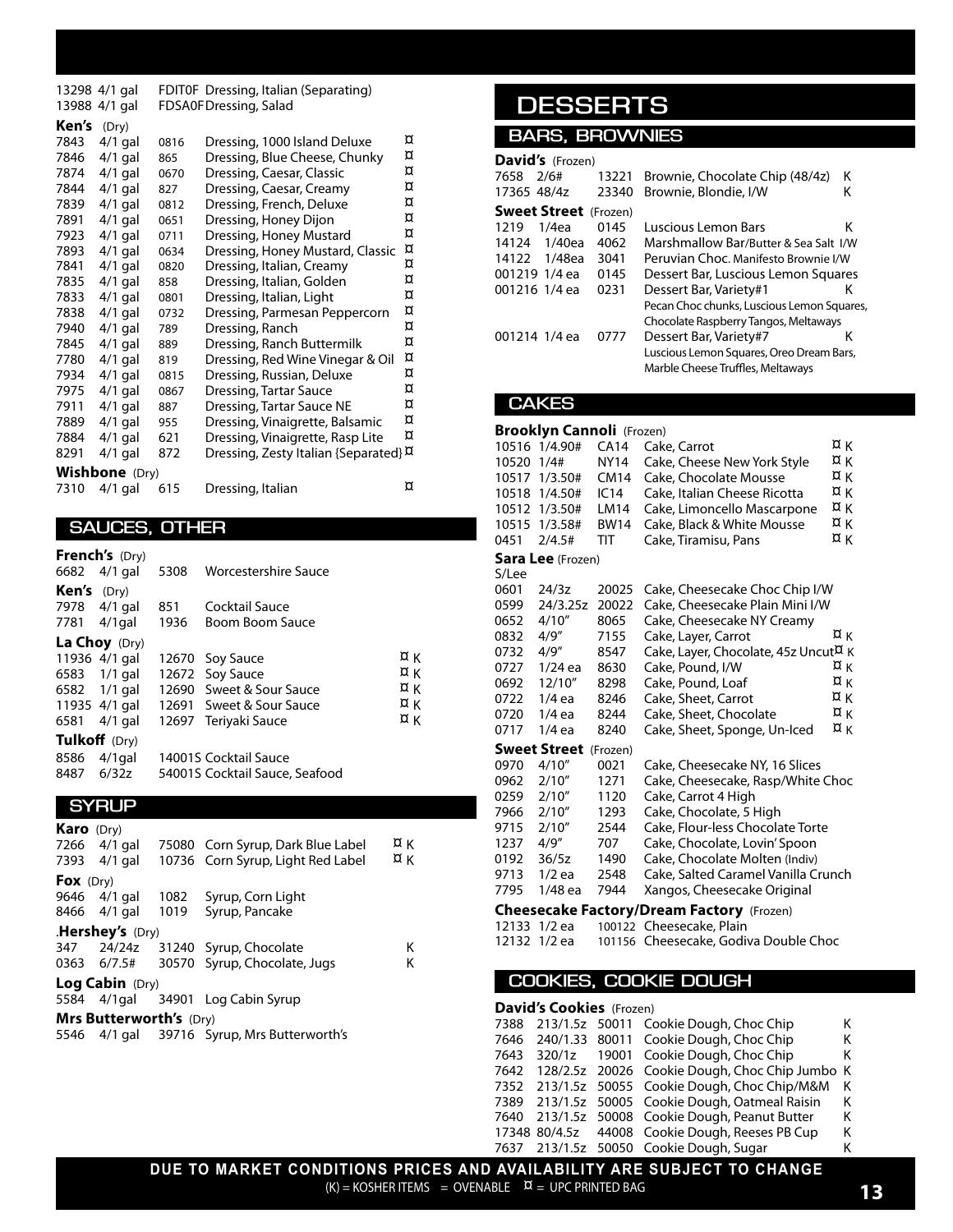7639 213/1.5z 50040 Cookie Dough, Wht Choc Mac Nut K 7431 80/4.5oz 44055 Cookie, Chocolate Chip W/M&M's K **Wonton** (Dry)

20028 1/350ct CSWCIB Fortune Cookie, Citrus (I/W)

#### **DESSERTS, OTHER**

|      | <b>Brooklyn Cannoli (Frozen)</b> |            |                                                        |    |  |  |  |
|------|----------------------------------|------------|--------------------------------------------------------|----|--|--|--|
| 0451 | 2/4.5#                           | <b>TIT</b> | Tiramisu, Pans (30, 36 servings)                       | ¤  |  |  |  |
| 0450 | 4/1.5#                           |            | CC6LB Cannoli, Cream Filling, Pastry Bags <sup>X</sup> |    |  |  |  |
|      | 0448 48/1z                       |            | LCS48 Cannoli, Shells Large, 5"                        | ¤  |  |  |  |
| 0449 | 120/5z                           |            | MCS120 Cannoli, Shells Mini, 3"                        | ¤  |  |  |  |
|      | $J & J$ (Frozen)                 |            |                                                        |    |  |  |  |
|      | 14503 100/10"                    | 3328       | Churros, Cinnamon Sugar                                |    |  |  |  |
|      | 14504 600/4"                     | 4530       | <b>Funnel Cake Fries</b>                               |    |  |  |  |
|      | <b>Kontos</b> (Frozen)           |            |                                                        |    |  |  |  |
|      | 12972 2/24ct                     |            | 50225 Baklava Pastry                                   | ¤κ |  |  |  |

#### **PIES**

**David's** (Frozen) 2846 6/10" 702750 Apple Grande Pie, RTB 2848 6/10" 702751 Blueberry Grande Pie, RTB 2850 6/10" 702752 Cherry Grande Pie, RTB 2856 6/10" 702062 Chocolate Crème Pie 2859 6/10" 702032 French Silk Pie 2861 6/10" 702022 Lemon Meringue Pie 2853 6/10" 702753 Peach Grande Pie, RTB 2862 6/10" 702212 Pecan Southern, Pie, Baked 2863 6/10" 702228 Pumpkin Pie, Baked 2854 6/10" 702754 Wildberry Grande Pie, RTB **Gardner Pies** (Frozen) **Pre-baked** 5325 8/9" 93028 Pecan Southern, Pre Baked 39z K 14037 6/10" 3028 Pecan Southern, 39z(Thaw N Serve) K 76801 8/9" 50803 Pumpkin, 33z, Shelf Stable K 76802 6/10" 7080 Pumpkin, 39z, Shelf Stable K **Ready to Bake** 76931 9/6" 20155 Mini Colonial Apple, 15z, RTB 76932 9/6" 21255 Mini Colonial Very Berry, 15z, RTB 5479 4/9" 90155 Apple, Colonial, RTB K 47.35cs 5658 6/10" 108 Apple Brown Betty, 44z, RTB K 5402 6/10" 0123 Apple Berry Delight, 38z K 5423 6/10" 116 Apple Crisp, 44z, RTB K 5481 6/10" 132 Apple, Dutch K 5647 6/10" 102 Apple Harvest, 47z, RTB K 76930 6/10" 105 Apple, Honey Crisp K 5635 6/10" 124 Apple Caramel Walnut, 48z, RTB K 5630 6/10" 100 Apple, 44z, RTB 39.15 K 5636 6/10" 300 Blackberry, 42z, RTB K 5631 6/10" 400 Blueberry, 42z, RTB K 5632 6/10" 500 Cherry, 42z, RTB K 5633 6/10" 600 Peach, 42z, RTB K 11809 6/10" 608 Peach Blueberry Pie, RTB K 5638 6/10" 616 Peach Praline, 44z, RTB K 5660 6/10" 750 Pina Colada Pie, 44z, RTB 5639 6/10" 704 Pineapple Upside Down, 46z, RTB K 5644 6/10" 800 Pumpkin, 42z, RTB K 11793 6/10" 900 Red Raspberry, 43z, RTB K 5641 6/10" 1000 Strawberry Rhubarb, 43z, RTB K 5642 6/10" 1200 Very Berry, 42z, RTB K 5478 8/9" 90116 Apple Crisp, 44z, RTB K 11794 8/9" 90124 Apple Caramel Walnut, 42z, RTB K 5649 8/9" 90100 Apple, 38z, RTB K 11488 8/9" 90132 Apple, Dutch, 37z, RTB K 76922 8/9" 90105 Apple, Honey Crisp, 38z RTB K

11795 8/9" 90300 Blackberry, 38z 5650 8/9" 90400 Blueberry, 38z, RTB K 5651 8/9" 90500 Cherry, 38z, RTB<br>11800 8/9" 90616 Peach Praline, 42z, RTB K K 11800 8/9" 90616 Peach Praline, 42z, RTB K 56.90cs 5652 8/9" 90600 Peach, 38z, RTB K 5323 8/9" 90704 Pineapple Upside Down, RTB K 76923 8/9" 90800 Pumpkin, 36z, RTB K 11796 8/9" 90900 Red Raspberry, 39z, RTB K 11797 8/9" 91000 Strawberry Rhubarb, 39z, RTB K<br>11798 8/9" 91200 Verv Berry. 38z. RTB K 91200 Very Berry, 38z, RTB K 11420 9/6" 20100 Apple, 14z, RTB K 11421 9/6" 20400 Blueberry, 14z, RTB K 11422 9/6" 20500 Cherry, 14z, RTB 36.256.26 11423 9/6" 20600 Peach, 14z, RTB K **Gluten Free** (Frozen) 76944 6/6" 828 Apple Pie, Gluten Free 76942 6/6" 836 Blueberry Pie, Gluten Free 76940 6/6" 830 Cherry Pie, Gluten Free **Kenny's Pies** (Frozen) BKL2 Filling - Key Lime Pie 14598 4/32z 4BP10 Butter Pecan Pie, 10" 14608 4/32z 4CS10 Chocolate Silk Pie, 10"<br>14604 4/36z 4M10 Mango Pie, 10" 14604 4/36z 4M10 Mango Pie, 10"<br>14594 48/4z MIPB Mini Pie, Peanut Butter X 14594 48/4z MIPB Mini Pie, Peanut Butter  $\overline{\alpha}$ <br>14592 48/4z MIM Mini Pie, Mango  $\overline{\alpha}$ 14592 48/4z MIM Mini Pie, Mango ¤ 82.05cs 14588 48/3.5z MICS Mini Pie, Chocolate Silk **Special Touch** (Frozen) 15308 4/10" 17678 Cannoli Pie, 48z 15310 4/10" 11245 Chocolate Cream, 40z 15309 4/10" 17719 Chocolate Peanut Butter, 48z 15368 4/10" 11207 Cranapple Walnut, 52z, Gourmet 15311 4/10" 17644 Lemon Meringue, 42z 15366 4/10" 11153 Peach Blackberry, 52z, Gourmet 15369 6/10" 11689 Bumbleberry, Natural Juices 15307 6/10" 11351 Peach Raspberry, Nat Juice, 49z 15306 6/10" 11337 Rumbleberry, Nat Juice, 49z 15367 6/10" 11320 Strawberry Rhubarb, 49z, Nat Juice 15370 6/10" 17495 Sweet Potato 15313 6/9" 97948 Apple Crumb, Nat Juice, 40z 15321 6/9" 91481 Blueberry Crumb, Nat Juice, 40z 15316 6/9" 91023 Blueberry, Nat Juice, 40z 15357 6/9" Bumbleberry Crumb Pie, 40z, RTE 15324 6/9" 91535 Caramel Apple Walnut, Nat Juice<br>15319 6/9" 91450 Cherry Crumb, Nat Juice, 40z 91450 Cherry Crumb, Nat Juice, 40z 15317 6/9" 91030 Cherry, Nat Juice, 40z 15320 6/9" 91504 Peach Crumb, Nat Juice, 40z 15350 6/9" 91467 Peach Raspberry Crumb, 40z 15355 6/9" 91566 Rumbleberry Crumb, 40z, RTE 15349 6/9" 91047 Rumbleberry Pie, Nat Juice, 40z 15356 6/9" 90580 Strawberry Rhubarb Crumb, 40z RTE 15318 6/9" 91054 Strawberry Rhubarb, Nat Juice, 40z **Sara Lee** (Frozen) Ready to Bake 0745 6/10" 9274 Apple, Dutch, RTB, 46z  $X_K$  0737 6/10" 9270 Apple, Gourmet Hi, RTB, 48z  $X_K$ 0737 6/10" 9270 Apple, Gourmet Hi, RTB, 48z  $\frac{\alpha}{4}$  K<br>0826 6/10" 7131 Apple, Hi, No Sugar, RTB  $\frac{\alpha}{4}$  K 0826 6/10" 7131 Apple, Hi, No Sugar, RTB ¤ K \*52.30cs 0740  $6/10''$  9277 Apple, RTB, 46z  $\overline{X}_{K}$  0807  $6/10''$  5481 Apple-Nut Caramel, Hi, RTB  $\overline{X}_{K}$ 0807 6/10" 5481 Apple-Nut Caramel, Hi, RTB  $\frac{X}{A}$  K  $\frac{X}{A}$  K 0789 6/10" 9282 Blueberry, Hi, RTB ¤ K \*65.65cs 0781  $6/10''$  5482 Blueberry Crunch, RTB  $\frac{X}{5}$  K<br>0748  $6/10''$  9280 Blueberry RTB, 46z  $\frac{X}{5}$  K 0748  $6/10''$  9280 Blueberry, RTB, 46z  $\overline{X}$  K<br>0736  $6/10''$  9278 Cherry. Hi. Gourmet. RTB. 47z  $\overline{X}$  K 0736 6/10" 9278 Cherry, Hi, Gourmet, RTB, 47z  $\overline{X}$  K<br>0744 6/10" 9275 Cherry, RTB, 46z  $\overline{X}$  K Cherry, RTB, 46z 0741  $6/10''$  7124 Coconut Custard, RTB, 40z  $\overline{X}$  K  $\overline{X}$   $\overline{Y}$  K  $\overline{Y}$ 0798 6/10" 9285 Fruit of the Forest, Hi, RTB

**DUE TO MARKET CONDITIONS PRICES AND AVAILABILITY ARE SUBJECT TO CHANGE**  $(K) = KOSHER ITEMS = OVERABLE \quad \alpha = UPC PRINTED BAG$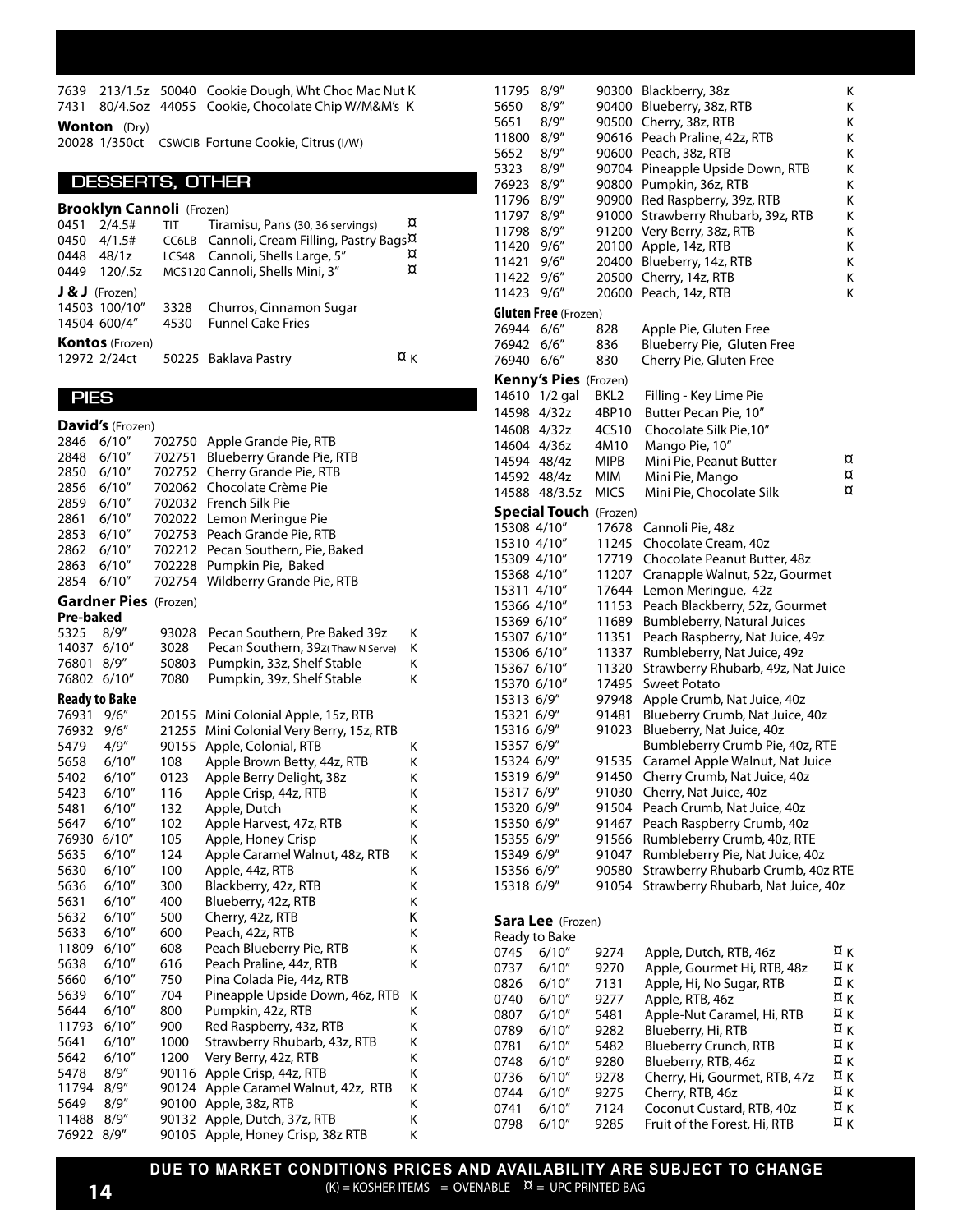| 0785<br>0746<br>0747<br>0767<br><b>Pre Baked</b> | 6/10''<br>6/10''<br>6/10"<br>6/10''                                                  | 5485<br>9283<br>9279<br>9276                 | Peach Berry, Hi, RTB<br>Peach, Gourmet Hi, RTB, 47z<br>Peach, RTB, 46z<br>Pumpkin, RTB, 46z                                                                  | ¤κ<br>¤κ<br>¤κ<br>¤κ       |
|--------------------------------------------------|--------------------------------------------------------------------------------------|----------------------------------------------|--------------------------------------------------------------------------------------------------------------------------------------------------------------|----------------------------|
| 0795<br>0803<br>0770<br>0772<br>0788             | 4/10''<br>6/10''<br>6/10''<br>6/10''<br>6/10''                                       | 9260<br>7126<br>9273<br>9281<br>9267         | Apple, Hi, Prebaked<br>Apple, Lattice, Prebaked<br>Pecan Southern, Prebaked<br>Pumpkin, Prebaked<br>Sweet Potato, Prebaked                                   | ¤κ<br>¤κ<br>¤κ<br>¤κ<br>¤κ |
| 0738<br>0790                                     | <b>MERINGUE PIES, Thaw and Serve</b><br><b>Sara Lee</b> (Frozen)<br>6/10''<br>4/10'' | 7138<br>9293                                 | Lemon Meringue Pie, 36z<br>Lemon Meringue Pie, Dome 46z                                                                                                      | ¤<br>¤                     |
|                                                  | <b>CREAM PIES, Thaw &amp; Serve</b>                                                  |                                              |                                                                                                                                                              |                            |
| 0750<br>0739<br>0811<br>0247<br>0644<br>0749     | <b>Sara Lee</b> (Frozen)<br>6/10''<br>6/10''<br>6/10''<br>4/10''<br>4/10''<br>4/10'' | 7149<br>7156<br>7150<br>9297<br>9298<br>9299 | Banana Cream Pie, 27z<br>Boston Cream Pie, Dome, 30z<br>Chocolate Cream, 36z<br>Chocolate Cream De La Creme<br>Cookies & Cream<br>French Silk Pie, Dome, 36z | ¤<br>¤<br>¤<br>¤<br>¤<br>¤ |
| 1202<br>1197<br>1206<br>1204<br>1203             | Sweet Street<br>4/10''<br>4/12"<br>4/12"<br>4/12''<br>4/12"                          | (Frozen)<br>268<br>500<br>142<br>620<br>435  | Pie, Caramel Apple Granny<br>Pie, Key Lime<br>Pie. Oreo Cookie Bash<br>Pie, Reese Choc Peanut Butter<br>Pie, Snickers Big Blitz                              | Κ<br>K<br>K<br>K<br>K      |

#### **PIE SHELLS**

|       | <b>Pastry Perfect</b> (Frozen) |       |                                        |                  |  |  |
|-------|--------------------------------|-------|----------------------------------------|------------------|--|--|
| 14980 | 96/3''                         | 54589 | 3" Pie Shells, Quiche                  | κ                |  |  |
| 4896  | 36/5"                          | 54599 | 5" Pie Shells, Ouiche                  | κ                |  |  |
| 4897  | 36/6"                          |       | 54609 6" Pie Shells, Ouiche            | Κ                |  |  |
| 4899  | 24/6"                          |       | 54649 6" Pie Shells, w/Tops            | κ                |  |  |
| 4900  | 72/6"                          | 54669 | 6" Pie Shells, Tops Only               | κ                |  |  |
| 4894  | 12/9''                         | 54659 | 9" Pie Shells, w/Tops                  | Κ                |  |  |
| 4898  | 20/9"                          | 54629 | 9" Pie Shells, Ouiche                  | κ                |  |  |
|       | <b>Sara Lee</b> (Frozen)       |       |                                        |                  |  |  |
| 0229  | 20/9"                          | 9269  | 8z Pie Shells, Deep Dish, Lard (NTF) X |                  |  |  |
| 0753  | 20/10"                         | 9272  | 8z Pie Shells, Vegetable Shortening ¤  |                  |  |  |
| 0754  | 20/10"                         | 7154  | 8z Pie Shells, Lard                    | $(NTF)$ $\alpha$ |  |  |

### **DRY GOODS**

#### **BATTERS, BREADING**

**Golden Dipt** (Dry) 6224 1/25# G8050.43 Bread Crumbs, Panko Style **Enhance** (Dry) 7880 1/25# G51076.43 Cracker Meal, Fine, No Salt **Sugar Foods** (Dry)<br>2104 1/15# 951 95101 Bread Crumbs, Plain, Medium **CANDY, MINTS**

**Bogdon's** (Dry) 9339 1000/2's 8686 Mints, Gourmet Chocolate, I/W

#### **CANNED ENTREES**

**Castleberry's** (Dry)<br>15800 6/#10 7321 15800 6/#10 7321 Hot Dog Chili Sauce with Beef<br>15805 24/10z 7319 Hot Dog Chili Sauce, Classic Hot Dog Chili Sauce, Classic

| 15804<br>15803<br>15802<br>15801 | 6/110<br>6/110<br>6/110<br>6/110 | 7325<br>9079<br>9041<br>7305 | Chili with Beans<br>Corned Beef Hash<br><b>Beef Stew</b><br>Brunswick Stew, Chicken & Beef |   |
|----------------------------------|----------------------------------|------------------------------|--------------------------------------------------------------------------------------------|---|
| <b>Libby</b> $(Dry)$             |                                  |                              |                                                                                            |   |
| 6554                             | $6/$ #10                         | 3124                         | Corned Beef Hash                                                                           | ¤ |
|                                  | 11024 6/106z                     | 3128                         | Gravy, Old Fashioned                                                                       | ¤ |
|                                  | <b>Manwich</b> (Dry)             |                              |                                                                                            |   |
| 6228 4/107z                      |                                  | 44181                        | Sloppy Joe Sauce                                                                           | Κ |
| <b>Venice</b> (Dry)              |                                  |                              |                                                                                            |   |
| 15806                            | 6/110                            | 9086                         | <b>Breakfast Skillet</b>                                                                   |   |
| 15807                            | 24/15z                           | 9078                         | Corned Beef Hash, Deluxe                                                                   |   |

#### **CEREAL/OATS**

| <b>Quaker</b> (Dry) |  |  |                                             |  |  |
|---------------------|--|--|---------------------------------------------|--|--|
|                     |  |  | 2363 12/2.5# 4190 Grits, Quick Enriched     |  |  |
|                     |  |  | 2359 48/1z 43661 Oatmeal, Instant           |  |  |
|                     |  |  | 2829 1/64 ea 31682 Oatmeal, Instant Variety |  |  |
|                     |  |  | 2407 12/42z 43285 Oats, Ouick               |  |  |
|                     |  |  | 2600 12/42z 43293 Oats, Old Fashioned       |  |  |
|                     |  |  |                                             |  |  |

#### **CRACKERS, POPCORN, SNACKS**

| <b>Krispy</b> (Dry) |                               |                                              |              |
|---------------------|-------------------------------|----------------------------------------------|--------------|
|                     |                               | 5550 500/2's 13055 Cracker, Saltines         |              |
|                     | <b>Pepperidge Farms</b> (Dry) |                                              |              |
|                     |                               | 3022 6/31zp 7944 Goldfish, Cheddar, Bulk     |              |
|                     |                               | 3015 6/31z 20648 Goldfish, Cheddar, Oat Bran |              |
| <b>Vogel</b> (Dry)  |                               |                                              |              |
| 11917 1/50#         |                               | 35035 Popcorn, Magic Mushroom                | $\alpha_{K}$ |

#### **CROUTONS, STUFFING**

|  | <b>Sugar Foods</b> (Dry) |                                         |
|--|--------------------------|-----------------------------------------|
|  | 2691 4/2.5#              | 74534 Crouton. Herb. Seasoned 1/2" Cube |
|  | 2690 4/2.5#              | 74539 Crouton, Homestyle, Multi-Grain   |
|  | 2689 4/2.5#              | 74541 Crouton, Homestyle, Seasoned      |

#### **DRY GOODS, OTHER**

|                   |            | 6232 1/4 roll 928315 Pallet Wrap, 15" X 1500' |  |
|-------------------|------------|-----------------------------------------------|--|
| <b>Argo</b> (Dry) |            |                                               |  |
|                   | 7265 24/1# | 107132 Corn Starch                            |  |

#### **DRY MIXES**

#### **Golden Dipt** (Dry)

| 6229 | 6/5#          | D <sub>p9917</sub> .21Pancake & Waffle, Complete |
|------|---------------|--------------------------------------------------|
| 8318 | 6/5#          | G7078. Batter, English Style Fish Chips          |
| 8008 | 6/5#          | G7013. Batter, Tempura Mix W/Rice Flour          |
| 6159 | 6/4#          | G0048. Bread Crumbs, Plain                       |
| 6253 | 1/50#         | G4434. Breader, Dustless                         |
| 6235 | 1/50#         | G7731. Breader, Spiced Poultry                   |
| 8319 | 6/5#          | G4421. Breading, All Purpose Full Seasoned       |
| 7897 | 1/50#         | G7004. Clam Fry, Breader                         |
| 6230 | 6/5#          | G7080. Crispy, Seasoned Chicken Fry              |
| 6252 | 1/50#         | G7001. Mix, Pre, Dip Batter                      |
| 6227 | 6/5#          | G7001. Mix, Pre, Dip Batter                      |
| 6068 | 1/25#         | G4485. Cracker Meal, Medium (Enhance)            |
|      | Pearl Milling | (Dry)                                            |
| 2406 | 6/5#          | 63272 Pancake & Waffle, Buttermilk, Complete     |
| 2409 | 6/5#          | 43266 Pancake & Waffle, Complete                 |
|      |               |                                                  |

**DUE TO MARKET CONDITIONS PRICES AND AVAILABILITY ARE SUBJECT TO CHANGE**  $(K)$  = KOSHER ITEMS = OVENABLE  $\alpha$  = UPC PRINTED BAG **15**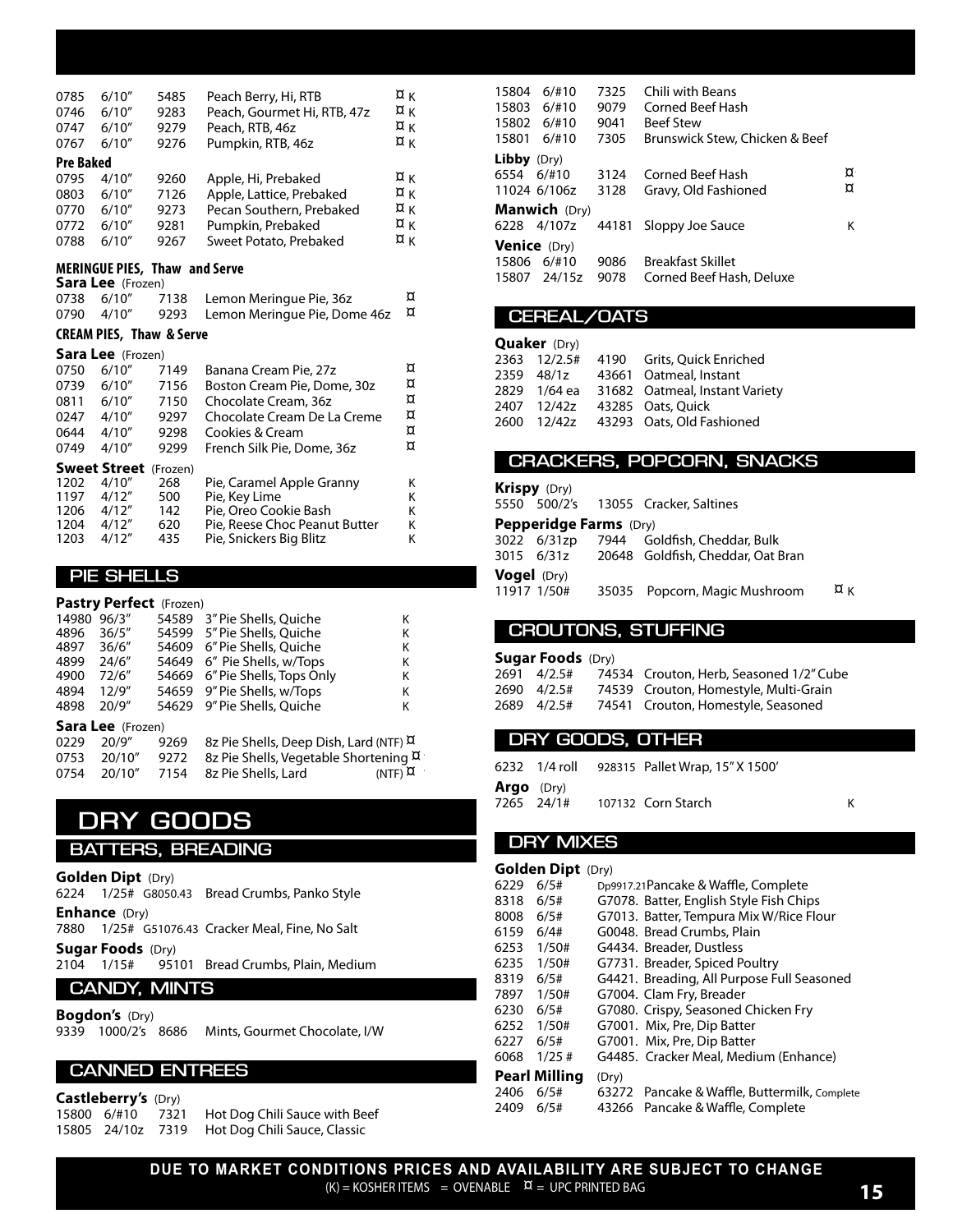#### **INTERNATIONAL DRY GOODS**

| 6584                              | La Choy (Dry)<br>6/24z                                         |       | 12620 Noodles, Chow Mein                                                                                                                                        | $\alpha_{K}$            |
|-----------------------------------|----------------------------------------------------------------|-------|-----------------------------------------------------------------------------------------------------------------------------------------------------------------|-------------------------|
| Pace                              | (Dry)<br>3013 4/138z<br>3044 4/138z                            | 67    | 14070 Salsa, Mild, Chunky<br>Salsa, Mild, Picante                                                                                                               | ¤<br>¤                  |
| 6580<br>6578 6/#10<br>11918 6/#10 | <b>Rosarita</b> (Dry)<br>6/110<br>6577 4/1 gal<br>11295 4/1gal | 73178 | 10641 Beans, Refried, Original<br>10621 Beans, Refried, Vegetarian<br>Beans, Black<br>10688 Salsa, Mild w/ Green Chili<br>10689 Salsa, Thick N'Chunky (Plastic) | ¤<br>¤<br>¤<br>¤κ<br>¤κ |

#### **FRUITS, NUTS, COCONUT**

**Durkee** (Dry)<br>6073 10/1#

|                                   | _ _ _ _ _ _ _ _ _ _      |  |                                                 |   |
|-----------------------------------|--------------------------|--|-------------------------------------------------|---|
|                                   |                          |  | 6073 10/1# G12180 Coconut, Snowflake            |   |
|                                   | <b>Ocean Spray</b> (Dry) |  |                                                 |   |
|                                   |                          |  | 13357 2/48z 21992 Cranberries (Craisins), Dried | к |
|                                   | <b>Sugar Foods</b> (Dry) |  |                                                 |   |
|                                   |                          |  | 2065 1/5# 2406 Cranberries, Dried               |   |
| <b>Wricley Nut Products</b> (Dry) |                          |  |                                                 |   |
|                                   | 6039 1/15#               |  | Sunflower Seeds                                 |   |
|                                   |                          |  |                                                 |   |

#### **PORTION CONTROL, SWEETENER**

**Domino** (Dry)

|                      | 4978 1/2000 401759 PC, Sugar  |                                                                                                                                   | ¤           |
|----------------------|-------------------------------|-----------------------------------------------------------------------------------------------------------------------------------|-------------|
| <b>Equal</b> $(Dry)$ |                               | 13200 1/2000ct 61080 PC, Equal Aspartame - Blue<br>13204 1/2000ct 91028 PC, Equal, Pink<br>13202 1/2000ct 91029 PC, Equal, Yellow | ¤           |
|                      |                               | 13205 6/1# 61250 Equal, Bulk Pouch<br>13207 1/1000ct 91031 PC, Pure Via - Stevia                                                  | ¤           |
|                      | <b>Splenda</b> (Dry)          | 5163 2000/1gr 20004 PC, Splenda                                                                                                   | ¤           |
|                      | <b>Sugar in the Raw</b> (Dry) | 2101 1200/4.5q 50400 PC, Sugar In The Raw                                                                                         | ¤           |
|                      | <b>Sweet n' Low</b> (Dry)     | 2059 2000/1gr 52050 PC, Sweet 'N Low                                                                                              | ¤           |
| N' Joy (Dry)         |                               | 2136 2000/1g 83025 PC, Blue Sweetener<br>2135 2000/1g 83024 PC, Pink Sweetener<br>2137 2000/1g 83026 PC, Yellow Sweetener         | ¤<br>¤<br>¤ |

#### **PUDDINGS, FILLINGS, TOPPINGS**

| Globe (Dry)      |                           |                                                       |              |
|------------------|---------------------------|-------------------------------------------------------|--------------|
| 8532 6/#10       |                           | 78026 Pie Filling, Apple                              |              |
| 8541 6/#10       |                           | 78286 Pie Filling, Cherry                             |              |
| 8544 6/#10       |                           | 78616 Pie Filling, Strawberry                         |              |
| <b>AAK</b> (Dry) |                           |                                                       |              |
|                  | 9644 4/1 gal              | RCHN41 Cherries, Maraschino Lg, No Stem               |              |
|                  | <b>Nutella</b> (Dry)      |                                                       |              |
|                  | 16031 2/106z              | 6031 Nutella, Tub                                     | κ            |
|                  | 16032 6/35.2z             | 87019 Nutella, Piping Bag                             | κ            |
|                  | J. Hungerford Smith (Dry) |                                                       |              |
|                  | 6602 3/118z               | 11800 Topping, Strawberry, Sliced, RTUA K             |              |
| 11906 6/#10      |                           | 22000 Topping, Mellocream Choc Fudge ¤ K              |              |
|                  | 11912 3/5.7#              | 25640 Topping, Peanut Butter, Canister <sup>X</sup> K |              |
|                  | 11934 4/1 gal             | 22890 Topping, Chocolate Syrup                        | ¤κ           |
| 11944 6/5#       |                           | 22420 Topping, Caramel, RTU                           | $\alpha_{K}$ |

| <b>Value Line</b> (Dry)         |  |                                                    |                  |  |
|---------------------------------|--|----------------------------------------------------|------------------|--|
| 22362 6/#10                     |  | 30383 Pudding, Banana, TFF                         | κ                |  |
| 22364 6/#10                     |  | 30386 Pudding, Butterscotch, TFF                   | Κ                |  |
| <b>Principal's Choice (Dry)</b> |  |                                                    |                  |  |
| 22351 6/#10                     |  | 30378 Pudding, Chocolate, TFF                      | κ                |  |
| 22359 6/#10                     |  | 30380 Pudding, Vanilla, TFF                        | κ                |  |
| <b>Cafe Classic (Dry)</b>       |  |                                                    |                  |  |
| 22357 6/#10                     |  | 36277 Pudding, Tapioca, TTF                        | κ                |  |
| <b>Hunt's</b> (Dry)             |  |                                                    |                  |  |
|                                 |  | 11931 12/4/3.5z 41263 Snack Pack Straw/Orange Gels | $\alpha_{\rm K}$ |  |

#### **SEASONING, SPICES, SALT**

|              | Morton's (Dry) |        |                                  |
|--------------|----------------|--------|----------------------------------|
| 0185         | 1/50#          | 1514   | Salt, Granulated (Purex)         |
| 0164         | 1/25#          | 1102   | Salt, Granulated                 |
| 0159         | 12/3#          | 1702   | Salt, Kosher                     |
| 0158         | 24/26z         | 1053   | Salt, Rounds Iodized             |
| 0157         | 24/26z         | 1151   | Salt Rounds, Plain               |
|              | Lawry's (Dry)  |        |                                  |
| 0153         | 1/25#          | 1762   | Salt, Season-All, Box            |
| 0155         | 6/35z          | 1763   | Salt, Season-All, Bottle         |
| 0335         | 4/5#           | 80620  | Seasoned, Salt                   |
|              | McCormick's    | (Dry)  |                                  |
| 15071 6/18z  |                | 1070   | Seasoning, Cajun                 |
|              | 15063 6/23z    | 1088   | Seasoning, Montreal Chicken      |
| 15067 6/24z  |                | 1074   | Seasoning, Rotisserie Chicken    |
|              | 15053 6/18z    | 1065   | Seasoning, Caribbean Jerk        |
| 15061        | 6/17z          | 4323   | Spice, Paprika, Smoked           |
| Castle (Dry) |                |        |                                  |
| 15252 6/18z  |                | Z1051P | Seasoning, Cajun                 |
| 15256 6/22z  |                | Z1113P | Seasoning, Everything Bagel      |
|              | 15248 3/8.5#   | Z0132P | Seasoning, Seafood Southern Bay  |
| 15276 6/27z  |                | Z0132P | Seasoning, Seafood Southern Bay  |
| 15272 6/26z  |                | Z1055P | Seasoning, Steak Quebec          |
| 15278 6/24z  |                | Z1129P | Seasoning, Taco                  |
| 15249 6/5z   |                | ZBAWPC | Spice, Basil Leaves Whole        |
| 15250 6/2z   |                | ZBYWPC | Spice, Bay Leaves Whole          |
|              | 15234 3/5.5#   | Z0231P | Spice, Chili Powder, Dark & Mild |
| 15254 6/21z  |                | Z0231C | Spice, Chili Powder, Dark & Mild |
| 15255 6/1#   |                | ZCUGPC | Spice, Cumin Seed, Ground        |
| 15235 3/5#   |                | ZGRG5P | Spice, Garlic, Granulated        |
| 15259 6/26z  |                | ZGRGPC | Spice, Garlic, Granulated        |
| 15238 3/5#   |                | ZONPPC | Spice, Onion Powder              |
| 15260 6/26z  |                | ZONPPC | Spice, Onion Powder              |
| 15262 6/5z   |                | ZORTWP | Spice, Oregano Leaves, Whole     |
| 15240 1.75#  |                | ZORTWP | Spice, Oregano Whole, Mediterr   |
| 15263 6/1#   |                | ZPAGDP | Spice, Paprika, Ground, X-Fancy  |
| 15241 3/10z  |                | ZPRFPC | Spice, Parsley Flakes, Whole     |
| 15244 3/5#   |                | ZBL16P | Spice, Pepper Black, Cafe Grind  |
| 15265 6/18z  |                | ZBL16P | Spice, Pepper Black, Cafe Grind  |
| 15246 3/5#   |                | ZBL28P | Spice, Pepper Black, Table Grind |
| 15266 6/18z  |                | ZBL28P | Spice, Pepper Black, Table Grind |
| 15268 6/20z  |                | ZBLWPC | Spice, Pepper Black, Tellicherry |
| 15270 6/1#   |                | ZCG25P | Spice, Pepper Cayenne, Ground    |
| 15271 6/13z  |                | ZCR36P | Spice, Pepper Red, Crushed, Mild |
| 15275 6/6z   |                | ZROWPC | Spice, Rosemary, Whole           |
| 15280 6/6z   |                | ZTHCPC | Spice, Thyme Leaves, Whole       |
|              | Old Bay (Dry)  |        |                                  |
| 15062        | 3/7.5#         | 3003   | Old Bay Seasoning                |
| 15054        | 6/24z          | 1002   | Old Bay Seasoning                |
| 15068        | 12/1#          | 82346  | Old Bay Seasoning, Tin           |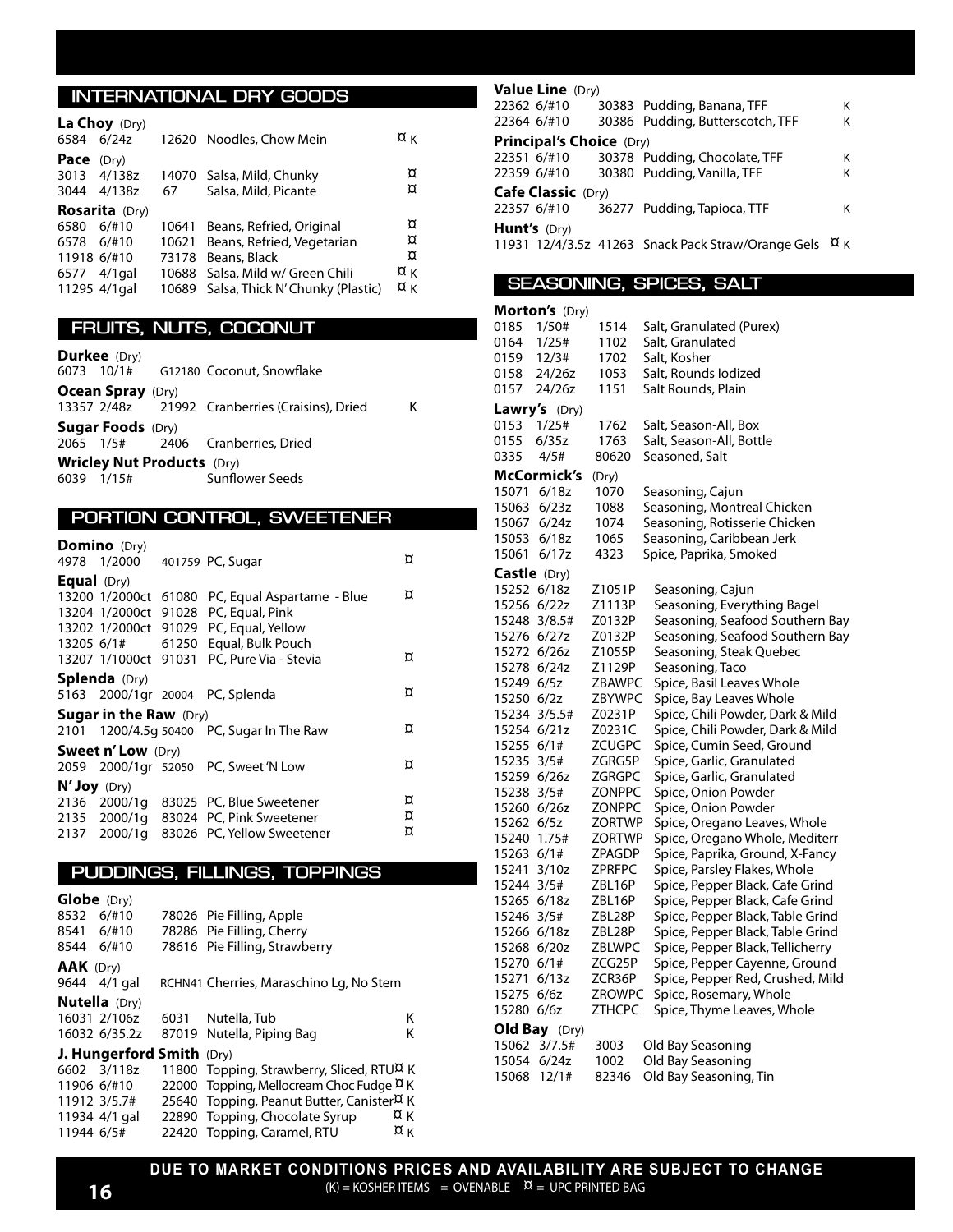#### **VINEGAR**

|                  | <b>Woeber's</b> (Dry) |      |                              |
|------------------|-----------------------|------|------------------------------|
|                  | 9604 4/1 gal          | 209  | Vinegar, Pure Cider 4%       |
|                  | 9603 4/1 gal          | 211  | Vinegar, White Distilled 4%  |
| <b>AAK</b> (Dry) |                       |      |                              |
|                  | 13015 4/1 gal         |      | FVRW0H Vinegar, Red Wine, 5% |
|                  | <b>Vertullo</b> (Dry) |      |                              |
| 15524 2/5 lt     |                       | 2047 | Vinegar, Balsamic            |
| 15531 2/5 lt     |                       | 2690 | Vinegar, Balsamic, White     |
|                  | 15530 4/1 gal         | 2682 | Vinegar, Rice Wine, Seasoned |
|                  |                       |      |                              |

### **FRUITS, DRY**

| <b>Dole</b> (Dry)   |                           |      |                                              |
|---------------------|---------------------------|------|----------------------------------------------|
|                     | 10112 12/29z              |      | ¤<br>77507 Pineapple, Pizza Tidbits, L/S     |
|                     | <b>Whitehouse</b> (Dry)   |      |                                              |
| 1295 6/#10          |                           | 202  | Applesauce                                   |
| <b>Alpine</b> (Dry) |                           |      |                                              |
| 2330                | 6/#10                     | 0382 | Applesauce, Sweetened                        |
| 2331 6/#10          |                           |      | 20015 Applesauce, Unsweetened                |
|                     | <b>Ocean Spray</b> (Dry)  |      |                                              |
|                     | 1863 6/101z               | 1401 | Cranberry Sauce, Jellied, Resealable Plastic |
|                     | <b>Packer Label (Dry)</b> |      |                                              |
| 15608               | 6/110                     |      | FRE406 Mandarins, Broken, Lgt Syrup, Can     |
| 15605               | 6/110                     |      | Peaches, Diced, Nat Juice, Canned            |
| 15609               | 6/110                     |      | Pears, Diced, Canned                         |

### **FRUITS, FROZEN**

#### **Assorted**

| 80027 | 1/30#                    | Apples, Sliced, IQF (K)               | USA        |  |  |  |
|-------|--------------------------|---------------------------------------|------------|--|--|--|
| 80090 | 1/10#                    | Blackberries, Whole, IOF<br>Serbia    |            |  |  |  |
| 80080 | 2/5#                     | Blueberries, IQF, Wild, 800-1000ct/lb | <b>USA</b> |  |  |  |
| 80084 | 1/30#                    | Blueberries, IQF, Cult. 300-400ct/lb  | Jersey     |  |  |  |
| 80127 | 1/30#                    | Cherries, RSP 5+1                     | <b>USA</b> |  |  |  |
| 80130 | 1/10#                    | Cranberries, IQF                      | <b>USA</b> |  |  |  |
| 80168 | 1/30#                    | Mango, Chunks, 3/4", IQF              | Mexico     |  |  |  |
| 80154 | 1/10#                    | Peach, Slices, Freestone, IQF         | Greece     |  |  |  |
| 80231 | 1/22#                    | Pineapple, Diced, IQF                 | Costa Rica |  |  |  |
| 80380 | 1/22#                    | Papaya, Red Diced                     | India      |  |  |  |
| 80356 | 1/22#                    | Rhubarb, IQF                          | Poland     |  |  |  |
|       | PEACHES (SLICED)         |                                       |            |  |  |  |
| 80152 | 2/5#                     | IQF, Freestone Peaches                | <b>USA</b> |  |  |  |
|       | <b>RASPBERRIES (RED)</b> |                                       |            |  |  |  |
| 80251 | 1/10#                    | Red, Whole IOF                        | Serbia     |  |  |  |
|       | <b>STRAWBERRIES</b>      | (CALIFORNIA)                          |            |  |  |  |
| 80287 | 6/6.5#                   | Sliced, $4+1$                         |            |  |  |  |
| 80256 | 1/30#                    | Sliced, $4+1$                         |            |  |  |  |
| 80302 | 1/30#                    | Whole IQF                             |            |  |  |  |
| 80307 | 1/10#                    | Whole IQF                             |            |  |  |  |
|       |                          | STRAWBERRIES (IMPORTED)               |            |  |  |  |
| 80312 | 2/5#                     | Whole IQF                             | Egypt      |  |  |  |
| 80310 | 1/10#                    | Whole, IQF (Irregular)                | Eqypt      |  |  |  |
| 80300 | 1/30#                    | Whole IOF                             | Eqypt      |  |  |  |
|       |                          |                                       |            |  |  |  |
| 80303 | 1/30#                    | Whole IQF                             | Egypt      |  |  |  |
| 80306 | 1/30#                    | Whole IQF                             | Egypt      |  |  |  |
| 80299 | 2/5#                     | Sliced, IQF                           |            |  |  |  |
| 80293 | 2/5#                     | Sliced, IQF                           | Egypt      |  |  |  |

#### **MIXED FRUITS**<br>80043 1/10# **Berry Mix, 4 Way, IQF** Chile (25% each: blackberry, blueberry, strawberry, raspberry) **Puree Arete -** All Natural Fruit Purees (Frozen 12701 6/30z 2116 Puree, Blood Orange 12700 6/30z 2208 Puree, Mango<br>12703 6/30z 2246 Puree, Passion 12703 6/30z 2246 Puree, Passion Fruit<br>12704 6/30z 2314 Puree, Raspberry Puree, Raspberry 12702 6/30z 2321 Puree, Strawberry **Simplot** (Frozen) 90608 6/3# 93622 Avocados, Pulp<br>4590 6/3# 2983 Guacamole, Dip 4590 6/3# 2983 Guacamole, Dip Western Classic<br>4475 12/1# 19342 Guacamole, Dip Western Classic 19342 Guacamole, Dip Western Classic **GoVerden** (Frozen)<br>14164 12/1# 6201 620102 Avocado, Pulp Chunky 14166 4/3# 620104 Avocado, Pulp Chunky<br>14167 4/6# 620105 Avocado. Pulp Chunky 620105 Avocado, Pulp Chunky 14162 12/1# 620006 Guacamole, Classic<br>14163 24/4z 620148 Guacamole, Classic, 14163 24/4z 620148 Guacamole, Classic, 4z Tray<br>14165 12/1# 620015 Guacamole, Spicy

620015 Guacamole, Spicy

### **MEATS**

#### **BACON**

#### **Farmland** (Refrigerated)

| 77020<br>77326 | 1/15#<br>2/150 ct 17233 | 15825 | Bacon, Single Sliced, 18/22, Silver<br>Bacon, Precooked, 300ct, Bronze |  |
|----------------|-------------------------|-------|------------------------------------------------------------------------|--|
| Godshall's     |                         |       |                                                                        |  |
| 77407          |                         |       | 2/9.25# 5660-108 Bacon, Beef, Slab                                     |  |
| 77409          |                         |       | ¤<br>12/12z 5660-116 Bacon, Beef, Sliced                               |  |
| Hormel         |                         |       |                                                                        |  |
| 10867          | 1/15#                   | 55253 | Bacon, Applewood, Sliced, L/O, 13/17                                   |  |
| 10782          | 2/10#                   | 32669 | Bacon, Applewood Smkhouse, L/O, 13/17                                  |  |
| 10093          | 1/15#                   | 15452 | Bacon, Griddlemaster, L/O, 13/17                                       |  |
| 10086          | 1/15#                   | 9069  | Bacon, Griddlemaster, L/O, 18/22                                       |  |
| 10092          | 1/3.1#                  | 3729  | Bacon, Fast N'Easy 300 Slices, FC                                      |  |
|                |                         |       |                                                                        |  |

#### **BEEF ROAST**

|          | <b>Fontanini</b> (Frozen)    |       |                                                           |  |  |  |
|----------|------------------------------|-------|-----------------------------------------------------------|--|--|--|
|          |                              |       | 15106 2/10-16# 82451 Oven Rstd Beef Pot Roast, Ckd        |  |  |  |
|          |                              |       | 15110 2/5# 82451 Oven Rstd Beef Pot Roast, Ckd            |  |  |  |
|          |                              |       | 15149 2/10-16# 82452 Oven Rstd Beef Pot Roast, Ckd No MSG |  |  |  |
|          | <b>Hormel</b> (Frozen)       |       |                                                           |  |  |  |
|          | 10778 2 pc                   | 39029 | <b>BBQ Beef Brisket, Sliced</b>                           |  |  |  |
|          | <b>Berk's</b> (Refrigerated) |       |                                                           |  |  |  |
|          | 540 2/5#                     | 6185  | Roast Beef, Medium, 5/7#, 20%                             |  |  |  |
| 576 2/6# |                              | 6187  | Roast Beef, Rare, 6/8#, 20%                               |  |  |  |
|          |                              |       |                                                           |  |  |  |

#### **BEEF LIVER**

**Maid Rite** (Frozen)

4836 1/10# 19306 Beef Liver, Premium, 4z<br>4835 1/10.5# 19007 Beef Liver, Premium, 6z Beef Liver, Premium, 6z

#### **DELI MEATS**

|           | <b>Armour Eckrich</b> (Refrigerated) |                                                  |
|-----------|--------------------------------------|--------------------------------------------------|
|           |                                      | 4026 2/12.5# 22010 Pepperoni, Sliced, Margherita |
| 4025 2/5# |                                      | 22014 Pepperoni, Sliced, Margherita              |
| 4028 2/5# |                                      | 36025 Pepperoni, 12" Stick, Margherita           |
| 4029      | 6/6#                                 | 11505 Salami, Genoa Lido                         |
| 4027      | 6/6#                                 | 21098 Salami, Hard Sterling                      |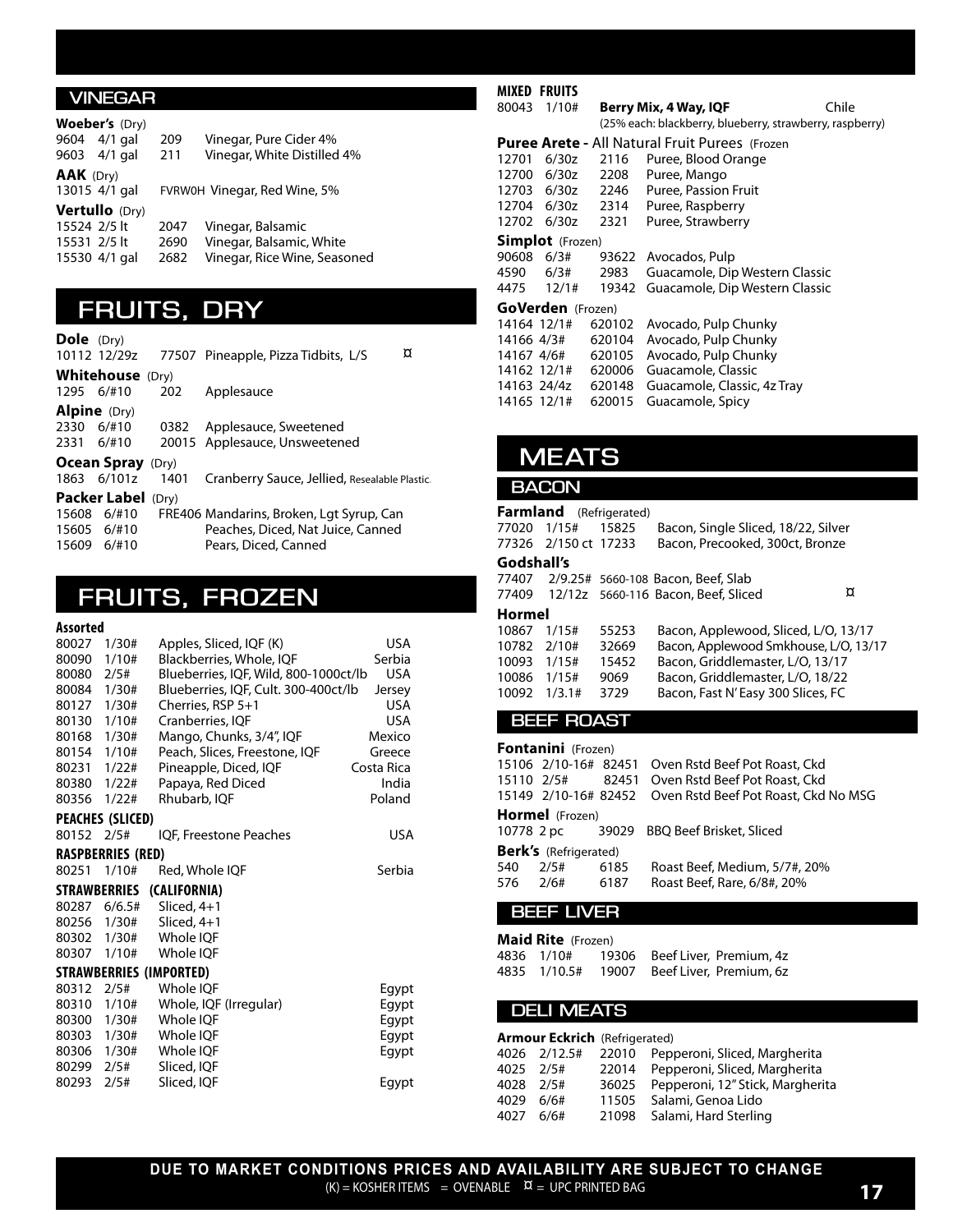#### **Carando** (Refrigerated)

| 6535 2/4#   |                               |       | 117070 Prosciutto, Italy Style, Sknls/Bnls |
|-------------|-------------------------------|-------|--------------------------------------------|
| 6524 3/6#   |                               | 10268 | Salami, Genoa Centurion                    |
|             | <b>Daniele</b> (Refrigerated) |       |                                            |
| 16102 6/3#  |                               | 203   | Capocollo, Hot, Dry Cured                  |
| 6782 2/6#   |                               | 630   | Mortadella w/Pistachio<br>$\alpha$         |
| 66780 3/3#  |                               | 50007 | Pancetta, Halves<br>$\alpha$               |
| 6781 2/4#   |                               | 104   | Prosciutto, Deli Cut, 0-1/2<br>$\alpha$    |
| 13073 5/1#  |                               | 50120 | Prosciutto, Sliced                         |
| 6778 3/5#   |                               | 504   | Sopressata, Sweet, Bulk                    |
|             | <b>Hormel</b> (Refrigerated)  |       |                                            |
|             | 10123 1/4 pc                  | 45302 | Pepperoni, Grande (Wide)                   |
|             | 10083 12/2#av                 | 24344 | Pepperoni, Long Stick Slicer               |
|             | 10694 3/3.5# 37648            |       | Pepperoni, 3 Piece                         |
|             | 10082 6/3.3#                  | 45470 | Pepperoni, Wide Diameter                   |
|             | 10125 1/10#                   | 1362  | Pepperoni, Rosa Grande, Links              |
|             | 14887 2/12.5 #                | 85589 | Pepperoni, Rosa Grande, 8 Slice            |
|             | 10089 2/12.5#                 | 14490 | Pepperoni, Sliced, (14 per oz)             |
|             | 10672 1/25#                   | 31763 | Pepperoni, Sliced, (16 per oz)             |
| 10105 2/5#  |                               | 32048 | Pepperoni, Sliced, (16 per oz)             |
|             | 10549 2/12.5#                 | 26777 | Pepperoni, Sliced, Bold (14 per oz)        |
| 12008 2/5#  |                               | 44111 | Pepperoni, Sliced, Bold (14 per oz)        |
|             | 10017 2/12.5#                 | 34749 | Pepperoni, Sliced, Rosa Grande             |
| 14983 2/4 # |                               | 86788 | Pepperoni, Sliced, Smkd Natural 12z        |
|             | 12912 2-1/2pc                 | 10581 | Prosciutto, Bone Out, Parma                |
|             | 10081 4/8.3#                  | 14400 | Salami, Genoa DiLusso                      |
|             | 10084 4/5.5#                  | 27348 | Salami, Genoa Magnifico                    |
|             | 10061 4/5.5#                  | 47157 | Salami, Hard Magnifico                     |
|             | Margharita (Refrigerated)     |       |                                            |

4038 2/3.3# 37182 Prosciutto, Boneless, Dry Cured

**HAM**

**Berk's** (Refrigerated) 532 2/6# 5189 Ham, Cooked, Pepper Round, 1/2 530 2/6# 5183 Ham, Cooked, Pepper Square, 1/2 **Dak** (Refrigerated)<br>5531 2/12# 86 865074 Ham, Cooked w/Natural Juice **Farmland** (Refrigerated) 6158 1/4 ea 127050 Ham, Canadian Brand, Round 6129 1/2 ea 128590 Ham, Pit, Original Silver, 14-16# **Hormel** (Refrigerated)<br>10037 1/13# 33371 10037 1/13# 33371 Ham, Cooked, H & W, 35%<br>10033 2/13# 37013 Ham, Cooked, H & W, 35% 37013 Ham, Cooked, H & W, 35% 10091 2/13# 13507 Ham, Cooked, W/A, 10% 2/13 # 44211 Ham, Cooked, Premium, W/A, LF, LS Mkt 10865 1 pc 41073 Ham, Old Tyme Buffet, Boneless, W/A<br>11219 6/2# 46572 Ham, Sliced, 1z, Ckd, W/A, Bread Ready 46572 Ham, Sliced, 1z, Ckd, W/A, Bread Ready 10727 4/3# 33279 Ham, Sliced, 1z, Smkd Buffet, Bread Ready **Columbus Craft Meats** (Refrigerated) 14974 1 pc 83510 Salami, Finocchiona 14975 2 pc 83518 Salame, Peppered 14976 4 pc 83519 Salami, Genoa Premium 14977 4 pc 83515 Salame, Dry Rosette DeLyon 14978 12/5 oz 83820 Salame, Secchi<br>14979 2 ct 83583 Salami, Sopress 83583 Salami, Sopressata 14981 1 ct 83538 Coppa, Mild **Polean** (Refrigerated) 13519 2/12# 93972 Ham, Canada W/A 98% 13518 2/12# 93968 Ham, Canada, Natural Juice 98%

#### **HAMBURGER & STEAK**

| 84040 1/10#    | <b>Colony Lane</b> (Frozen)              | 4z             | Beef Pattie, Round, 80/20                                              |
|----------------|------------------------------------------|----------------|------------------------------------------------------------------------|
| 85050 1/10#    |                                          | 5.3z           | Beef Pattie, Round, 80/20                                              |
| 86060 1/10#    |                                          | 6z             | Beef Pattie, Round, 80/20                                              |
| 88080 1/10#    |                                          | 8z             | Beef Pattie, Round, 80/20                                              |
| 73005 1/10#    |                                          | 5.33z          | Beef Pattie, 80/20 - Flat                                              |
| 84003 1/10#    |                                          | 4z             | Beef Pattie, Homestyle, 80/20                                          |
| 85031 1/10#    |                                          | 5.3z           | Beef Pattie, Homestyle, 80/20                                          |
| 86024 1/10#    |                                          | 6z             | Beef Pattie, Homestyle, 80/20                                          |
| 88049 1/10#    |                                          | 8z             | Beef Pattie, Homestyle, 80/20                                          |
|                | Devault (Frozen)                         |                |                                                                        |
| 5443           | 1/12#                                    | 2161           | Beef Pattie-2z, 80/20                                                  |
| 5447           | 1/10#                                    | 2109           | Beef Pattie-2z, Slider 80/20                                           |
| 5446           | 1/10#                                    | 2139           | Beef Pattie-3.2z, Homestyle, 75/25                                     |
| 5492           | 1/12#                                    | 2104           | Beef Pattie-3z, 75/25                                                  |
| 65520 1/10 #   |                                          | 2105           | Beef Pattie-4z                                                         |
| 74018 1/10#    |                                          | 2130           | Beef Pattie-4z, Big D, 80/20                                           |
| 5458           | 1/10#                                    | 2140           | Beef Pattie-4z, Homestyle, 75/25                                       |
| 5457           | 1/10#                                    | 2145           | Beef Pattie-4z, Homestyle, 80/20                                       |
| 74030 1/10#    |                                          | 2106           | Beef Pattie-4z, Scored, 75/25                                          |
| 5456           | 1/10#                                    | 2141           | Beef Pattie-5.3z, Homestyle, 75/25                                     |
| 5450<br>5431   | 1/10#                                    | 2147           | Beef Pattie-5.3z, Homestyle, 80/20                                     |
| 65453 1/10#    | 1/10.13# 2148                            | 2142           | Beef Pattie-6z, Homestyle<br>Beef Pattie-6z, Homestyle, 75/25          |
| 5743           | 1/10#                                    | 2107           | Beef Pattie-5.3z, Scored, 75/25                                        |
| 5454           | 1/10#                                    | 2144           | Beef Pattie-8z, Homestyle 75/25                                        |
| 74075          | 1/10#                                    | 2108           | Beef Pattie-8z, Homestyle, IQF                                         |
| 2186           | $1/12$ #                                 | 2182           | Beef Pattie-Plus 4z Soy Added                                          |
|                |                                          |                | Farmland (Black Angus) (Frozen)                                        |
| 6258           | 1/10#                                    |                | 404167 5.33z Ground Chuck, BA - Silver Label                           |
| 6257           | 1/10#                                    |                | 404177 4z, Ground Chuck, BA - Silver Label                             |
| 6259           | 1/10#                                    |                | 404157 6z, Ground Chuck, BA - Silver Label                             |
| 6260           | 1/10#                                    |                | 404147 8z, Ground Chuck, BA - Silver Label                             |
|                | <b>Holton</b> (Frozen)                   |                |                                                                        |
| Thick & Juicy  |                                          |                |                                                                        |
|                | 15416 60/5.33z42531                      |                | Beef Pattie, BA, TNJ, Seas, 78/22                                      |
| 15417          | 80/4z                                    | 42541          | Beef Pattie, BA, TNJ, Seas, 78/22                                      |
| 15418          | 52/6z                                    | 42561          | Beef Pattie, BA, TNJ, Seas, 78/22                                      |
|                | <b>Thick And Juicy Choice</b>            |                |                                                                        |
|                | 15420 45/5.33z12535                      |                | Beef Pattie, TNJ, BA, Choice                                           |
| 15421 60/4z    |                                          | 12554          | Beef Pattie, TNJ, BA, Choice                                           |
|                | <b>Big Box Beef Patties</b>              |                |                                                                        |
| 15422 24/4z    |                                          | 13106          | Beef Pattie, Big Box, Seas, 75/25                                      |
|                | <b>BNT Seasoned Beef Patties</b>         |                |                                                                        |
| 15414 40/4z    | 15415 50/3.2z                            | 15042<br>15052 | Beef Pattie, Bnt, Seas, HS, LP<br>Beef Pattie, Bnt, Seas, HS, LP       |
| 15423 20/8z    |                                          | 15022          | Beef Pattie, Bnt, Seas, HS, LP                                         |
|                | 15424 30/5.33z15032                      |                | Beef Pattie, Bnt, Seas, HS, LP                                         |
|                |                                          |                | <b>Double Red Provisions Selection Ground Beef Patties</b>             |
| 15427 40/4z    |                                          |                | 708004 Beef Pattie, RR Sel, 80/20, HS                                  |
|                |                                          |                | 15428 30/5.33z708005 Beef Pattie, RR Sel, 80/20, HS                    |
| 15429          | 27/6z                                    |                | 708006 Beef Pattie, RR Sel, 80/20, Rnd                                 |
| 15430 20/8z    |                                          |                | 708008 Beef Pattie, RR Sel, 80/20, Rnd                                 |
|                |                                          |                | Double Red Provisions Choice Beef Flat Iron Steak                      |
| 15431          | 20/8z                                    | 80480          | Beef Steak, RR Choice, Flat Iron                                       |
|                | <b>Double Red Provisions T-Bone</b>      |                |                                                                        |
|                | 15432 14/12z 82212                       |                | Beef Steak, RR NR, T-Bone, Seasn                                       |
|                |                                          |                | Double Red Provisions Choice Top Sirloin                               |
| 15419 24/8z    |                                          | 80180          | Beef Steak, RR, Top Sirloin, SE                                        |
|                | <b>Double Red Provisions Porterhouse</b> |                |                                                                        |
| 15425          | 10/16z                                   | 85217          | Beef Steak, RR UTL, Porterhouse                                        |
|                | Double Red Provisions Ribeye             |                |                                                                        |
| 15435<br>15436 | 14/12z<br>40/4z                          | 85112<br>85140 | Beef Steak, RR UTL, Ribeye, Tndrz<br>Beef Steak, RR UTL, Ribeye, Tndrz |
| 15437          | 28/6z                                    | 85160          | Beef Steak, RR UTL, Ribeye, Tndrz                                      |
| 15426          | 20/8z                                    | 712208         | Beef Steak, RR, Ribeye, Lip On                                         |
|                |                                          |                |                                                                        |

**DUE TO MARKET CONDITIONS PRICES AND AVAILABILITY ARE SUBJECT TO CHANGE** (K) = KOSHER ITEMS = OVENABLE ¤ = UPC PRINTED BAG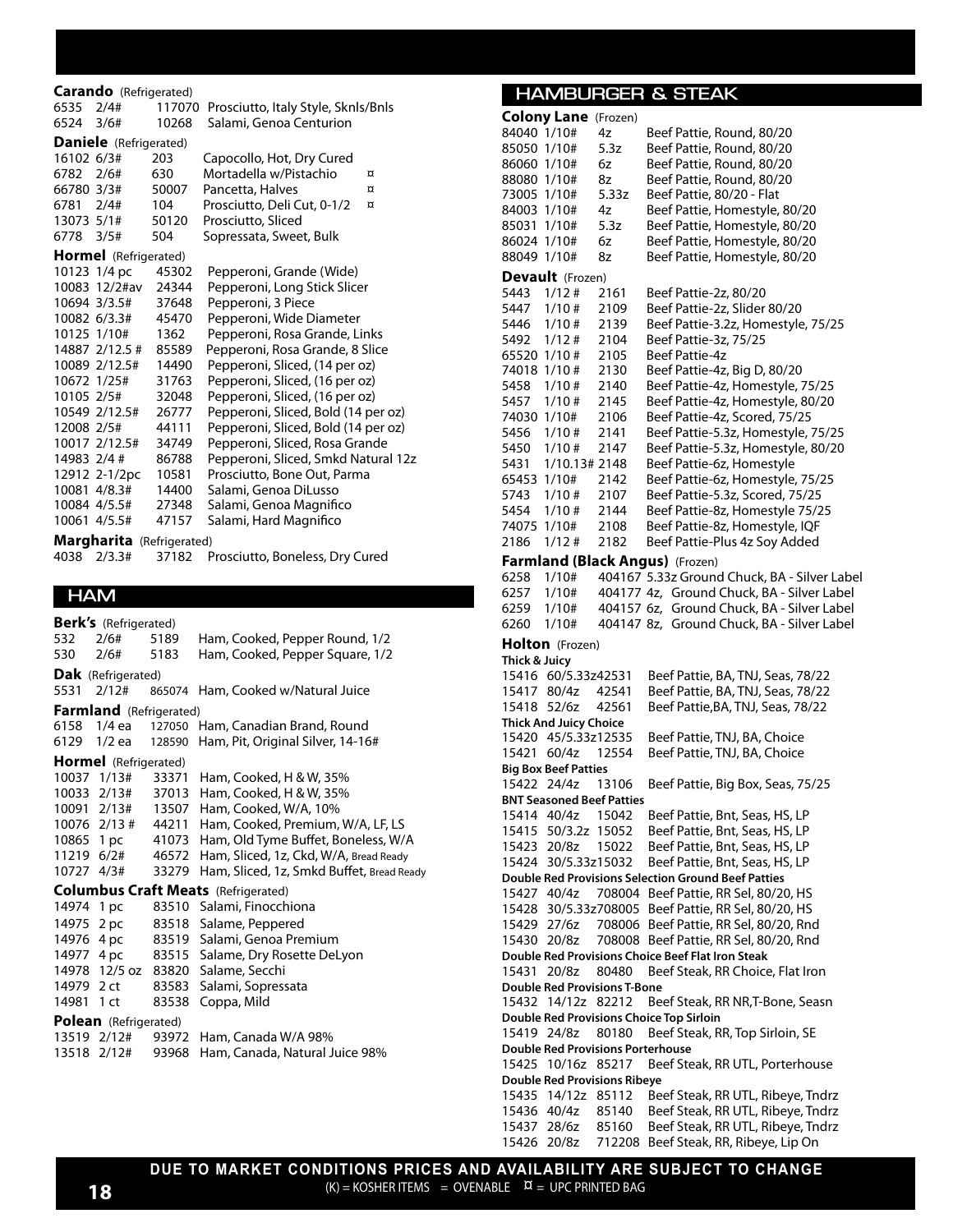**Double Red Provisions Strip Steak**

| <b>Maid Rite</b> |  |                                                     |
|------------------|--|-----------------------------------------------------|
|                  |  | 15434 20/8z 85080 Beef Steak, RR UTL, Strip, Tndrz  |
|                  |  | 15433 14/12z 85012 Beef Steak, RR UTL, Strip, Tndrz |

|  | 11986 1/12 # 26012 4z. Charbroil Beef Pattie |
|--|----------------------------------------------|
|  | 11846 1/12 # 3410 3z, Charbroil Beef Pattie  |

#### **HOT DOGS, FRANKS**

|                                 | <b>Berk's</b> (Refrigerated) |          |        |                                  |           |  |  |
|---------------------------------|------------------------------|----------|--------|----------------------------------|-----------|--|--|
| 492                             | 12/1#                        | 1000     | 5.25'' | Franks, Beef                     | $8/1$ # ¤ |  |  |
| 493                             | 2/5#                         | 1016     | 5.25'' | Franks, Beef                     | 8/1#      |  |  |
| 496                             | 2/5#                         | 1044     | 6"     | Franks, Beef                     | 4/1#      |  |  |
| 572                             | 2/5#                         | 1046     | 6"     | Franks, Beef                     | 6/1#      |  |  |
| 574                             | 1/10#                        | 1020     | 7"     | Franks, Beef (Frozen)            | 4/1#      |  |  |
| 547                             | 1/10#                        | 1145     | 12''   | Franks, Meat Grill (Frozen) 5/1# |           |  |  |
| 501                             | 2/5#                         | 1080     | 5.25'' | Franks, Meat Grill, CN           | 6/1#      |  |  |
| 504                             | 2/5#                         | 1431     | 5.25'' | Franks, Meat Grill, CN           | 8/1#      |  |  |
| 502                             | 1/10#                        | 1100     | 7"     | Franks, Meat Grill               | 4/1#      |  |  |
| 508                             | 2/5#                         | 1795     | 7″     | Franks, Meat Grill, Fiesta       | 4/1#      |  |  |
| <b>Hebrew National</b> (Frozen) |                              |          |        |                                  |           |  |  |
| 10444 4/5#                      |                              | 18466 6" |        | Franks, Beef, Skinless           | 4/1#      |  |  |
| 10446 4/5#                      |                              | 18459 6" |        | Franks-Beef, Skinless            | 6/1#      |  |  |
| 10417 4/5#                      |                              | 18443 6" |        | Franks-Beef, Skinless            | 8/1#      |  |  |

### **MEATBALLS**

|             | <b>Buona Vita</b>         | (Frozen)                         |                                         |       |
|-------------|---------------------------|----------------------------------|-----------------------------------------|-------|
| 8342        | 2/5#                      | <b>BVB008</b>                    | .125z, Meatballs, Beef                  | (Bkd) |
| 8373        | 2/5#                      | <b>BVBCB0</b>                    | .5z, Meatballs, Chicken & Beef          | (Bkd) |
| 8350        | 2/5#                      | BVC010                           | 1z, Meatballs, Beef                     | (Ckd) |
| 8353        | 2/5#                      | <b>BVBPBG</b>                    | 1z, Meatballs, Pork & Beef              | (Ckd) |
| 8331        | 2/5#                      | <b>BVBTKO</b>                    | 1z, Meatballs, Turkey                   | (CKd) |
| 8351        | 2/5#                      | <b>BVC020</b>                    | 2z, Meatballs, Beef                     | (CKd) |
| 8354        | 2/5#                      | <b>BVR030</b>                    | 3z, Meatballs, Beef                     | (Raw) |
|             |                           |                                  | <b>Buon Gusto (Buona Vita) (Frozen)</b> |       |
| 8357        | 2/5#                      | <b>BVBCB0</b>                    | 1z, Meatballs, Chicken & Beef           | (Bkd) |
| 8367        | 2/5#                      | <b>BVBBC0</b>                    | 2z, Meatballs, Beef & Chicken           | (Bkd) |
|             |                           |                                  | Mama Mia (Buona Vita) (Frozen)          |       |
| 8362        | 2/5#                      |                                  | MMB005 .5z, Meatballs, Beef             | (Bkd) |
| 8361        | 2/5#                      | <b>MMB010</b>                    | 1z, Meatballs                           | (Bkd) |
| 8375        | 2/5#                      | <b>MMB015</b>                    | 1.5z, Meatballs                         | (Bkd) |
| 8259        | 2/5#                      | <b>MMB020</b>                    | 2z, Meatballs                           | (Bkd) |
| 8340        | 2/5#                      | MMB030                           | 3z, Meatballs, Beef                     | (CKd) |
|             |                           |                                  | Mrs. DiFillippo's (Devault) (Frozen)    |       |
| 74056 2/5 # |                           | 6010                             | .5z, Meatballs, Beef                    | (CKd) |
| 74055 2/5#  |                           | 6015                             | .5z Meatballs                           | (CKd) |
| 74043 2/5#  |                           | 6016                             | 1z, Meatballs, Mild                     | (CKd) |
| 5455        | 1/10#                     | 6018                             | 2z, Meatballs, Beef                     | (CKd) |
|             |                           | Chef Italia (Maid Rite) (Frozen) |                                         |       |
| 4841        | 1/10#                     | 10504                            | 2z, Meatballs, Italian Style            | (Ckd) |
| 5307        | 1/10#                     | 12301                            | .5z, Meatballs, Beef-Big City           | (CKd) |
| 5375        | 1/10#                     | 12302                            | 1z, Meatballs, Beef-Big City            | (CKd) |
|             | <b>Bernardi</b> (Frozen)  |                                  |                                         |       |
| 1931        | 2/5#                      | 91980                            | .5z, Meatballs, Beef + Chicken          | (CKd) |
|             | <b>Fontanini</b> (Frozen) |                                  |                                         |       |
| 15100 2/5#  |                           | 82277                            | Mamma Ranne Meatball, 1z                | (CKd) |
| 15101       | 2/5#                      | 82278                            | Mamma Ranne Meatball, 1.5z              | (Ckd) |
|             | 15115 1/13.5#             | 82368                            | Mamma Ranne Meatball, 3z                | (Raw) |
| 15116 2/5#  |                           | 82439                            | Meatballs, Italian Wedding              | (CKd) |
| 15123       | 2/5#                      | 82279                            | Meatballs, 2z                           | (CKd) |
| 15124       | 2/5#                      | 82280                            | Meatballs, 3z                           | (CKd) |
| 15118       | 2/5#                      | 82542                            | Meatballs, 4z                           | (CKd) |
| 15143 5/3#  |                           | 82597                            | Meatballs, Gluten Free, 1z              | (CKd) |
| 15182 2/5#  |                           |                                  | 117628 Meatballs, 2z, Chicken & Beef    | (CKd) |
|             |                           |                                  |                                         |       |

#### **PIZZA TOPPING**

|                                 | Hormel (Frozen)           |       |                                               |       |  |  |  |
|---------------------------------|---------------------------|-------|-----------------------------------------------|-------|--|--|--|
| 10065 2/5#                      |                           | 30594 | Pizza, Bacon 1/2" Diced                       | (Ckd) |  |  |  |
| 10732 2/5#                      |                           | 04544 | Pizza, Bacon 3/8" Diced                       | (Ckd) |  |  |  |
| 10066 2/5#                      |                           | 22379 | Pizza, Beef Crumble                           | (Ckd) |  |  |  |
| 10064 2/5#                      |                           | 41021 | Pizza, Pork Crumble                           | (Ckd) |  |  |  |
| 12752 2/5#                      |                           | 72183 | Pizza, Mild Italian                           | (Ckd) |  |  |  |
|                                 | <b>Fontanini</b> (Frozen) |       |                                               |       |  |  |  |
| 15147 3/5#                      |                           | 82465 | Italian Sausage Chunk                         | (Ckd) |  |  |  |
| 15121                           | 3/5#                      | 82317 | Ital. Sausage Chunk, Garlic, 9-12 av oz (Ckd) |       |  |  |  |
| 15138 3/5 #                     |                           | 82318 | Ital. Sausage Chunk, Garlic, 3-5 av oz(Ckd)   |       |  |  |  |
| 15105 4/5#                      |                           | 82342 | Mild Italian, Bulk                            | (Raw) |  |  |  |
| 15104 3/5#                      |                           | 82408 | Mild Italian Pork, Sliced                     | (Ckd) |  |  |  |
| 15173 2/6#                      |                           | 82395 | Mild Italian Rope                             | (Raw) |  |  |  |
| 15103                           | 3/5#                      | 82410 | Sweet Italian Pork, Sliced/Shaved             | (Ckd) |  |  |  |
| 15136                           | 1/10#                     | 82301 | Patty, 6z, Italian Hoagie                     | (Raw) |  |  |  |
|                                 |                           |       |                                               |       |  |  |  |
|                                 | PORK, OTHER               |       |                                               |       |  |  |  |
|                                 | Farmland (Frozen)         |       |                                               |       |  |  |  |
| 6080                            | 3/3#                      |       | 19212 Pork, K.C. Wild Wings, 4z               | (Ckd) |  |  |  |
|                                 | Hormel (Frozen)           |       |                                               |       |  |  |  |
| 10174 2/5#                      |                           | 55241 | Pork, BBQ Pulled, Saucy Blues                 | (Ckd) |  |  |  |
|                                 | 10058 2/5#                | 13426 | Pork, BBQ Pulled, Austin Blues                | (Ckd) |  |  |  |
| 10321                           | 1/12#av                   | 65000 | Pork, Shoulder, Fire Braised, 2 pc (Ckd)      |       |  |  |  |
| 10791 6/4.5#                    |                           | 20511 | Cafe H - Pork, Barbacoa                       |       |  |  |  |
|                                 |                           |       |                                               |       |  |  |  |
| <b>Pork Roll</b> (Refrigerated) |                           |       |                                               |       |  |  |  |

| 0280 2/6# | 100 | Taylor Pork Roll  |  |
|-----------|-----|-------------------|--|
| 0281 2/6# | 200 | Trenton Pork Roll |  |

#### **SAUSAGE**

| 514<br>515      | <b>Berk's</b> (Refrigerated)<br>2/5#<br>2/5# | 2020<br>2090   | Smoked, Hot Beef, 5/1, 5.25"<br>Smoked, Polish, 5/1, 5.25" |               |
|-----------------|----------------------------------------------|----------------|------------------------------------------------------------|---------------|
|                 | <b>Buona Vita</b> (Frozen)                   |                |                                                            |               |
| 8336            | $2/5$ #                                      | <b>BVCSSL</b>  | Link, Sweet, 4z                                            | (FC)          |
|                 |                                              |                | Farmland/Ember Farms (Frozen)                              |               |
| 77001           | 1/10#                                        |                | 111057 Patty, 1.5z                                         | (FC)          |
| 77000 1/10#     |                                              |                | 111007 Patty, 2z                                           | (FC)          |
| 77012           | 1/10#                                        | 44750          | Patty, 2z (River's Edge)                                   | (FC)          |
| 77058 1/10#     |                                              |                | 13817 Links, 8z, Skinless                                  | (FC)          |
| 77003 1/10#     |                                              |                | 211057 Links, 1z, Casing, Browned                          | (FC)          |
| <b>Farmland</b> |                                              |                |                                                            |               |
| 77062 1/10#     |                                              |                | 137616 Links, .8z, Skin On                                 | (FC)          |
|                 | Fontanini (Frozen)                           |                |                                                            |               |
| 15102 2/5#      |                                              | 82411          | Sweet Italian, Rope                                        | (Raw)         |
| 15130 2/6#      |                                              | 82267          | Sweet Italian, Links                                       | (Ckd)         |
| 15105 4/5 #     |                                              | 82342          | Bulk, Mild                                                 | (Raw)         |
| 1151144/5#      |                                              | 82285          | Chorizo Sausage, Bulk                                      | (Raw)         |
|                 | Hormel (Frozen)                              |                |                                                            |               |
| 12753           | 1/10#                                        | 17500          | Patty, Pork, 1.5z                                          | (FC)          |
| 10063 1/10#     |                                              | 22054          | Patty, Pork, 2z                                            | (PC)          |
| 12753           | 1/10#                                        | 17500          | Patty, Pork, 1.5z                                          | (FC)          |
| 10068           | 1/10#                                        | 26884          | Link, Pork, Skin-On, 1.6z                                  | (FC)          |
| 10069 1/10#     |                                              | 20652          | Link, Pork, Ckd, Skin-On, .8z                              | (FC)          |
|                 | <b>Jones Dairy Farm (Frozen)</b>             |                |                                                            |               |
| 6841            | 1/10#                                        | 18604          | Link, Casing, 1.6z                                         | (FC)          |
| 6838            | 1/10#                                        | 18510          | Link, Skinless, .8z                                        | $(CN)$ (FC)   |
| 6839            | 1/10#                                        | 18530          | Link, Skinless, 1.75z                                      | $(CN)$ $(FC)$ |
| 6688            | 1/10#                                        | 18853          | Pattie, 1.5z                                               | (FC)          |
| 6692            | 1/10#                                        | 18745          | Pattie, Deli, Wide, 2z                                     | (FC)          |
| 6710            | 1/10#                                        | 18850          | Pattie, 2z                                                 | $(CN)$ $(FC)$ |
| 6844<br>6846    | 1/10#<br>1/10#                               | 18541<br>18630 | Beef, Link, Skinless, .8z<br>Turkey, Links, .67z           | (FC)<br>(FC)  |
| 6855            | 1/10#                                        | 18738          | Turkey, Pattie, 1.5z                                       | (FC)          |
|                 |                                              |                |                                                            |               |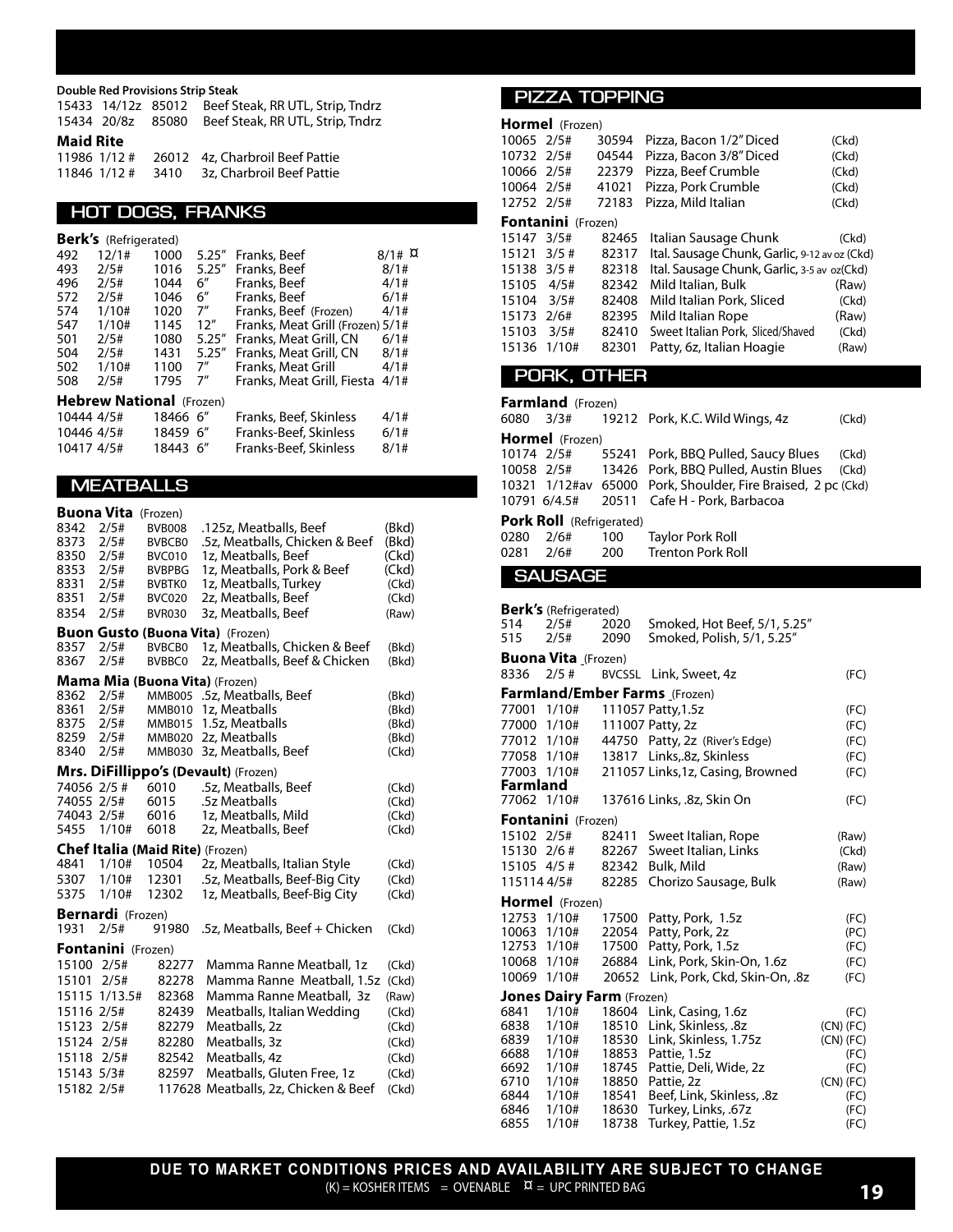#### **Konopelski's** (Refrigerated) Kielbasa-Smoked Rope, Retail Pack

#### **SANDWICH STEAKS**

| Devault (Frozen) |  |
|------------------|--|
|------------------|--|

| 74060 | 1/10.13#                     | 2826             | <b>Beef Sand Slices 6z</b>                    |
|-------|------------------------------|------------------|-----------------------------------------------|
| 5438  | 1/10#                        | 2019             | Beef Sand Slices-2z Steakwich                 |
| 74022 | 1/10.125                     | 2845             | Beef Sand Steak-3z Easy 3-D                   |
| 5452  | 1/10#                        | 2824             | Beef Sand Steak-4z Philly Style               |
| 5540  | 1/10#                        | 7034             | Beef Sand Steak-4z 3-D Philly                 |
| 5459  | 1/10#                        | 2825             | Beef Sand Steak-5z Philly Style               |
| 5448  | 1/10.125 2021                |                  | Steak-Sandwich Beef 3z                        |
|       |                              |                  | <b>Original Phila Cheesesteak Co (Frozen)</b> |
| 12306 | 1/10#                        | 39312            | Philly Steak-Sloin4, Sirloin                  |
| 12318 | 1/10#                        | 39313            | Philly Steak-Sloin5, Sirloin                  |
| 12348 | 1/10#                        | 39314            | Philly Steak-Sloin6, Sirloin                  |
| 12327 | 1/10#                        | 39315            | Philly Steak-Sloin7, Sirloin                  |
| 12314 | 1/10#                        | 39315            | Philly Steak-Sloin8, Sirloin                  |
| 12731 | 1/10#                        | 39239            | Philly Steak-Val4, Beef                       |
| 12777 | 1/10#                        | 39244            | Philly Steak-Val5, Beef                       |
| 12730 | 1/10#                        | 39245            | Philly Steak-Val6, Beef                       |
| 12345 | 1/10#                        | 39325            | Philly Steak-Wow3, Seasoned                   |
| 12300 | 1/10#                        | 39326            | Philly Steak-Wow4, Seasoned                   |
| 12301 | 1/10#                        | 39327            | Philly Steak-Wow5, Seasoned                   |
| 12302 | 1/10#                        | 39328            | Philly Steak-Wow6, Seasoned                   |
| 12309 | 1/10#                        | 39329            | Philly Steak-Wow7, Seasoned                   |
| 12303 | 1/10#                        | 39330            | Philly Steak-Wow8, Seasoned                   |
|       |                              |                  |                                               |
| 12319 | 1/10#                        | 39277            | Philly Steak-Ch4, Chicken                     |
| 12339 | 1/10#                        | 39278            | Philly Steak-Ch5, Chicken                     |
| 12305 | 1/10 #                       | 39299            | Philly Steak-Mch4, Chicken                    |
| 12307 | 1/10#                        | 39300            | Philly Steak-Mch5, Chicken                    |
| 12316 | 1/10 #                       | 39301            | Philly Steak-Mch6, Chicken                    |
| 12324 | 1/10#                        | 39302            | Philly Steak-Mch7, Chicken                    |
| 12308 | 1/10#                        | 39303            | Philly Steak-Mch8, Chicken                    |
| 12332 | $4/2.5$ #                    | 39270            | Philly Steak-Pcblk, Chicken                   |
|       |                              |                  |                                               |
|       | Philly's Best Steak (Frozen) |                  |                                               |
| Beef  |                              |                  |                                               |
| 9734  | 40/4z                        | MR 4             | Philly Stk, Beef Sirloin, 10% Seas, 4z        |
| 9654  | 32/5z                        | <b>MR5</b>       | Philly Stk, Beef Sirloin, 10% Seas, 5z        |
| 9733  | 27/6z                        | MR 6             | Philly Stk, Beef Sirloin, 10% Seas, 6z        |
| 9730  | 40/4z                        | SS <sub>4</sub>  | Philly Stk, Beef Sirloin, Light Seas, 4z      |
| 9728  | 27/6z                        | SS 6             | Philly Stk, Beef Sirloin, Light Seas, 6z      |
| 9749  | 40/4z                        | SP 4             | Philly Stk, Beef Sirloin, Seas, 4z            |
| 9720  | 32/5z                        | SP <sub>5</sub>  | Philly Stk, Beef Sirloin, Seas, 5z            |
| 9748  | 27/6z                        | SP 6             | Philly Stk, Beef Sirloin, Seas, 6z            |
| 9750  | 20/8z                        | SP 8             | Philly Stk, Beef Sirloin, Seas, 8z            |
| 20010 | 40/4z                        | XYZ 4            | Philly Stk, Beef Sirloin, Seas, 4z            |
| 20008 | 32/5z                        | XYZ <sub>5</sub> | Philly Stk, Beef Sirloin, Seas, 5z            |
| 20011 | 27/6z                        | XYZ 6            | Philly Stk, Beef Sirloin, Seas, 6z            |
| 20007 | 20/8z                        | XYZ 8            | Philly Stk, Beef Sirloin, Seas, 8z            |
| 20053 | 40/4z                        | BXYZ 4           | Philly Stk, Beef Sirloin, Seas, Puck, 4z      |

| 20007       | 20/8z |                  | XYZ 8 Philly Stk, Beef Sirloin, Seas, 8z        |
|-------------|-------|------------------|-------------------------------------------------|
| 20053       | 40/4z |                  | BXYZ 4 Philly Stk, Beef Sirloin, Seas, Puck, 4z |
| 20056       | 27/6z |                  | BXYZ 6 Philly Stk, Beef Sirloin, Seas, Puck, 6z |
| 13236 32/5z |       | ISP <sub>5</sub> | Philly Stk, Beef Loin-tail, Lightly Seas, 5z    |
| 13248       | 27/6z | ISP 6            | Philly Stk, Beef Loin-tail, Lightly Seas, 6z    |
| 20012       | 40/4z | SPR <sub>4</sub> | Philly Stk, Beef Rib-Eye, Lightly Seas, 4z      |
| Chicken     |       |                  |                                                 |
| 9729        | 27/6z | CH 6             | Philly Stk, Chicken Breast, Un-Seas, 6z         |
| 9727        | 40/4z | CSA <sub>4</sub> | Philly Stk, Chicken Breast, Lightly Seas, 4z    |

| 16028 1/10# |                           | 551          | Veal Cutlet, Leg Pounded, 5z Marinated |
|-------------|---------------------------|--------------|----------------------------------------|
| 16021 1/10# |                           | 936          | Veal, Cutlet, Leg Pounded 3z           |
| 16022 1/10# |                           | 937          | Veal, Cutlet, Leg Pounded 4z           |
| 16023 1/10# |                           | 938          | Veal, Cutlet, Leg Pounded 5z           |
| 16024 1/10# |                           | 939          | Veal, Cutlet, Leg Pounded 6z           |
| 16018 1/10# |                           | 933          | Veal, Cutlet, Top Rnd 4z Pounded       |
| 16019 1/10# |                           | 947          | Veal, Cutlet, Top Rnd 5z Pounded       |
| 16020 1/10# |                           | 948          | Veal, Cutlet, Top Rnd 6z Pounded       |
|             | <b>Maid Rite</b> (Frozen) |              |                                        |
| 4027        | 1/1 $\cap$ $\mu$          | <b>60702</b> | $1 - 1$ al Dattios Droadod             |

4837 1/10# 63703 4z, Veal, Patties Breaded<br>4838 1/10# 63705 5.33z, Veal, Patties Bread 63705 5.33z, Veal, Patties Breaded

### **OILS, SHORTENINGS**

#### **AAK** (Dry)

| 13983 1/35#   |                            |       | FLCF02 Shortening, Canola Fry               |    |
|---------------|----------------------------|-------|---------------------------------------------|----|
| 12574 1/35#   |                            |       | FLCL020A Shortening, Clear Liquid           |    |
|               | <b>Admiration</b> (Dry)    |       |                                             |    |
|               |                            |       | 5731 3/1 gal 35011 Whirl, Butter Substitute |    |
| Crisco (Dry)  |                            |       |                                             |    |
| 8446          | 6/14z                      | 70601 | Pan Coating                                 |    |
| 3070          | 6/17z                      | 70604 | Pan Release                                 |    |
|               | <b>Ever Bake</b> (Dry)     |       |                                             |    |
| 13136 6/17z   |                            | 99901 | Baking Spray, Vegetable Oil                 |    |
| 13133 6/17z   |                            | 99900 | Pan Spray-Vegetable Oil Grill/Sauté         |    |
|               | <b>Healthy Brand (Dry)</b> |       |                                             |    |
|               | 12963 6/1 gal              |       | 6/1SAL Oil-Blended 10% Olive/Soy            | К  |
| 13282 4/3 ltr |                            |       | QUA-SP Oil, Olive, Pomace                   | ¤  |
|               | 12919 1/35#                |       | CAN35B Oil-Salad Canola                     | ¤κ |
|               | 12918 1/35#                |       | BOT35S Oil-Soybean                          | ¤κ |
|               | 12923 1/35#                |       | CANFRY Shortening, Canola Fry               | ¤к |
|               | 12916 1/35#                |       | CLR35S Shortening, Clear                    | ¤κ |
| 12915 1/35#   |                            |       | CRM35S Shortening, Creamy                   | ¤к |
| Pam           | (Dry)                      |       |                                             |    |
| 6262          | 6/17z                      | 63111 | Pan Spray, Grill/Sauté                      | ¤κ |
| 11904 6/17z   |                            | 7263  | Pan Spray, High Yield Canola                | ¤κ |
|               | <b>Tasty Pour</b> (Dry)    |       |                                             |    |
|               | 6797 4/1 gal               |       | 103350 Butter Substitute                    |    |
|               | Wesson (Dry)               |       |                                             |    |
| 14960 6/#10   |                            | 81982 | Shortening, Lo Melt                         | κ  |
|               | 14964 1/50#                | 73651 | Shortening, MFB Bakery Cube, Blue K         |    |
|               | 14966 1/50#                | 73451 | Shortening, MFB Kitch. Cube, Red            | К  |
|               | 14958 1/35#                | 63335 | Cottonseed & Canola Oil Blend               |    |
|               | 14955 4/1gal               | 61234 | Vegetable Oil                               |    |
|               |                            |       |                                             |    |

#### **Whole Harvest** (Dry)

6430 1/35# 5019051 Shortening, Soybean Smartfry

#### **VEAL**

**Atlantic Veal & Lamb** (Frozen)

16029 1/10# 550 Veal Cutlet, Leg Pounded, 4z Marinated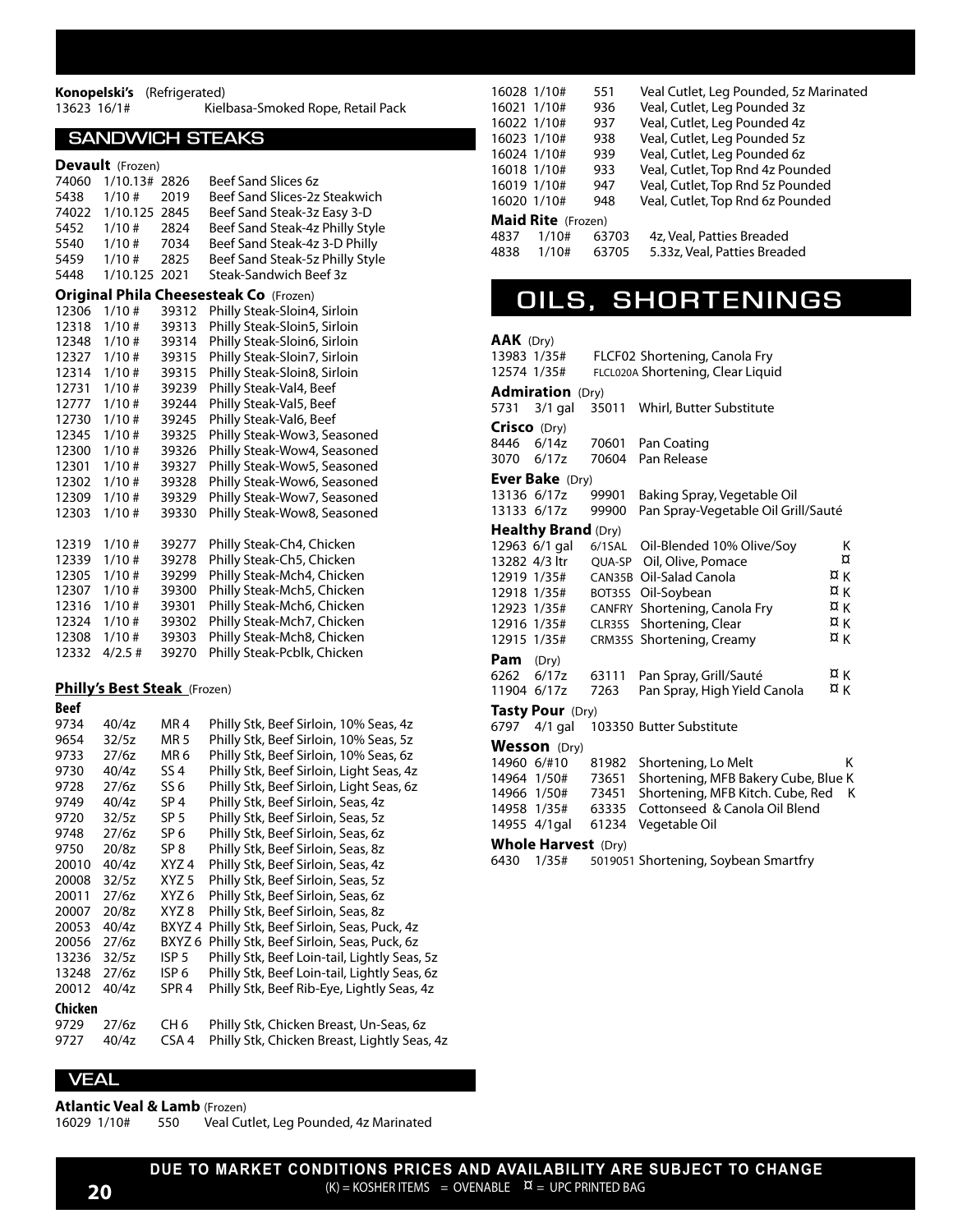# **PASTA**

### **PASTA, DRY**

| Zerega Pasta (Dry) |  |  |
|--------------------|--|--|
|--------------------|--|--|

| 8257 | 2/10#    | 9776 | Cavatappi                | Κ |
|------|----------|------|--------------------------|---|
| 8252 | 2/5#     | 3030 | Egg Noodles, 1/4"        | Κ |
| 8197 | 2/5#     | 3020 | Egg Noodles, Medium 1/4" | Κ |
| 8198 | 2/5#     | 3040 | Eqq Noodles, Wide, 1/2"  | Κ |
| 8199 | 2/10#    | 8001 | Elbow Macaroni           | Κ |
| 8221 | 12/16z   | 5288 | Lasagna, Ribbed, 10"     | κ |
| 8202 | 2/10#    | 8071 | Linguine, Cut, 10"       | κ |
| 8229 | $2/10$ # | 8221 | Orzo                     | κ |
| 8225 | 2/10#    | 9151 | Penne Rigate             | Κ |
| 8228 | 1/20#    | 8161 | Rigatoni, Bulk           | κ |
| 8203 | 2/10#    | 8131 | Rotini, Small            | κ |
| 8204 | 2/10#    | 8145 | Rotini, Tri Color        | κ |
| 9452 | 1/20#    | 8303 | Shells, Jumbo            | Κ |
| 8209 | 2/10#    | 8321 | Shells, Medium           | Κ |
| 8201 | 2/10#    | 8051 | 10". Spaghetti, Thin Cut | Κ |
| 8227 | 2/10#    | 8101 | Ziti                     | Κ |
|      |          |      |                          |   |

### **PASTA, FROZEN**

|             | <b>Bernardi/Rotanelli</b> (Frozen) |                   |                                  |
|-------------|------------------------------------|-------------------|----------------------------------|
| 1968        | 12/1#                              | 91600             | Pasta, Cavatelli                 |
|             | 1983 2/5#                          | 74740             | Ravioli, Beef Jumbo Rnd 1.23z    |
|             | 1954 1/150 ea 91455                |                   | Ravioli, Breaded, Cheese, Square |
|             | 1964 1/100ea 91431                 |                   | Ravioli, Cheese, Jumbo Round     |
| 1948        | 1/220 ea 91450                     |                   | Ravioli, Cheese, Square Medium   |
|             | Caesar's Pasta (Frozen)            |                   |                                  |
| 9399        | 12/1#                              | 70067             | Gnocchi, Potato                  |
|             | 9419 1/10#                         | 70044             | Lasagna, Pasta Sheets, Ckd       |
|             | 9395 1/60 ea 70019                 |                   | Manicotti, Pasta, 2.75z          |
| 9408        | 1/100ea 70293                      |                   | Ravioli, Cheese, Jumbo Round     |
| 9394        | 96/2.75z 50003                     |                   | Shells, Stuffed, Jumbo, Dry      |
|             | 9393 96/2z                         | 50004             | Shells, Stuffed, Medium, Dry     |
| 9590        | 1/10#                              | 70109             | Tortellini, Cheese, Preckd       |
|             | Seviroli Pasta (Frozen)            |                   |                                  |
|             | 13033 4/15ct                       | 75120             | Manicotti, Cheese 2.75z          |
| 13018 2/5 # |                                    | 73132             | Cheese Ravioli, Large, Round     |
|             | 13023 2/2.5#                       | 18231             | Lobster Ravioli, Hexagon Shaped  |
|             | 13025 2/5#                         | 78133             | Stuffed Shells, Cheese, 2.75z    |
|             | 13030 2/5#                         | 71122             | <b>Cheese Tortellini</b>         |
|             | 13036 2/5#                         | 71722             | Cheese Tortellini, Tri Color     |
|             | <b>Wonton</b> (Frozen)             |                   |                                  |
|             | 20027 6/5#                         |                   | FLM/RL Noodle, Lo Mein           |
|             | 20019 6/5#                         | FPLM              | Noodle, Lo Mein, Prepared        |
|             | 20026 6/5#                         | FSNB <sub>2</sub> | Noodle, Lo Mein, Steamed, #2     |
|             | 20022 10/5#                        | FERD              | Wrapper, Egg Roll                |
|             | 20024 22/12ct HMS                  |                   | Wrapper, Moo Shu, 8"             |
|             | 20023 40/25ct                      | HSR.              | Wrapper, Spring Roll             |

20021 8/5# FWTD Wrapper, Wonton, Square

# **POULTRY**

### **CHICKEN**

| <b>Agrosuper</b> (Frozen)          |               |                                                                                 |  |
|------------------------------------|---------------|---------------------------------------------------------------------------------|--|
| 77169 4/10#                        | 1012520       | Breast, Boneless & Skinless, 5z, IQF ¤                                          |  |
| 77150 4/10#                        | 101210        | Breast, 4z, IQF                                                                 |  |
| 77169 4/10#                        | 101252        | α<br>Breast 5z, IQF, Retail Pack                                                |  |
| 77167 4/10#                        | 101252        | ¤<br>Breast, 6z, IQF, Retail Pack                                               |  |
| 77157 4/10#                        | 1012111       | Breast, 8z, IQF                                                                 |  |
| 77155 4/10#                        | 1012110       | Breast, 7z, IQF                                                                 |  |
| 77154 8/5#                         | 1012158       | ¤<br>Tenders, Clipped, IQF                                                      |  |
| 77149 4/10#                        | 1012163       | ¤<br>Tenders, Clipped, IQF                                                      |  |
| 77153 4/10#                        | 1012165       | ¤<br>Wings, IQF, Party                                                          |  |
| 77159 5/5#                         | 101215        | ¤<br>Wings, Drummettes, IQF                                                     |  |
| <b>Brakebush</b> (Frozen)          |               |                                                                                 |  |
| Parts, Breaded, Cooked, RTC        |               |                                                                                 |  |
| 5757                               | 1/11.2# 61087 | ¤<br>4pc Dinner "Honey Touched", 18z av                                         |  |
|                                    |               | 1/2 brst, thigh & drumstick & wing. Battered.                                   |  |
| 5916<br>9/4pc                      | 6526          | 4pc Dinner, Country Krisp, 18z av (FC)                                          |  |
|                                    |               | (w/Honey) Breaded, Bone In                                                      |  |
| <b>Fillet</b>                      |               |                                                                                 |  |
| 5767<br>1/10#                      | 4201          | 4z, Au' Natural, Breast Fillet<br>(FC)                                          |  |
|                                    |               | Bnls, sknls, w/grill marks. Marinated.                                          |  |
| 5781<br>1/10#                      | 5154          | 4z, Tenderlicious, Brd, Brst Fillet<br>(FC)                                     |  |
| 5910<br>1/10#                      | 5057          | 5z, Tenderlicious, Brd, Brst Fillet<br>(FC)                                     |  |
| 5765<br>24/6z                      | 5056          | 6z, Tenderlicious, Brd, Brst Fillet<br>(FC)                                     |  |
| <b>Breast, Cutlet &amp; Pattie</b> |               |                                                                                 |  |
| 1/10#<br>5769                      | 5831          | Gold N'Spice, Brd, Brst Cutlet, 3.7z(FC)                                        |  |
|                                    |               | Nat shape, w/ spicy breading.                                                   |  |
| 1/10#<br>5774                      | 5832          | Gold N'Spice, Brd, Brst Cutlet, 4.3z(FC)<br>Nat shape, w/ spicy breading.       |  |
| 5772<br>1/10#                      | 59127         | 3.25z, ChickLicious, Brd, BrstPat. <cn>¤</cn>                                   |  |
| 9754<br>2/5#                       | 5329          | (FC)<br>Breast, Italian Breaded                                                 |  |
|                                    |               | Nuggets, Chunks, Fajita & Strips, Fully Cooked                                  |  |
| 5780<br>1/10#                      | 52457         | $(FC)$ $\alpha$                                                                 |  |
| 5768<br>1/10#                      | 5793          | Chick'N Zips, Fajita Breast Strip<br>Chick'N Zips, Grill Italian Brst Strip(FC) |  |
| 1/10#<br>5918                      | 5253          | Chick'N Zips, Diced Breast, 1/2"<br>(FC)                                        |  |
| 5773<br>1/10#                      | 5814          | Fiery Fingers, Spiced Brst Strip<br>(FC)                                        |  |
| 5828<br>1/10#                      | 5571          | Popcorn Chicken, Breaded<br>(FC)                                                |  |
| 5771<br>1/12#                      | 5622          | Breast Nugget, Brd <cn><br/>(FC)</cn>                                           |  |
| <b>Tenderloin &amp; Tenders</b>    |               |                                                                                 |  |
| 5762<br>1/10#                      | 55697         | CrispyLishus, Tenderloin Fritter Brd ¤                                          |  |
|                                    |               | Marinated, fritter brd. Pre browned                                             |  |
| 1/10#<br>5760                      | 5466          | Gold N'Spice, Tenderloin, Brd                                                   |  |
|                                    |               | Marinated, w/ spicy flavor. Pre browned<br>J Crumb, Tenderloin, Brd             |  |
| 5834<br>1/10#                      | 5367          | Pre browned, RTC whole muscle breast meat.                                      |  |
| 1/10#<br>5770                      | 58417         | Gold N'Spice, Breaded Breast Strip(FC) <sup>D</sup>                             |  |
|                                    |               |                                                                                 |  |
| Wings & Thighs<br>20002<br>1/10#   | 7201          | Boneless Wings, Doo Wa Ditties, Brd(FC)                                         |  |
| 5759<br>1/12#                      | 62627         | Wing Ditties, Wingettes, Brd<br>$(FC)$ $\alpha$                                 |  |
|                                    |               |                                                                                 |  |
| <b>Burger, &amp; Rings</b>         |               |                                                                                 |  |
| 5879<br>1/10#                      | 5664          | Chicken Hoops (Rings), CN<br>(FC)                                               |  |
| <b>Dutch Quality</b> (Frozen)      |               |                                                                                 |  |
| 1749<br>1/10#                      | 4028          | Breast Italian Breaded, 4.6z<br>(FC)                                            |  |
| 1/10#<br>1748<br>1747<br>1/10#     | 4033<br>4007  | Breast Fillet, Breaded 4z<br>(FC)<br>Breast Fillet, Breaded 4.2z<br>(FC)        |  |
| 2/5#<br>1660                       | 17446         | Tenderloin, Breaded, 2z<br>(RTC)                                                |  |
| 1751<br>1/9#                       | 3900          | Wings, Hot Buffaloos<br>(FC)                                                    |  |
| 1752<br>6/5#                       | 15138         | Wings, Jumbo, Steamed<br>(FC)                                                   |  |
| 1483<br>1/15#                      | 13476         | Wings, Spicy Breaded<br>(FC)                                                    |  |
| 1480<br>1/15#                      | 13475         | Wings, Mild Breaded<br>(FC)                                                     |  |
| Wayne Farms                        | (Frozen)      |                                                                                 |  |
| 1705<br>1/10#                      | 15354         | Breast, Boneless/Skinless, 4z, IF (Raw)                                         |  |
| 1703<br>2/5#                       | 15358         | Breast, Boneless/Skinless, 5z, IF (Raw)                                         |  |
| 2855<br>$2/5$ #                    | 15360         | Breast Boneless/Skinless, 6z IF (Raw)                                           |  |
| 1484<br>2/7.5#                     | 24677         | Wings, Breaded, Spicy, Halal<br>(FC)                                            |  |
|                                    |               |                                                                                 |  |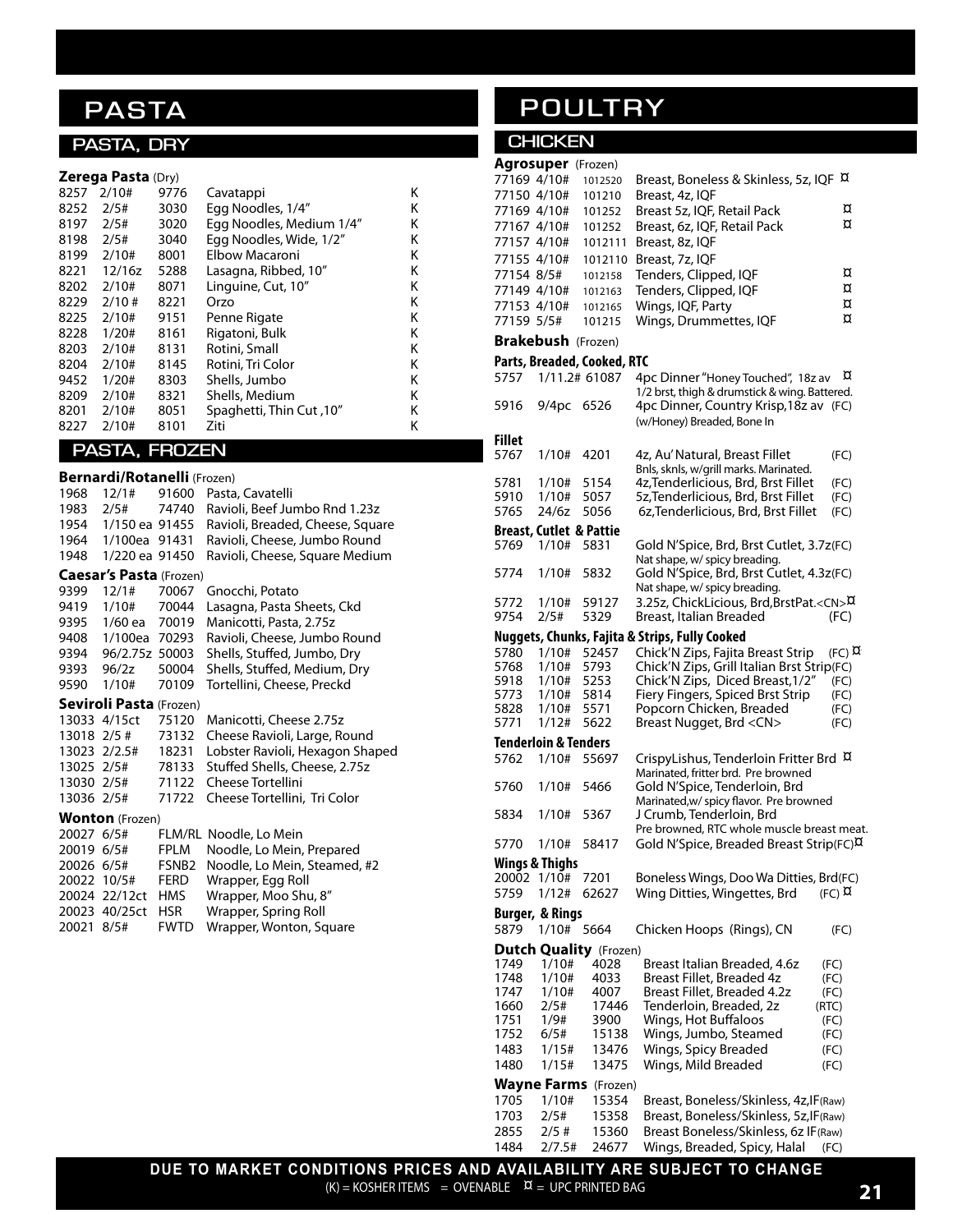| Hormel (Frozen)                                    |                 |                                                                 |                |
|----------------------------------------------------|-----------------|-----------------------------------------------------------------|----------------|
| 12751<br>1/10#                                     | 46750           | Chicken, Breast Fire Braised                                    |                |
| 10926<br>1/10#                                     | 45127           | Chicken, Breast, Grill Marks, 4z                                |                |
| 10025<br>4/2.5#                                    | 20289           | Chicken, Fajita Strip, Roasted                                  |                |
| 14985 2 pc<br>Koch's                               | 73004           | Chicken, Pulled, Thigh, Boneless                                |                |
| 13597                                              | 1/11.25 84094   | Dinner, 4 Piece, 18z av                                         |                |
| 5390<br>2/5#                                       | 86358           | Fries, .39z                                                     |                |
| 13492                                              | 2/5.175#85606   | Nugget, Whole Grain, CN, FC                                     |                |
| 13586 2/5#                                         | 84925           | Tender, Finger, Italian Style                                   |                |
| 1/10#<br>5394                                      | 86943           | Wings, Boneless, Brd, Pre Brwnd                                 |                |
| Paradise Kitchens (Frozen)                         |                 |                                                                 |                |
| 5027<br>2/5#                                       |                 | PK8909 Tenders, Breaded, Fritter, Golden                        |                |
| 5026<br>2/5#                                       |                 | PK8809 Tenders, Breaded, Gold                                   |                |
| 5022<br>2/5#                                       |                 | PK8989 Tenders, Breaded, Homestyle                              |                |
| 5108<br>2/5#                                       |                 | PK8901 Tender, Breaded, Southern Style                          |                |
| Perdue (Frozen)                                    |                 |                                                                 |                |
| 10742 2/5#<br>13074<br>1/10#                       | 7325<br>7326    | Fajita Strip w/Grill Marks<br>Fajita Strip, Grill Marks, Breast | (FC)<br>(FC)   |
| 10752<br>2/5#                                      | 80242           | Tenderloin, Breaded                                             | (FC)           |
| 10991<br>2/5#                                      | 7003            | Wings, Jumbo, Steamed                                           | (FC)           |
| 11874 1/10#                                        | 8003            | Wings, Chicken Steamed                                          | (FC)           |
| 10740 3/5#                                         | 82035           | Kick N'Wings, Brd (9, 13ct av)                                  | (FC)           |
| 10741<br>3/5#                                      | 82036           | Kick N'Wings, Spicy Brd (9-13ct) (FC)                           |                |
| Pierce, Pilgrim's Pride (Frozen)                   |                 |                                                                 |                |
|                                                    |                 |                                                                 |                |
| <b>Fillets, Marinated, Breaded</b><br>2/5#<br>1635 | 4246            | Breast Fillet, Spicy, 4z                                        | (CKD)          |
| Fillets, Breaded, COOKED (Bake or Fry)             |                 |                                                                 |                |
| 1579<br>1/10#                                      | 5214            | Breast Fillet, Chick Fried Chick Brd 6.2z                       |                |
| 7490<br>2/5#                                       |                 | 111156 Breast Fillet, Wing Ding, 4z                             | (FC)           |
|                                                    |                 | Nuggets, Chunks & Patty, Battered/Breaded (Bake or Fry)         |                |
| 10953 2/5#                                         |                 | 111346 Breast Nugget, Tempura Btrd                              | (RTC)          |
| 7565<br>2/5#                                       | 111324          | Breast Chunks, Tempura Btrd                                     | (RTC)          |
| 12191 2/5#<br>12734 2/5#                           | 40052<br>110205 | Breast Chunks, "Naked Wings"<br>Nugget, Breaded, .7z (Country)  | (RTC)<br>FC    |
| <b>Breast Strips</b> (Fry)                         |                 |                                                                 |                |
| 1645<br>2/5#                                       | 6264            | Breast Strip, Fajita, Grill Marks                               | (CKD)          |
| 12486 1/10#                                        | 110206          | Patty, Breast with Rib Meat                                     |                |
| Diced                                              |                 |                                                                 |                |
| 10928 2/5#                                         | 111354          | Diced White Meat, 1/2"                                          | (CKD)          |
| Tenders, Breaded (Fry)                             |                 |                                                                 |                |
| 14218 2/5#                                         | 7212            | Tender, Fritter Breaded                                         | (RTC)          |
| 7491<br>2/5#                                       | 111152          | Tender, Wing Ding, Brd                                          | (FC)           |
| 2/5#<br>1728                                       | 7213            | Tender Fritter, 50, 70pc/av.                                    | (RTC)          |
| 110980 1/30#<br>10952<br>2/5#                      | 7576<br>111356  | Tenderloin, Spicy Guajillo Chili<br>Breast Strips, Tempura Btrd | (RTC)<br>(RTC) |
| 7496<br>2/5#                                       | 4341            | Popcorn, Brd, Mild                                              | (RTC)          |
|                                                    |                 | Wings, Marinated, Cooked (Bake/Fry/Micro.)                      |                |
| 61552<br>2/7.5#                                    | 65715           | Wing Dings                                                      | (FC)           |
| 1567<br>2/7.5#                                     | 61015           | Wing Dings, Medium                                              | (FC)           |
| 67597<br>2/7.5#                                    | 60150           | Wing Zings, Spicy                                               | (FC)           |
| 7595<br>1/25#                                      | 71025           | Wing Zings, Spicy, Lg Bulk                                      | (FC)           |
| 7610<br>1/25#                                      | 60250           | Wing Zings, Spicy, Bulk                                         | (FC)           |
|                                                    |                 | <b>Boneless Wings/Breast Chunks, Breaded</b> (Fry)              |                |
| 1553<br>2/5#                                       | 111125          | Dings, Boneless Breast Chunk                                    | (FC)           |
| 1554<br>2/5#                                       | 111355          | Zings, Boneless Breast Chunk                                    | (FC)           |
| <b>Southern Hens</b> (Frozen)                      |                 |                                                                 |                |
| 12871<br>1/10#                                     | 9631            | Diced, White Meat                                               | (FC)           |
| 12872<br>$1/10$ #<br>1/10#<br>12873                | 9639<br>9643    | Diced, Natural Proportions<br>Diced, 80%Dark/20% White          | (FC)<br>(FC)   |
| 12874<br>1/10#                                     | 9629            | Pulled, White                                                   | (FC)           |
| 12875<br>1/10#                                     | 9630            | <b>Pulled, Natural Proportions</b>                              | (FC)           |
| 12876<br>1/10#                                     | 9346            | Pulled, 80%Dark/20% White                                       | (FC)           |

12876 1/10 # 9346 Pulled, 80%Dark/20% White

#### **TURKEY- BACON, SAUSAGE**

|                              | <b>Godshall's</b> (Refrigerated) |                  |                                                    |       |  |  |
|------------------------------|----------------------------------|------------------|----------------------------------------------------|-------|--|--|
|                              |                                  |                  | 77402 8/5.75#10-097 Turkey Bacon, Slab             |       |  |  |
|                              |                                  |                  | 77401 12/12z 10-006 Turkey Bacon, Sliced, 16 count | ¤     |  |  |
|                              |                                  |                  | 77400 2/5# 10-005 Turkey Bacon, Sliced             |       |  |  |
|                              | <b>Jones</b> (Frozen)            |                  |                                                    |       |  |  |
|                              |                                  |                  | 6846 1/10# 18630 Turkey Link, .67                  | (CKD) |  |  |
|                              |                                  | 6855 1/10# 18738 | Turkey Pattie, 1.5z                                | (CKD) |  |  |
|                              | <b>Perdue</b> (Frozen)           |                  |                                                    |       |  |  |
|                              |                                  |                  | 10876 1/10# 50103 Turkey Link, 1z                  | (RTC) |  |  |
|                              |                                  |                  | 10875 1/10# 50104 Turkey Pattie, 1.5z              | (RTC) |  |  |
| <b>Rose Packing</b> (Frozen) |                                  |                  |                                                    |       |  |  |
|                              |                                  |                  | 10337 1/10# 700802 Turkey, Link Skinless, .8z      | (FC)  |  |  |
|                              |                                  |                  | 10347 1/10# 801002 Turkey, Pattie, 1.5z            | (FC)  |  |  |

#### **TURKEY, BURGERS**

|             | <b>Jennie-O</b> (Frozen) |  |                                                  |       |  |  |
|-------------|--------------------------|--|--------------------------------------------------|-------|--|--|
| 6893        |                          |  | 40/4z 2464 Turkey Burger, White Meat, 4z         |       |  |  |
|             |                          |  | 6515 1/10# 2465 Turkey Burger, White Meat, 5.33z |       |  |  |
|             |                          |  | 6891 1/12.25# 2468 Turkey Burger, White Meat, 7z |       |  |  |
|             | <b>Perdue</b> (Frozen)   |  |                                                  |       |  |  |
| 14208 1/10# |                          |  | 80188 Turkey Burger, 4z                          | (RTC) |  |  |
| 14209 1/10# |                          |  | 80190 Turkey Burger, 5.33z                       | (RTC) |  |  |
| 10879 1/10# |                          |  | 80194 Turkey Burger, Wood-Fire, 5.33z (RTC)      |       |  |  |

#### **TURKEY, OTHER**

| <b>Hormel</b> (Refrigerated) |                                            |  |  |  |  |
|------------------------------|--------------------------------------------|--|--|--|--|
| 10009 6/2#<br>32493          | Turkey, Sliced, Browned, 1z                |  |  |  |  |
| 11077 6/2#<br>45346          | Turkey, Sliced, 1z, Oven Rstd, Bread Ready |  |  |  |  |
| 10715 6/2#<br>38163          | Turkey, Sliced, .67z, Smkd, Bread Ready    |  |  |  |  |
| <b>Perdue</b> (Frozen)       |                                            |  |  |  |  |
| 10784 2/10# 65009            | Turkey, Ground, Mechanically Separated     |  |  |  |  |
|                              |                                            |  |  |  |  |

### **PREPARED FOODS**

#### **BREAKFAST ITEMS**

|           |                          | <b>Priscilla's Quiche</b> (Frozen) |                                                           |   |
|-----------|--------------------------|------------------------------------|-----------------------------------------------------------|---|
|           |                          |                                    | 2692 4/2# 11981 Artichoke Spinach & Pepper, D Dish        |   |
|           |                          |                                    | 2203 8/24z 10912CC Lorraine (Ham, Bacon, Swiss)           |   |
|           |                          |                                    | 2130 4/2# 11989 Lorraine (Ham, Bacon, Swiss) D Dish       |   |
|           |                          |                                    | 2133 4/2# 11971 Spinach & Tomato, Deep Dish               |   |
|           |                          |                                    | 2214 8/24z 10915CC Broccoli & Cheddar Quiche, 9"          |   |
|           |                          |                                    | 2213 8/24z 10914CC Spinach & Tomato Quiche, 9"            |   |
|           |                          | Old Fashioned (Frozen)             |                                                           |   |
|           | 2039 200/6"06            |                                    | Crepe, Plain                                              | Κ |
|           |                          |                                    |                                                           | Κ |
|           |                          |                                    | <b>Grabetizers (McCain)</b> (Frozen)                      |   |
|           |                          |                                    | 12161 5/2# 9644 French Toast Sticks, Battered             | ¤ |
|           | <b>Krusteaz</b> (Frozen) |                                    |                                                           |   |
|           | 2042      144/1.2z 20086 |                                    | Pancakes, Original, 4"                                    | Κ |
|           |                          | 12898 72/2.4z 11036                | Waffle, Belgian, 4"                                       |   |
|           |                          | 12899 36/5z 40307                  | Waffle, Belgian, 7"                                       |   |
|           | <b>Murry's</b> (Frozen)  |                                    |                                                           |   |
| 6942 2/5# |                          | 1004                               | French Toast Sticks, Cinnamon                             |   |
|           | 6940 2/5#                |                                    | 1002 French Toast Sticks, Original                        |   |
|           | Papettti (Frozen)        |                                    |                                                           |   |
|           |                          |                                    | 13291 1/100 ea 85800 French Toast, Cinnamon Swirl, Square |   |
|           |                          |                                    |                                                           |   |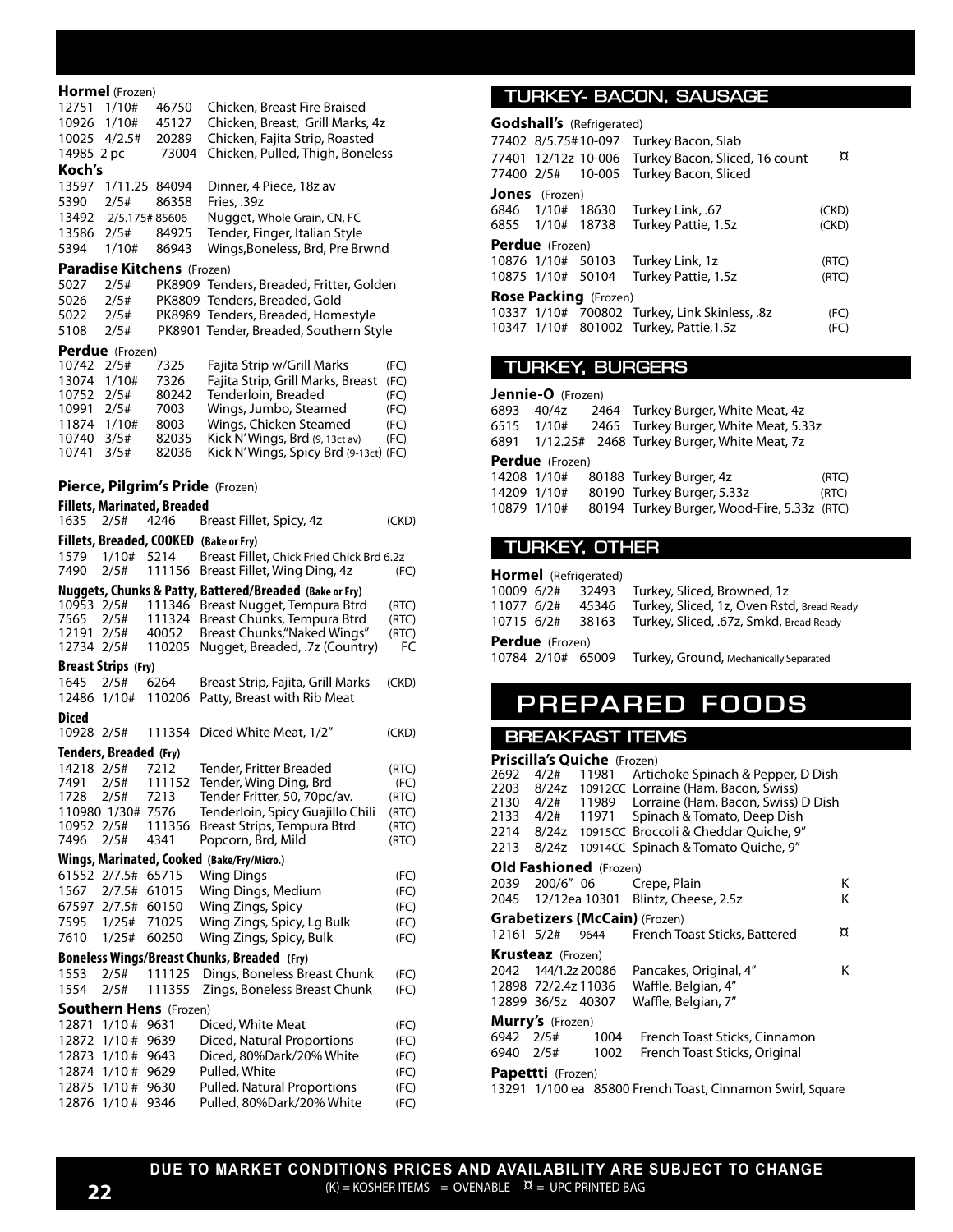#### **ENTREES**

|      | <b>Award Cuisine</b> (Frozen) |                              |                                                                           |   |  |  |  |
|------|-------------------------------|------------------------------|---------------------------------------------------------------------------|---|--|--|--|
|      |                               | 12890 4/76z 48504            | Macaroni & Cheese                                                         | ¤ |  |  |  |
|      | <b>Barber</b> (Frozen)        |                              |                                                                           |   |  |  |  |
|      |                               |                              | Breaded & Stuffed Breasts (Sectioned & Formed)                            |   |  |  |  |
| 5069 |                               | 36/4z 20403                  | <b>Stuffed Breast, Cordon Royal</b><br>Swiss & American & a slice of ham. |   |  |  |  |
|      | 5085 24/7z 20753              |                              | Stuffed Breast, Broccoli & Cheese<br>Broccoli, Swiss & American.          |   |  |  |  |
|      |                               | 5082 24/7z 20703             | <b>Stuffed Breast, Cordon Bleu</b><br>Swiss & American & a slice of ham.  |   |  |  |  |
|      | 5084 24/7z 20707              |                              | <b>Stuffed Breast, Kiev</b><br>Garlic & herb butter filling               |   |  |  |  |
|      | <b>Banquet</b> (Frozen)       |                              |                                                                           |   |  |  |  |
|      |                               | 2041 24/7z 10102             | Beef Pot Pie w/Vegetables                                                 | ¤ |  |  |  |
|      | 2040 24/7z 10101              |                              | Chicken Pot Pie w/Vegetables                                              | ¤ |  |  |  |
|      |                               | <b>Country Chef</b> (Frozen) |                                                                           |   |  |  |  |
|      | 2244 24/9.5 z 325             |                              | Pot Pie. Chicken. Baked                                                   |   |  |  |  |
|      | <b>Koch's</b> (Frozen)        |                              |                                                                           |   |  |  |  |
|      |                               |                              | Sectioned & Hand Formed Stuffed Breasts, Brd & Pre-Browned                |   |  |  |  |
|      |                               | 5113 36/4z 17436             | Stuffed Breast, Broccoli & Cheese                                         |   |  |  |  |
|      |                               | 5114 24/7z 17724             | Stuffed Breast, Broccoli & Cheese                                         |   |  |  |  |
|      |                               |                              | Broccoli & a Swiss & American cheese blend.                               |   |  |  |  |
|      |                               | 5111 36/4z 13436             | <b>Stuffed Breast, Cordon Bleu</b>                                        |   |  |  |  |
|      |                               | 5112 24/7z 13724             | <b>Stuffed Breast, Cordon Bleu</b>                                        |   |  |  |  |
|      |                               |                              | Stuffed with smoked ham & Swiss cheese.                                   |   |  |  |  |
|      | <b>Swanson</b> (Frozen)       |                              |                                                                           |   |  |  |  |
| 2099 | 6/6#                          | 20113                        | Macaroni & Cheese                                                         |   |  |  |  |

#### **ETHNIC PREPARED FOODS**

**Cheemo** (Frozen)

| 2023 2/6# |                                   |       | 30060 Pierogie, Potato & 3 Cheese, 1.25z       |    |
|-----------|-----------------------------------|-------|------------------------------------------------|----|
|           | <b>Mrs T's Pierogies</b> (Frozen) |       |                                                |    |
| 9639      | 4/6.3#                            | 370   | Pierogie, Potato & Cheddar                     | ¤κ |
| 9640      | 4/2.86#                           | 834   | Pierogie, Potato & Cheddar, Mini¤ K            |    |
|           |                                   |       | <b>Old Fashioned Kitchen</b> (Frozen)          |    |
| 2035      | 4/48 ea                           |       | 80002 Pierogie, Potato & Cheese                | K  |
|           | <b>Abulita</b> (Frozen)           |       |                                                |    |
| 4953      | 1/24dz                            | 101   | Tortilla Flour, 6"                             | K  |
| 4954      | 1/12dz                            | 201   | Tortilla Flour, 8"                             | K  |
| 4955      | 1/12dz                            | 302   | Tortilla Flour, 10"                            | K  |
| 4986      | 1/10dz                            | 230   | Tortilla Flour, Variety, 12"                   | K  |
|           |                                   |       | Chili, Cheese, Sun Dried Tomato, Pesto & Plain |    |
|           | <b>Casa De Carmen</b> (Dry)       |       |                                                |    |
| 4965      | 4/1.5#                            | 8567  | Tortilla Chips, Red, White & Blue              | Κ  |
| 4964      | $6/15$ dz                         | 5606  | Tortillas, Corn, Yellow, 6"                    | K  |
|           | <b>Kontos</b> (Frozen)            |       |                                                |    |
|           | 12967 12/10ct                     | 10005 | Gyro/Pita Bread, 7" Pre Oiled                  | ¤κ |
|           | 12978 10/10ct                     |       | 10099P Panini Bread, 8" Pre Grilled            | ¤κ |
|           | 13257 12/4 ct                     | 19001 | Panini Bread, Grilled, Oval                    | ¤κ |
|           | 13045 8/12ct                      | 11530 | Tortillas, Flour 10"                           | ¤κ |
|           | 13258 6/12ct                      | 11507 | Tortillas, Garlic, 12"                         | ¤κ |
|           | 12971 6/12ct                      | 11501 | Tortillas, Flour, 12"                          | ¤κ |
|           | 12974 6/12ct                      | 11503 | Tortillas, Whole Wheat, 12"                    | ¤κ |
|           | 13140 6/12 ct                     | 11505 | Tortillas, Spinach 12"                         | ¤κ |
|           | 13044 6/12 ct                     | 11511 | Tortillas, Tomato Basil 12"                    | ¤κ |
|           | <b>Mexican Original (Frozen)</b>  |       |                                                |    |
|           | 13660 6/12ct                      |       | 10078220 Tortillas, Herb Garlic, 12" Flour     |    |
|           | 13661 6/12ct                      |       | 10078270 Tortillas, Spinach 12" Flour          |    |
|           | 13659 6/12ct                      |       | 10078770 Tortillas, Tomato Basil, 12", Flour   |    |

13658 6/120 ct 10076000 Tortillas, Yellow, Corn, 6" 13654 6/12 ct 10078280 Tortillas, White, 12", Flour

#### **Mission** (Frozen)

| 2919 | 6/50ct                    | 20123 | Tortillas, Corn, White, 4.5"         |  |  |  |
|------|---------------------------|-------|--------------------------------------|--|--|--|
| 2912 | 6/60ct                    | 39257 | Tortillas, Corn, White, 5.5"         |  |  |  |
| 2915 | 12/60ct                   | 10605 | Tortillas, Corn, White, 6"           |  |  |  |
| 2905 | 12/12ct                   | 10420 | Tortillas, Flour, 10", Pressed       |  |  |  |
| 2908 | 8/12ct                    | 10430 | Tortillas, Flour, 12", Pressed       |  |  |  |
| 2900 | 24/12ct                   | 28671 | Tortillas, Flour, 4.5", Pressed      |  |  |  |
| 2902 | 24/12ct                   | 10400 | Tortillas, Flour, 6", Pressed        |  |  |  |
| 2909 | 6/12ct                    | 10251 | Tortillas, Spinach & Herb, 12" Wrap  |  |  |  |
| 2910 | 6/12ct                    | 10254 | Tortillas, Whole Wheat 12" Wrap      |  |  |  |
| 2920 | 6/2#                      | 8641  | Chips, Yellow Round Pre-Fried        |  |  |  |
| 2922 | 6/2#                      | 8618  | Chips, White, Triangle, Pre-Fried    |  |  |  |
| 2923 | 6/2#                      | 8613  | Chips, Tricolor, Triangle            |  |  |  |
|      | <b>Ortega</b> (Dry)       |       |                                      |  |  |  |
|      | 13091 1/200ct             |       | 770085 Taco Shells                   |  |  |  |
|      | <b>Stonefire</b> (Frozen) |       |                                      |  |  |  |
| ററാറ |                           |       | 1/200st 020040 Naan Original Dinners |  |  |  |

|                   | 9939 1/200ct 820049 Naan, Original Dippers |
|-------------------|--------------------------------------------|
| 9566 6/8 pk 782   | Naan, Original Teardrop                    |
| 9963 24/4.6z 113  | Flatbread, Stonebaked, 6"x 12"             |
| 12910 36/3.7z 114 | Flatbread, Thin Oval, 13"x 5.5", DC        |

#### **PIZZA**

#### **Tony's** (Frozen)

| 1058 54/5" | 63519 Pizza, Cheese Round      |
|------------|--------------------------------|
| 1037 24/5" | 63532 Pizza, Cheese Round, I/W |

#### **PREPARED FOODS, MISC.**

| 1944                 | <b>Bernardi</b> (Frozen)<br>2/5#    |                      | 91800 Eggplant Cutlets, Breaded, 1z                                                                                |   |
|----------------------|-------------------------------------|----------------------|--------------------------------------------------------------------------------------------------------------------|---|
|                      |                                     |                      |                                                                                                                    |   |
| 8932<br>8906         | Violetta (Frozen)<br>1/10#<br>2/5#  |                      | 95100 Eggplant Cutlets, Breaded, Naples<br>92120 Eggplant Cutlets, Breaded, Round                                  |   |
|                      | <b>Colony Lane</b> (Frozen)         |                      |                                                                                                                    |   |
| 8904                 | 2/5#                                |                      | Eggplant Fries, Battered                                                                                           |   |
|                      | Dominex (Frozen)                    |                      |                                                                                                                    |   |
| 9953<br>9954<br>9952 | 1/10#<br>1/10#<br>1/10#             | 1065<br>1022<br>1045 | Eggplant Cutlets, Breaded, Naples<br>Eggplant Cutlets, Breaded, Round<br><b>Eggplant Cutlets, Battered, Naples</b> |   |
| 9955                 | 1/10#                               | 1040                 | Eggplant Cutlets, Battered, Round                                                                                  |   |
|                      |                                     |                      | <b>PLANT BASED ALTERNATIVES</b>                                                                                    |   |
|                      |                                     |                      |                                                                                                                    |   |
|                      | <b>Beyond Meat</b> (Frozen)         |                      |                                                                                                                    |   |
|                      | 13618 6/2#                          |                      | 207086 Beyond Beef, Bulk                                                                                           |   |
|                      | 13620 40/4z                         | 4668                 | Beyond, Burger, 4z                                                                                                 |   |
|                      | 13621 32/6z                         | 4712                 | Beyond, Burger, 6z                                                                                                 |   |
|                      | 13611 2/5#                          | 1C04-0               | Beyond Chicken Tenders, Brd                                                                                        |   |
|                      | 13619 2/5#                          |                      | 290039 Beyond, Sausage Patty, 1.66z, FC                                                                            |   |
|                      | gardein (Frozen)                    |                      |                                                                                                                    |   |
| 14261 40/4z          |                                     | 706                  | Plant Based Burger, Ultimate                                                                                       |   |
|                      | <b>Happy Little Plants</b> (Frozen) |                      |                                                                                                                    |   |
|                      | 14940 4/2.5#                        |                      | 114243 Plant-Based Chorizo Crumble Topping                                                                         |   |
|                      | 14939 4/2.5#                        | 87897                | Plant-Based Italian Crumble Topping                                                                                |   |
|                      | <b>Impossible</b> (Frozen)          |                      |                                                                                                                    |   |
|                      | 13638 4/2.5#                        |                      | 60-00011 Impossible Burger, Patties, 4z                                                                            |   |
| 13637 4/5#           |                                     |                      | 60-00010 Impossible Burger, Bulk                                                                                   |   |
|                      | <b>Morningstar</b> (Frozen)         |                      |                                                                                                                    |   |
| 6810                 | 48/3.5z                             | 97712                | Veggie Burger, Garden                                                                                              | ĸ |
|                      | 6715 48/3.4z                        | 900006               | Veggie Burger, Original (Gardenburger)K                                                                            |   |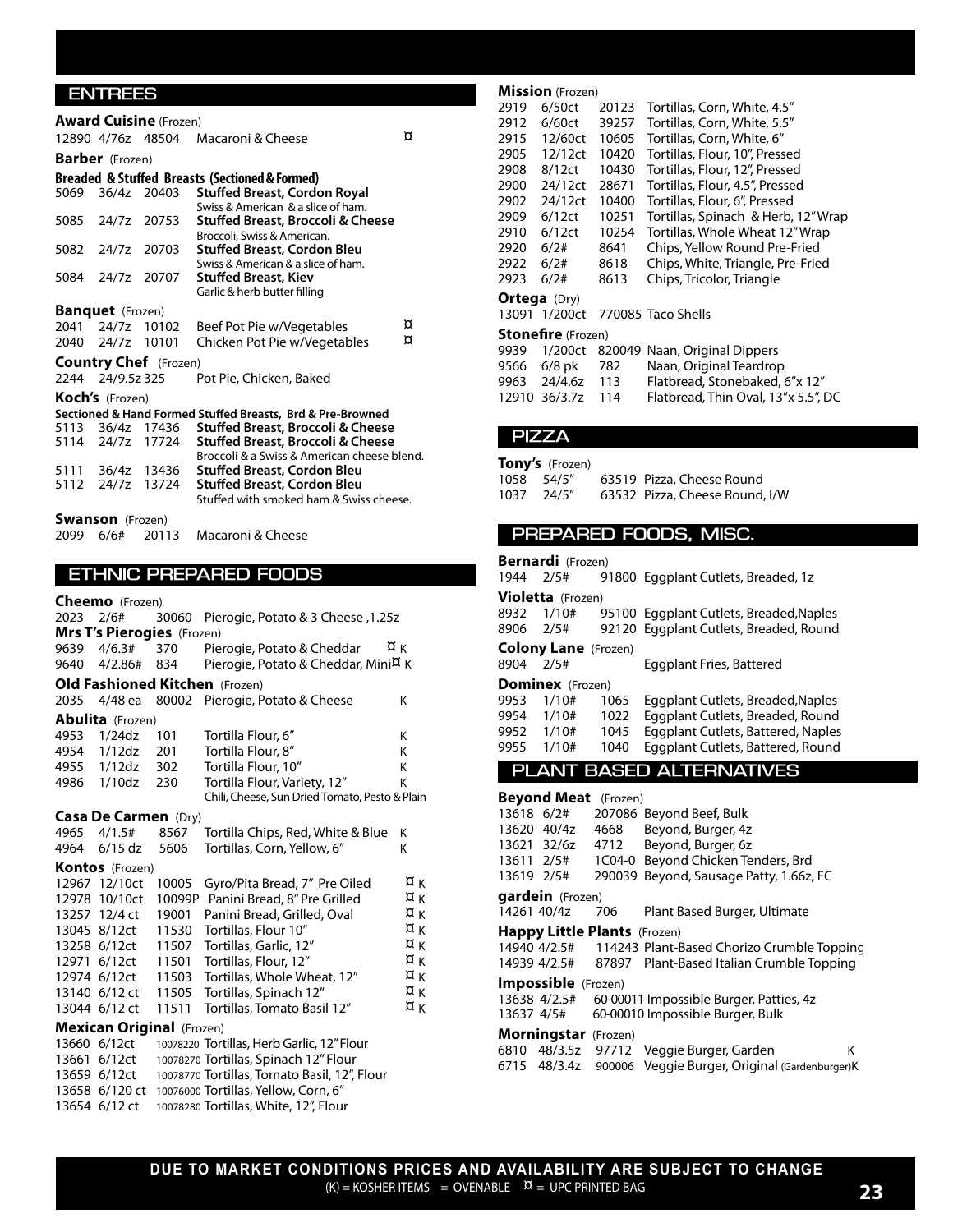#### **SAUCES**

|  | <b>Casa Di Lisio</b> (Frozen) |                                                   |
|--|-------------------------------|---------------------------------------------------|
|  |                               | 4659 2/32z 71161 Sauce, Alfredo                   |
|  |                               | 4663 2/32z 11495 Pesto Sauce, Basil Without Nuts  |
|  |                               | 4669 2/32z 23617 Pesto Sauce, Basil w/Pine Nuts   |
|  |                               | 4660 2/.5gal 71632 Pesto Sauce, Basil w/Pine Nuts |
|  |                               | 4665 2/32z 71573 Pesto Sauce, Sun Dried Tomato    |

### **RICE & GRAINS**

|             | <b>Adolphus</b> (Dry)          |       |                                   |   |
|-------------|--------------------------------|-------|-----------------------------------|---|
| 6402 1/25#  |                                |       | 32303 Rice, Brown                 |   |
|             | <b>Angelita</b> (Dry)          |       |                                   |   |
| 0440 4/11#  |                                | 454   | Rice, Arborio                     |   |
|             | <b>Comet</b> (Dry)             |       |                                   |   |
|             | 6399 1/25#                     |       | 37603 Rice, Long Grain, Parboiled | Κ |
|             | <b>Emerald River</b> (Dry)     |       |                                   |   |
| 0442 1/20#  |                                | 466   | Rice, Jasmine                     |   |
|             | <b>Himalayan Pride</b> $(Dry)$ |       |                                   |   |
|             | 0438 1/20#                     | 443   | Rice, Basmati, White Extra Long   |   |
|             | <b>Super Lucky Elephant</b>    |       | (Dry)                             |   |
|             | 0434 1/25#                     | 401   | Rice, Jasmine Long Grain          |   |
|             | <b>Village Harvest</b> (Dry)   |       |                                   |   |
| 0435 2/5#   |                                | 607   | Quinoa, Red Organic               |   |
|             | 0437 6/1#                      | 641   | Quinoa, Tri Colored Organic       |   |
|             | 0444 2/5# 606                  |       | Quinoa, White Organic             |   |
|             | 0439 6/2.2# 12000              |       | Quinoa, White Ready To Serve      |   |
|             | <b>Ben's Original (Dry)</b>    |       |                                   |   |
|             | 16448 1/25#                    | 12111 | Rice, Brown, Whole Grain          | Κ |
|             | 16446 1/50#                    | 1103  | Rice, Converted                   | Κ |
|             | 16447 1/25#                    | 1101  | Rice, Converted                   | Κ |
|             | 16446 1/50#                    | 1103  | Rice, Converted                   | K |
|             | 16445 2/10#                    | 1124  | Rice, Converted                   | Κ |
|             | 16449 6/36z 2004               |       | Rice, Long Grain & Wild Rice      | Κ |
| 16450 6/36z |                                | 3409  | Rice, Original Pilaf              | Κ |

### **SEAFOOD**

#### **High Liner Foods** (Frozen)

|             | 63489 4/3z | 100043 Crab Cake, Maryland Style           |   |
|-------------|------------|--------------------------------------------|---|
| 3451 1/10#  |            | 03405 Fish Cakes, 2z                       |   |
|             |            | King & Prince/Mrs. Friday's (Frozen)       |   |
|             |            | 14804 4/2.5# 73550 Krabbycake, 3z          | ¤ |
|             |            | 14809 4/2.5 # 57920 Crab & Seafood Cake 3z |   |
| 14800 6/2#  |            | 4610 Lobster Sensations                    | ¤ |
| 14839 6/2 # |            | 4530 Seafood Sensations                    | ¤ |

#### **FILETS, PORTIONS, BTRD & BRD**

#### **Colony Lane** (Frozen)

| <b>Breaded, Natural Style</b> |      |                                         |  |  |  |
|-------------------------------|------|-----------------------------------------|--|--|--|
| 3534 2/5#                     |      | Flounder, Panko Brd, Natural Fillet, 4z |  |  |  |
| 3535 2/5#                     |      | Flounder, Panko Brd, Natural Fillet, 5z |  |  |  |
| 3428 2/5#                     |      | Flounder, Panko Brd, Natural Style, 4z  |  |  |  |
| 3421                          | 2/5# | Flounder, Panko Brd, Natural Style, 5z  |  |  |  |
| 3420                          | 2/5# | Pollock, Panko Brd, Natural Style, 4z   |  |  |  |
| 3419 2/5#                     |      | Pollock, Panko Brd, Natural Style, 5z   |  |  |  |

#### **Battered Wedge**

14747 1/10# 628005 Whiting, Battered, 3z, Wedge

### **Breaded, Precooked, Oven Ready**

| 3566 1/10#  | Flounder, Panko Brd, Natural, 4z |
|-------------|----------------------------------|
| 14717 1/10# | Pollock, Brd, Square, Minced, 4z |

#### **Channel** (Frozen)

| 3533                | 1/10#                            |                                  | Pollock, Battered Portion, 2z                                         |
|---------------------|----------------------------------|----------------------------------|-----------------------------------------------------------------------|
| 3968                | 1/10#                            |                                  | 3250B8F0 Pollock Sticks, Minced, Breaded, 1z                          |
|                     |                                  | <b>High Liner Foods</b> (Frozen) |                                                                       |
| 3429                | 1/10#                            |                                  | 10001951 Cod, Western Batter Wedge, 2z Raw                            |
| 3379<br>3825        | 1/10#<br>1/10#                   | 102971<br>02-074                 | Cod, Corona Beer Battered (FPI) 4z<br>Cod, Brd, Tails, RTF, 4z        |
| 3826                | 1/10#                            | 2075                             | Cod, Brd, Tails, RTF, 5z                                              |
| 3829                | 1/10#                            | 2078                             | Cod, Brd, Fillet, RTF, 8z                                             |
| 3163                | 1/10#                            | 3074                             | Flounder, Brd, Fillet, RTF, 4z                                        |
| 3505                | 1/10#                            | 1089010                          | Haddock, Breaded, Natural, 4z                                         |
| 3164                | 1/10#                            | 1074                             | Haddock, Brd, Tails, RTF, 4z                                          |
| 3425                | 10/6#                            | 10003370                         | Haddock, Brd Square, Raw, 4z                                          |
| 13432               | 2/5#                             | 108930                           | Pollock-Alaska Wild Wings, .84z                                       |
| 3269                | 1/10#                            | 6074                             | Pollock, Brd, Tails, Alaska, RTF, 4z                                  |
| 3103                | 1/10#                            | 6078                             | Pollock, Brd, Fillet, Alaska, RTF, 8z                                 |
| 3469                | 2/5#                             | 26253                            | Pollock Stick (Minced) RTF, 1z                                        |
| 3509<br>14843 1/10# | 1/10#                            | 78142                            | Pollock, Brd Rectangle, 4z                                            |
| 14842 1/10#         |                                  | 105933<br>105934                 | Salmon Burger, Ultimate, 4z<br>Salmon Burger, Ultimate, 6z            |
| 3097                | 1/10#                            | 14584                            | Tilapia, Potato Crunch <cn> 5-6z</cn>                                 |
| 3569                | 1/10#                            | 3569                             | Tilapia, Brd, Golden Fried 4z                                         |
| 3370                | 1/10#                            | 102973                           | Cod, Potato Crust w Chive/Cheddar                                     |
| 3371                | 1/10#                            | 1029746                          | Cod, Potato Crust w/ Garlic/Lemon                                     |
|                     | Icelandic (Frozen)               |                                  |                                                                       |
|                     | Bass Ale Battered                |                                  |                                                                       |
| 3556                | 1/10#                            | 10001652                         | Cod, Brewers Choice Batter, 2z                                        |
| 3557<br>3426        | 1/10#<br>1/20#                   | 10001651<br>10001662             | Cod, Brewers Choice Batter, 3z<br>Haddock, Brewers Choice Batter, 11z |
|                     | Corona Beer Battered             |                                  |                                                                       |
| 3327                | 1/10#                            | 10001652                         | Cod, Corona Beer Batter, 2z                                           |
|                     | Guinness Beer Battered           |                                  |                                                                       |
| 3211                | 1/10#                            | 10026730                         | Cod, Guinness Btrd Tender, 1-2z                                       |
| 3212                | 1/10#<br>Yeungling Beer Battered | 10026732                         | Cod, Guinness Batter Fillet, 4z                                       |
| 3378                | 1/10#                            | 10025916                         | Haddock, Beer Batter, 4z                                              |
| 3445                | 1/10#                            | 10025917                         | Haddock, Beer Batter, 6z                                              |
|                     | Budweiser Beer Battered          |                                  |                                                                       |
| 3107                | 1/10#                            | 6089                             | Pollock, Beer Batter Fillet, 9z                                       |
| 3120                | 1/10#                            | 2089                             | Cod Fillet, Beer Batter, 9z                                           |
| 3512                | 1/20#                            | 23383                            | Haddock, Pub Style, Battered, 10z                                     |
|                     |                                  |                                  | King & Prince, Mrs. Friday's (Frozen)                                 |
| 14857 1/10#         |                                  | 78609                            | Cod, Beer Battered, 10z                                               |
| 14805 4/2.5#        |                                  | 70053                            | Cod, Tavern Battered Fillet 2-3oz                                     |
| 14845 4/2.5#        |                                  | 78612                            | Pollock, Beer Battered, 2-3z                                          |
|                     |                                  |                                  |                                                                       |
|                     |                                  |                                  | FILETS, PORTIONS, UNBREADED                                           |
|                     | <b>Clear Choice</b> (Frozen)     |                                  |                                                                       |
| 3450                | 1/10#                            | 10820                            | Tilapia, IQF, IVP, 3-5z                                               |
| 3449                | 1/10#                            | 10810                            | Tilapia, IQF, (Bulk)3-5z                                              |
| 3474                | 1/10#                            | 10840                            | Tilapia, IQF, IVP, 5-7z                                               |
| 3473                | 1/10#                            | 10870                            | Tilapia, IQF, IVP, 7-9z                                               |
|                     | Western Edge                     | (Frozen)                         |                                                                       |
| 3942                | 1/15#                            | 34102                            | Swai Pangasius Fillets, IQF, 7-9z                                     |
|                     | <b>Winsor Bay</b> (Frozen)       |                                  |                                                                       |
| 14740 1/10#         |                                  |                                  | WINBAY4 Flounder, IQF, 4z                                             |
| 14736               | 1/10#                            | 11207                            | Flounder, IQF, 5z                                                     |
| 14739               | 1/10#                            |                                  | WINBAY Flounder, IQF, 6z                                              |
| 14746               | 1/10#                            |                                  | Salmon Filet, Wild Pacific, 4z                                        |
| 14748               | 1/10#                            |                                  | Salmon Filet, Wild Pacific, 6z                                        |
| 14733               | 1/10#                            |                                  | Salmon Filet, Wild Pacific, 8z                                        |

#### **My Fish** (Frozen)

14737 1/10# MYFISH Tuna, Yellow fin Steak, IVP, 4z

#### **SEAFOOD, STUFFED**

#### **FPI** (Frozen)

3343 1/10# 1039207 Sole w/Scallop & Crab Meat, 5z

**DUE TO MARKET CONDITIONS PRICES AND AVAILABILITY ARE SUBJECT TO CHANGE**  $(K) = KOSHER ITEMS = OVERABLE  $\alpha = UPC PRINTED BAG$$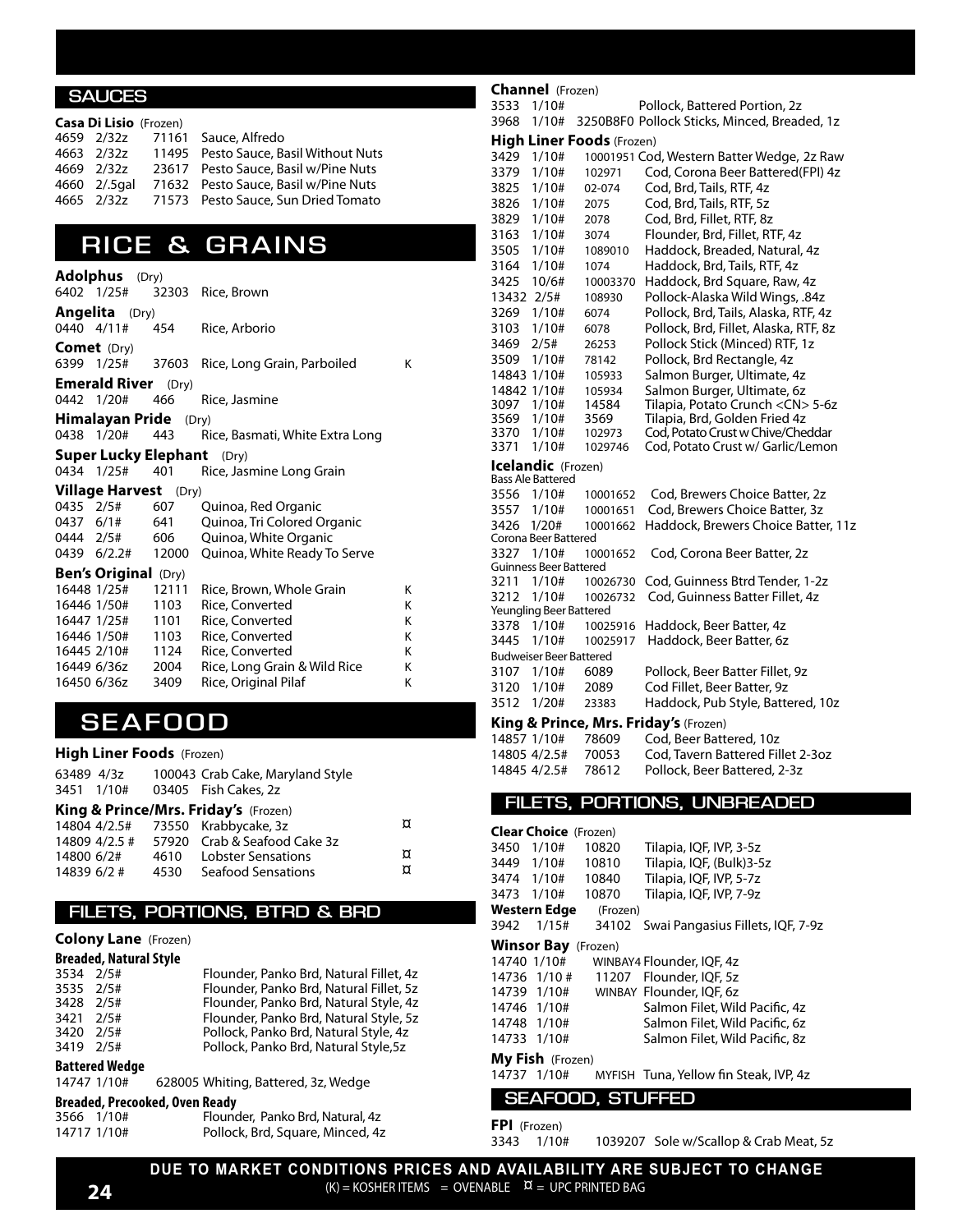#### **SEAFOOD, CANNED**

#### **Antartica** (Dry)

13253 12/51z 100325 Sea Clams, Chopped Canned, White 13614 6/#10 100156 Clams, Chopped Special Edition

#### **Angle Sea** (Dry)

14754 10/1# Clams, Whole, Cooked, 11-16ct 3.65# 14752 10/1# 809 Clams, Whole, Cooked, 17-22ct 3.55# 14753 10/1# Clams, Whole, Cooked, 18-27ct 3.35# **Deep Harvest** (Dry) 3391 12/51z 035D Ocean Clams, Chopped (Canned) 14741 12/46z 065D Clam Juice, Blended (Ocean & Sea) **Sea Watch** (Dry)<br>14731 4/5# DC31 Sea Clams, Chopped, Frozen Tub

#### **SHELLFISH, BREADED**

**Fisherman's Pride** (Frozen) 3740 6/2# 131 Calamari Rings, Lightly Brd (USA) **Bodureaux** (Frozen) 3947 5/2# 33943 Oysters, Homestyle Breaded, 25-35 **King & Prince, Mrs Friday's** (Frozen) 14846 6/1# 53826 Oysters, Dusted, 18-35ct **Colony Lane** (Frozen) 3629 4/3# 37988 Scallops, Breaded, 26-30 **King & Prince/Mrs. Friday's** (Frozen) 14820 6/2.25# 41250 Calamari, Brd Ring & Tent Pouch  $\overline{a}$ <br>14840 6/2.5# 033812 Scallops, Panko Brd, 26-30  $\overline{a}$ 14840 6/2.5# 033812 Scallops, Panko Brd, 26-30 **Captain Fred (Sea Watch)** (Frozen) Clam Strip, Breaded Fried, 4z 14742 1/6# A647 Clam Strip, Breaded Fried, Bulk **Sea Watch** (Frozen) 3953 36/2z N531 Clams, Stuffed in Shell (Oven) **Singleton** (Frozen)<br>3651 5/2# 109 10998 Calamari, Italian Brd, 50-60ct

#### **SHELLFISH, UNBREADED**

**Pacific Gold** (Frozen) 14728 10/1# Mussels, Blue Atlantic, 18-28ct  $\overline{\mathfrak{A}}$ <br>14790 5/2# Mussels. Atlantic Blue 18-28ct  $\overline{\mathfrak{A}}$ Mussels, Atlantic Blue 18-28ct **Winsor Bay** (Frozen) 14730 10/1 $\#$  Clams, Whole Cooked 17-22ct  $\alpha$ **Skipper Sam** (Frozen) 14732 12/2.5# SKPSAM Imitation Crab Meat, Salad

#### **SHRIMP, BREADED**

|             | <b>Colony Lane</b> (Frozen) |       |                                                                                    |   |
|-------------|-----------------------------|-------|------------------------------------------------------------------------------------|---|
| 3676        | 4/3#                        | 37243 | Breaded, Butterfly, Clean Tail, 12-15                                              |   |
| 3690        | 4/3#                        | 37244 | Breaded, Butterfly, Clean Tail, 16-20                                              |   |
|             | <b>Icelandic</b> (Frozen)   |       |                                                                                    |   |
|             | 3394 2/5#                   |       | 10026138 Yeungling Beer Battered, 31-35                                            |   |
|             | <b>Highliner</b> (Frozen)   |       |                                                                                    |   |
|             |                             |       | 14784 4/2.5# 1088395 Ovencrunch Buffalo Style, Brd, 27-32ct $\overline{\mu}$       |   |
|             |                             |       | 14785 4/2.5# 1088394 Pan Sear Garlic & Herb Butterfly, 20-23ct $\overline{\alpha}$ |   |
|             |                             |       | King & Prince/Mrs. Friday's (Frozen)                                               |   |
|             | 14816 4/3#                  |       | 59035 Breaded, Butterfly, 16-20                                                    |   |
|             | 14818 6/2.5 #               |       | 13220 Breaded, Butterfly, 16-20, Gold                                              | ¤ |
| 14826 4/3 # |                             |       | 59036 Breaded, Butterfly, 21-25                                                    | ¤ |
|             | 14841 6/2.5 #               |       | 13225 Breaded, Butterfly, 21-25, Gold                                              | ¤ |
| 14812 4/3 # |                             |       | 59121 Breaded, Deep Cut, 16-20                                                     | ¤ |
|             | 14849 4/2.5#                |       | 57446 Coconut, Breaded, Deep Cut, 16-20ct                                          |   |

14815 4/2.5# 57456 Coconut, Breaded, Round, 16-20ct 14847 4/2.5# 97698 Popcorn Shrimp, Beer Battered 14814 4/2.5# 19153 Popcorn Shrimp, Crunchy Breaded 14813 12/8z 19100 Pouch, Popcorn Imit, 38-65ct **Misty Harbour** (Frozen) 3704 4/2.5# 18227 Breaded, Butterfly, Clean Tail,12-15 6.18# 3702 4/2.5# 18228 Breaded, Butterfly, Clean Tail,16-20 5.83# 3703 4/2.5# 18229 Breaded, Butterfly, Clean Tail, 21-25 **Oceanway** (Frozen) 14825 8/3# 59400 Breaded, Mini Round, 40-50ct **Singleton** (Frozen) 3605 4/3# 10908 Breaded, Butterfly, Coconut, 16-20<br>3847 4/3# 23908 Breaded, Butterfly, Coconut, 21-25 3847 4/3# 23908 Breaded, Butterfly, Coconut, 21-25<br>3805 4/3# 10937 Breaded, Popcorn 10937 Breaded, Popcorn

#### **SHRIMP, COOKED**

|           | <b>Sea Snack</b> (Frozen) |                                  |   |
|-----------|---------------------------|----------------------------------|---|
| 3186 2/5# |                           | 50102 Salad Shrimp, Ckd, 250/350 | ¤ |
| 3185 2/5# |                           | 50100 Salad Shrimp, Ckd, 300/500 | ¤ |

#### **SHRIMP, POUCH**

**Colony Lane** (Frozen) 3620 12/8z 19506 Shrimp Pouch 3619 12/8z 19523 Shrimp Pouch, Tailless **Misty Harbour** (Frozen) 3662 12/8z 18503 Shrimp Pouch **Singleton** (Frozen) 3896 12/7z 26832 Shrimp, Pouch-A-Plenty, Tailless 3669 12/6z 10601 Butterfly Shrimp in Pouch, 31-40

#### **SHRIMP, RAW**

**Singleton** (Frozen)<br>3973 4/3# 22 22641 P&D, Skewered, 40-50, Tail-On

### **SOUP**

#### **CANNED**

|                     | Campbell's (Dry)         |       |                                   |
|---------------------|--------------------------|-------|-----------------------------------|
| 3029                | 12/50z                   | 1256  | Chicken Noodle                    |
| 3188                | 24/7.25z                 | 444   | Chicken Noodle, RTS               |
| 3030                | 12/50z                   | 1526  | Chicken w/Rice                    |
| 3032                | 12/50z                   | 1126  | Clam Chowder, Manhattan           |
| 3031                | 12/50z 1366              |       | Clam Chowder, New England         |
| 3028                | 12/50z 1036              |       | Cream of Chicken                  |
| 3034                | 12/50z 1266              |       | Cream of Mushroom                 |
| 3072                | 12/50z 27147             |       | Minestrone                        |
| 3038                | 12/50z                   | 16    | Tomato                            |
| 3050                | 24/7.25z 447             |       | Tomato, RTS, E-Z Open             |
|                     | <b>College Inn</b> (Dry) |       |                                   |
| 6923                | 8/48z                    |       | 200149 Chicken Broth              |
|                     |                          |       | 6796 12/48z 2001548 Chicken Broth |
|                     |                          |       | 6807 12/48z 2001552 Beef Broth    |
|                     | Le Gout (Dry)            |       |                                   |
| 0043                | 12/51z                   | 64463 | Soup, Clam Chowder, New England   |
| <b>Venice</b> (Dry) |                          |       |                                   |
| 15808               | 12/50z                   | 1013  | Soup, Cream of Chicken            |
| 15809               | 12/50z                   | 1015  | Soup, Cream of Mushroom           |
|                     |                          |       |                                   |

**DUE TO MARKET CONDITIONS PRICES AND AVAILABILITY ARE SUBJECT TO CHANGE**  $(K)$  = KOSHER ITEMS = OVENABLE  $\alpha$  = UPC PRINTED BAG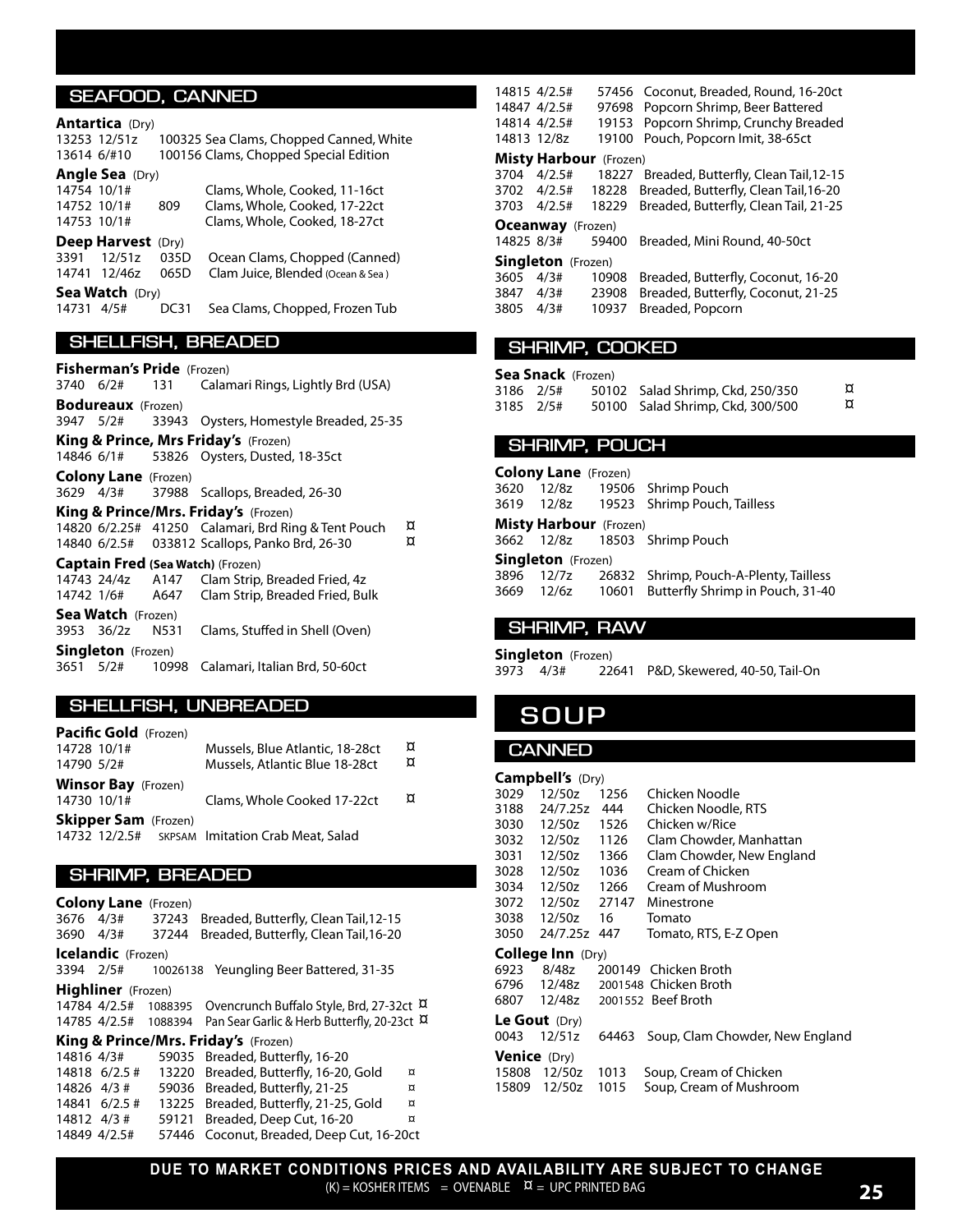#### **FROZEN**

|            |           |                              | <b>Chef Francisco (Heinz)</b> (Frozen) |
|------------|-----------|------------------------------|----------------------------------------|
| 4597       | 4/4#      | 16610                        | Bean w/Ham Old Fashioned               |
| 4591 4/4#  |           | 16520                        | Beef Barley & Vegetable                |
| 4679 4/4#  |           | 16132                        | <b>Broccoli Cheese w/Florets</b>       |
| 4604 4/4#  |           | 60657                        | Chicken & Dumplings                    |
| 4587 4/4#  |           | 60660                        | Chicken Gumbo                          |
| 4568 4/4#  |           | 60659                        | Chicken Noodle, Old Fashioned          |
| 4589 4/4#  |           |                              | 16618 Chicken Wild Rice                |
| 4553 4/4#  |           |                              | 16623 Chili, Timberline                |
| 4575 4/4#  |           |                              | 16297 Clam Chowder, Boston             |
| 4561 4/4#  |           | 16302                        | Clam Chowder, Manhattan                |
| 4577 4/4#  |           | 16314                        | Corn Chowder, Pilgrim's                |
| 4580       | 4/4#      | 16343                        | Cream of Broccoli                      |
| 4559       | $4/4$ #   | 16861                        | Cream of Potato                        |
| 4581       | 4/4#      | 16405                        | Cream of Potato w/Bacon                |
| 4594       | 4/4#      | 16537                        | French Onion                           |
| 4572       | 4/4#      | 16533                        | Italian Wedding                        |
| 4588       | 4/4#      | 16634                        | Lobster Crab Bisque                    |
| 4592       | 4/4#      | 16524                        | Lumberjack, Mixed Veg                  |
| 4603 4/4#  |           | 16290                        | Maryland Crab                          |
| 4593 4/4#  |           | 16532                        | Minestrone                             |
| 4556 4/4#  |           | 16535                        | Pasta Fagioli                          |
| 4595 4/4#  |           | 16540                        | Pea, Split w Ham                       |
|            | 4557 4/4# | 16521                        | Stuffed Green Pepper                   |
| 4600 4/4#  |           | 16309                        | Tomato Bisque                          |
| 4584 4/4#  |           | 16307                        | <b>Tomato Florentine</b>               |
|            |           | <b>Soup Supreme</b> (Frozen) |                                        |
| 13535 4/4# |           | 910132                       | Captain's Corn Chowder, RTE            |
|            |           | 13196 4/4# 910127            | Cream of Broccoli w/Cheese             |
| 13077 4/4# |           | 910124                       | Fiesta Tortilla w/Chicken              |
|            |           | 13201 4/4# 910122            | Garden Vegetable, RTE                  |
|            |           | 13531 4/4# 910019            | Homestyle Chicken Noodle, RTE          |
|            |           | 13536 4/4# 910129            | Chicken w/Wild Rice, RTE               |
|            |           | 13533 4/4# 910118            | Italian Wedding, RTE                   |
|            |           | 13537 4/4# 910116            | New England Clam Chowder, RTE          |
| 13192 4/4# |           | 910114                       | Split Pea w/Ham, RTE                   |

### **TOMATO PRODUC TS**

**Angela Mia** (Dry)

| 6588                | 6/110                   | 39125  | Sauce, Marinara                | ¤к |
|---------------------|-------------------------|--------|--------------------------------|----|
| 6573 6/#10          |                         | 38867  | Sauce, Pizza Extra Heavy       | ¤κ |
| 6589                | 6/110                   | 42201  | Sauce, Spaghetti w/Bits        | ¤κ |
| Conte               | (Dry)                   |        |                                |    |
| 6336                | 6/110                   |        | 10342 Sauce, Pizza Heavy       |    |
| <b>Hunt's</b> (Dry) |                         |        |                                |    |
| 6587                | 6/#10                   | 38835  | Paste                          | ¤κ |
| 6586                | 6/#10                   | 38960  | Puree                          | ¤κ |
| 6571 6/#10          |                         | 39061  | Sauce                          | ¤κ |
|                     | <b>Don Pepino</b> (Dry) |        |                                |    |
| 12440 6/#10         |                         | 1010   | Sauce, Marinara                |    |
| 12426               | 6/#10                   | 1005   | Sauce, Pizza (Litho Lid)       | Κ  |
| 12428 6/#10         |                         | 1007   | Sauce, Pizza Wrap Label        | κ  |
| 12432 6/#10         |                         | 1008   | Sauce, Spaghetti (Litho)       |    |
|                     | <b>Furmano</b> (Dry)    |        |                                |    |
| 6327                | 6/110                   | 10453  | Puree, Heavy, 1.06             | Κ  |
| 903704 6/#10        |                         | F12265 | Sauce                          |    |
| 903703 6/#10        |                         | F12263 | Sauce, Pizza                   |    |
| 6331                | 6/110                   | 10377  | Sauce, Spaghetti               | κ  |
| 6378                | 6/110                   | 11114  | Marinara, Deluxe, Tomato Sauce |    |
|                     | <b>Sclafani</b> (Dry)   |        |                                |    |
| 12449 6/#10         |                         | 1009   | Sauce, Spaghetti               |    |

### **Prego** (Dry)

|      |                       |         | 3052 6/106z 5012 Sauce, Spaghetti, Traditional |   |
|------|-----------------------|---------|------------------------------------------------|---|
|      | <b>Red Pack</b> (Dry) |         |                                                |   |
| 7205 | 6/110                 | RPKUA99 | Paste                                          | Κ |
| 7032 | 6/110                 | RPKH69X | Puree, 1.06                                    | Κ |
| 7243 | 6/110                 |         | RPKNA9906 Sauce, Marinara                      |   |
| 7198 | 6/#10                 | RPKIX99 | Sauce, Pizza X-Heavy w Basil                   |   |
| 7208 | 6/#10                 |         | RPKMA9C Sauce, Spaghetti                       | κ |
|      |                       |         |                                                |   |

**TOMATO - WHOLE, DICED, STEWED**

|                    | <b>Angela Mia</b> (Dry) |       |                                      |                  |
|--------------------|-------------------------|-------|--------------------------------------|------------------|
| 6594               | 6/#10                   |       | 38064 Tomato, Crushed                | ¤κ               |
| 6561               | 6/#10                   |       | 37854 Tomato, Diced in Juice         | ¤κ               |
|                    | 6572 6/#10              | 37923 | Tomato, Stewed                       | ¤κ               |
|                    | 6599 6/#10              |       | 38018 Tomato, Whole Peeled           | ¤κ               |
| <b>Hunts</b> (Dry) |                         |       |                                      |                  |
|                    | 11920 24/12z            | 38811 | Tomato Paste                         | ¤                |
| 6571               | 6/#10                   | 39061 | Tomato Sauce                         | ¤                |
|                    | 6587 6/#10              |       | 38835 Tomato Paste                   | $\alpha_{\rm K}$ |
|                    | 6586 6/#10              |       | 38960 Tomato Puree                   | ¤κ               |
|                    | <b>Furmano</b> (Dry)    |       |                                      |                  |
|                    | 903701 6/#10            |       | F12261 Tomatoes, Crushed             |                  |
| 90791              | 6/#10                   |       | F12262 Tomatoes, Crushed w/ Basil    |                  |
|                    | 6329 6/#10              |       | 10442 Tomato, Diced in Juice         |                  |
|                    | 6328 6/#10              |       | 10474 Tomato, Whole, Choice in Juice | κ                |
|                    | <b>Red Pack</b> (Dry)   |       |                                      |                  |
| 7088               | 6/#10                   |       | RPKDX99 Tomato, Crushed, All Purpose | κ                |
|                    | 7204 6/#10              |       | RPKBQ99 Tomato, Diced in Juice       | Κ                |
|                    | 7032 6/#10              |       | RPKH69 Tomato Puree, 1.06            | Κ                |
|                    | Sclafani (Dry)          |       |                                      |                  |
| 12429 6/#10        |                         | 1019  | Tomato, Crushed                      | Κ                |

# **V EGE TABLES**

#### **VEGETABLES-CANNED, DRY**

| Allen | (Dry)                |       |                                      |   |
|-------|----------------------|-------|--------------------------------------|---|
| 6250  | $6/$ #10             | 13001 | Greens, Collard                      |   |
| 6793  | 6/110                | 04441 | Yams, Cut in Light Syrup             | Κ |
|       | <b>Furmano</b> (Dry) |       |                                      |   |
| 6337  | 6/110                | 10917 | Beans, Baked, NE Style (w Pork)      |   |
| 6322  | 6/110                | 10916 | Beans, Baked, Pork & Beans           |   |
| 6325  | 6/110                | 10918 | Beans, Baked, Vegetarian             | Κ |
| 6320  | $6/$ #10             | 10235 | Beans, Black                         | K |
| 6358  | 24/15.5              | 10057 | Beans, Black                         |   |
| 6319  | $6/$ #10             | 10914 | Beans, Cut Beans, Blue Lake 4 SieveK |   |
| 6312  | 6/110                | 10924 | Beans, Great Northern                | Κ |
| 6351  | 6/110                | 10289 | Beans, Kidney, Light N Brine         | Κ |
| 6324  | 6/110                | 10283 | Beans, Kidney, Red Dark              |   |
| 6335  | 6/110                | 10292 | Beans, Kidney, White                 | Κ |
| 6334  | 6/110                | 10923 | Beans, Butter, Fancy in Sauce        |   |
| 6316  | 6/#10                | 10925 | Beans, Pinto, Fancy                  |   |
| 6304  | 6/110                | 10926 | Beans, Red                           |   |
| 6323  | 6/110                | 10250 | Beans, Chickpea                      | Κ |
| 6359  | 24/15.5              | 10064 | Beans, Chickpea                      |   |
| 6387  | 6/110                | 10909 | Corn, Whole Kernel, Golden Fancy K   |   |
| 6313  | 6/110                | 10327 | Peppers, Mixed Red & Green           |   |
| 6309  | 6/110                | 10835 | Peppers, Red Roasted                 | Κ |
| 6318  | 6/110                | 10329 | Peppers, Strips & Onions             | Κ |
| 90795 | 6/110                |       | F12175 Salad, Four Bean              | Κ |
| 90794 | $6/$ #10             |       | F12173 Salad, Three Bean             | K |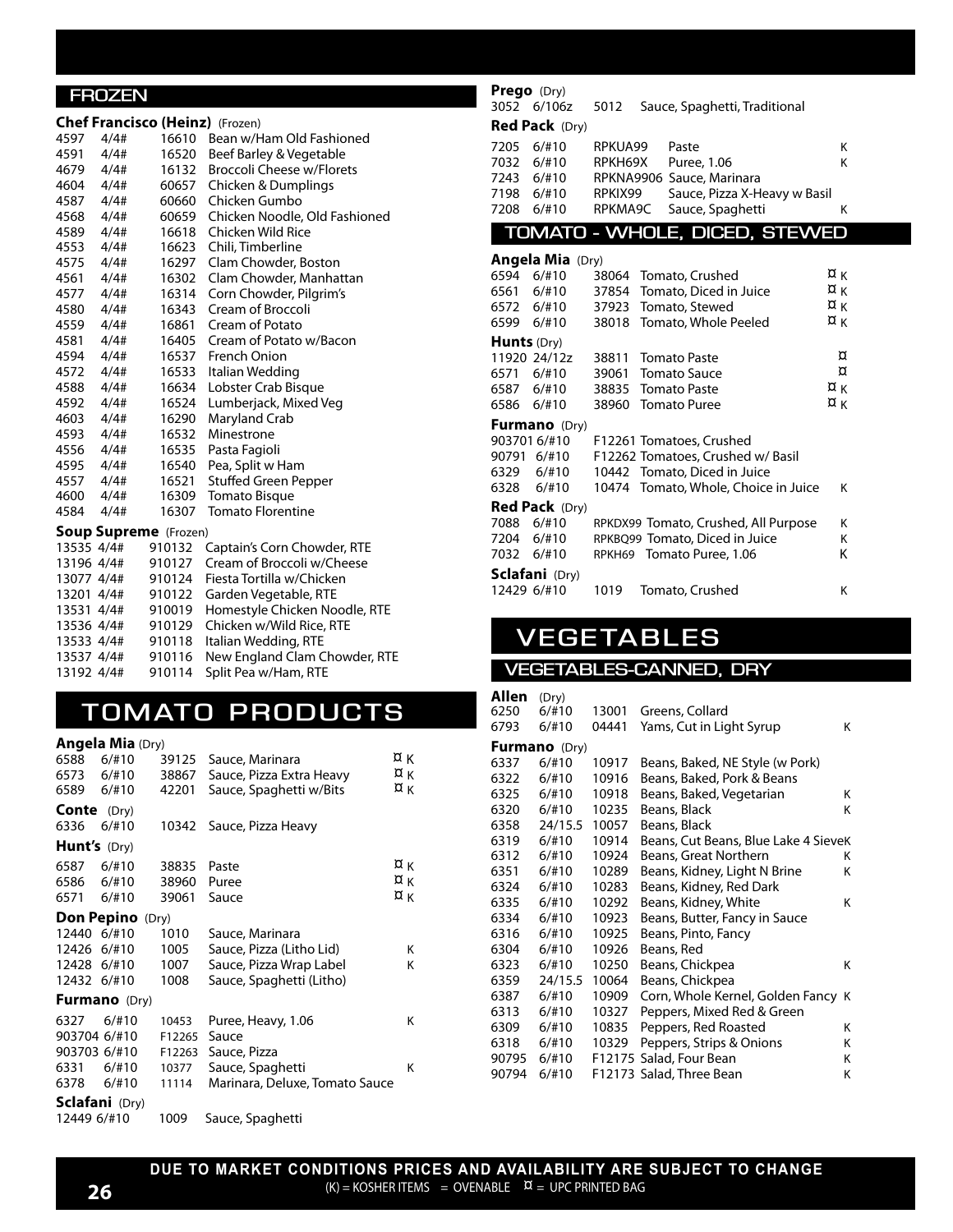#### **Vertullo** (Dry)<br>13050 6/5.5# 2029 13050 6/5.5# 2029 Artichoke Hearts, Quartered<br>15510 6/32z 2024 Capers, Capote 2024 Capers, Capote<br>2022 Capers, Nonpar 15508 6/32z 2022 Capers, Nonpareille 15536 4/2 kg 2713 Olives, Kalamata, Halves, Barchet 15539 6/2 kg 2718 Olives, Kalamata, Pitted, Large<br>15538 4/2 kg 2715 Olives, Kalamata, Pitted Baby 15538 4/2 kg 2715 Olives, Kalamata, Pitted Baby 15535 6/2 kg 2712 Olives, Kalamata, Sliced Rings<br>15513 4/1 gal 2027 Pepperoncini, Sliced 15513 4/1 gal 2027 15504 4/1 gal 2018 Pepperoncini, Whole 15505 4/1 gal 2019 Peppers, Banana, Sliced<br>15520 4/1 gal 2041 Peppers, Jalapeno, Slice 15520 4/1 gal 2041 Peppers, Jalapeno, Sliced<br>15518 6/5.5# 2035 Peppers, Roasted Red, Wh Peppers, Roasted Red, Whole 15519 12/28z 2036 Peppers, Roasted Red, Whole 15525 6/12.9z 2048 Sauce, Balsamic Glaze<br>15545 6/2 lt 2880 Sauce, Chili Thai Sweet 15545 6/2 lt 2880 Sauce, Chili Thai Sweet<br>15512 2/2.5# 2025 Tomato, Sun Dried Strip Tomato, Sun Dried Strips **Packer Label** (Dry)<br>15601 6/#10 JRD JRD588 Beets, Sliced 15604 6/#10 Pepper Strips, Red & Green<br>15707 6/#10 Peppers, Red & Green Strips 15707 6/#10 Peppers, Red & Green Strips (Del Sol)<br>15603 6/#10 Olives, Medium, Pitted Olives, Medium, Pitted 15602 6/#10 Olives, Sliced<br>15600 6/#10 Mushrooms 15600 6/#10 15702 4/1 gal 00472 Peppers, Hot Banana Rings 15704 4/1 gal 00474 Peppers, Hot Cherry Sliced<br>15706 6/#10 168 Peppers, Green Chiles, Dice 15706 6/#10 168 Peppers, Green Chiles, Diced 15700 4/1 gal 00415 Peppers, Jalapeno Sliced Nacho 15705 6/#10 115 Peppers, Jalapeno Sliced Nacho 15703 6/#10 00155 Peppers, Roasted Red, Sweet 15701 4/1 gal 00456 Peppers, Sweet, Cut, In Brine

#### **VEGETABLES, FROZEN**

| <b>ASPARAGUS</b> |                         |                                 |             |    |               |
|------------------|-------------------------|---------------------------------|-------------|----|---------------|
| 90056            | 6/2.5#                  | Cuts & Tips                     | (Chile)     | A  | Valley/Fr     |
| 90033            | 6/2.5#                  | <b>Spears</b>                   | (Chile)     | A  | Valley/Fr     |
| <b>BEANS</b>     |                         |                                 |             |    |               |
| 90065            | 12/2#                   | <b>Cut Green</b>                | (Egypt)     | А  | Colony        |
| 90590            | 1/20#                   | Cut Green                       | (Eqypt)     | B  | Ct/Farm       |
| 90130            | 12/2#                   | Italian (Romano)                | (France)    | B  | <b>IQF</b>    |
| 90147            | 1/20#                   | Wax                             | (France)    | B  | <b>IQF</b>    |
| 90202            | 12/2#                   | Whole, IQF                      | (Belgium)   |    | A ¤ Valley/Fr |
| 90161            | 12/2#                   | Whole, IQF                      | (Guatemala) | в¤ | Colony        |
| 90178            | 12/2#                   | Whole, IQF                      | (India)     | Α¤ | Colony        |
| LIMA BEANS       |                         |                                 |             |    |               |
| 90564            | 12/2.5#                 | Limas, Baby                     | (USA)       | A  | Valley/Fr     |
| <b>SUCCOTASH</b> |                         |                                 |             |    |               |
| 90777            | 12/2.5#                 | Succotash                       | (Canada)    | A  | Valley/Fr     |
| <b>BROCCOLI</b>  |                         |                                 |             |    |               |
| 90286            | 12/2#                   | <b>Spears</b>                   | (Ecuador)   | А  | Colony        |
| 90277            | 12/2#                   | ¤ Florets, IQF                  | (Eqypt)     | A  | Valley/Fr     |
| 90276            | 12/2#                   | ¤ Florets, IQF                  | (Poland)    | Α  | Colony        |
| 90500            | 12/2#                   | ¤ Florets, IQF, Petite (Poland) |             | A  | V/Gardina     |
| 90272            | 12/2#                   | ¤ Florets, IQF                  | (Ecuador)   | A  | Colony        |
| 90247            | 12/2#                   | Cuts, IOF                       | (Ecuador)   | A  | Colony        |
| 90248            | 1/20#                   | Cuts, IQF                       | (Ecuador)   | A  | Colony        |
| 90252            | 12/2#                   | Cuts, IQF                       | (Poland)    | A  | <b>IQF</b>    |
| 90256            | 1/20#                   | Cuts, IQF                       | (Poland)    | A  | <b>IQF</b>    |
| 90241            | 12/2#                   | Chopped, IQF                    | (Poland)    | A  | <b>IQF</b>    |
| 90270            | 12/2#                   | Rabe, Chopped, IQF              | (USA)       | А  | S.B.          |
|                  | <b>BRUSSELS SPROUTS</b> |                                 |             |    |               |
| 08488            | 12/2#                   | Medium                          | (Canada)    | B  | Ct/Farm       |
| 90312            | 2/10#                   | Small                           |             |    | Ct/Farm       |

| <b>CARROTS</b>      |                         |                                              |              |                      |
|---------------------|-------------------------|----------------------------------------------|--------------|----------------------|
| 90360               | 12/2# R                 | Diced<br>(Poland)                            | А            | Colony               |
| 90370               | 1/20#                   | Diced<br>(Germany)                           | А            | IQF                  |
| 90376               | 1/20#                   | Diced<br>(Canada)                            | A            | Oxford               |
| 90382               | 1/20# R                 | Sliced, Smooth<br>(Canada)                   | A            | Oxford               |
| 90361               | 12/2# R                 | Sliced, Crinkle<br>(Poland)                  |              | Colony               |
| 90461               | 1/20#                   | Whole Baby<br>(Belgium)                      | А            | Ct/Farm              |
| 690460              | 1/20#                   | Whole Baby<br>(France)                       | B            | <b>IQF</b>           |
| 690465              | 12/2#                   | Whole Baby<br>(France)                       | А            | Valley/Fr            |
|                     |                         |                                              |              |                      |
| <b>CAULIFLOWER</b>  |                         |                                              |              |                      |
| 90470               | 12/2# R                 | <b>IQF</b><br>(USA/Poland)                   | A            | Inn                  |
| 90469               | 12/2# R                 | <b>IQF</b>                                   | Α<br>(India) | Colony               |
| 90477               | 6/2#                    | Riced                                        | А<br>(Spain) | Colony               |
| CELERY              |                         |                                              |              |                      |
| 90856               | 1/20#                   | Diced, 3/8"                                  | (Belgium)    | Valley/Fr            |
|                     |                         |                                              |              |                      |
| <b>CORN</b>         |                         |                                              |              |                      |
| 90532               | $12/2.5$ # $\alpha$     | Cut                                          | (USA)        | Colony<br>А          |
| 90115               | $1/20#$ $\alpha$        | Cut                                          | (USA)        | А<br>Colony          |
| 90494               | 1/48ct                  | Cob, 5.5"                                    | (USA)        | Garden/Fr<br>A       |
| 90521               | 1/96ct                  | Cobettes                                     | (USA)        | A Garden/Fr          |
| 90526               | 1/96ct                  | Cobettes, 3" Super Sweet (USA) A Valmont     |              |                      |
|                     | <b>MIXED VEGETABLES</b> | (Carrots, peas, corn, green beans.)          |              |                      |
| 90599               | 12/2.5#                 | 4-Way (Poland)                               | A            | Colony               |
| 90603               | 12/2.5#                 | 4-Way (India)                                | B            | Valley/Fr            |
| 90616               |                         | 4-Way (India)                                | Β            | Valley/Fr            |
|                     | 1/20#                   |                                              | А            | Chill/RP             |
| 90600               | 12/2#                   | 5-Way (USA)                                  |              |                      |
| <b>ONIONS</b>       |                         |                                              |              |                      |
| 90886               | 12/2#                   | Diced<br>(China)                             | А            | S.B.                 |
| 90845               | 1/20#                   | Diced<br>(Turkey)                            | Α            | Valley/Fr            |
| <b>PEAS</b>         |                         |                                              |              |                      |
| 90623               | 12/2.5#                 | Peas                                         | (Poland)     | A<br>Colony          |
|                     |                         | Peas                                         |              | <b>IQF</b>           |
| 90630               | 1/20#                   |                                              | (Poland)     | B                    |
| 90651               | 12/2.5#                 | Peas/Carrots                                 | (Poland)     | Colony<br>А          |
| 90655               | 1/20#                   | Peas/Carrots                                 | (Poland)     | A<br>iqf             |
| <b>PEPPERS</b>      |                         |                                              |              |                      |
| 90902               | 12/2# R                 | Green, Diced                                 | (China)      | S.B.<br>A            |
| 90991               | 12/2#                   | Green, Diced                                 |              | (Turkey) A Valley/Fr |
| 90663               | 1/20#                   | Green, Diced                                 | (India)      | A Valley/Fr          |
| 90903               | 1/20#                   | Green, Diced                                 |              | (Turkey) A Valley/Fr |
| 90666               | 1/20#                   | Red & Green Strips                           |              | (China) A Valley/Fr  |
| 90668               | 12/2#                   | Red, Diced                                   |              | (Turkey) A Valley/Fr |
| 90674               | 1/20#                   | Red, Diced                                   |              | (Turkey) A Valley/Fr |
|                     |                         |                                              |              |                      |
| <b>SPINACH</b>      |                         |                                              |              |                      |
| 04427               | 12/3#                   | Leaf, Wet Pack                               | (USA)        | Smplt<br>А           |
| 90716               | ¤<br>12/3#              | Leaf, Bag                                    | (Egypt)      | A Valley/Fr          |
| 04429               | 12/3#                   | Chopped                                      | (USA)        | Α<br>Smplt           |
| 90682               | 12/3#                   | Chopped, Bag                                 | (China)      | A Valley/Fr          |
| 90799               | 12/3#                   | Chopped, Bag                                 | (Egypt)      | A Valley/Fr          |
| 90706               | 12/2#                   | Chopped, IQF                                 | (Turkey)     | A Valley/Fr          |
| 90703               | 1/20#                   | Chopped, IQF                                 | (Turkey)     | A Valley/Fr          |
|                     |                         |                                              |              |                      |
| SQUASH              |                         |                                              |              |                      |
| 90722               | $12/4$ # $\alpha$       | Hubbard, Cooked                              | (USA)        | P/L<br>A             |
| 90824               | 12/3#                   | Zucchini, Sliced, IQF                        |              | (Mexico) A Valley/Fr |
| 90751               | 12/3#                   | Yellow, Sliced, IQF                          |              | (Mexico) A Valley/Fr |
|                     |                         | SOUTHERN VEGETABLES, CHOPPED                 |              |                      |
| 90860               | $12/3$ # $\alpha$       | Collard Greens, IQF                          | (USA)        | А<br>S.B             |
| 90861               | $12/3$ # $\alpha$       | Collard Greens, Wet Pk(China)                |              | A Valley/Fr          |
| 90869               | 12/3#                   | Kale, Chopped, IQF                           | (USA)        | А<br>S.B.            |
| 90868               | 12/3#                   | Kale, Chopped, Wet Pack (China) A Valley/F r |              |                      |
| 90878               | 12/2#                   | Okra, Whole                                  | (India)      | Valley/Fr            |
| 90884               | 1/20#                   | Okra, Cut                                    | (India)      | Valley/Fr            |
|                     |                         |                                              |              |                      |
| <b>Latin Fiesta</b> |                         |                                              |              |                      |
| 80318               | 4/6#                    | Plantain, Sweet, Sliced, Bias Cut (Ecuador)  |              |                      |

**DUE TO MARKET CONDITIONS PRICES AND AVAILABILITY ARE SUBJECT TO CHANGE**  $(K)$  = KOSHER ITEMS = OVENABLE  $\alpha$  = UPC PRINTED BAG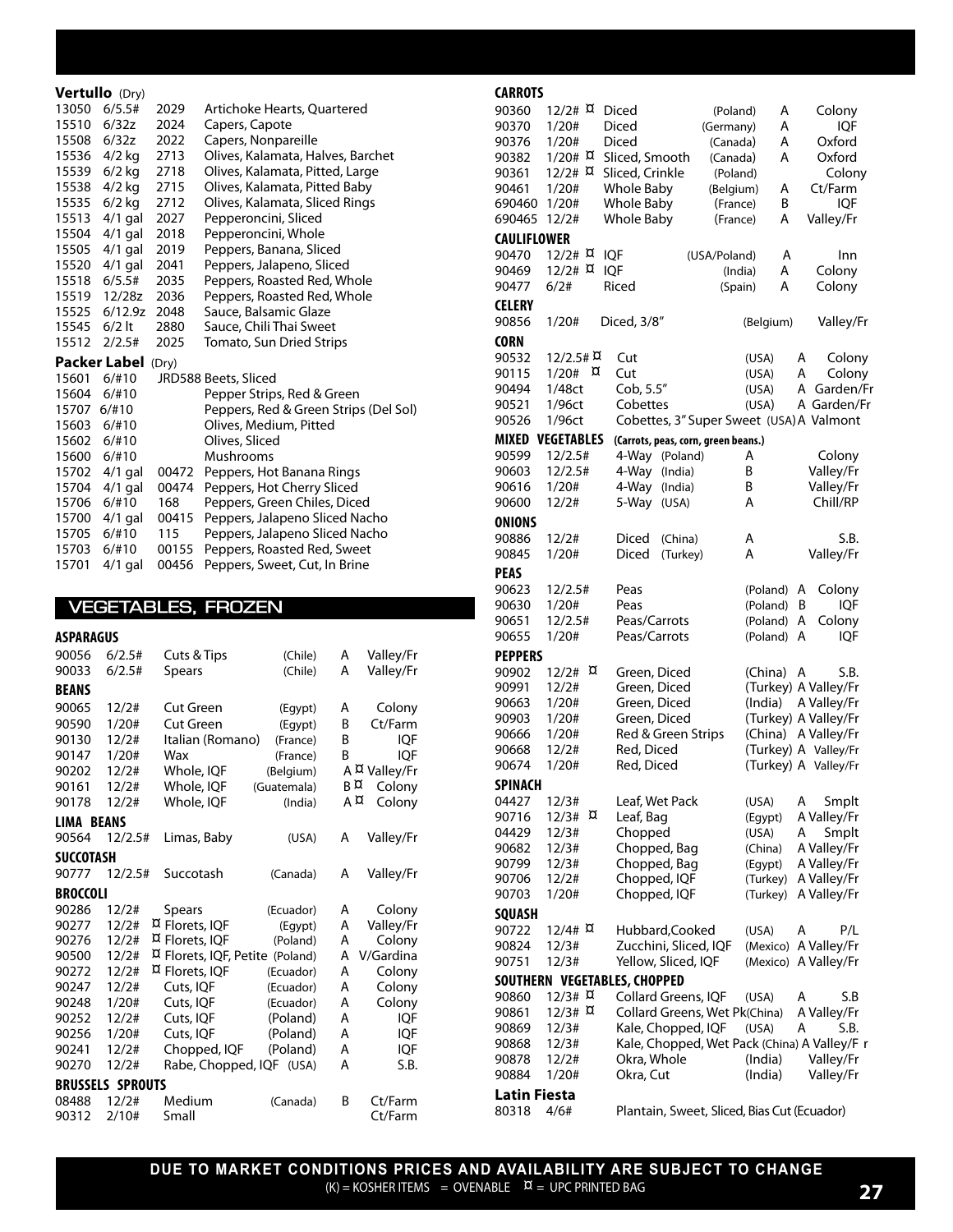#### **St. Honorine**

| JI. NUNUNIT<br>90309 | $12/2$ # $\alpha$         | <b>Baby Brussels Sprouts</b><br>Belgium                                                   |
|----------------------|---------------------------|-------------------------------------------------------------------------------------------|
| 90555                | 12/2# R                   | Edamame (Shelled Soybeans)China                                                           |
| 90895                | 12/2# R                   | Pearl Onions<br>Belgium                                                                   |
| 90601                | $12/2.5$ # $\alpha$       | 5-Way Mixed Veg w/ Baby Limas USA/Canada                                                  |
| 90337                | $12/2$ # $\alpha$         | <b>Carrot Batons Blend</b><br>Belgium                                                     |
| <b>Bonduelle</b>     |                           |                                                                                           |
| 90016                | 6/2#                      | ¤ 25659 Artichoke, Heart Quarters                                                         |
| 90175                |                           | 10/2.2#X 13052 Beans, Whole, Haricot Verts (Ex. Fine)                                     |
| 90844                | 7/2.2#                    | Eggplant, Fillets, Grilled<br>45162                                                       |
| 90618                | 4/5.5#5                   | 0143<br>Vegetables, Mediterranean Mixed                                                   |
|                      |                           | Diced eggplant, zucchini & r pepper strips.                                               |
| 90846                | 7/2.2#                    | 61700 Zucchini Fillets, Grilled                                                           |
| <b>Simplot</b>       |                           |                                                                                           |
| 4358                 | 6/2.5#                    | Edamame (Shelled Soybeans)<br>A                                                           |
| 4427<br>4429         | 12/3#<br>12/3#            | Spinach, Leaf, Wet Pk<br>А<br>Spinach, Chopped<br>А                                       |
| 4400                 | 6/2.5#                    | Roasted Peppers & Onions, Sliced                                                          |
| 4318                 | 6/2.5#                    | Roasted Red Skin Potatoes w/Rosemary                                                      |
| 4482                 | 12/2#                     | <b>Stir Fry Supreme</b>                                                                   |
|                      |                           | Broccoli floret, snap pea, water chestnut, carrot,                                        |
|                      |                           | onion strip, baby corn, red pepper, celery, mshrm, sprouts.                               |
|                      | <b>VEGETABLES, BLENDS</b> |                                                                                           |
|                      | <b>Cottage Farms</b>      |                                                                                           |
| 90975                | 12/2# 11                  | <b>Oriental Blend</b>                                                                     |
|                      |                           | Onion, mushrooms, broccoli, French beans & red peppers.                                   |
| 90924                | 1/20#                     | California Blend                                                                          |
|                      |                           | Broccoli, cauliflower, & carrots.                                                         |
| 90965                | 12/2# R                   | Italian Blend<br>Zucchini, Italian & lima beans, cauliflower & carrots.                   |
| 90930                | 12/2#                     | Normandie Blend                                                                           |
|                      |                           | Broccoli, cauliflower, crinkle cut carrots                                                |
| 90978                | 12/2#                     | ¤ Scandinavian Blend                                                                      |
|                      |                           | Peas, mushrooms, sliced green beans, carrots & onions.                                    |
|                      | ASSORTED PACKER BLENDS    |                                                                                           |
| 90929                | 12/2#                     | California Blend<br>Colony                                                                |
|                      |                           | Broccoli, cauliflower florets & crinkle cut carrots.                                      |
| 20918                | 6/4#                      | Capri Blend<br>FlvrPac                                                                    |
| 20925                | 6/4#                      | Carrots, green beans, yellow squash, zucchini<br><b>Caribbean Blend</b><br><b>FlvrPac</b> |
|                      |                           | Whole broccoli florets, bias cut yellow carrots, whole                                    |
|                      |                           | green beans, red pepper strips                                                            |
| 90847                | 12/2#                     | Fajita Blend<br>Valley/Fr                                                                 |
|                      |                           | Onion & pepper strips.                                                                    |
| 90348                | 12/2#                     | Fajita Blend<br>Valley/Fr                                                                 |
|                      |                           | Onion & pepper strips.                                                                    |
| 90874                | 12/2# R                   | Italian Blend<br>Valley/Fr                                                                |
|                      |                           | Zuch, cauliflower, carrot, Ital. grn bean, limas &<br>diced pepper                        |
| 20973                | 6/4#                      | Italian Blend<br><b>FlvrPac</b>                                                           |
|                      |                           | Zucchini, cauliflower, Italian type green beans, lima                                     |
|                      |                           | beans, red peppers, and salt                                                              |
| 20959                | 6/4#                      | Key West Blend<br><b>FlvrPac</b>                                                          |
|                      |                           | Whole green beans, bias sliced carrots, bias cut                                          |
|                      |                           | yellow carrots and red pepper strips                                                      |
| 20961                | 6/4#                      | Malibu Blend<br>FlvrPac                                                                   |
|                      |                           | Broccoli, bias cut carrots, cauliflower, and bias cut                                     |
|                      |                           | yellow carrots.                                                                           |
| 4483                 | 8/3#                      | Monaco Blend<br>Simplot<br>Whole green beans, wax beans & baby carrots.                   |
|                      |                           | red peppers & cranberries.                                                                |
| 20957                | 6/4#                      | <b>FlvrPac</b><br>Normandy Blend                                                          |
|                      |                           | Broccoli, cauliflower, sliced carrots, sliced yellow                                      |
|                      |                           | squash and sliced zucchini.                                                               |
| 90348                | 12/2#                     | <b>Onion &amp; Pepper Blend</b> (China)<br>Valley/Fr                                      |
| 90877                |                           |                                                                                           |
|                      | 12/2#                     | <sup>D</sup> Oriental Blend<br>Valley/Fr                                                  |
|                      |                           | Red pepper, carrot, green beans, onion, broccoli<br>& snap pea.                           |

|       |       | 90330 12/2# ¤ Prince Edward Medley A<br>Wax beans, green beans & baby carrot.                                       |   | Valley/Fr      |  |
|-------|-------|---------------------------------------------------------------------------------------------------------------------|---|----------------|--|
| 20956 | 6/4#  | <b>Riviera Blend</b><br>Whole green beans, whole wax beans, and whole                                               |   | <b>FlyrPac</b> |  |
| 20958 | 6/4#  | baby carrots.<br>Sicilian Blend<br>Whole green beans, cut carrots, cauliflower, red                                 |   | <b>FlyrPac</b> |  |
| 04382 | 8/3#  | & yellow pepper strips and onion strips.<br><b>Tuscan Blend</b><br>Grn bean, bias cut carrot, yel squash, zucchini, | А | Simplot        |  |
| 90858 | 12/2# | red pep strips.<br><b>Winter Blend</b><br>Broccoli & cauliflower                                                    |   |                |  |

### **PALLET WRAP**

6232 1/4 roll 928315 Pallet Wrap, 15" X 1500'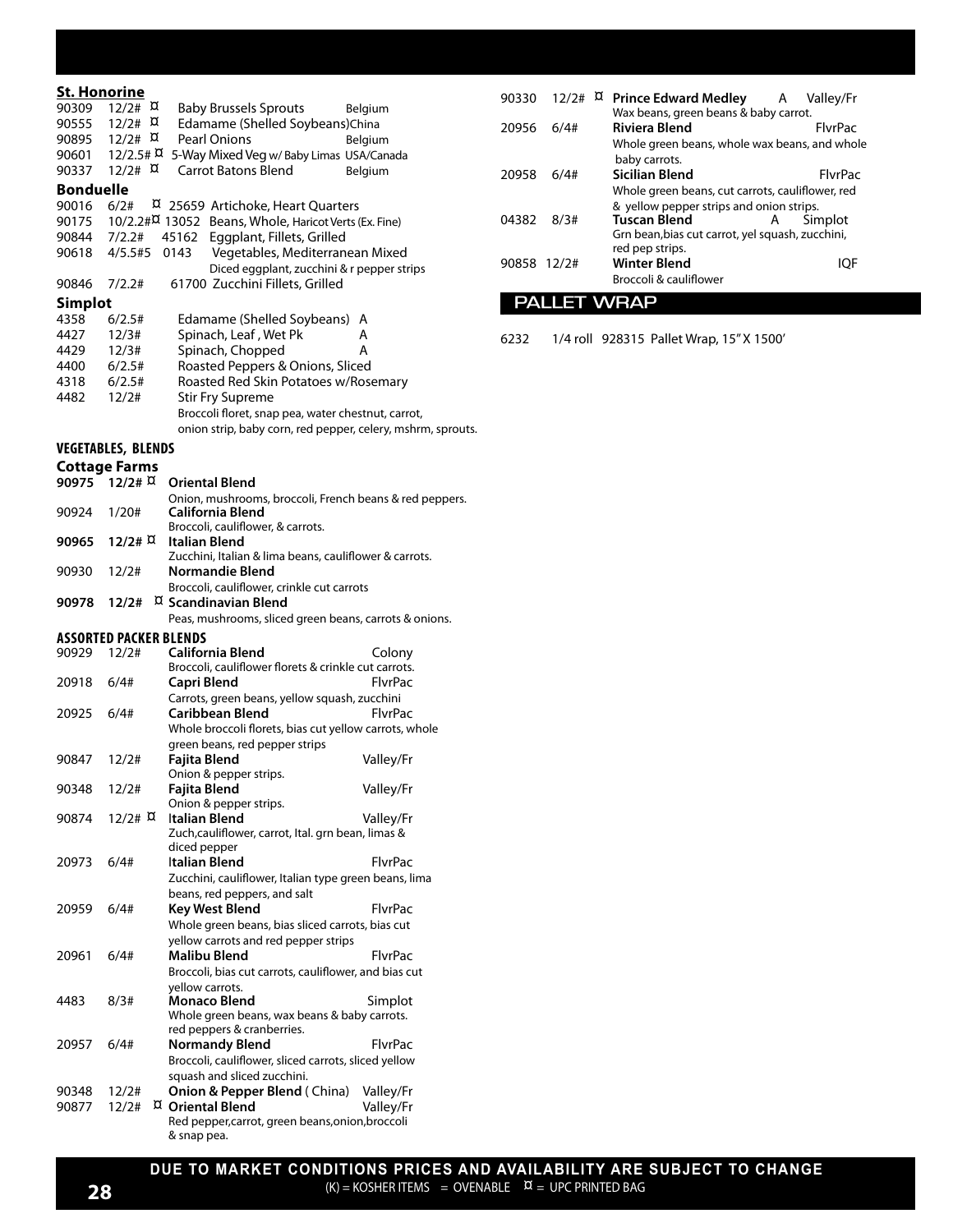# **Index**

### **A**

#### **APPETIZERS, MISC.**

Anchor 4<br>Colony Lane 4 Colony Lane 14<br>14 Delta 14 Delta 4<br>Entremes 4 Entremes 4<br>Golden Tiger 14 Golden Tiger 4<br>Koch's 4 Koch's Orig Phila Cheesesteak 4 PTK 4<br>Taste of Italy 14 Taste of Italy 4 **AVOCADOS** GoVerden 17 Simplot 17

**B BACON** Farmland 17<br>Godshall's 17 Godshall's 17 Hormel **BAGELS** Lender's 6 Sara Lee 6<br>Udi's 6 Udi's **BASES & GRAVIES** Campbell's 5<br>
Knorr 5 Knorr 5<br>LeGout 5 **LeGout BATTER, BREADING** Enhance 15<br>
Golden Dipt 15 Golden Dipt 15<br>
Sugar Foods 15 Sugar Foods 15 **BBQ SAUCE** Cattleman's 11<br>Ken's 11 Ken's 11<br>
Lion Sauce 11 Lion Sauce Open Pit 11<br>Sweet Baby Ray's 11 Sweet Baby Ray's **BEANS, REFRIED** Rosarita 16 **BEEF PATTIES** Colony Lane 18<br>Devault 18 0 Devault<br>Farmland 18 Farmland 18 Holton 18<br>Maid Rite 19 **Maid Rite BEEF, ROAST** Berk's 17<br>Fontanini 17 Fontanini 17 Hormel **BEVERAGES** Campbell's 5 Dole 5<br>Gregg 6 Gregg 6 McIlhenny 5<br>Ocean Spray 5 Ocean Spray 5 Sacramento<br>SunCup 6 SunCup 6<br>Swiss Miss 6 Swiss Miss 5<br>Woeber's 5

| <b>BISCUITS</b><br>Bridgeford               | 6            |
|---------------------------------------------|--------------|
| <b>BLINTZES</b>                             |              |
| Old Fashioned                               | 22           |
| <b>BREAD</b><br>FGF                         |              |
| Kontos                                      | 23           |
| Udi's<br>Vie de France                      | 7<br>6       |
| <b>BREAD CRUMB/BREADING</b>                 |              |
| Enhance<br><b>Golden Dipt</b>               | 15<br>15     |
| Sugar Foods                                 | 15           |
| <b>BROWNIE</b>                              |              |
| David's<br><b>Sweet Street</b>              | 13<br>13     |
| <b>BUTTER, BLENDS</b>                       |              |
| <b>Gold N Sweet</b><br><b>Smart Balance</b> | 9<br>10      |
| <b>BUTTER, PURE</b>                         |              |
| Ampi                                        | 10           |
| <b>Beaver Meadow</b><br>Butterball          | 10<br>10     |
| Cabot                                       | 10           |
| Dinner Bell<br>Midam                        | 10<br>10     |
| Plugra                                      | 10           |
| C                                           |              |
|                                             |              |
| <b>CAKES</b>                                |              |
| Brooklyn Cannoli<br>Cheesecake Factory      | 13, 14<br>13 |
| Sara Lee                                    | 13           |
| <b>Sweet Street</b><br><b>CALAMARI</b>      | 13           |
| King & Prince                               | 25           |
| Singleton                                   | 25           |
| <b>CANDY, MINTS</b><br>Bogdon's             | 15           |
| <b>CANNED ENTREES</b>                       |              |
| Castleberry's                               | 15<br>15     |
| Libby<br>Manwich                            | 15           |
| Venice                                      | 15           |
| <b>CANNOLI</b><br><b>Brooklyn Cannoli</b>   | 14           |
| <b>CEREAL</b>                               |              |
| Quaker                                      | 15           |
| <b>CHEESE</b><br>Alouette                   | 9            |
| Amalander                                   | 9            |
| Antonio<br>Auriccio                         | 8<br>8<br>8  |
| <b>BelGioioso</b>                           |              |
| Bella<br>Bernardo                           |              |
| <b>Blue Heaven</b>                          |              |
| Bongards                                    | 7,           |
| Boursin<br>Cabot                            | 89889789997  |
| Capiello                                    |              |
| Caputo<br>Cello                             |              |
| Champion                                    |              |
| Clearfield<br>Decatur                       |              |
| De Robbio                                   | 9<br>9       |

| Dinner Bell<br>Don Gergori                | 7,8<br>9        |
|-------------------------------------------|-----------------|
| Eiffle Tower<br>Elvia                     | 9<br>8          |
| Enriccio                                  | 8               |
| Ephrata                                   | 9               |
| Finlandia<br>Galba                        | 9<br>8          |
| <b>Great Lakes</b>                        | 9<br>7<br>7, 8, |
| Hilldale<br>Jacobo's                      |                 |
| Jarlsberg                                 |                 |
| Kaukauna                                  | 9987            |
| Land O Lakes<br>Laubscher                 | 8,9             |
| Locatelli                                 |                 |
| Lorraine                                  |                 |
| Luizi<br>Marmaris                         |                 |
| McCadam                                   |                 |
| Mel-O-Bit                                 |                 |
| Montena<br>Montrachet                     |                 |
| Nasonville                                |                 |
| <b>Naturally Slender</b><br>New Yorker    |                 |
| Old Fashioned                             | 9989778997787   |
| Papillon                                  |                 |
| Picca<br>Pisa                             | 9<br>9<br>7     |
| Ridgeview                                 |                 |
| Saputo                                    | 9               |
| Scray<br>Starfield                        | 8<br>7          |
| Stella/Saputo                             | 7,8             |
| Traditional<br>Wensleydale                | 8<br>8          |
| White                                     |                 |
| <b>CHEESE, BATTERED &amp;</b>             |                 |
| <b>BREADED</b><br>Anchor                  | 4               |
| Colony Lane                               | 4               |
| Fred's                                    | 4<br>4          |
| <b>Golden Crisp</b><br>Moore              | 4               |
| <b>CHEESECAKE</b>                         |                 |
| Brooklyn Cannoli                          | 13              |
| Cheesecake Factory<br><b>Sweet Street</b> | 13<br>13        |
| <b>CHEESE, SAUCE</b>                      |                 |
| Muy Fresco                                | 11              |
| Real Fresh<br><b>CHICKEN</b>              | 11              |
| Agrosuper                                 | 21              |
| Barber                                    | 23              |
| Dutch Quality<br>Hormel                   | 21<br>22        |
| Koch's                                    | 22, 23          |
| Paradise Kitchens                         | 22              |
| Perdue<br>Pierce/Pilgrims                 | 22<br>22        |
| Southern Hens                             | 22              |
| Wayne Farms                               | 21              |
| CHILI<br>Castleberry's                    | 15              |
| <b>Chef Francisco</b>                     | 26              |
| <b>CHIPS, CORN</b>                        |                 |
| Casa de Carmen                            | 23              |

| 7, 8                                       | <b>CHOCOLATE SYRUP</b>                     |          |
|--------------------------------------------|--------------------------------------------|----------|
| 9<br>9                                     | Fox                                        | 13<br>13 |
| 8                                          | Hershey's<br><b>CHURROS</b>                |          |
| 8                                          | J & J                                      | 14       |
| 9<br>9                                     | <b>CLAMS</b>                               |          |
| 8                                          | Angle Sea<br>Antartica                     | 25<br>25 |
| 9<br>7, 8,<br>7                            | Deep Harvest                               | 25       |
| 9                                          | Sea Watch                                  | 25       |
| 9                                          | <b>Winsor Bay</b><br><b>COCKTAIL SAUCE</b> | 25       |
| 8<br>7                                     | Ken's (PC)                                 | 13       |
| 8, 9                                       | Tulkoff                                    | 13       |
| 99897                                      | <b>COCOA</b><br><b>Swiss Miss</b>          | 5        |
|                                            | <b>COCONUT</b>                             |          |
|                                            | Durkee                                     | 16       |
| 7                                          | <b>COD/SCROD</b>                           |          |
| 8                                          | Icelandic<br>King & Prince                 | 24<br>24 |
| 9                                          | Viking                                     | 24       |
| $\begin{array}{c} 9 \\ 7 \\ 7 \end{array}$ | <b>COOKIES</b>                             |          |
| 8                                          | David's Cookies<br>Wonton                  | 13<br>14 |
| $\overline{7}$                             | <b>CORN STARCH</b>                         |          |
| 9<br>9<br>7                                | Argo                                       | 15       |
|                                            | <b>CRAB</b>                                |          |
| $\overline{9}$                             | Skipper Sam<br><b>CRAB CAKE</b>            | 25       |
| 8<br>$\overline{7}$                        | High Liner                                 | 24       |
| 7,8                                        | King & Prince                              | 24       |
| 8                                          | <b>CRACKERS</b><br>Krispy                  | 15       |
| $\begin{array}{c} 8 \\ 7 \end{array}$      | Pepperidge Farms                           | 15       |
|                                            | <b>CREAM CHEESE</b>                        |          |
|                                            | Alouette<br>Cabot                          | 10<br>10 |
| 4<br>4                                     | Friendship                                 | 10       |
| 4                                          | Pauly                                      | 10       |
| 4<br>$\overline{\mathbf{4}}$               | Rask<br>Smithfield                         | 10<br>10 |
|                                            | <b>CREAM, HALF &amp; HALF</b>              |          |
| 13                                         | <b>Almond Breeze</b>                       | 10       |
| 13<br>13                                   | Ardmore Farms<br><b>Byrne</b>              | 10<br>10 |
|                                            | Golden Sunshine                            | 10       |
| 11                                         | <b>Planet Oak</b><br><b>Rolling Hills</b>  | 10<br>10 |
| 11                                         | <b>CREPE</b>                               |          |
| 21                                         | Old Fashioned                              | 22       |
| 23                                         | <b>CROISSANTS</b>                          |          |
| 21                                         | Sara Lee<br>Vie de France                  | 6<br>6   |
| 22<br>22, 23                               | <b>CROUTONS</b>                            |          |
| 22                                         | Sugar Foods                                | 15       |
| 22<br>22                                   | D                                          |          |
| 22                                         |                                            |          |
| 21                                         | DANISH                                     |          |
| 15                                         | Sara Lee                                   | 6        |
| 26                                         | <b>DELI MEATS</b><br>Armour Eckrich        | 17<br>17 |
|                                            | Berk's                                     | 17       |
| 23                                         | Carando                                    | 18       |
|                                            | <b>Columbus Craft Meats</b><br>Danielle    | 18<br>18 |

#### **DUE TO MARKET CONDITIONS PRICES AND AVAILABILITY ARE SUBJECT TO CHANGE**  $**$  = NEW ITEMS  $*$  = PRICE CHANGE  $(K)$  = KOSHER ITEMS = OVENABLE = UPC PRINTED BAG

Woeber's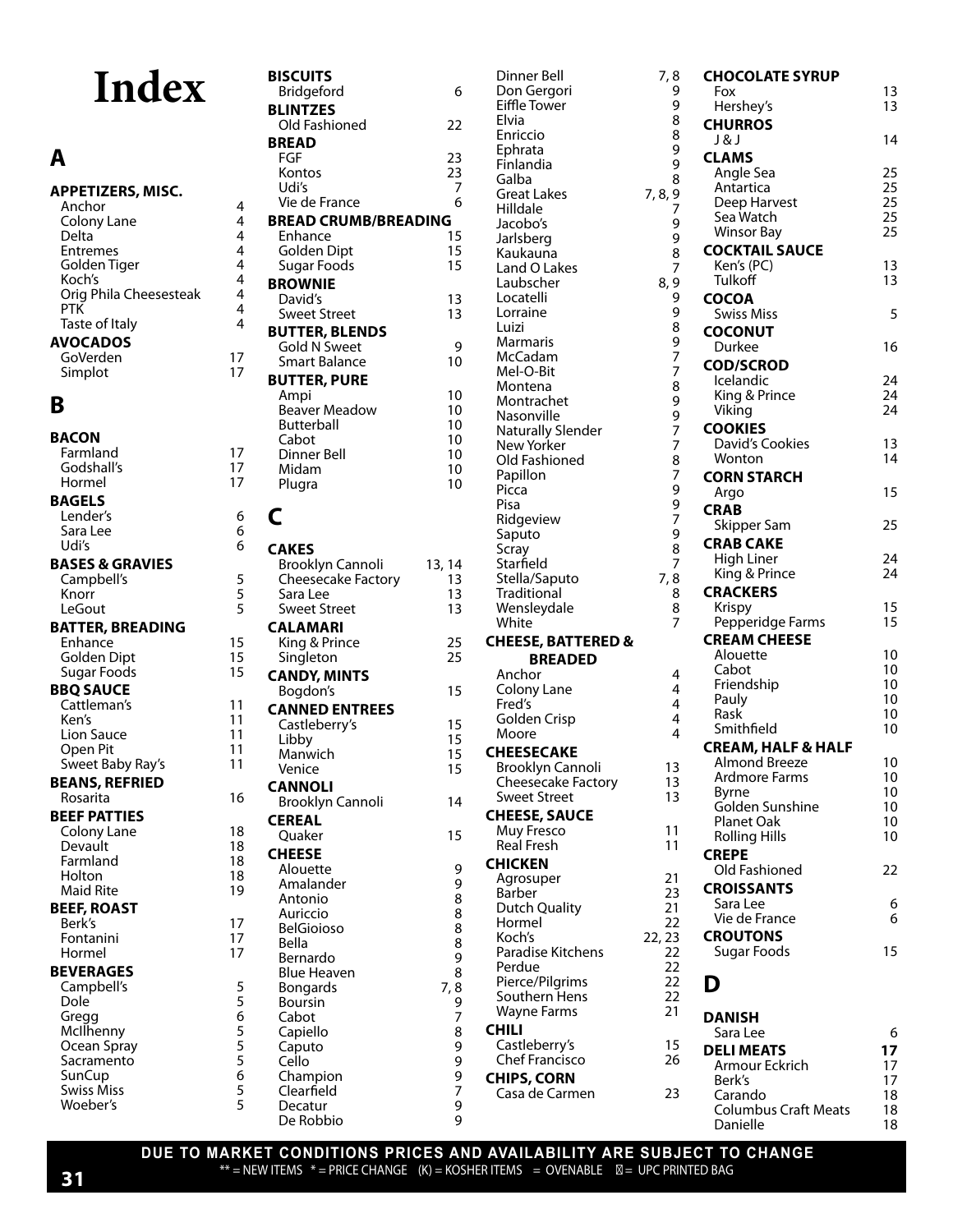| Hormel<br>Margharita                         | 18<br>18            | <b>FUNNEL CAKE</b><br>J & J         | 14<br>14      | Κ                            |                         |
|----------------------------------------------|---------------------|-------------------------------------|---------------|------------------------------|-------------------------|
| <b>DESSERTS, OTHER</b>                       |                     |                                     |               |                              |                         |
| Kontos                                       | 14                  | G                                   |               | <b>KETCHUP</b><br>French's   | 12                      |
| <b>DIP</b>                                   |                     |                                     |               | Furman's                     | 12                      |
| Anchor                                       | 4                   | <b>GARLIC</b>                       |               | Heinz                        | 12                      |
| Simplot                                      | 17                  | AAK                                 | 11            | Hunt's                       | 11                      |
| <b>DOUGH, PIZZA</b>                          |                     | Colony Lane                         | 11            | Red Gold/Red Pack            | 12                      |
| Villa Prima                                  | 6                   | Tulkoff                             | 11            |                              |                         |
| <b>DOUGH, PUFF PASTRY</b>                    |                     | <b>GELATIN/GEL SNACKS</b>           |               | L                            |                         |
| Pennnat                                      | 6                   | Hunt's                              | 16            |                              |                         |
| <b>DRESSING</b>                              |                     | <b>GRAVY</b>                        | 5             | <b>LEMON JUICE &amp; ADE</b> |                         |
| AAK                                          | 12                  |                                     |               | <b>Ruby Kist</b><br>Sunkist  | 5<br>6                  |
| Hellmann's                                   | 12                  | <b>GUACAMOLE</b>                    | 17            | Woeber's                     | 5                       |
| Ken's                                        | 12, 13              | Simplot                             |               | <b>LIVER</b>                 | 17                      |
| Wishbone                                     | 13                  | н                                   |               | Maid Rite                    | 17                      |
| <b>DRIED FRUIT &amp; NUTS</b>                |                     |                                     |               |                              |                         |
| Durkee<br>Ocean Spray                        | 16<br>16            | <b>HADDOCK</b>                      |               | M                            |                         |
| Sugar Foods                                  | 16                  | <b>Icelandic</b>                    | 24            |                              |                         |
| <b>Wricley Nut</b>                           | 16                  | Viking                              | 24            | <b>MACARONI &amp; CHEESE</b> |                         |
|                                              |                     | <b>HAM</b>                          |               | <b>Award Cuisine</b>         | 23                      |
| Е                                            |                     | Berks                               | 18            | Swanson                      | 23                      |
|                                              |                     | Dak                                 | 18            | <b>MAYONNAISE</b>            |                         |
| <b>EGGPLANT, PREPARED</b>                    |                     | Farmland                            | 18            | AAK                          | 12                      |
| Colony Lane                                  | 23                  | Hormel                              | 18            | Green Oasis                  | 12                      |
| Dominex                                      | 23                  | Polean                              | 18            | Hellmann's<br>Ken's          | 12<br>12                |
| Violetta                                     | 23                  | <b>HONEY</b>                        |               | Oasis                        | 12                      |
| <b>EGGROLL</b>                               |                     | <b>Busy Bee</b><br>Fox              | 11<br>11      | <b>MEAT ALTERNATIVES</b>     |                         |
| Colony Lane                                  | $\overline{4}$<br>4 | <b>HORS-D'OEUVRES</b>               |               | gardein                      | 23                      |
| Gourmet Eggroll Co<br>Orig Phila Cheesesteak | 4                   | Les Chateaux de France              | 4             | Morningstar                  | 23                      |
| <b>EGGS, PROCESSED</b>                       |                     | Whole Fresh Foods                   | 4             | <b>MEATBALLS</b>             |                         |
| DebEl                                        | 10                  | <b>HORSERADISH</b>                  |               | Buona Vita                   | 19                      |
| Newberg                                      | 11                  | Colony Lane                         | 11            | Chef Italia                  | 19                      |
| Papettti                                     | 11                  | Seaside                             | 11            | Fontanini                    | 19                      |
| <b>EGGS, SHELL</b>                           |                     | <b>Tulkoff</b>                      | 11            | Mrs. DiFillippo's            | 19                      |
| Davidson's                                   | 10                  | Woeber's                            | 11            | Valore                       | 19                      |
| <b>EGGS, SHELL</b>                           | 10                  | <b>HOT DOGS/FRANKS</b>              |               | <b>MEATS, DELI</b>           |                         |
|                                              |                     | <b>Berks</b>                        | 19            | Armour Eckrich<br>Berks      | 17<br>17                |
| <b>ENGLISH MUFFIN</b>                        |                     | <b>Hebrew National</b>              | 19            | Carando                      | 18                      |
| Thomas                                       | 6                   | <b>HOT SAUCE</b>                    |               | Danielle                     | 18                      |
| <b>ENTREES</b>                               |                     | Frank's                             | 11<br>11      | Hormel                       | 18                      |
| Barber                                       | 23                  | Ken's<br>Old Bay                    | 11            | Margharita                   | 18                      |
| Country Chef                                 | 23<br>23            | <b>Red Devil</b>                    | 11            | Polean                       | 18                      |
| gardein                                      |                     | Tabasco                             | 11            | <b>MUFFINS</b>               |                         |
| F                                            |                     | <b>Texas Pete</b>                   | 11, 12        | Sara Lee                     | 6                       |
|                                              |                     | Winger's                            | 11            | <b>MUSTARD</b>               |                         |
| <b>FISH CAKE/STICKS</b>                      |                     | <b>HUSHPUPPIES</b>                  | 4             | AAK                          | 12                      |
| Midship                                      | 24                  | Delta                               | 4             | French's<br>Gulden's         | 12<br>$12 \overline{ }$ |
| <b>FLOUNDER</b>                              |                     |                                     |               | Red Gold                     | 12                      |
| Colony Lane                                  | 24                  | J                                   |               | Vertullo                     | 12                      |
| Viking                                       | 24                  |                                     |               | Woeber's                     | 12                      |
| <b>FRENCH FRIES</b>                          | $\overline{2}$      | <b>JALAPENO PEPPERS,</b>            |               |                              |                         |
|                                              |                     | <b>STUFFED</b>                      |               | N                            |                         |
| <b>FRENCH TOAST</b>                          |                     | Anchor<br>Violetta                  | 5<br>5        |                              |                         |
| Murry's                                      | 22                  |                                     |               | <b>NOODLES</b>               |                         |
| Papettti                                     | 22                  | <b>JELLY, JAM</b><br>Smucker's (PC) | 12            | La Choy                      | 16                      |
| <b>FRUITS, CANNED</b>                        |                     | <b>JUICE</b>                        |               | Wonton                       | 21                      |
| Alpine<br><b>Dole</b>                        | 17<br>17            | Campbell's                          |               |                              |                         |
| Ocean Spray                                  | 17                  | Gregg                               | $\frac{5}{6}$ | O                            |                         |
| Packer Label                                 | 17                  | Ocean Spray                         | $\frac{5}{5}$ | <b>OILS, SHORTENINGS</b>     |                         |
| Whitehouse                                   | 17                  | <b>Ruby Kist</b>                    |               | AAK                          | 20                      |
| <b>FRUITS, FROZEN</b>                        |                     | SunCup<br>Sunkist                   | 6<br>6        | Admiration                   | 20                      |
| <b>Puree Arete</b>                           | 17                  | Woeber's                            | 5             | Crisco                       | 20                      |
|                                              |                     |                                     |               |                              |                         |

|                          |                 | <b>Ever Bake</b><br><b>Healthy Brand</b><br>Pam | 20<br>20<br>20      |
|--------------------------|-----------------|-------------------------------------------------|---------------------|
| <b>IUP</b><br>:h's       | 12              | <b>Tasty Pour</b>                               | 20                  |
| an's                     | 12              | Wesson                                          | 20                  |
| Ζ                        | 12 <sup>2</sup> | <b>Whole Harvest</b>                            | 20                  |
| 's                       | 11              | <b>ONION RINGS</b><br>Anchor                    | 4                   |
| Gold/Red Pack            | 12              | <b>Atlantic Gold</b>                            | 4                   |
|                          |                 | Colony Lane                                     | $\overline{4}$      |
|                          |                 | <b>Country Acres</b>                            | 4<br>$\overline{4}$ |
| N JUICE & ADE            |                 | Jersey Shore<br>Moore                           | 4                   |
| Kist                     | 5               | <b>Red Lion</b>                                 | 4                   |
| ist<br>per's             | 6<br>5          | <b>OYSTERS</b>                                  |                     |
|                          | 17              | <b>Bodreaux</b>                                 | 25                  |
| Rite                     | 17              | King & Prince                                   | 25                  |
|                          |                 | P                                               |                     |
| <b>RONI &amp; CHEESE</b> |                 | <b>PALLET WRAP</b>                              | 15                  |
| d Cuisine                | 23              | <b>PANCAKE &amp; WAFFLE</b>                     |                     |
| ıson                     | 23              | Golden Dipt                                     | 15                  |
| <b>NNAISE</b>            |                 | Grabetizers                                     | 22                  |
| n Oasis                  | 12<br>12        | Pearl Milling                                   | 15                  |
| าann's                   | 12              | <b>PASTA</b><br>Bernardi/Rotanelli              | 21                  |
|                          | 12              | Cesar's                                         | 21                  |
|                          | 12              | Seviroli                                        | 21                  |
| <b>ALTERNATIVES</b>      |                 | Wonton                                          | 21                  |
| ein<br>ingstar           | 23<br>23        | Zerega                                          | 21                  |
| <b>BALLS</b>             |                 | <b>PEANUT BUTTER</b><br>Skippy                  | 11                  |
| a Vita                   | 19              | <b>PEPPERONI</b>                                | 17                  |
| Italia                   | 19              | Armour Eckrich                                  | 17                  |
| anini<br>DiFillippo's    | 19<br>19        | Hormel                                          | 18                  |
| e                        | 19              | <b>PESTO</b>                                    |                     |
| S, DELI                  |                 | Casa Di Lisio                                   | 24                  |
| our Eckrich              | 17              | PICKLES, PEPPERS, CAPERS,                       |                     |
|                          | 17              | OLIVE<br><b>B&amp;G</b>                         | 12                  |
| าdo<br>elle              | 18<br>18        | Gielow                                          | 12                  |
| າel                      | 18              | Norpaco                                         | 12                  |
| harita                   | 18              | Vertullo                                        | 27                  |
| ın                       | 18              | <b>PIE FILLING</b>                              | 16<br>16            |
| INS<br>Lee               | 6               | Globe<br><b>PIEROGIE</b>                        |                     |
| <b>ARD</b>               |                 | Cheemo                                          | 23                  |
|                          | 12              | Mrs T's                                         | 23                  |
| :h's                     | 12              | Old Fashioned Kitchen                           | 23                  |
| en's                     | 12              | <b>PIES</b>                                     |                     |
| Gold<br>ıllo             | 12<br>12        | David's<br>Gardner                              | 14<br>14            |
| per's                    | 12              | Kenny's Pies                                    | 14                  |
|                          |                 | Sara Lee                                        | 14, 15              |
|                          |                 | <b>Special Touch</b><br><b>Sweet Street</b>     | 14<br>15            |
|                          |                 | <b>PIE SHELLS</b>                               |                     |
| LES                      | 16              | <b>Pastry Perfect</b>                           | 15                  |
| ıoy<br>:on               | 21              | Sara Lee                                        | 15                  |
|                          |                 | <b>PIZZA</b>                                    |                     |
|                          |                 | Tony's                                          | 23                  |
|                          |                 | <b>PIZZA TOPPING</b>                            |                     |
| <b>SHORTENINGS</b>       | 20              | Fontanini<br>Hormel                             | 19<br>19            |
| iration                  | 20              |                                                 |                     |
| C                        | 20              |                                                 |                     |